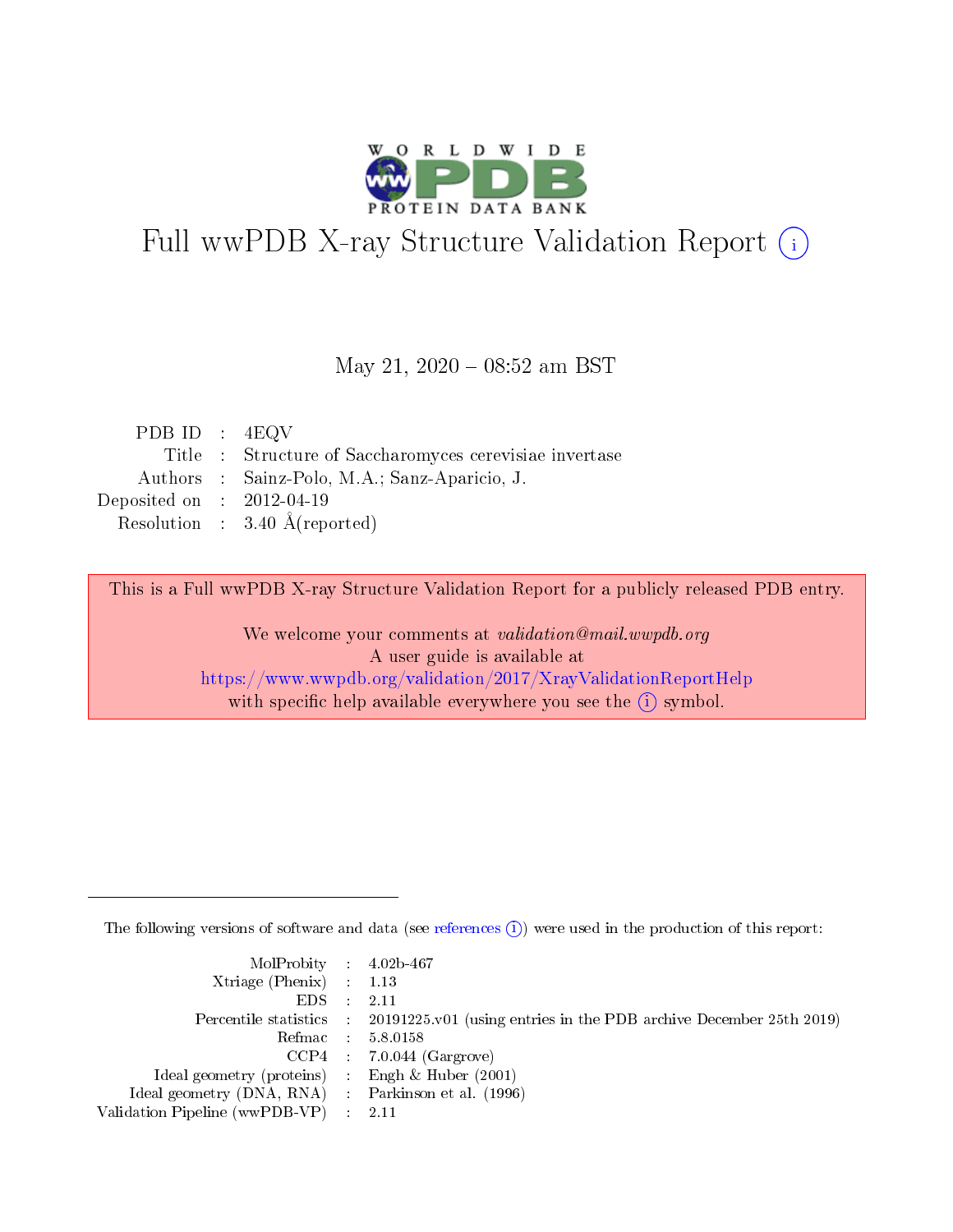## 1 [O](https://www.wwpdb.org/validation/2017/XrayValidationReportHelp#overall_quality)verall quality at a glance  $(i)$

The following experimental techniques were used to determine the structure: X-RAY DIFFRACTION

The reported resolution of this entry is 3.40 Å.

Percentile scores (ranging between 0-100) for global validation metrics of the entry are shown in the following graphic. The table shows the number of entries on which the scores are based.



| Metric                | Whole archive<br>$(\#\mathrm{Entries})$ | Similar resolution<br>$(\#\text{Entries},\,\text{resolution}\,\,\text{range}(\textup{\AA}))$ |
|-----------------------|-----------------------------------------|----------------------------------------------------------------------------------------------|
| $R_{free}$            | 130704                                  | $1026$ $(3.\overline{48-3.32)}$                                                              |
| Clashscore            | 141614                                  | $1055(3.48-3.32)$                                                                            |
| Ramachandran outliers | 138981                                  | $1038(3.48-3.32)$                                                                            |
| Sidechain outliers    | 138945                                  | $1038(3.48-3.32)$                                                                            |
| RSRZ outliers         | 127900                                  | $2173(3.50-3.30)$                                                                            |

The table below summarises the geometric issues observed across the polymeric chains and their fit to the electron density. The red, orange, yellow and green segments on the lower bar indicate the fraction of residues that contain outliers for  $>=3, 2, 1$  and 0 types of geometric quality criteria respectively. A grey segment represents the fraction of residues that are not modelled. The numeric value for each fraction is indicated below the corresponding segment, with a dot representing fractions <=5% The upper red bar (where present) indicates the fraction of residues that have poor fit to the electron density. The numeric value is given above the bar.

| Mol | Chain       | Length | Quality of chain |     |                                                     |
|-----|-------------|--------|------------------|-----|-----------------------------------------------------|
|     | А           | 512    | 71%              | 22% | $6\%$ .                                             |
|     | B           | 512    | 70%              | 24% | $5\%$                                               |
|     | $\rm C$     | 512    | 20/6<br>68%      | 25% | $6\%$                                               |
|     | D           | 512    | 3%<br>70%        | 22% | 7%<br>$\bullet$                                     |
|     | E           | 512    | 3%<br>64%        | 27% | 8%<br>$\bullet\bullet$                              |
|     | $\mathbf F$ | 512    | 3%<br>66%        | 26% | 7%<br>$\ddot{\phantom{0}}\phantom{0}\bullet\bullet$ |

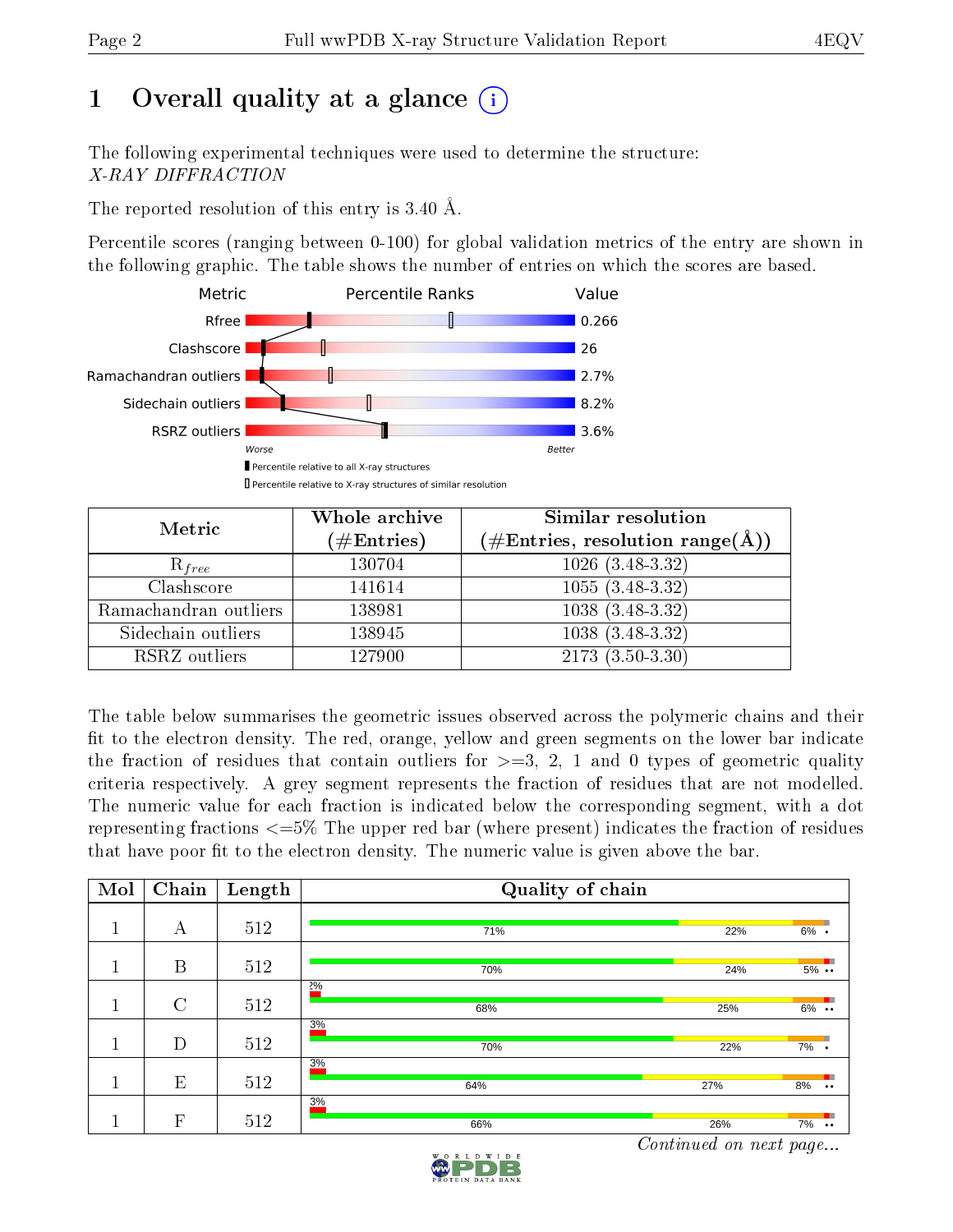| Mol | Chain | $\bold{Length}$ | Quality of chain |     |     |               |  |
|-----|-------|-----------------|------------------|-----|-----|---------------|--|
|     |       | 512             | 8%<br>63%        | 27% | 10% | $\cdot \cdot$ |  |
|     |       | 512             | 10%<br>64%       | 27% | 8%  | $\cdot \cdot$ |  |

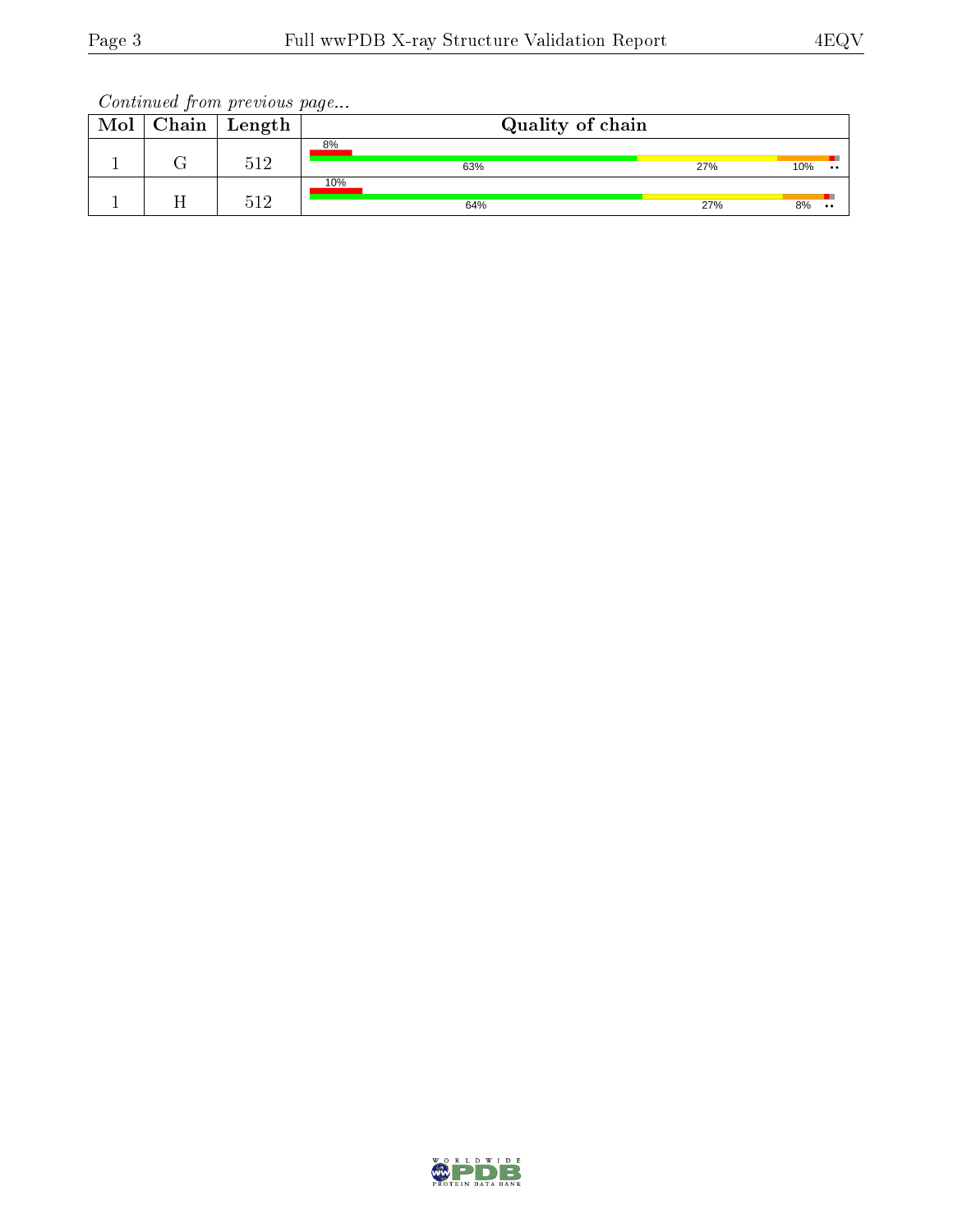# 2 Entry composition (i)

There are 2 unique types of molecules in this entry. The entry contains 33016 atoms, of which 0 are hydrogens and 0 are deuteriums.

In the tables below, the ZeroOcc column contains the number of atoms modelled with zero occupancy, the AltConf column contains the number of residues with at least one atom in alternate conformation and the Trace column contains the number of residues modelled with at most 2 atoms.

| Mol          | Chain        | <b>Residues</b> |       |               | Atoms |          |                | ZeroOcc          | AltConf        | <b>Trace</b>     |
|--------------|--------------|-----------------|-------|---------------|-------|----------|----------------|------------------|----------------|------------------|
| $\mathbf{1}$ | А            | 509             | Total | C             | N     | О        | S              | $\boldsymbol{0}$ | $\overline{0}$ |                  |
|              |              |                 | 4124  | 2646          | 658   | 809      | 11             |                  |                | $\boldsymbol{0}$ |
| $\mathbf{1}$ | B            | 509             | Total | $\mathcal{C}$ | N     | $\Omega$ | S              | $\overline{0}$   | $\overline{0}$ | $\overline{0}$   |
|              |              |                 | 4124  | 2646          | 658   | 809      | 11             |                  |                |                  |
| $\mathbf{1}$ | $\rm C$      | 509             | Total | $\rm C$       | N     | Ω        | S              | $\boldsymbol{0}$ | $\overline{0}$ | $\overline{0}$   |
|              |              |                 | 4124  | 2646          | 658   | 809      | 11             |                  |                |                  |
| $\mathbf{1}$ | D            | 509             | Total | $\rm C$       | N     | Ω        | S              | $\overline{0}$   | $\overline{0}$ | $\boldsymbol{0}$ |
|              |              |                 | 4124  | 2646          | 658   | 809      | 11             |                  |                |                  |
| 1            | E            | 509             | Total | $\mathcal{C}$ | N     | $\Omega$ | S              | $\overline{0}$   | 0              | $\overline{0}$   |
|              |              |                 | 4124  | 2646          | 658   | 809      | 11             |                  |                |                  |
| $\mathbf{1}$ | $\mathbf{F}$ | 509             | Total | $\mathcal{C}$ | N     | $\Omega$ | S              | $\boldsymbol{0}$ | $\overline{0}$ | $\overline{0}$   |
|              |              |                 | 4124  | 2646          | 658   | 809      | 11             |                  |                |                  |
| $\mathbf{1}$ | G            | 509             | Total | C             | N     | Ω        | $\overline{S}$ | $\overline{0}$   | $\overline{0}$ | $\overline{0}$   |
|              |              |                 | 4124  | 2646          | 658   | 809      | 11             |                  |                |                  |
|              | H<br>1       |                 | Total | C             | Ν     | Ω        | S              | $\boldsymbol{0}$ | $\overline{0}$ | $\theta$         |
|              |              | 509             | 4124  | 2646          | 658   | 809      | 11             |                  |                |                  |

Molecule 1 is a protein called Invertase 2.

• Molecule 2 is water.

| Mol            | Chain | Residues       | Atoms                                                         | $ZeroOcc \   \ AltConf$ |
|----------------|-------|----------------|---------------------------------------------------------------|-------------------------|
| $\overline{2}$ | А     | 6              | Total<br>$\left( \right)$<br>6<br>6                           |                         |
| $\overline{2}$ | В     | $\overline{2}$ | Total<br>$\left( \right)$<br>$\overline{2}$<br>$\overline{2}$ |                         |
| $\overline{2}$ |       | 4              | Total<br>$\left( \right)$<br>4<br>4                           |                         |
| $\overline{2}$ |       | $\overline{2}$ | Total<br>$\left( \right)$<br>$\overline{2}$<br>$\overline{2}$ |                         |
| $\overline{2}$ | E     |                | Total                                                         |                         |
| $\overline{2}$ | F     |                | Total                                                         |                         |

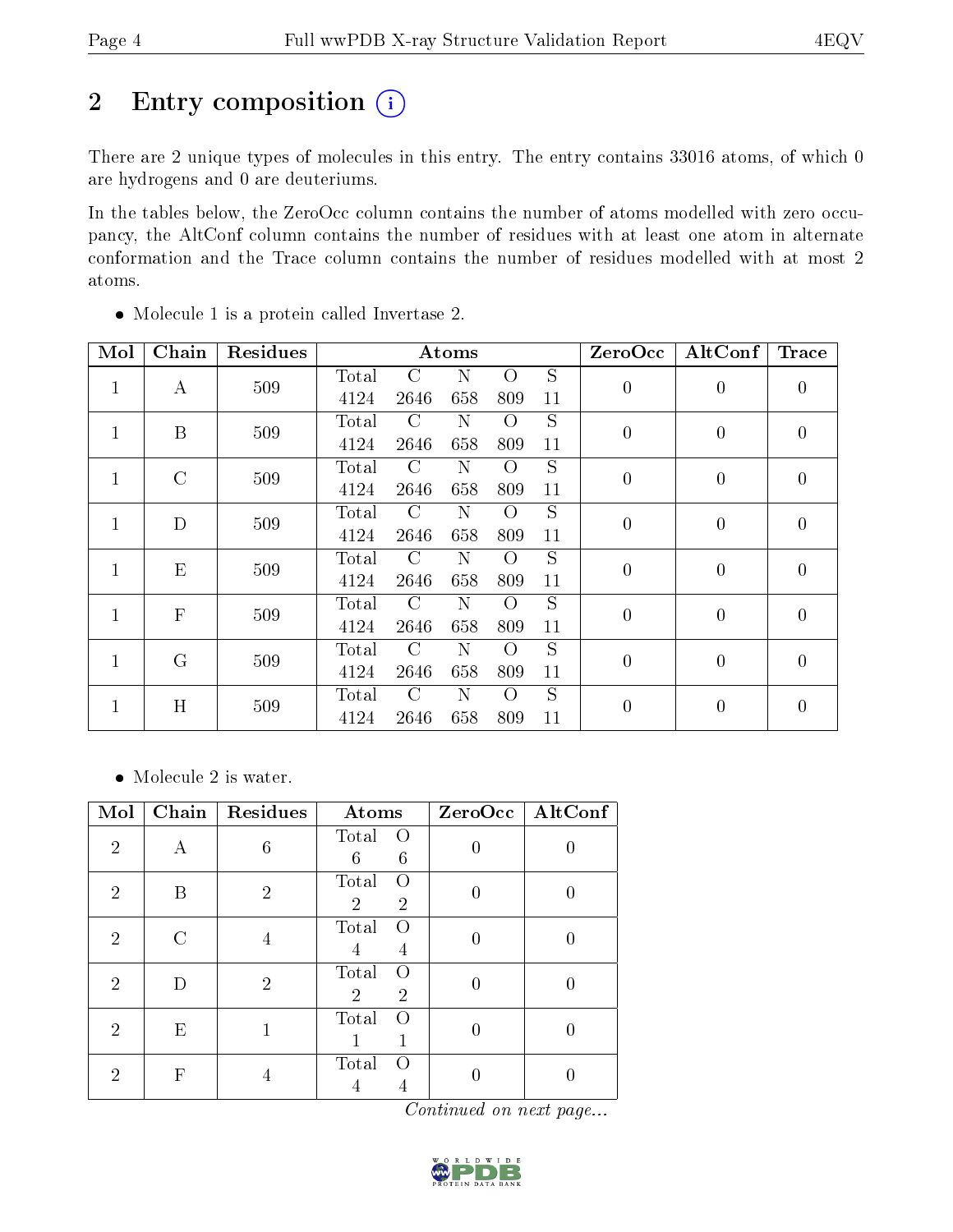Continued from previous page...

|  | Mol   Chain   Residues | Atoms   | $ZeroOcc$   AltConf |
|--|------------------------|---------|---------------------|
|  |                        | Total O |                     |
|  |                        | Total O |                     |

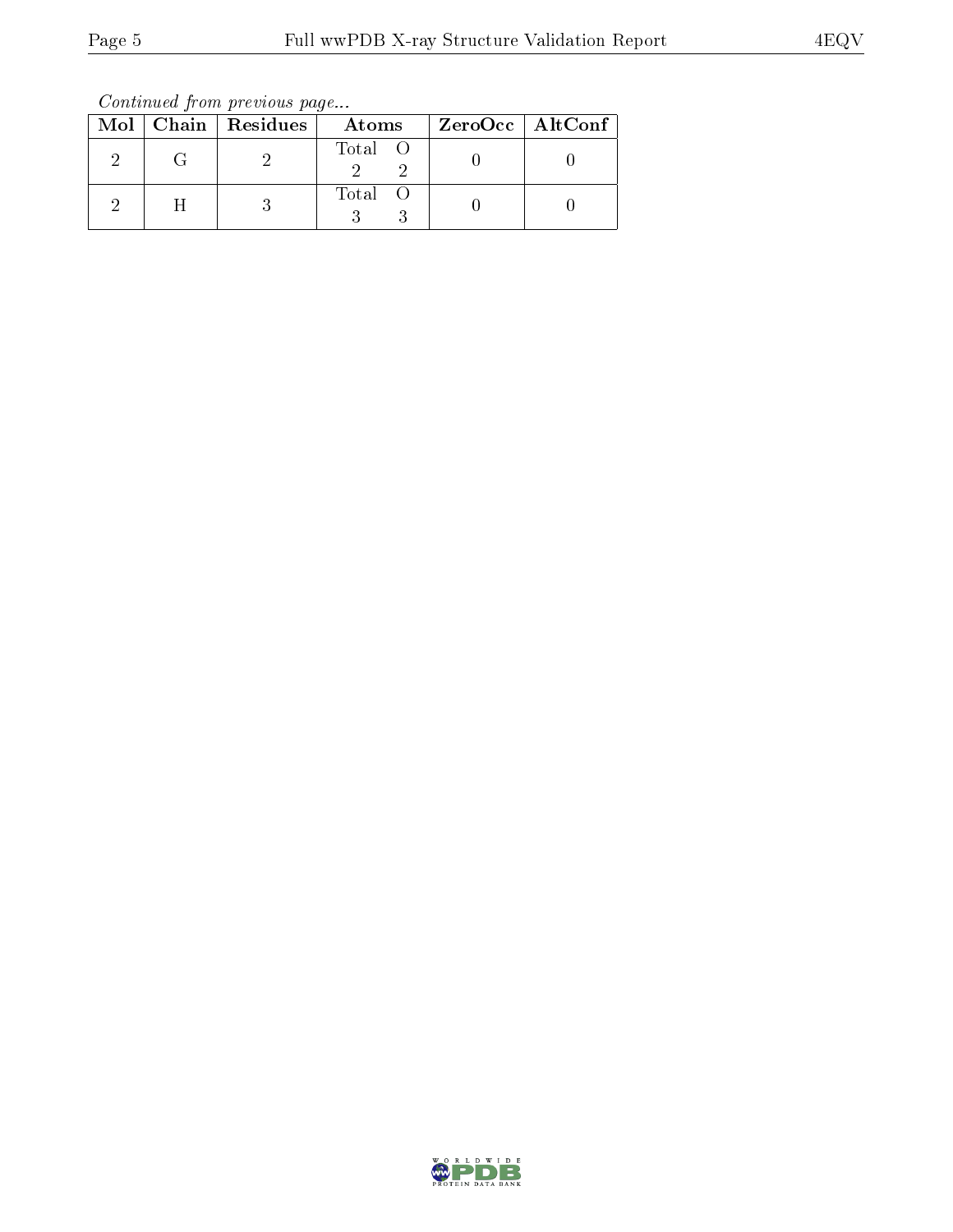### 3 Residue-property plots  $(i)$

These plots are drawn for all protein, RNA and DNA chains in the entry. The first graphic for a chain summarises the proportions of the various outlier classes displayed in the second graphic. The second graphic shows the sequence view annotated by issues in geometry and electron density. Residues are color-coded according to the number of geometric quality criteria for which they contain at least one outlier: green  $= 0$ , yellow  $= 1$ , orange  $= 2$  and red  $= 3$  or more. A red dot above a residue indicates a poor fit to the electron density (RSRZ  $> 2$ ). Stretches of 2 or more consecutive residues without any outlier are shown as a green connector. Residues present in the sample, but not in the model, are shown in grey.



• Molecule 1: Invertase 2

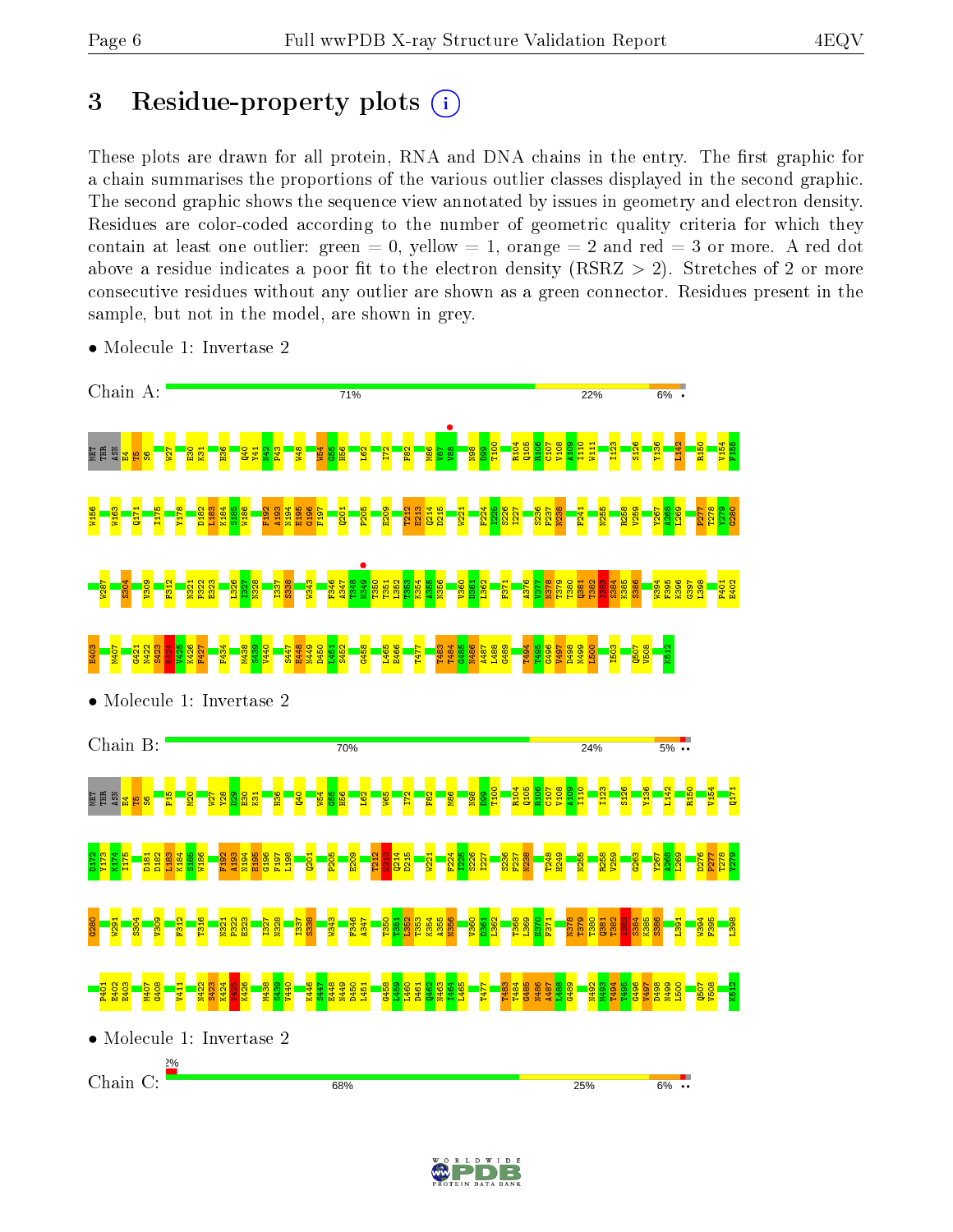



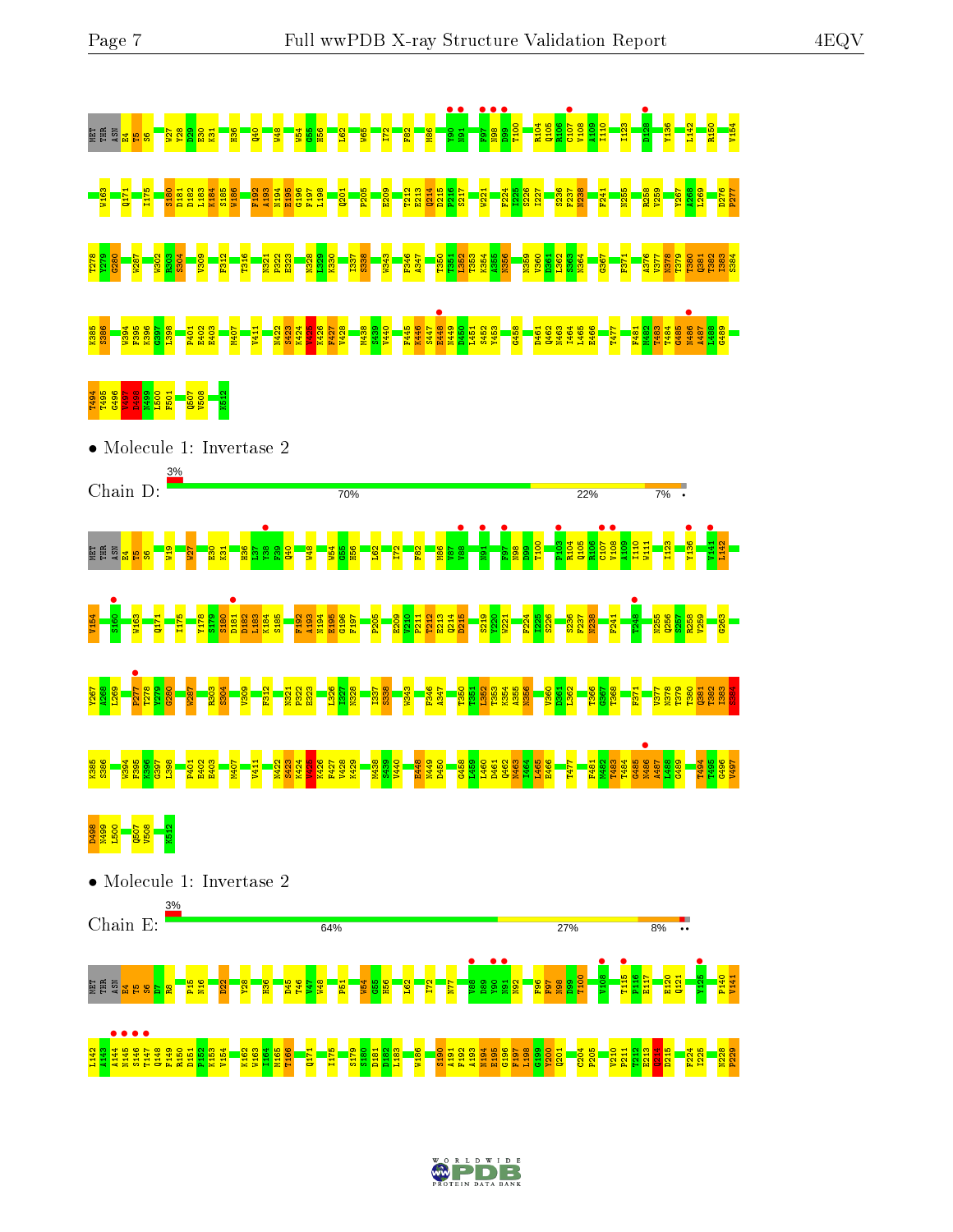#### G230 A231 P232 S236 F237 N238 D254 N255 R258 V259 V260 Y266 L269 D276 P277 T278 Y279 G280 I285 N290 W291 E292 P298 T299 N300 P301 W302 R303 S304 V309 R310 Y318 Q319 • A320 N321 • P322 E323 T324 • E325 L326 A331 G341 F346 A347 T348 N349 T350 T351 L352 T353 K354 A355 N356 S357 Y358 N359 V360 D361 L362 T368 F371 A376 V377 T380 • Q381 T382 I383 S384 K385 S386 V387 F388 L391 W394 F395 K396 G397 • L398 E399 D400 P401 E402 E403 Y404 M407 G408 D419 S423 K426 F427 V428 K429 E430 N431 P432 R437 V440 N441 S447 S452 G458 L459 L460 D461 Q462 N463 I464 L465 M482 T483 N486 A487 L488 N492 M493 T494 T495 G496 V497 D498 N499 L500 F501 Y502 K505 R509 K512 • Molecule 1: Invertase 2 3% Chain  $F:$ 66% 26%  $7%$  $\begin{array}{c} \bullet \\ \bullet \\ \bullet \end{array}$  $\frac{143}{144}$  $\frac{146}{143}$ T100 W111 T115 P116 E117 E120  $\frac{121}{2}$ P140 V141 L142 A144 N145 T147 Q148 F149 R150 ម្មី ឪិ<mark>នមននន</mark> P15 D22 Y28 H36  $\frac{48}{1}$ G49 T50 P51  $154$  $\frac{55}{25}$ H56 L62 I72 N77 N92  $\frac{8}{5}$ F97 N98  $\frac{161}{2460}$ K162 • **•**<br>D182  $\frac{1}{2}$

D151 P152 K153 V154 M165 T166 Q171 I175 S179 S180 D181 L183 W186 S190 A191 F192 A193 N194 E195 G196 F197 L198  $\frac{99}{21}$ Y200  $\frac{64}{20}$ P205 V210  $\frac{11}{2}$  $\frac{12}{2}$  $\frac{23}{2}$ D215 F224 I225 N228 P229  $\frac{30}{2}$ A231 P232 A233 G243 N246 H249 F253 D254 R258 Y266 L269 D276 P277 T278 Y279 G280 I285  $\frac{86}{2}$ W287 N290 W291 E292 P298 T299 N300  $\frac{51}{20}$ W302 R303 S304 នន<mark>្ទា</mark> ● ● ● ●<br>ਸ਼ੁਸ਼ੁਕ ਸ<br>ਸ਼ੁਸ਼ੁਕ ਸ਼ੁਸ਼ੁ P322  $\frac{8}{23}$ **1**324 • E325 L326 A331  $6341$  $\frac{942}{25}$ W343 F346  $47$ T350 T351 L352 T353 K354 A355



#### L460<br>L<mark>460</mark> n48<br><u>148 • 2008 • 2008 • 2008 • 2008 • 2009</u><br>2009 • 2009 • 2009 • 2009 • 2009 • 2009 • 2009<br>2009 • 2009 • 2009 • 2009 • 2009 • 2009 • 2009 • 2009 • 2009 • 2009 • 2009 • 2009 • 2009 • 2009 • 2009 • 2009 G496 V497 D498 K505 R509 K512



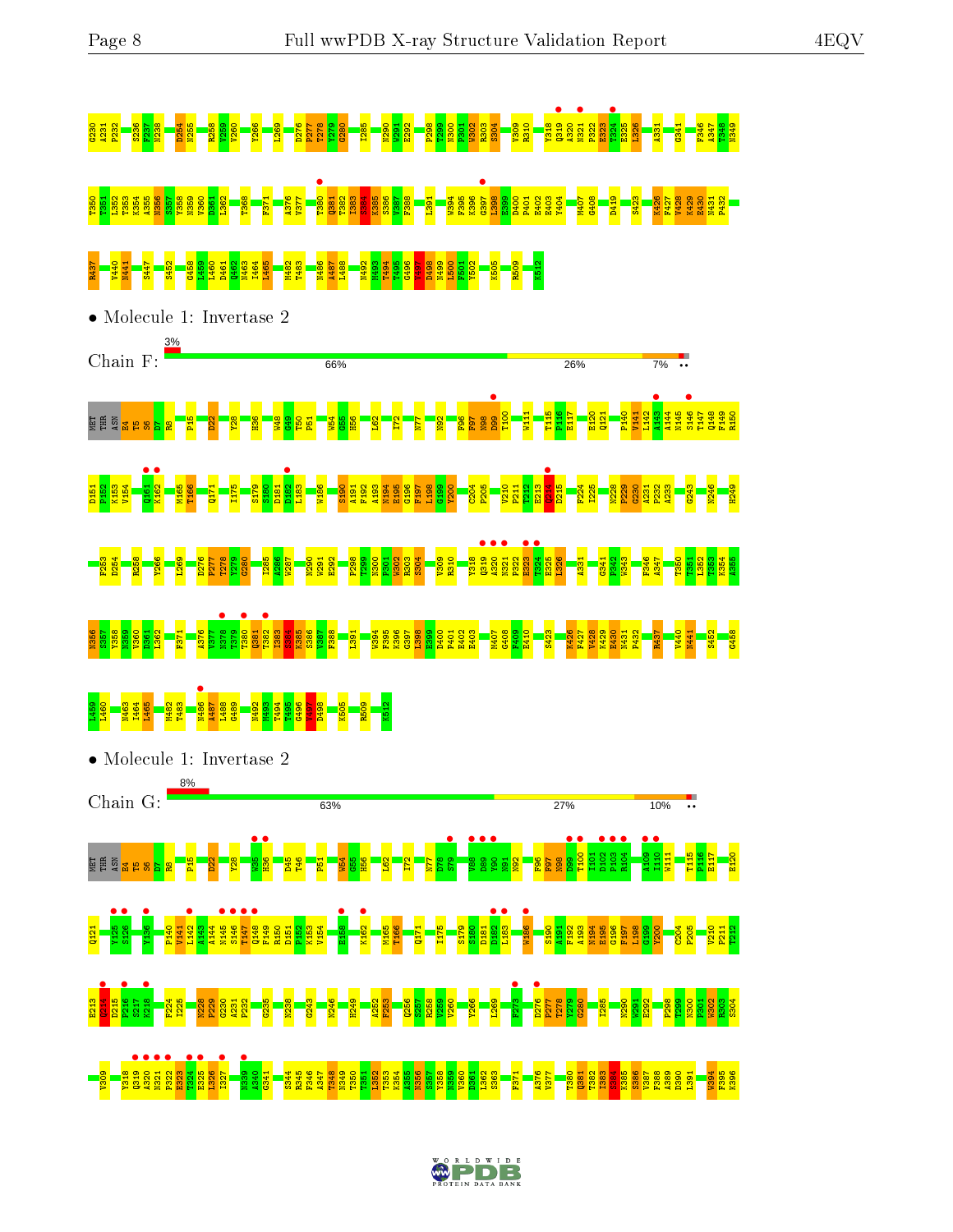# 88888828383 - 288883 - 288888 - 288888 - 288888 - 28888 - 28888 - 28888 - 28888 - 2888 - 2888 - 2888 - 2888 -<br>88888 - 2888 - 2888 - 2888 - 2888 - 2888 - 2888 - 2888 - 2888 - 2888 - 2888 - 2888 - 2888 - 2888 - 2888 - 288<br>8





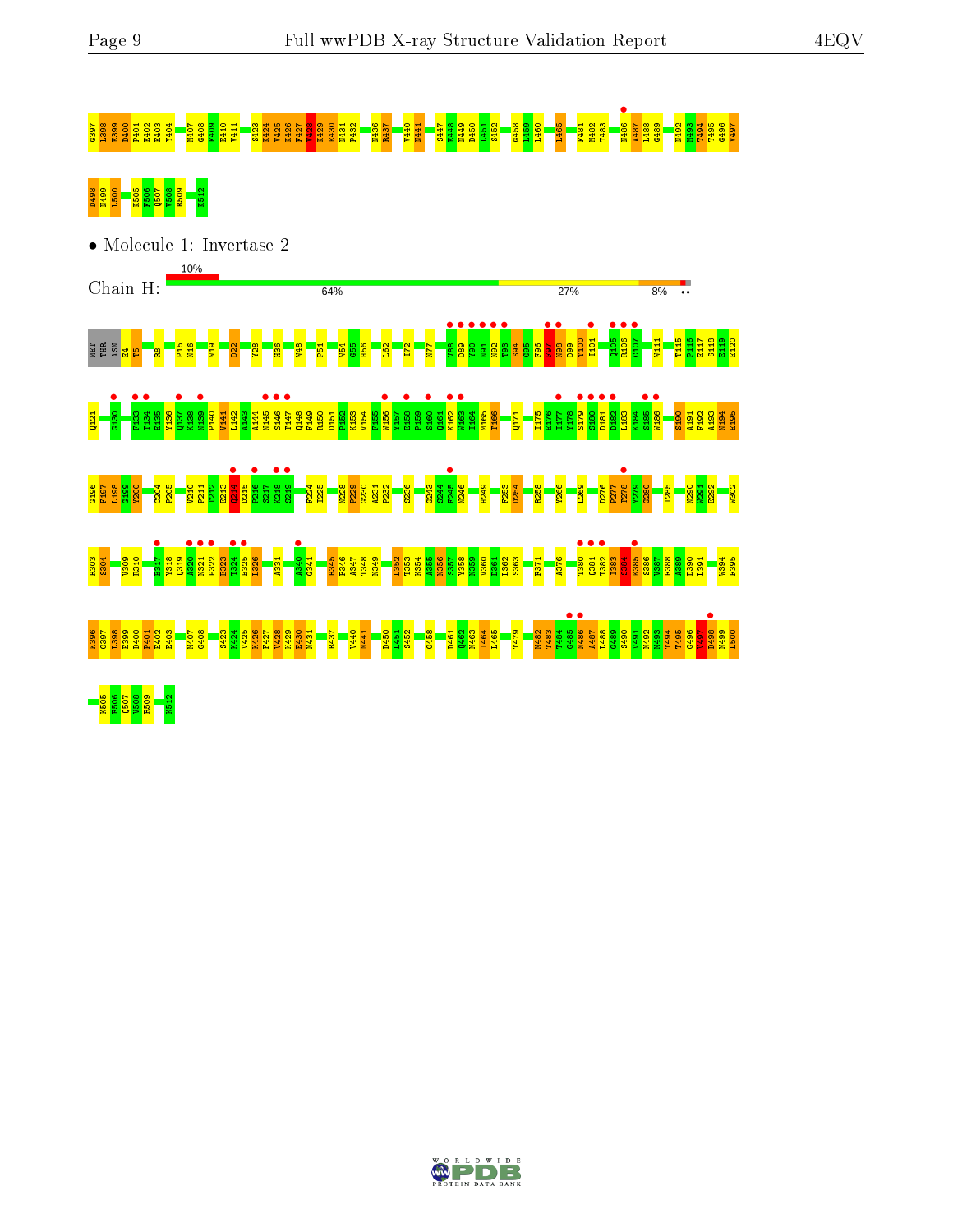# 4 Data and refinement statistics  $(i)$

| Property                                                      | Value                                            | Source     |
|---------------------------------------------------------------|--------------------------------------------------|------------|
| $\overline{\text{Space}}$ group                               | P 31 2 1                                         | Depositor  |
| Cell constants                                                | $268.66\text{\AA}$<br>$268.66\rm\AA$<br>224.45Å  |            |
| a, b, c, $\alpha$ , $\beta$ , $\gamma$                        | $90.00^\circ$<br>$90.00^\circ$<br>$120.00^\circ$ | Depositor  |
| Resolution $(A)$                                              | 56.31<br>3.40<br>$\frac{1}{2}$                   | Depositor  |
|                                                               | 56.31<br>$-3.40$                                 | <b>EDS</b> |
| % Data completeness                                           | $98.8(56.31-3.40)$                               | Depositor  |
| (in resolution range)                                         | 99.3 (56.31-3.40)                                | <b>EDS</b> |
| $R_{merge}$                                                   | 0.10                                             | Depositor  |
| $\mathbf{\bar{R}}_{sym}$                                      | 0.10                                             | Depositor  |
| $\frac{1}{\sqrt{1/\sigma(I)}} > 1$                            | 2.92 (at $3.40\text{\AA}$ )                      | Xtriage    |
| Refinement program                                            | <b>REFMAC 5.6.0117</b>                           | Depositor  |
|                                                               | 0.221<br>0.239<br>$\mathbf{A}$                   | Depositor  |
| $R, R_{free}$                                                 | 0.247<br>, 0.266                                 | DCC        |
| $R_{free}$ test set                                           | 6395 reflections $(5.02\%)$                      | wwPDB-VP   |
| Wilson B-factor $(A^2)$                                       | 57.1                                             | Xtriage    |
| Anisotropy                                                    | 0.047                                            | Xtriage    |
| Bulk solvent $k_{sol}(e/\text{\AA}^3), B_{sol}(\text{\AA}^2)$ | $0.34$ , 49.0                                    | <b>EDS</b> |
| L-test for twinning <sup>2</sup>                              | $< L >$ = 0.47, $< L2 >$ = 0.30                  | Xtriage    |
| Estimated twinning fraction                                   | $0.000$ for $-h,-k,l$                            | Xtriage    |
| Reported twinning fraction                                    | $0.730$ for H, K, L                              | Depositor  |
|                                                               | $0.270$ for $-h,-k,l$                            |            |
| Outliers                                                      | 1 of 127516 reflections $(0.001\%)$              | Xtriage    |
| $F_o, F_c$ correlation                                        | 0.84                                             | <b>EDS</b> |
| Total number of atoms                                         | 33016                                            | wwPDB-VP   |
| Average B, all atoms $(A^2)$                                  | $51.0\,$                                         | wwPDB-VP   |

Xtriage's analysis on translational NCS is as follows: The analyses of the Patterson function reveals a significant off-origin peak that is 21.37  $\%$  of the origin peak, indicating pseudo-translational symmetry. The chance of finding a peak of this or larger height randomly in a structure without pseudo-translational symmetry is equal to 7.1077e-03. The detected translational NCS is most likely also responsible for the elevated intensity ratio.

<sup>&</sup>lt;sup>2</sup>Theoretical values of  $\langle |L| \rangle$ ,  $\langle L^2 \rangle$  for acentric reflections are 0.5, 0.333 respectively for untwinned datasets, and 0.375, 0.2 for perfectly twinned datasets.



<span id="page-9-1"></span><span id="page-9-0"></span><sup>1</sup> Intensities estimated from amplitudes.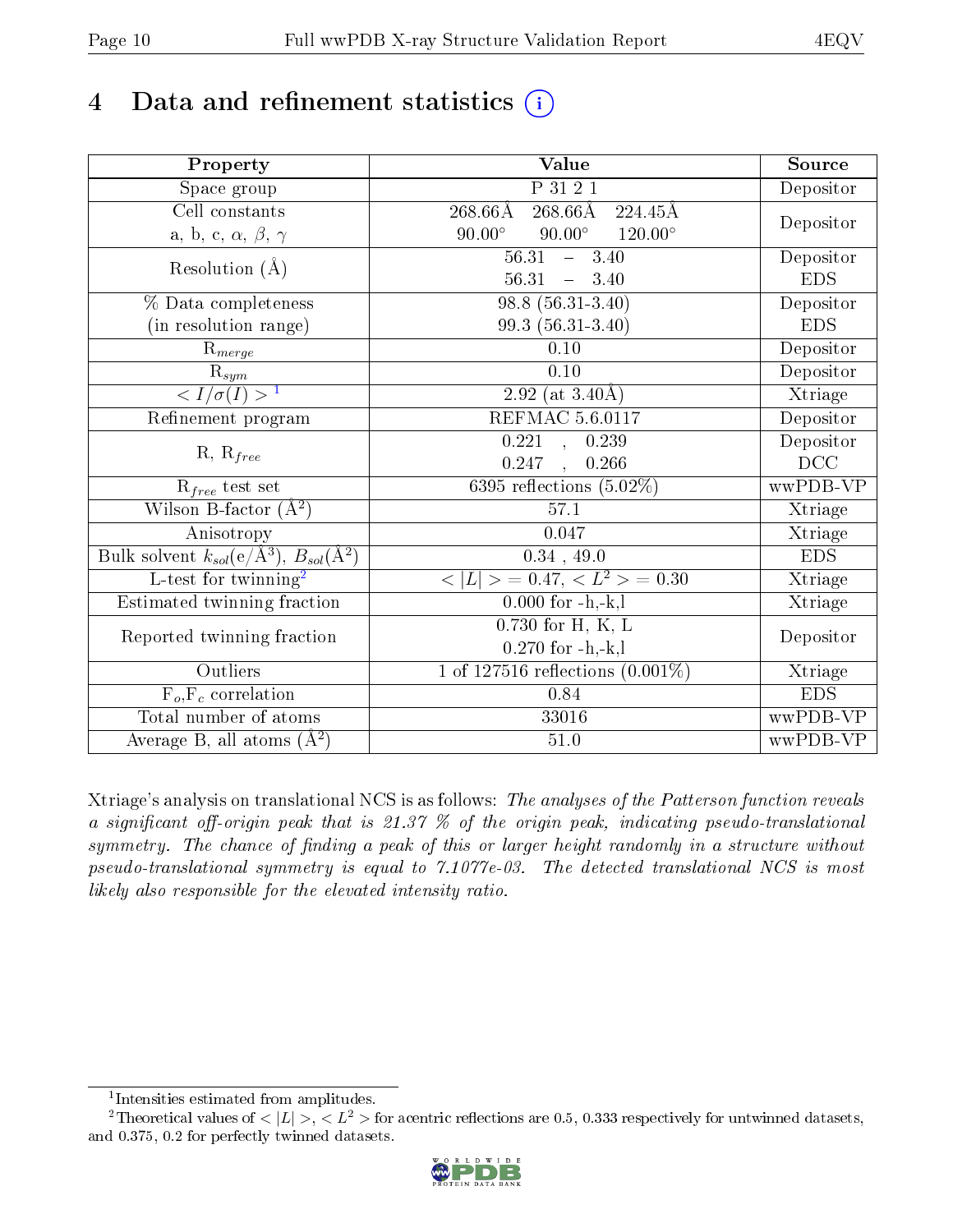## 5 Model quality  $(i)$

### 5.1 Standard geometry (i)

The Z score for a bond length (or angle) is the number of standard deviations the observed value is removed from the expected value. A bond length (or angle) with  $|Z| > 5$  is considered an outlier worth inspection. RMSZ is the root-mean-square of all Z scores of the bond lengths (or angles).

| Mol | Chain                  |      | <b>Bond lengths</b>  | Bond angles |                    |  |
|-----|------------------------|------|----------------------|-------------|--------------------|--|
|     |                        | RMSZ | # $ Z  > 5$          | RMSZ        | Z   > 5            |  |
|     | А                      | 0.60 | $6/4252(0.1\%)$      | 0.61        | 0/5798             |  |
|     | В                      | 0.58 | $2/4252(0.0\%)$      | 0.62        | $2/5798$ $(0.0\%)$ |  |
|     | $\left( \cdot \right)$ | 0.56 | $4/4252$ $(0.1\%)$   | 0.59        | $1/5798$ $(0.0\%)$ |  |
|     | D)                     | 0.57 | $7/4252(0.2\%)$      | 0.60        | $2/5798$ $(0.0\%)$ |  |
|     | E                      | 0.55 | $5/4252(0.1\%)$      | 0.59        | 0/5798             |  |
|     | F                      | 0.55 | $6/4252(0.1\%)$      | 0.59        | 0/5798             |  |
|     | G                      | 0.58 | $7/4252(0.2\%)$      | 0.59        | $1/5798$ $(0.0\%)$ |  |
|     | Η                      | 0.60 | $6/4252$ $(0.1\%)$   | 0.59        | 0/5798             |  |
| All | ΑH                     | 0.57 | $43/34016$ $(0.1\%)$ | 0.60        | $6/46384(0.0\%)$   |  |

All (43) bond length outliers are listed below:

| Mol            | Chain            | Res            | <b>Type</b> | Atoms       | $\mathbf{Z}$ | Observed $(A)$ | $\overline{\text{Ideal}}(\AA)$ |
|----------------|------------------|----------------|-------------|-------------|--------------|----------------|--------------------------------|
| 1              | А                | 403            | <b>GLU</b>  | $CD-OE1$    | 10.25        | 1.36           | 1.25                           |
| $\mathbf{1}$   | H                | 385            | <b>LYS</b>  | $CD$ - $CE$ | 9.87         | 1.75           | 1.51                           |
| $\overline{1}$ | H                | 385            | <b>LYS</b>  | $CE-NZ$     | $-9.31$      | 1.25           | 1.49                           |
| $\mathbf{1}$   | $\rm G$          | 4              | <b>GLU</b>  | $CD-OE1$    | $-7.78$      | 1.17           | 1.25                           |
| 1              | $G\$             | $\overline{4}$ | <b>GLU</b>  | $CD-OE2$    | $-7.65$      | 1.17           | 1.25                           |
| 1              | E                | 302            | TRP         | $CD2$ -CE2  | 5.36         | 1.47           | 1.41                           |
| $\overline{1}$ | $\mathbf{F}$     | 287            | TRP         | $CD2$ -CE2  | 5.33         | 1.47           | 1.41                           |
| $\mathbf{1}$   | $\boldsymbol{B}$ | 65             | TRP         | $CD2-CE2$   | 5.32         | 1.47           | 1.41                           |
| $\overline{1}$ | $\overline{D}$   | 111            | TRP         | $CD2-CE2$   | 5.28         | 1.47           | 1.41                           |
| 1              | $\overline{C}$   | 186            | TRP         | $CD2$ -CE2  | 5.27         | 1.47           | 1.41                           |
| $\overline{1}$ | A                | 48             | TRP         | $CD2$ -CE2  | 5.20         | 1.47           | 1.41                           |
| $\mathbf{1}$   | $\mathbf D$      | 27             | TRP         | $CD2$ -CE2  | 5.18         | 1.47           | 1.41                           |
| 1              | H                | 48             | TRP         | $CD2-CE2$   | 5.18         | 1.47           | 1.41                           |
| 1              | А                | 54             | TRP         | $CD2-CE2$   | 5.18         | 1.47           | 1.41                           |
| 1              | $\mathbf D$      | 353            | THR         | $CB-CG2$    | $-5.18$      | 1.35           | 1.52                           |
| $\mathbf{1}$   | E                | 54             | TRP         | $CD2-CE2$   | 5.17         | 1.47           | 1.41                           |
| $\mathbf{1}$   | H                | 156            | TRP         | $CD2-CE2$   | 5.17         | 1.47           | 1.41                           |
| $\mathbf{1}$   | А                | 156            | TRP         | $CD2$ -CE2  | 5.16         | 1.47           | 1.41                           |
| 1              | $\overline{G}$   | 394            | TRP         | $CD2$ -CE2  | 5.15         | 1.47           | 1.41                           |
| $\mathbf{1}$   | D                | 287            | TRP         | $CD2-CE2$   | 5.14         | 1.47           | 1.41                           |

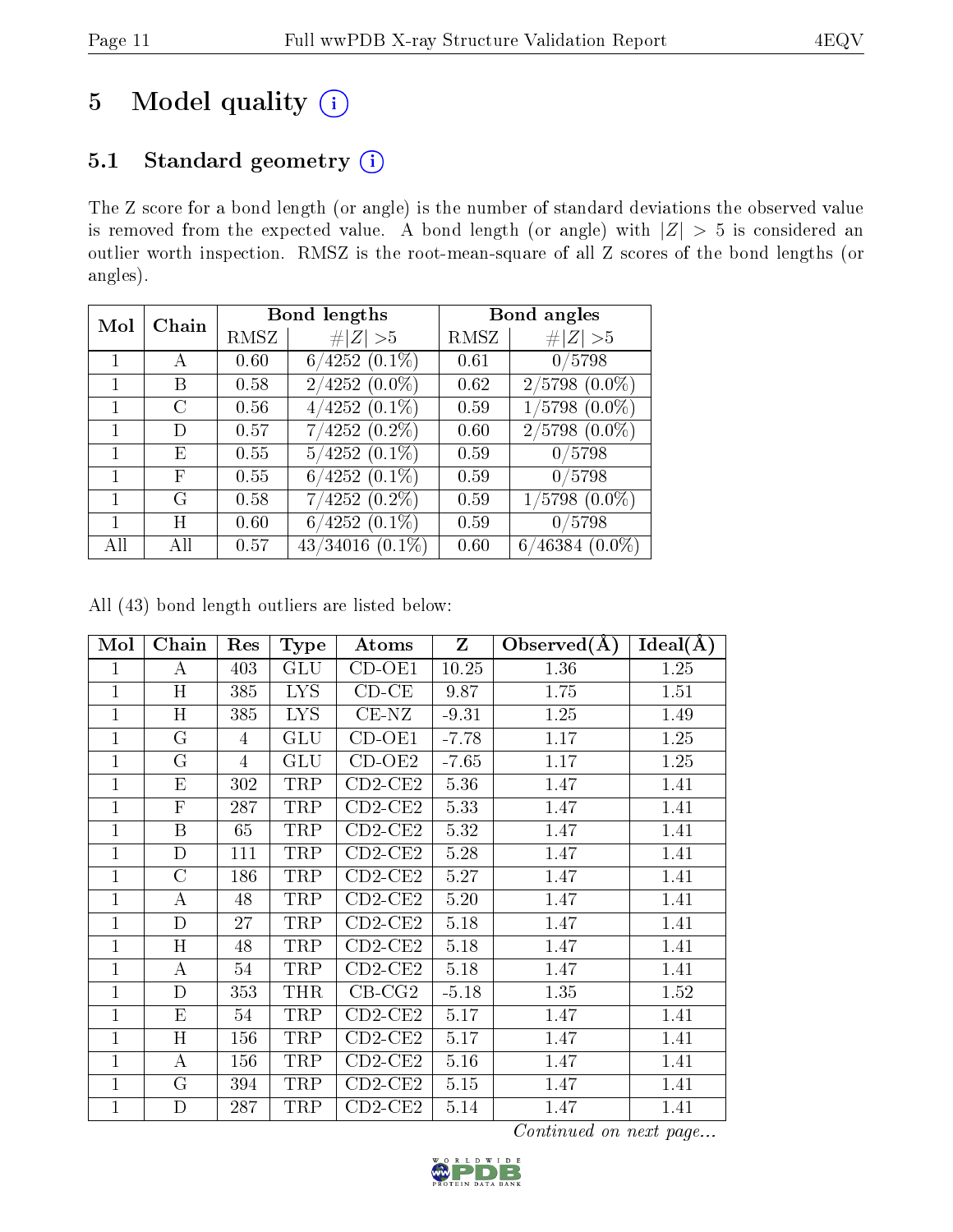| Mol            | Chain                   | Res | Type       | Atoms                        | Z        | Observed $(A)$ | $Ideal(\AA)$ |
|----------------|-------------------------|-----|------------|------------------------------|----------|----------------|--------------|
| $\mathbf{1}$   | B                       | 291 | TRP        | $CD2-CE2$                    | 5.13     | 1.47           | 1.41         |
| $\mathbf{1}$   | D                       | 163 | TRP        | $CD2-CE2$                    | $5.12\,$ | 1.47           | 1.41         |
| $\overline{1}$ | E                       | 48  | TRP        | $CD2-CE2$                    | 5.12     | 1.47           | 1.41         |
| $\mathbf{1}$   | $\mathcal{C}$           | 65  | TRP        | $CD2-CE2$                    | 5.11     | 1.47           | 1.41         |
| $\overline{1}$ | $\mathbf{F}$            | 111 | TRP        | $CD2-CE2$                    | 5.11     | 1.47           | 1.41         |
| $\mathbf{1}$   | $\overline{C}$          | 302 | TRP        | $CD2-CE2$                    | $5.10\,$ | 1.47           | 1.41         |
| $\mathbf{1}$   | H                       | 19  | TRP        | $CD2-CE2$                    | 5.09     | 1.47           | 1.41         |
| $\mathbf{1}$   | $\overline{\mathrm{E}}$ | 163 | TRP        | $CD2-CE2$                    | 5.09     | 1.47           | 1.41         |
| $\mathbf 1$    | $\mathbf F$             | 291 | TRP        | $CD2-CE2$                    | 5.07     | 1.47           | 1.41         |
| $\mathbf{1}$   | $\overline{\mathrm{F}}$ | 48  | TRP        | $CD2-CE2$                    | 5.07     | 1.47           | 1.41         |
| $\mathbf{1}$   | $\boldsymbol{A}$        | 111 | TRP        | $CD2-CE2$                    | 5.06     | 1.47           | 1.41         |
| $\mathbf{1}$   | G                       | 186 | TRP        | $CD2-CE2$                    | 5.06     | 1.47           | 1.41         |
| $\mathbf{1}$   | $\overline{F}$          | 343 | TRP        | $CD2-CE2$                    | 5.05     | 1.47           | 1.41         |
| $\mathbf{1}$   | H                       | 111 | TRP        | $CD2-CE2$                    | 5.05     | 1.47           | 1.41         |
| $\mathbf{1}$   | $\mathcal{C}$           | 48  | TRP        | $\overline{\text{CD2}}$ -CE2 | 5.05     | 1.47           | 1.41         |
| $\mathbf{1}$   | $\mathbf D$             | 48  | TRP        | $CD2-CE2$                    | 5.05     | 1.47           | 1.41         |
| $\mathbf{1}$   | $\boldsymbol{A}$        | 163 | TRP        | $CD2$ -CE2                   | 5.04     | 1.47           | 1.41         |
| $\mathbf{1}$   | $\overline{G}$          | 54  | TRP        | $CD2-CE2$                    | 5.03     | 1.47           | 1.41         |
| $\mathbf 1$    | $\mathbf F$             | 302 | TRP        | $CD2-CE2$                    | 5.03     | 1.47           | 1.41         |
| $\mathbf 1$    | G                       | 111 | TRP        | $CD2-CE2$                    | 5.01     | 1.47           | 1.41         |
| $\mathbf{1}$   | ${\rm E}$               | 4   | <b>GLU</b> | $CD-OE2$                     | $-5.01$  | 1.20           | 1.25         |
| $\mathbf{1}$   | D                       | 19  | TRP        | $CD2-CE2$                    | 5.01     | 1.47           | 1.41         |
| $\mathbf{1}$   | G                       | 302 | TRP        | $CD2-CE2$                    | 5.01     | 1.47           | 1.41         |

All (6) bond angle outliers are listed below:

| Mol | Chain         | Res | Type | Atoms       | Z       | Observed $(°)$ | Ideal $(^\circ)$ |
|-----|---------------|-----|------|-------------|---------|----------------|------------------|
|     | В             | 352 | LEU  | $CA-CB-CG$  | 5.84    | 128.74         | 115.30           |
|     | $\Box$        | 352 | LEU  | $CA-CB-CG$  | 5.65    | 128.31         | 115.30           |
|     | $\mathcal{C}$ | 498 | ASP  | $CB-CG-OD1$ | 5.17    | 122.96         | 118.30           |
|     | G             | 228 | A SN | $C-N-CD$    | $-5.08$ | 109.43         | 120.60           |
|     | В             | 213 | GLU  | $N$ -CA-C   | $-5.05$ | 97.35          | 111.00           |
|     | D             | 215 | ASP  | N-CA-CB     | 5.04    | 119.68         | 110.60           |

There are no chirality outliers.

There are no planarity outliers.

### 5.2 Too-close contacts  $(i)$

In the following table, the Non-H and H(model) columns list the number of non-hydrogen atoms and hydrogen atoms in the chain respectively. The H(added) column lists the number of hydrogen

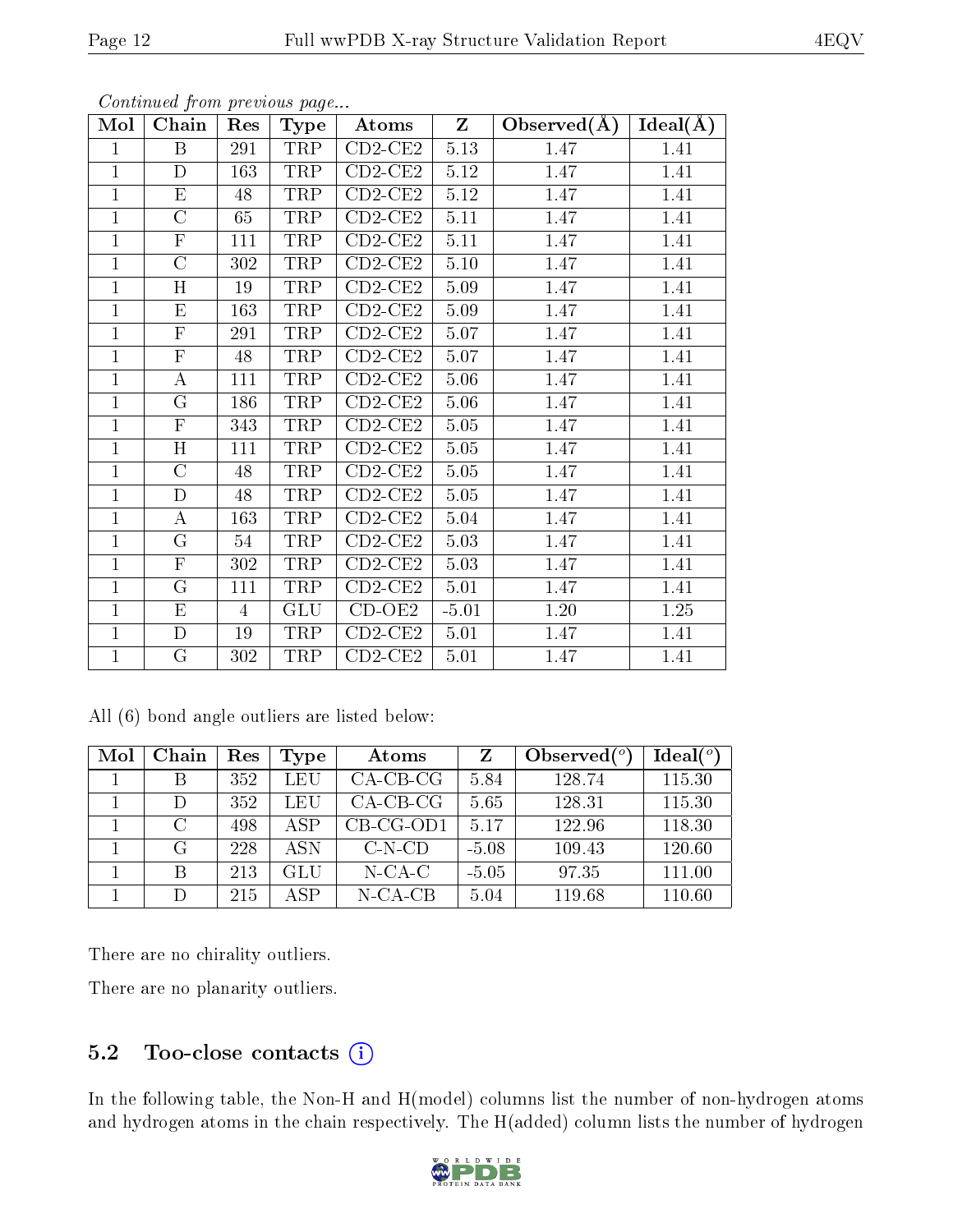| Mol            | Chain          | $Non-H$        | H (model)        | H(added)       | Clashes        | <b>Symm-Clashes</b> |
|----------------|----------------|----------------|------------------|----------------|----------------|---------------------|
| 1              | А              | 4124           | $\theta$         | 3831           | 176            | 0                   |
| 1              | B              | 4124           | $\theta$         | 3831           | 156            | $\overline{0}$      |
| 1              | $\overline{C}$ | 4124           | $\theta$         | 3831           | 187            | $\overline{0}$      |
|                | D              | 4124           | $\theta$         | 3831           | 178            | $\overline{0}$      |
|                | E              | 4124           | $\overline{0}$   | 3831           | 243            | $\overline{0}$      |
| 1              | $\mathbf{F}$   | 4124           | $\overline{0}$   | 3831           | 232            | $\boldsymbol{0}$    |
| 1              | G              | 4124           | $\overline{0}$   | 3831           | 282            | $\overline{0}$      |
| 1              | H              | 4124           | $\overline{0}$   | 3831           | 271            | $\boldsymbol{0}$    |
| $\overline{2}$ | А              | 6              | $\boldsymbol{0}$ | $\overline{0}$ | $\mathbf{1}$   | $\overline{0}$      |
| $\overline{2}$ | B              | $\overline{2}$ | $\overline{0}$   | $\overline{0}$ | $\overline{0}$ | $\overline{0}$      |
| $\overline{2}$ | $\overline{C}$ | 4              | $\boldsymbol{0}$ | $\overline{0}$ | $\mathbf 1$    | $\overline{0}$      |
| $\overline{2}$ | D              | $\overline{2}$ | $\overline{0}$   | $\overline{0}$ | $\overline{0}$ | $\overline{0}$      |
| $\overline{2}$ | E              | 1              | $\boldsymbol{0}$ | $\overline{0}$ | $\overline{0}$ | $\boldsymbol{0}$    |
| $\overline{2}$ | $\overline{F}$ | $\overline{4}$ | $\overline{0}$   | $\overline{0}$ | $\overline{0}$ | $\overline{0}$      |
| $\overline{2}$ | G              | $\overline{2}$ | $\overline{0}$   | $\overline{0}$ | $\overline{0}$ | $\overline{0}$      |
| $\overline{2}$ | H              | 3              | $\overline{0}$   | $\overline{0}$ | $\overline{0}$ | $\overline{0}$      |
| All            | All            | 33016          | $\overline{0}$   | 30648          | 1670           | $\overline{0}$      |

atoms added and optimized by MolProbity. The Clashes column lists the number of clashes within the asymmetric unit, whereas Symm-Clashes lists symmetry related clashes.

The all-atom clashscore is defined as the number of clashes found per 1000 atoms (including hydrogen atoms). The all-atom clashscore for this structure is 26.

All (1670) close contacts within the same asymmetric unit are listed below, sorted by their clash magnitude.

| Atom-1                    | Atom-2                    | Interatomic<br>distance $(\AA)$ | Clash<br>overlap $(A)$ |
|---------------------------|---------------------------|---------------------------------|------------------------|
| $1:$ H $:385:LYS:CE$      | 1:H:385:LYS:CD            | 1.75                            | 1.58                   |
| 1: E: 228: ASN: ND2       | 1:E:229:PRO:HB3           | 1.35                            | 1.40                   |
| $1:$ F:228:ASN:ND2        | $1:$ F:229:PRO:HB3        | 1.35                            | 1.37                   |
| $1:$ H $:486:$ ASN $:$ HA | 1:H:487:ALA:CB            | 1.41                            | 1.35                   |
| 1: H:97: PHE:CE2          | 1: H: 106: ARG: HB3       | 1.62                            | 1.34                   |
| 1: E: 228: ASN: CG        | 1:E:229:PRO:HB3           | 1.47                            | 1.33                   |
| 1: E: 192: PHE: CG        | 1: E: 193: ALA: HB2       | 1.68                            | 1.28                   |
| 1: D: 496: GLY: O         | 1: D: 497: VAL: HG22      | 1.12                            | 1.28                   |
| $1:$ F:194:ASN:HA         | $1:$ F:195:GLU:CB         | 1.63                            | 1.28                   |
| 1:G:98:ASN:CB             | 1:G:100:THR:HG22          | 1.61                            | 1.28                   |
| $1:$ F:192:PHE:CG         | $1:$ F:193:ALA:HB2        | 1.70                            | 1.27                   |
| 1:G:256:GLN:OE1           | 1:G:327:ILE:HD12          | 1.17                            | 1.27                   |
| 1:H:194:ASN:HA            | $1:$ H $:195:$ GLU $:$ CB | 1.62                            | 1.27                   |
| 1:G:423:SER:OG            | 1:G:425:VAL:HG23          | 1.35                            | 1.27                   |
| 1:G:192:PHE:CG            | 1:G:193:ALA:HB2           | 1.69                            | 1.26                   |

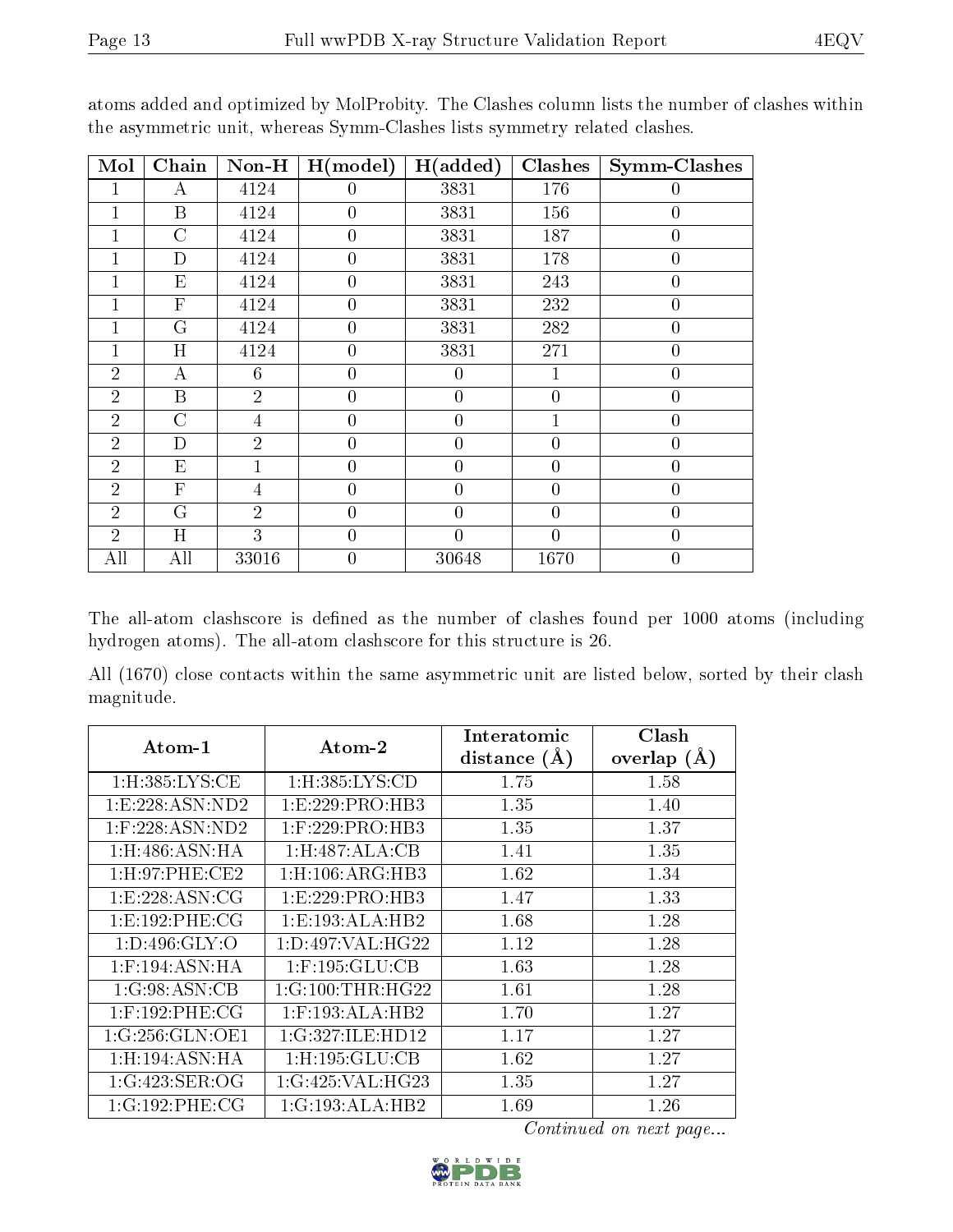| Continued from previous page     |                         | Interatomic      | Clash             |
|----------------------------------|-------------------------|------------------|-------------------|
| Atom-1                           | Atom-2                  | distance $(\AA)$ | overlap $(\AA)$   |
| 1:H:192:PHE:CG                   | 1:H:193:ALA:HB2         | 1.70             | 1.25              |
| 1:E:194:ASN:HA                   | 1: E: 195: GLU: CB      | 1.63             | 1.24              |
| 1:G:194:ASN:HA                   | 1:G:195:GLU:CB          | 1.63             | 1.22              |
| 1:E:500:LEU:O                    | 1:E:500:LEU:HD12        | 1.39             | 1.22              |
| 1:E:486:ASN:HA                   | 1:E:487:ALA:CB          | 1.65             | 1.21              |
| $1:$ F:486:ASN:HA                | $1:$ F:487:ALA:CB       | 1.63             | 1.20              |
| 1:G:486:ASN:HA                   | 1:G:487:ALA:CB          | 1.66             | 1.20              |
| 1:G:98:ASN:HB2                   | 1:G:100:THR:CG2         | 1.69             | 1.19              |
| 1:G:385:LYS:HG3                  | 1:G:386:SER:H           | 1.09             | $\overline{1.18}$ |
| 1:H:228:ASN:CG                   | 1:H:229:PRO:HG3         | 1.61             | 1.18              |
| 1: D: 213: GLU: O                | 1: D: 214: GLN: CD      | 1.82             | 1.18              |
| 1:C:378:ASN:O                    | 1:C:379:THR:HG22        | 1.43             | 1.18              |
| 1:D:378:ASN:O                    | 1:D:379:THR:HG22        | 1.43             | 1.17              |
| 1:H:383:ILE:HD12                 | 1:H:383:ILE:N           | 1.57             | 1.15              |
| 1:A:398:LEU:CB                   | 1:A:487:ALA:HB3         | 1.77             | 1.15              |
| 1: D: 496: GLY: O                | 1: D: 497: VAL: CG2     | 1.95             | 1.15              |
| $1:$ H:97:PHE:HE2                | $1:$ H $:106:$ ARG:CB   | 1.59             | 1.14              |
| 1: A: 378: ASN: O                | 1: A:379:THR:HG22       | 1.45             | 1.14              |
| $1:$ F:228:ASN:CG                | 1:F:229:PRO:HB3         | 1.67             | 1.14              |
| 1:E:98:ASN:HB2                   | 1: E:100: THR: HG23     | 1.14             | 1.13              |
| 1:B:424:LYS:C                    | 1:B:425:VAL:HG23        | 1.63             | 1.13              |
| 1: H:98: ASN: HB2                | $1:$ H: $100:$ THR:HG22 | 1.13             | 1.13              |
| 1:C:496:GLY:O                    | 1:C:497:VAL:HG22        | 1.46             | 1.13              |
| 1:H:97:PHE:CE2                   | $1:$ H $:106:$ ARG:CB   | 2.30             | 1.12              |
| 1:G:243:GLY:HA2                  | 1:G:253:PHE:CE1         | 1.84             | 1.12              |
| 1:D:180:SER:HB2                  | 1: D: 185: SER: O       | 1.46             | 1.12              |
| 1: E: 194: ASN: CA               | 1: E: 195: GLU: HB3     | 1.79             | 1.12              |
| $1:$ F:194:ASN:CA                | 1:F:195:GLU:HB3         | 1.80             | 1.12              |
| 1:H:194:ASN:CA                   | 1:H:195:GLU:HB3         | 1.79             | 1.11              |
| 1:G:243:GLY:HA2                  | 1:G:253:PHE:CD1         | 1.85             | 1.11              |
| 1:G:194:ASN:CA                   | 1:G:195:GLU:HB3         | 1.80             | 1.10              |
| 1: A:213: GLU:O                  | 1: A:214: GLN:CD        | 1.90             | 1.10              |
| 1:G:228:ASN:CG                   | 1:G:229:PRO:HG3         | 1.71             | 1.10              |
| 1:G:423:SER:OG                   | 1:G:425:VAL:CG2         | 1.99             | 1.10              |
| $1:$ H $:228:$ ASN $:$ OD $1$    | 1: H: 229: PRO:HG3      | 1.52             | 1.10              |
| $1: E: 144: ALA: \overline{HBI}$ | 1: E: 145: ASN: HA      | 1.32             | 1.10              |
| 1:E:398:LEU:CD1                  | 1:E:487:ALA:O           | 2.00             | 1.10              |
| 1: A:449: ASN:ND2                | 1: A:450:ASP:H          | 1.48             | 1.09              |
| $1:$ F:144:ALA:HB1               | $1:$ F:145:ASN:HA       | 1.30             | 1.09              |
| 1:A:398:LEU:HB2                  | 1:A:487:ALA:HB3         | 1.11             | 1.09              |
| 1: B:496: GLY:O                  | 1:B:497:VAL:HG22        | 1.50             | 1.09              |

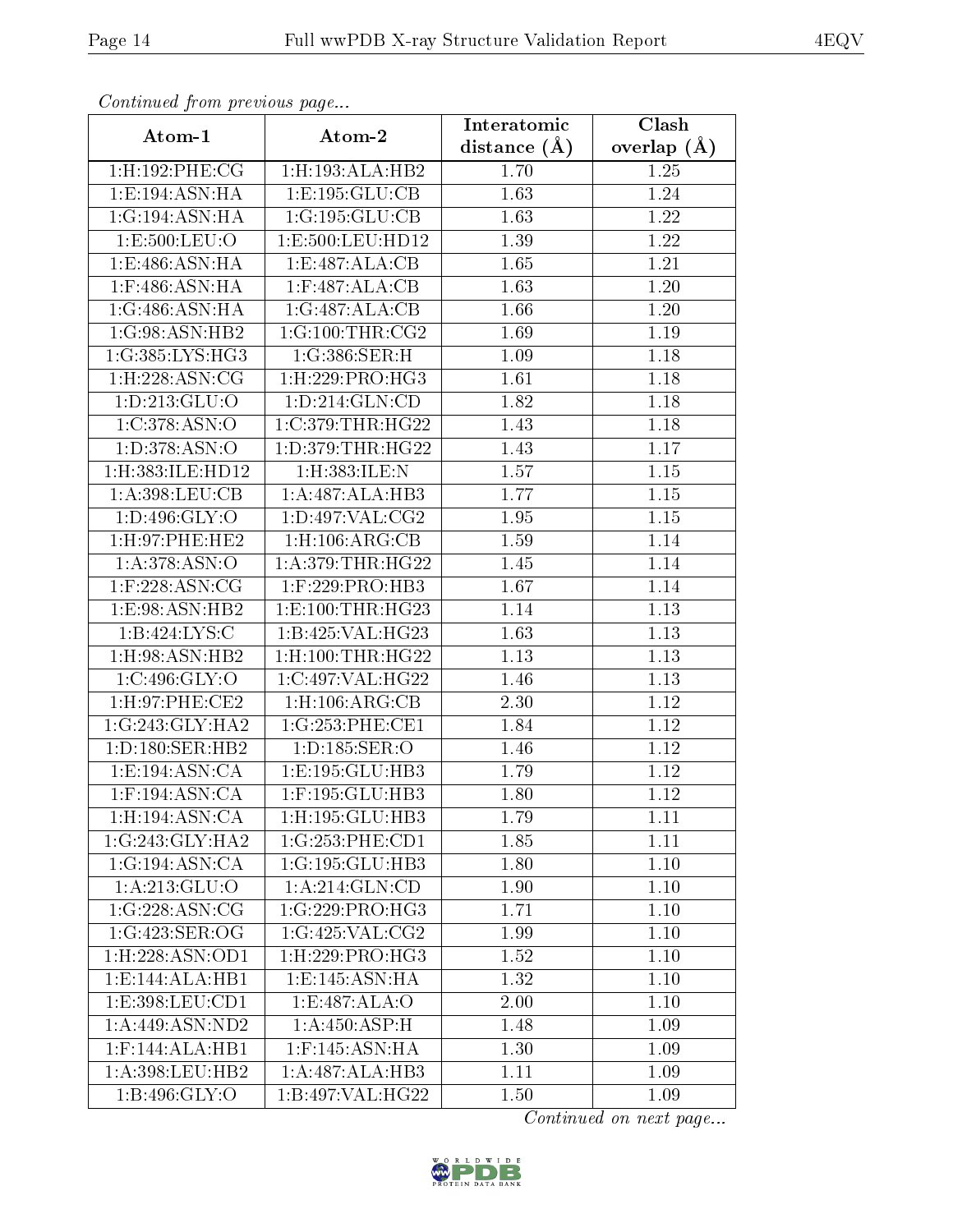| Continuati pom previous page  |                                         | Interatomic    | Clash             |
|-------------------------------|-----------------------------------------|----------------|-------------------|
| Atom-1                        | Atom-2                                  | distance $(A)$ | overlap $(A)$     |
| 1:F:398:LEU:HD13              | 1:F:398:LEU:H                           | 1.12           | 1.09              |
| $1:$ F:5:THR:O                | $1:$ F:6:SER:HB2                        | 1.47           | 1.09              |
| 1:B:449:ASN:ND2               | 1:B:450:ASP:H                           | 1.50           | 1.08              |
| $1:$ H $:228:$ ASN $:$ ND $2$ | $1:$ H $:229:$ PRO $:$ HB3              | 1.68           | 1.08              |
| 1:C:192:PHE:CE2               | 1:C:195:GLU:HG2                         | 1.89           | 1.08              |
| 1:G:486:ASN:HA                | 1:G:487:ALA:HB2                         | 1.34           | 1.07              |
| 1:C:352:LEU:CD1               | 1:C:352:LEU:H                           | 1.67           | 1.07              |
| 1: H:486: ASN:CA              | 1:H:487:ALA:CB                          | 2.30           | 1.07              |
| 1:C:352:LEU:HD12              | 1:C:352:LEU:N                           | 1.66           | 1.07              |
| 1:E:398:LEU:HD12              | 1:E:487:ALA:O                           | 1.55           | 1.07              |
| 1:H:383:ILE:H                 | 1:H:383:ILE:HD12                        | 1.07           | 1.07              |
| 1:H:228:ASN:ND2               | $1:$ H $:229:$ PRO $:$ HG3              | 1.71           | 1.06              |
| $1:$ H $:486:$ ASN $:$ HA     | 1: H:487: ALA:HB2                       | 1.37           | 1.06              |
| 1:D:379:THR:HG22              | 1: D: 450: ASP: O                       | 1.56           | 1.05              |
| $1:$ F:486:ASN:HA             | $1:$ F:487:ALA:HB2                      | 1.29           | 1.05              |
| 1:A:423:SER:O                 | 1: A:424: LYS:HB2                       | 1.52           | 1.05              |
| 1:C:362:LEU:HA                | 1:E:356:ASN:HB3                         | 1.34           | $\overline{1.05}$ |
| 1:E:486:ASN:HA                | 1:E:487:ALA:HB2                         | 1.33           | 1.05              |
| 1:H:144:ALA:HB1               | 1:H:145:ASN:HA                          | 1.33           | $1.05\,$          |
| 1:G:228:ASN:ND2               | 1:G:229:PRO:HG3                         | 1.72           | 1.05              |
| 1:E:398:LEU:CD1               | 1:E:398:LEU:H                           | 1.70           | 1.05              |
| 1:B:378:ASN:O                 | 1:B:379:THR:HG22                        | 1.54           | 1.04              |
| 1:H:144:ALA:HB1               | $1:$ H $:145:$ ASN $:$ CA               | 1.87           | 1.04              |
| 1:E:398:LEU:N                 | 1:E:398:LEU:HD12                        | 1.72           | 1.04              |
| 1: D: 213: GLU: C             | 1:D:214:GLN:OE1                         | 1.95           | $1.04\,$          |
| 1: D: 379: THR: CG2           | 1: D: 450: ASP: O                       | 2.06           | 1.04              |
| 1:G:256:GLN:OE1               | 1:G:327:ILE:CD1                         | 2.06           | 1.03              |
| $1:$ F:144:ALA:HB1            | $1:$ F:145:ASN:CA                       | 1.89           | 1.03              |
| 1:F:398:LEU:HD13              | 1:F:398:LEU:N                           | 1.69           | 1.03              |
| 1:A:496:GLY:O                 | 1:A:497:VAL:HG22                        | 1.59           | 1.03              |
| 1:G:385:LYS:HG3               | 1:G:386:SER:N                           | 1.72           | 1.03              |
| 1:E:144:ALA:HB1               | 1: E:145: ASN: CA                       | 1.88           | 1.02              |
| 1: H:97: PHE:CD2              | $1:$ H $:106:$ ARG:HG $2$               | 1.94           | 1.02              |
| 1:B:424:LYS:O                 | 1:B:425:VAL:HG23                        | 1.58           | 1.02              |
| 1: D: 403: GLU: OE2           | 1: D: 424: LYS: HG3                     | 1.58           | 1.02              |
| 1:A:422:ASN:HA                | 1:A:423:SER:HB2                         | 1.40           | 1.02              |
| 1:E:385:LYS:HG3               | 1:E:386:SER:N                           | 1.74           | 1.02              |
| 1:A:212:THR:HG22              | 1:A:215:ASP:O                           | 1.60           | 1.01              |
| 1:G:144:ALA:HB1               | 1:G:145:ASN:CA                          | 1.91           | 1.01              |
| $1:$ F:147:THR:HB             | $1:$ F:171:GLN:NE2                      | 1.75           | 1.01              |
| 1:H:147:THR:HB                | $1:$ H:171:GL $\overline{\text{N:NE2}}$ | 1.75           | 1.01              |

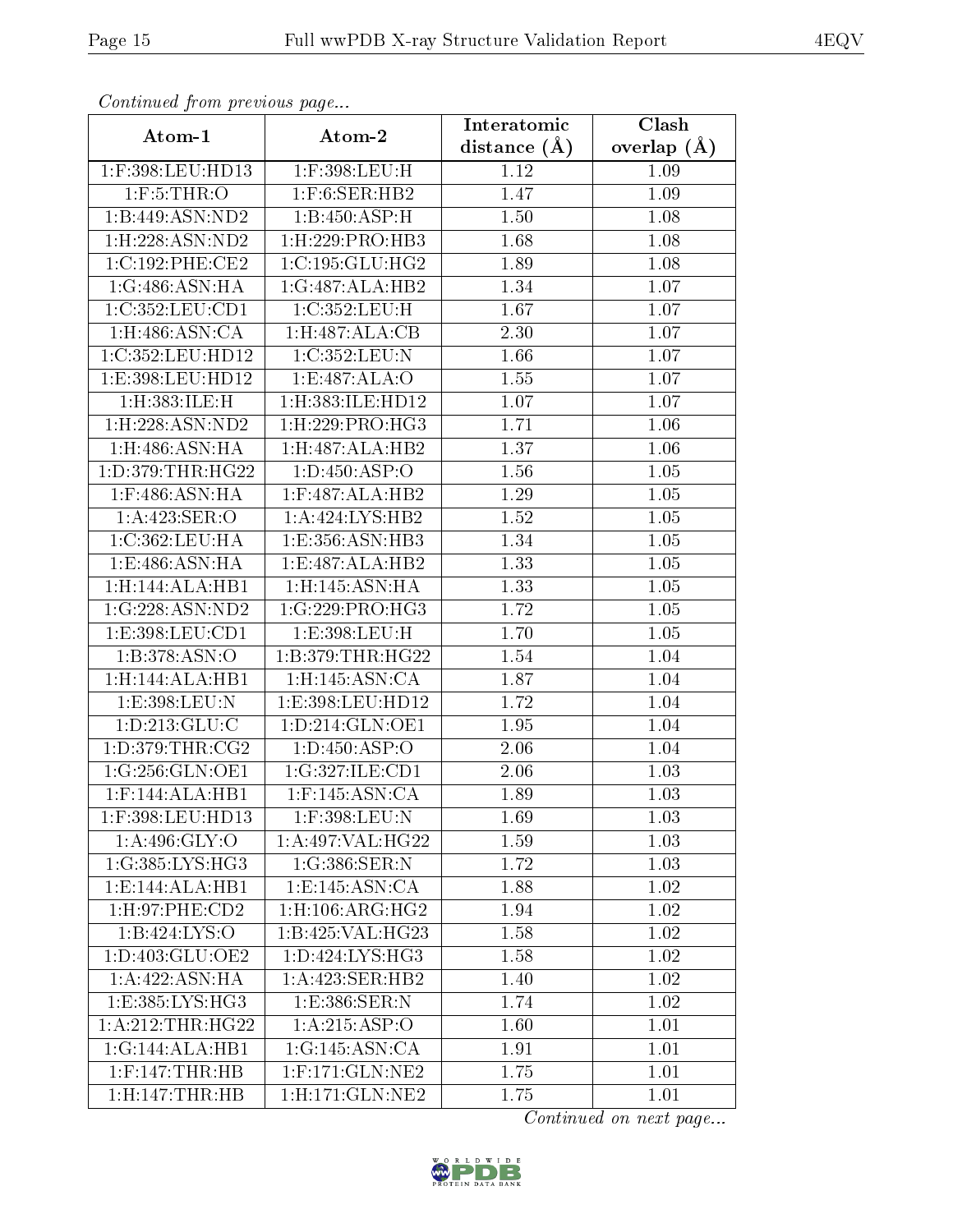| Communa from previous page   |                           | Interatomic    | Clash           |
|------------------------------|---------------------------|----------------|-----------------|
| Atom-1                       | Atom-2                    | distance $(A)$ | overlap $(\AA)$ |
| 1:G:192:PHE:CD2              | 1:G:193:ALA:HB2           | 1.96           | 1.01            |
| 1: E: 419: ASP: OD2          | 1:E:437:ARG:NH1           | 1.93           | 1.01            |
| 1:G:228:ASN:ND2              | 1:G:229:PRO:HB3           | 1.74           | 1.01            |
| 1: A:403: GLU:OE2            | 1: A:424: LYS: CG         | 2.09           | 1.00            |
| 1:B:212:THR:HG23             | 1:B:213:GLU:O             | 1.57           | 1.00            |
| $1:$ H $:486:$ ASN $:$ HA    | 1:H:487:ALA:HB3           | 1.02           | 1.00            |
| 1: A:213: GLU:C              | 1:A:214:GLN:OE1           | 1.99           | 1.00            |
| 1: A:500:LEU:HD12            | $1: A:500:$ LEU: $O$      | 1.59           | 1.00            |
| 1: E: 192: PHE: CD2          | 1:E:193:ALA:HB2           | 1.96           | 1.00            |
| 1:G:228:ASN:OD1              | 1:G:229:PRO:HG3           | 1.62           | 1.00            |
| 1: E: 147: THR: HB           | 1: E: 171: GLN: NE2       | 1.76           | 1.00            |
| 1:H:192:PHE:CD2              | 1:H:193:ALA:HB2           | 1.98           | 0.99            |
| 1:G:98:ASN:N                 | 1:G:98:ASN:HD22           | 1.58           | 0.99            |
| 1:H:486:ASN:CA               | 1: H:487: ALA:HB3         | 1.92           | 0.99            |
| $1:$ F:147:THR:HB            | $1:$ F:171:GLN:HE21       | 1.28           | 0.98            |
| $1:$ F:192:PHE:CD2           | $1:$ F:193:ALA:HB2        | 1.98           | 0.98            |
| 1:A:362:LEU:HA               | 1:F:356:ASN:HB3           | 1.42           | 0.98            |
| 1: E: 228: ASN: CG           | 1:E:229:PRO:CB            | 2.31           | 0.98            |
| 1:A:352:LEU:CD1              | 1:A:503:ILE:HG12          | 1.94           | 0.98            |
| 1:C:352:LEU:HD12             | 1:C:352:LEU:H             | 0.83           | 0.97            |
| 1:C:422:ASN:HA               | 1:C:423:SER:HB2           | 1.46           | 0.97            |
| $1:A:496:\overline{GLY:O}$   | 1:A:497:VAL:HG13          | 1.64           | 0.97            |
| 1: E: 228: ASN: OD1          | 1: E: 229: PRO:HG3        | 1.63           | 0.97            |
| 1:G:228:ASN:CG               | 1:G:229:PRO:CG            | 2.32           | 0.97            |
| 1: H:228: ASN: CG            | $1:$ H $:229:$ PRO $:$ CG | 2.32           | 0.97            |
| 1:F:385:LYS:HG3              | 1:F:386:SER:N             | 1.78           | 0.97            |
| 1:E:98:ASN:HB2               | 1: E: 100: THR: CG2       | 1.94           | 0.96            |
| 1:H:147:THR:HB               | 1:H:171:GLN:HE21          | 1.30           | 0.96            |
| $1:G:98:A\overline{SN:HD22}$ | 1:G:98:ASN:H              | 1.03           | 0.96            |
| 1:A:212:THR:HG23             | 1: A:213: GLU:O           | 1.66           | 0.96            |
| 1:G:147:THR:HB               | 1:G:171:GLN:NE2           | 1.81           | 0.96            |
| 1:B:212:THR:CG2              | 1:B:213:GLU:O             | 2.14           | 0.96            |
| 1: D: 182: ASP: OD2          | 1: D: 184: LYS: HG3       | 1.64           | 0.96            |
| 1:G:194:ASN:HA               | 1:G:195:GLU:HB3           | 0.96           | 0.96            |
| 1:G:232:PRO:HG2              | 1: H:441: ASN:HB2         | 1.47           | 0.95            |
| 1:E:428:VAL:O                | $1:$ F:437:ARG:NH2        | 1.99           | 0.95            |
| 1: B: 379: THR: CG2          | 1:B:380:THR:N             | 2.28           | 0.95            |
| 1:E:194:ASN:ND2              | 1: E: 196: GLY: H         | 1.64           | 0.95            |
| $1:$ H $:228:$ ASN:ND $2$    | $1:$ H $:229:$ PRO $:$ CB | 2.29           | 0.95            |
| 1: E: 147: THR: HB           | 1: E: 171: GLN: HE21      | 1.31           | 0.95            |
| 1:G:144:ALA:HB1              | 1:G:145:ASN:HA            | 1.45           | 0.95            |

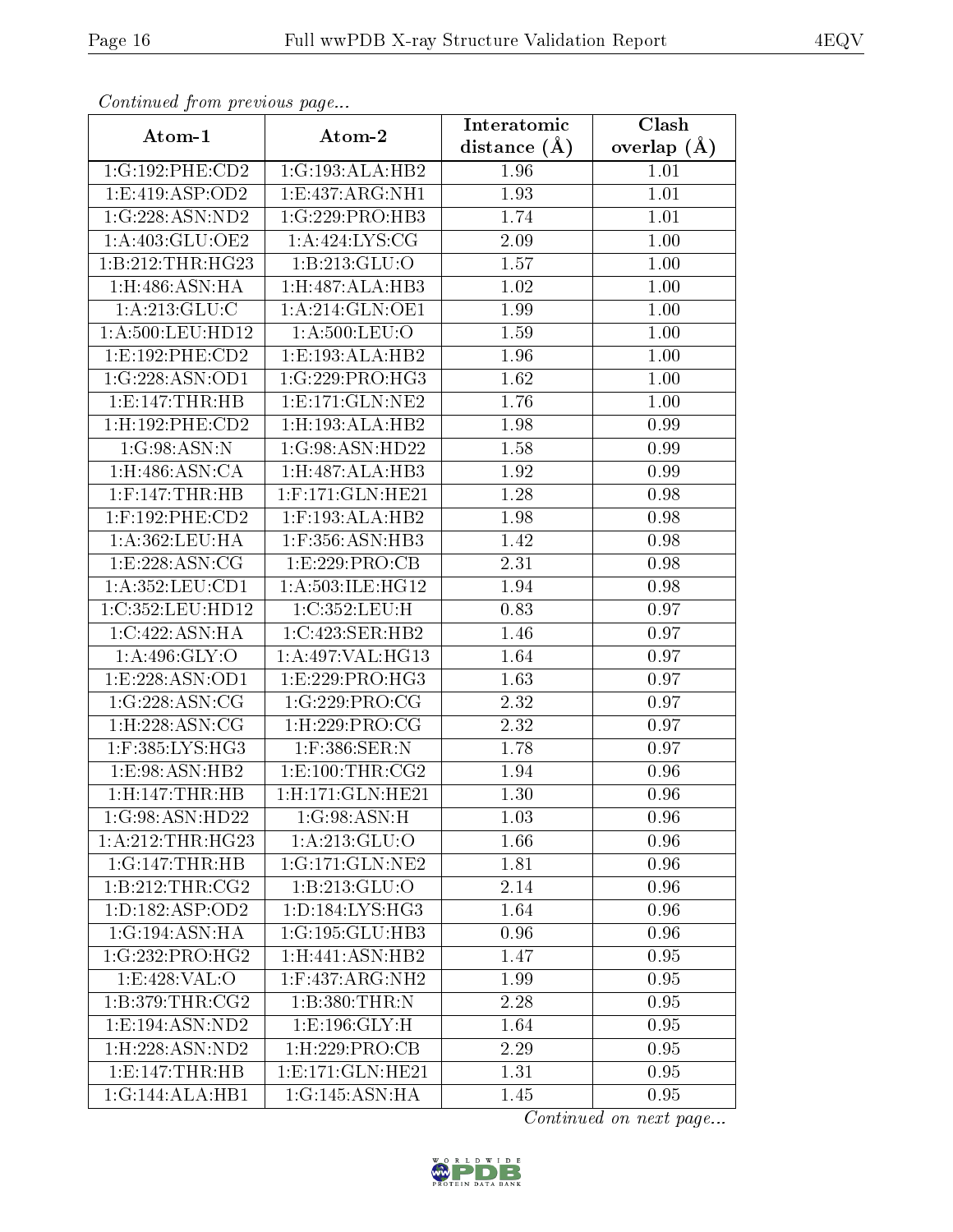| contentava promo provinciale pago |                                | Interatomic       | Clash           |
|-----------------------------------|--------------------------------|-------------------|-----------------|
| Atom-1                            | Atom-2                         | distance $(A)$    | overlap $(\AA)$ |
| $1:$ H $:145:$ ASN $:$ N          | 1:H:146:SER:HA                 | 1.81              | 0.95            |
| 1:H:194:ASN:ND2                   | $1:$ H $:196:$ GLY $:$ H       | 1.65              | 0.95            |
| 1:G:194:ASN:ND2                   | 1:G:196:GLY:H                  | 1.65              | 0.95            |
| $1:$ F:228:ASN:ND2                | $1:$ F:229:PRO:CB              | 2.29              | 0.94            |
| 1:G:383:ILE:O                     | 1:G:384:SER:HB2                | 1.65              | 0.94            |
| 1:G:228:ASN:ND2                   | 1:G:229:PRO:CB                 | 2.29              | 0.94            |
| $1:$ H:194:ASN:HA                 | 1:H:195:GLU:HB3                | 0.94              | 0.94            |
| $1:$ F:145:ASN:N                  | $1:$ F:146:SER:HA              | 1.80              | 0.94            |
| 1:F:398:LEU:HD13                  | 1:F:487:ALA:O                  | 1.67              | 0.94            |
| 1:E:486:ASN:HA                    | 1:E:487:ALA:HB3                | 1.50              | 0.93            |
| $1:$ F:486:ASN:HA                 | $1:$ F:487:ALA:HB3             | 1.50              | 0.93            |
| 1: H:98: ASN: CB                  | $1:$ H $:100:$ THR $:$ H $G22$ | 1.98              | 0.93            |
| 1: H:97: PHE:HD2                  | $1:$ H $:106:$ ARG:HG $2$      | 1.29              | 0.93            |
| 1:F:398:LEU:CD1                   | 1:F:398:LEU:N                  | $\overline{2}.32$ | 0.93            |
| 1: E: 228: ASN: ND2               | 1:E:229:PRO:CB                 | 2.29              | 0.93            |
| 1:A:422:ASN:HA                    | 1:A:423:SER:CB                 | 1.99              | 0.93            |
| 1:C:448:GLU:HA                    | 1:C:448:GLU:OE1                | 1.67              | 0.93            |
| $1:$ F:194:ASN:ND2                | $1:$ F:196:GLY:H               | 1.65              | 0.92            |
| $1:$ F:194:ASN:HA                 | 1:F:195:GLU:HB3                | 0.96              | 0.92            |
| 1: E: 145: ASN: N                 | 1:E:146:SER:HA                 | 1.82              | 0.92            |
| 1:G:228:ASN:ND2                   | 1:G:229:PRO:CG                 | 2.32              | 0.92            |
| 1:E:326:LEU:H                     | 1:E:326:LEU:HD12               | 1.34              | 0.92            |
| 1:A:192:PHE:HD2                   | 1:A:192:PHE:O                  | 1.53              | 0.92            |
| 1:D:385:LYS:O                     | 1:D:386:SER:HB3                | 1.68              | 0.92            |
| 1:G:144:ALA:HB1                   | 1:G:145:ASN:C                  | 1.90              | 0.92            |
| 1:H:228:ASN:ND2                   | $1:$ H $:229:$ PRO $:$ CG      | 2.32              | 0.92            |
| 1:G:437:ARG:NH2                   | 1: H:428: VAL:O                | 2.03              | 0.91            |
| 1:G:385:LYS:CG                    | 1:G:386:SER:N                  | 2.30              | 0.91            |
| 1:F:400:ASP:OD1                   | 1:F:401:PRO:O                  | 1.89              | 0.91            |
| 1:E:194:ASN:HA                    | 1:E:195:GLU:HB3                | 0.95              | 0.90            |
| 1:E:437:ARG:NH2                   | $1:$ F:428:VAL:O               | 2.04              | 0.90            |
| 1: A:379:THR:CG2                  | 1:A:450:ASP:O                  | 2.20              | 0.90            |
| 1:A:449:ASN:HD22                  | 1: A:450:ASP:H                 | 1.15              | 0.90            |
| 1:G:486:ASN:HA                    | 1:G:487:ALA:HB3                | 1.50              | 0.90            |
| 1:E:98:ASN:CB                     | 1: E:100: THR:HG23             | 2.02              | 0.89            |
| $1:G:437:ARG:\overline{NH1}$      | $1:$ H: $431:$ ASN: $O$        | 2.04              | 0.89            |
| 1:H:352:LEU:HB3                   | $1:$ H $:495:$ THR $:$ H $G21$ | 1.55              | 0.89            |
| 1: D: 213: GLU: O                 | 1:D:214:GLN:OE1                | 1.91              | 0.89            |
| 1:F:496:GLY:O                     | 1:F:497:VAL:HG12               | 1.72              | 0.89            |
| 1:F:326:LEU:H                     | 1:F:326:LEU:HD12               | 1.35              | 0.89            |
| 1:H:97:PHE:CD2                    | 1: H: 106: ARG: CG             | 2.55              | 0.89            |

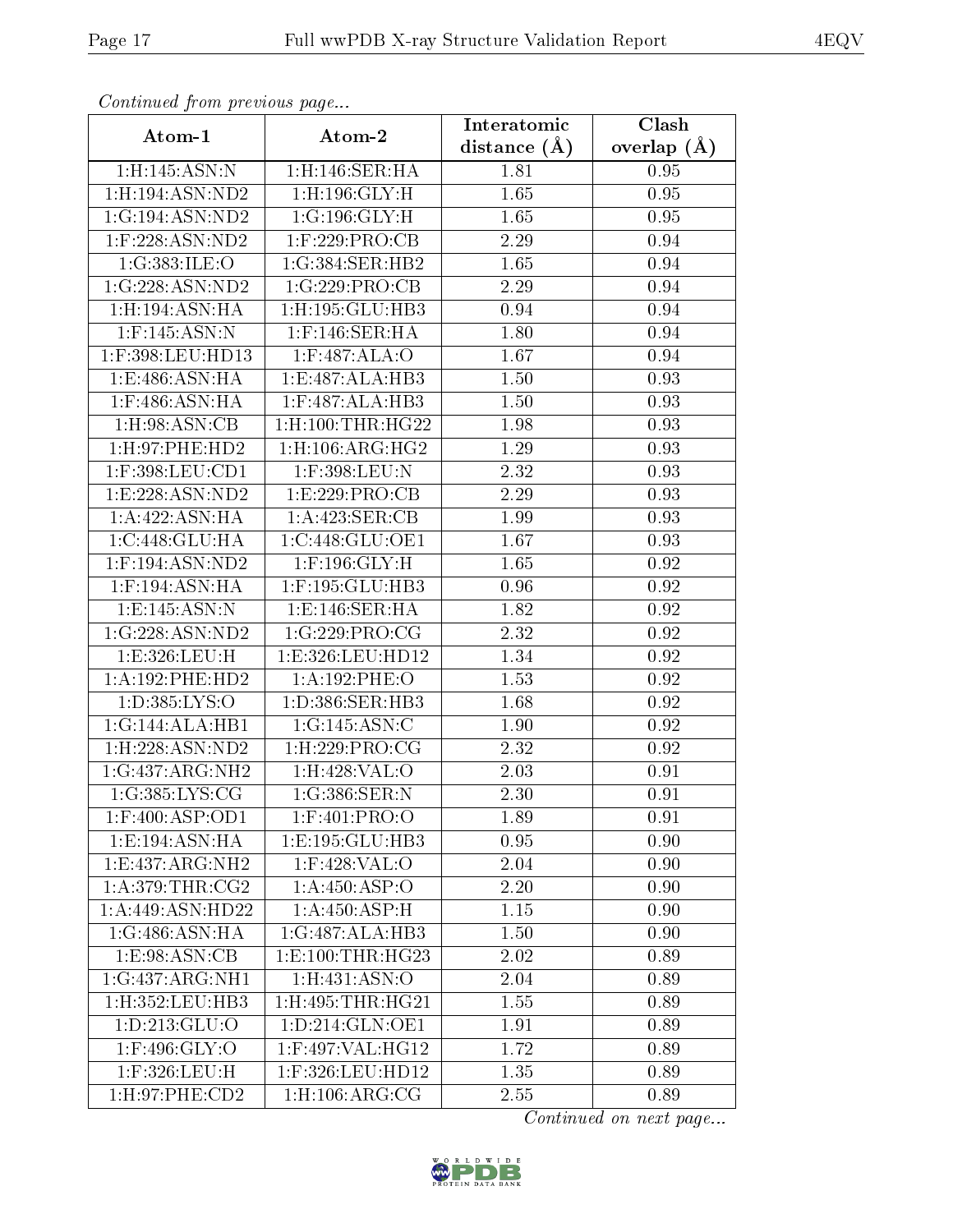| Continuea from previous page |                         | Interatomic       | Clash         |
|------------------------------|-------------------------|-------------------|---------------|
| Atom-1                       | Atom-2                  | distance $(A)$    | overlap $(A)$ |
| 1:C:423:SER:O                | 1:C:425:VAL:HG23        | 1.73              | 0.89          |
| 1:B:449:ASN:HD22             | 1:B:450:ASP:H           | $1.15\,$          | 0.89          |
| $1:$ F:394:TRP:HE1           | $1:$ F:494:THR:HB       | 1.38              | 0.89          |
| 1:H:326:LEU:H                | 1:H:326:LEU:HD12        | 1.36              | 0.89          |
| 1: E: 192: PHE: CD1          | 1:E:193:ALA:HB2         | 2.09              | 0.88          |
| 1: A:496: GLY: C             | 1:A:497:VAL:HG13        | 1.94              | 0.88          |
| 1:H:383:ILE:CD1              | 1:H:383:ILE:N           | $\overline{2}.33$ | 0.88          |
| $1:$ F:98:ASN:HB2            | $1:$ F:100:THR:HG22     | 1.54              | 0.88          |
| $1:$ F:192:PHE:CD1           | $1:$ F:193:ALA:HB2      | 2.07              | 0.88          |
| 1:C:192:PHE:CZ               | 1:C:195:GLU:CG          | 2.57              | 0.88          |
| 1:B:446:LYS:NZ               | 1:B:448:GLU:OE2         | 2.04              | 0.88          |
| 1:C:192:PHE:CZ               | 1:C:195:GLU:HG2         | 2.09              | 0.88          |
| 1:H:323:GLU:OE2              | 1:H:323:GLU:HA          | 1.74              | 0.88          |
| 1:H:192:PHE:CD1              | 1:H:193:ALA:HB2         | 2.08              | 0.88          |
| 1:B:424:LYS:C                | 1:B:425:VAL:CG2         | 2.38              | 0.87          |
| 1:G:192:PHE:CD1              | 1:G:193:ALA:HB2         | 2.09              | 0.87          |
| 1:A:213:GLU:HB3              | 1: A:214: GLN:OE1       | 1.74              | 0.87          |
| 1:C:182:ASP:O                | 1:C:183:LEU:HB2         | 1.74              | 0.87          |
| 1:F:397:GLY:O                | 1:F:487:ALA:O           | 1.92              | 0.87          |
| 1:A:403:GLU:OE2              | 1: A:424:LYS:CB         | 2.22              | 0.87          |
| 1:G:5:THR:O                  | 1:G:6:SER:HB2           | 1.75              | 0.86          |
| 1:B:422:ASN:HA               | 1:B:423:SER:HB2         | 1.56              | 0.86          |
| 1:D:403:GLU:OE2              | 1: D: 424: LYS: CG      | 2.24              | 0.86          |
| 1:E:323:GLU:OE2              | 1:E:323:GLU:HA          | 1.74              | 0.86          |
| 1:F:323:GLU:HA               | 1:F:323:GLU:OE2         | 1.74              | 0.86          |
| 1:G:326:LEU:HD12             | 1:G:326:LEU:H           | 1.37              | 0.86          |
| 1: H:346: PHE:CE1            | 1:H:360:VAL:HG23        | 2.10              | 0.86          |
| $1:$ F:228:ASN:CG            | 1:F:229:PRO:CB          | 2.43              | 0.86          |
| 1:G:147:THR:HB               | 1:G:171:GLN:HE21        | 1.36              | 0.86          |
| 1:G:323:GLU:HA               | 1:G:323:GLU:OE2         | 1.75              | 0.86          |
| 1:E:194:ASN:HD22             | 1: E: 196: GLY: H       | 1.24              | 0.86          |
| 1:H:92:ASN:OD1               | $1:$ H $:96:$ PHE $:$ O | 1.93              | 0.86          |
| 1: D: 212: THR: HG22         | 1: D: 215: ASP:O        | 1.76              | 0.86          |
| 1:G:194:ASN:CA               | 1:G:195:GLU:CB          | 2.49              | 0.85          |
| 1:H:427:PHE:O                | $1:$ H:427:PHE:CD2      | 2.29              | 0.85          |
| 1:E:398:LEU:HD12             | 1:E:398:LEU:H           | 1.28              | 0.85          |
| 1: A:379:THR:CG2             | 1:A:380:THR:N           | 2.40              | 0.85          |
| 1:C:380:THR:HG22             | 1:C:380:THR:O           | 1.75              | 0.85          |
| 1:B:192:PHE:O                | 1:B:192:PHE:CD2         | 2.30              | 0.85          |
| 1:G:441:ASN:HB2              | 1:H:232:PRO:HG2         | 1.59              | 0.85          |
| 1: A:379:THR:HG23            | 1:A:380:THR:N           | 1.91              | 0.84          |

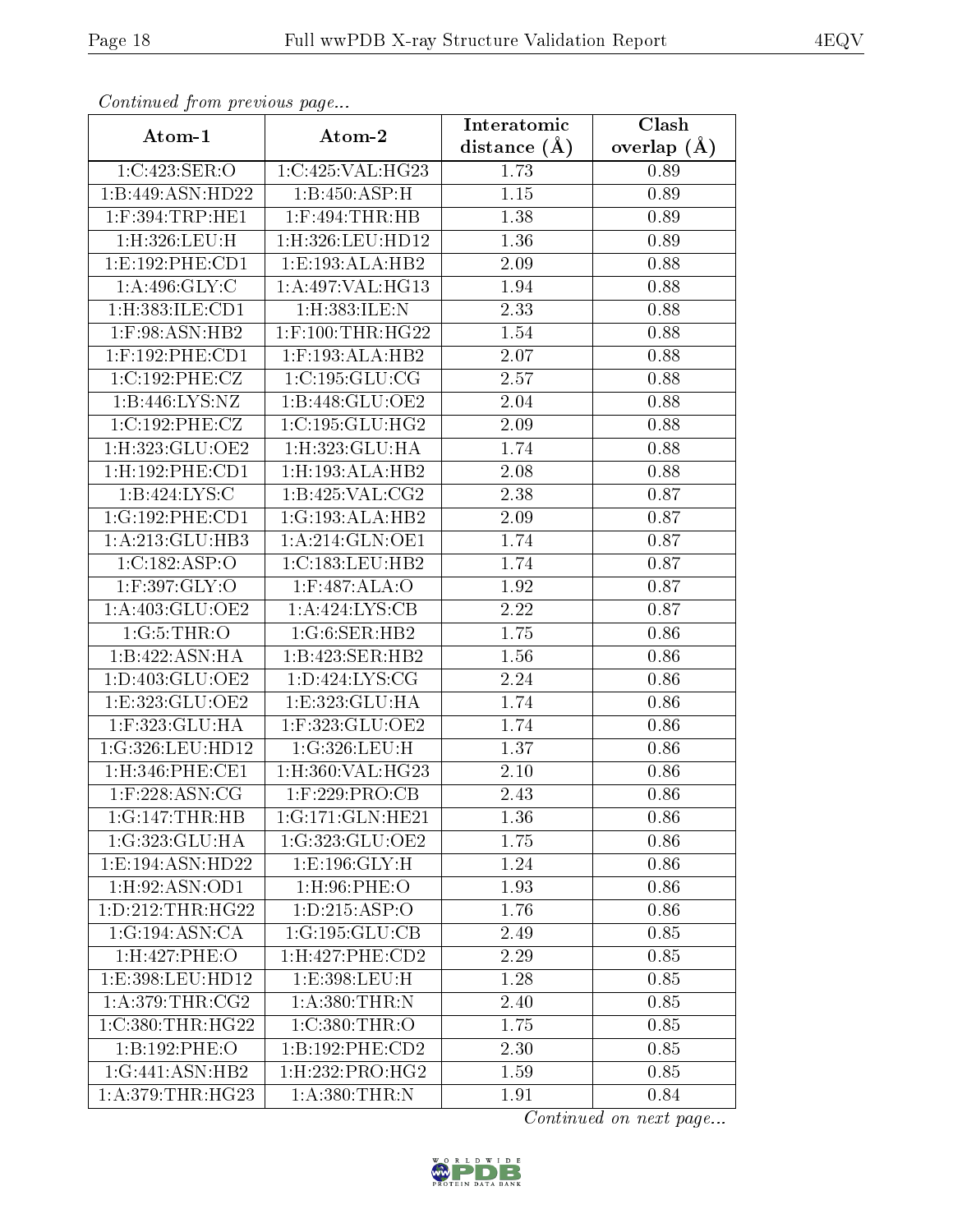| Communica from previous page |                                | Interatomic       | Clash           |
|------------------------------|--------------------------------|-------------------|-----------------|
| Atom-1                       | Atom-2                         | distance $(A)$    | overlap $(\AA)$ |
| 1:E:398:LEU:N                | 1:E:398:LEU:CD1                | 2.35              | 0.84            |
| 1:B:379:THR:HG22             | 1:B:380:THR:H                  | 1.41              | 0.84            |
| 1: E: 427: PHE: CD2          | 1:E:427:PHE:O                  | 2.30              | 0.84            |
| 1:E:394:TRP:HE1              | 1:E:494:THR:HB                 | $\overline{1.42}$ | 0.84            |
| $1:$ F:194:ASN:CA            | $1:$ F:195: $GLU$ :CB          | 2.48              | 0.84            |
| 1:G:396:LYS:HG2              | 1:G:404:TYR:HB3                | $\overline{1.60}$ | 0.84            |
| $1:$ H:385:LYS:NZ            | 1:H:385:LYS:CD                 | 2.41              | 0.84            |
| 1: A: 192: PHE: CD2          | 1:A:192:PHE:O                  | 2.31              | 0.84            |
| 1:E:497:VAL:O                | 1:E:497:VAL:HG12               | 1.78              | 0.84            |
| 1:B:238:ASN:HD21             | 1:B:269:LEU:H                  | 1.25              | 0.84            |
| 1:D:422:ASN:HA               | 1: D: 423: SER: HB2            | 1.59              | 0.84            |
| 1:D:195:GLU:OE2              | 1:D:195:GLU:HA                 | 1.76              | 0.83            |
| $1:$ F:427:PHE:CD2           | 1:F:427:PHE:O                  | 2.31              | 0.83            |
| 1:F:194:ASN:HD22             | $1:$ F:196:GLY:H               | 1.25              | 0.83            |
| 1:D:238:ASN:HD21             | 1:D:269:LEU:H                  | 1.26              | 0.83            |
| 1:G:243:GLY:CA               | 1:G:253:PHE:CE1                | 2.60              | 0.83            |
| 1:G:394:TRP:HE1              | 1:G:494:THR:HB                 | 1.41              | 0.83            |
| 1:C:378:ASN:C                | 1:C:378:ASN:HD22               | 1.81              | 0.83            |
| 1:C:238:ASN:HD21             | 1:C:269:LEU:H                  | 1.26              | 0.82            |
| 1:H:198:LEU:HD12             | $1:$ H $:198:$ LEU $:$ C       | 1.99              | 0.82            |
| 1: E: 194: ASN: CA           | 1:E:195:GLU:CB                 | $\overline{2.48}$ | 0.82            |
| 1:B:379:THR:HG22             | 1:B:380:THR:N                  | 1.93              | 0.82            |
| $1:$ H $:353:$ THR $:$ HB    | 1:H:498:ASP:OD1                | 1.79              | 0.82            |
| 1:B:382:THR:C                | 1:B:383:ILE:HG12               | 2.00              | 0.82            |
| 1:G:318:TYR:HD2              | 1:G:319:GLN:O                  | 1.63              | 0.82            |
| 1:F:398:LEU:HD11             | 1:F:489:GLY:HA3                | 1.62              | 0.82            |
| 1:E:198:LEU:HD12             | 1:E:198:LEU:C                  | 2.00              | 0.81            |
| 1: H: 194: ASN: HD22         | $1:$ H:196:GLY: $\overline{H}$ | 1.25              | 0.81            |
| 1:C:496:GLY:O                | 1:C:497:VAL:CG2                | 2.28              | 0.81            |
| 1:F:198:LEU:HD12             | $1:$ F:198:LEU:C               | 2.01              | 0.81            |
| 1:F:326:LEU:N                | 1:F:326:LEU:HD12               | 1.96              | 0.81            |
| 1: A:496: GLY:O              | 1:A:497:VAL:CG2                | 2.28              | 0.81            |
| $1:$ F:318:TYR:HD2           | $1:$ F:319: $GLN:$ O           | 1.63              | 0.81            |
| 1:A:238:ASN:HD21             | 1:A:269:LEU:H                  | 1.26              | 0.81            |
| 1: E: 318: TYR: HD2          | 1:E:319:GLN:O                  | 1.63              | 0.81            |
| 1:B:356:ASN:HB3              | 1:G:362:LEU:HA                 | 1.62              | 0.81            |
| 1:C:323:CLU:HG2              | 1: D: 171: GLN: HE21           | 1.46              | 0.81            |
| 1:E:326:LEU:N                | 1:E:326:LEU:HD12               | 1.95              | 0.81            |
| 1: H:318: TYR: HD2           | 1:H:319:GLN:O                  | 1.62              | 0.81            |
| 1:H:97:PHE:HE2               | 1: H: 106: ARG: CA             | 1.93              | 0.81            |
| 1:D:379:THR:HG23             | 1: D: 380: THR:N               | 1.95              | 0.81            |

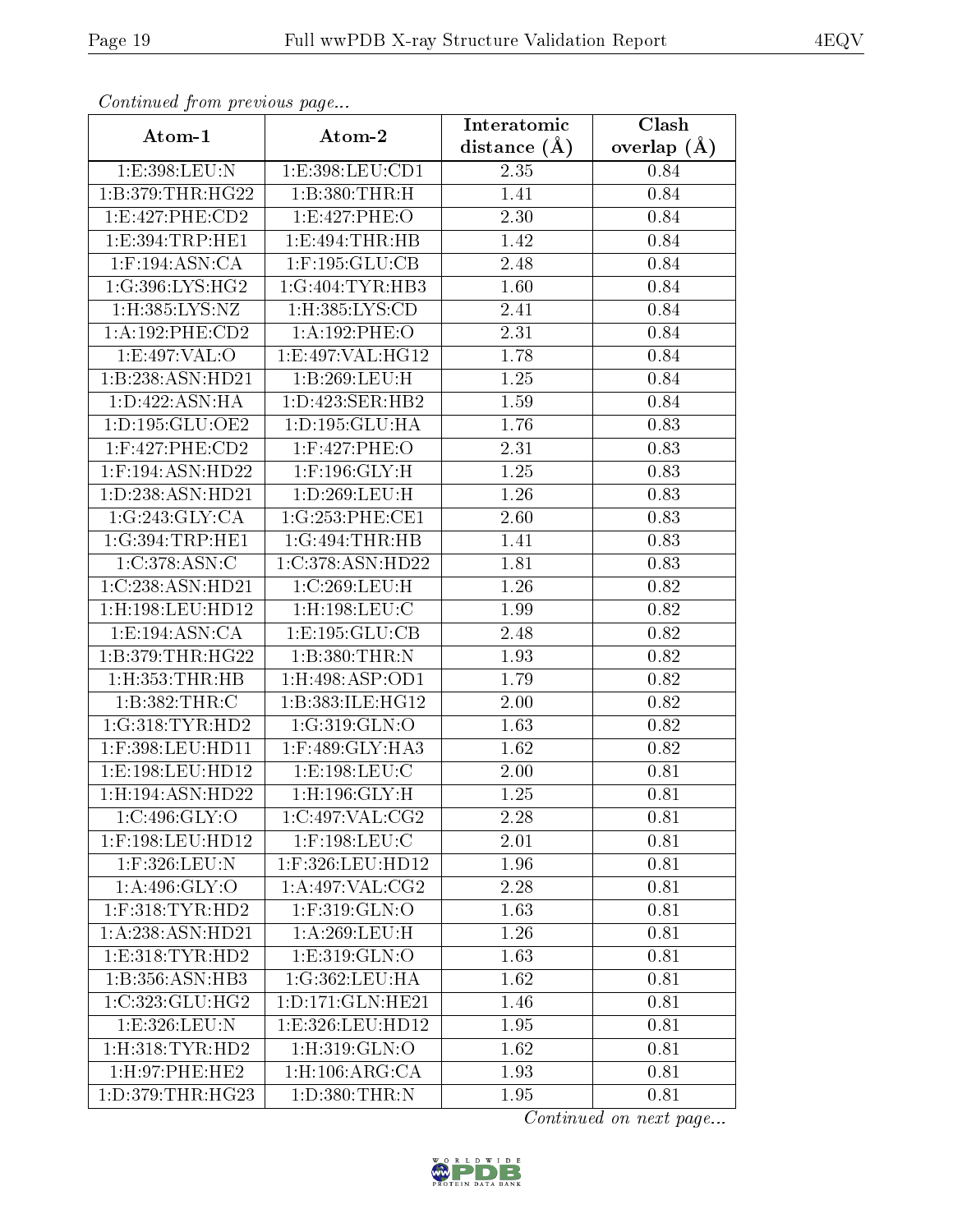| Continued from previous page |                              | Interatomic    | Clash           |
|------------------------------|------------------------------|----------------|-----------------|
| Atom-1                       | Atom-2                       | distance $(A)$ | overlap $(\AA)$ |
| 1:E:347:ALA:HB1              | 1: E: 350: THR: HG21         | 1.63           | 0.81            |
| 1:H:383:ILE:H                | 1:H:383:ILE:CD1              | 1.78           | 0.80            |
| 1: E: 5: THR: O              | 1: E:300: ASN:O              | 2.00           | 0.80            |
| 1:A:192:PHE:CZ               | 1: A: 195: GLU: HG2          | 2.16           | 0.80            |
| 1: H: 231: ALA: H            | 1:H:232:PRO:HD2              | 1.46           | 0.80            |
| 1:A:403:GLU:OE2              | 1:A:424:LYS:HG3              | 1.80           | 0.80            |
| $1:$ F:496:GLY:O             | 1:F:497:VAL:CB               | 2.30           | 0.80            |
| 1:G:198:LEU:HD12             | 1:G:198:LEU:C                | 2.01           | 0.80            |
| 1:C:213:GLU:O                | 1:C:214:GLN:CG               | 2.30           | 0.80            |
| 1:G:346:PHE:CE1              | 1:G:360:VAL:HG23             | 2.17           | 0.80            |
| 1:H:228:ASN:OD1              | 1:H:229:PRO:CG               | 2.30           | 0.80            |
| 1:B:497:VAL:H G23            | 1:B:497:VAL:O                | 1.82           | 0.80            |
| 1: D: 195: GLU: CA           | 1: D: 195: GLU: OE2          | 2.30           | 0.80            |
| $1:$ F:228:ASN:OD1           | $1:$ F:229:PRO:CG            | 2.30           | 0.80            |
| 1:G:92:ASN:OD1               | 1:G:96:PHE:O                 | 1.98           | 0.80            |
| 1:H:385:LYS:CG               | $1:$ H:385:LYS:CE            | 2.60           | 0.79            |
| 1:D:497:VAL:HG23             | 1: D:497: VAL:O              | 1.82           | 0.79            |
| $1:$ F:347:ALA:HB1           | $1:$ F:350:THR:HG21          | 1.62           | 0.79            |
| 1:F:427:PHE:O                | $1:$ F:428:VAL:HG23          | 1.82           | 0.79            |
| $1: A:500:$ LEU:HD12         | $1: A:500:$ LEU: $C$         | 1.99           | 0.79            |
| 1:H:144:ALA:CB               | $1:$ H $:145:$ ASN $:$ HA    | 2.13           | 0.79            |
| 1:H:144:ALA:HB1              | $1:$ H:145:ASN:C             | 2.01           | 0.79            |
| 1: A:378: ASN: C             | 1:A:378:ASN:HD22             | 1.84           | 0.79            |
| 1:C:379:THR:CG2              | 1:C:380:THR:N                | 2.46           | 0.79            |
| $1:$ H $:98:$ ASN $:$ ND $2$ | $1:$ H $:98:$ ASN $:$ N      | 2.31           | 0.79            |
| 1: A:379:THR:HG22            | $1:\overline{A:450:ASP:O}$   | 1.81           | 0.79            |
| 1:B:192:PHE:HD2              | 1:B:192:PHE:O                | 1.65           | 0.79            |
| 1:B:362:LEU:HA               | 1:G:356:ASN:HB3              | 1.65           | 0.79            |
| 1:B:449:ASN:ND2              | 1:B:450:ASP:N                | 2.31           | 0.79            |
| 1:G:194:ASN:HD22             | 1:G:196:GLY:H                | 1.26           | 0.79            |
| 1:E:228:ASN:OD1              | 1:E:229:PRO:CG               | 2.30           | 0.79            |
| 1:E:96:PHE:O                 | 1:E:97:PHE:CD1               | 2.36           | 0.79            |
| 1:G:145:ASN:N                | 1:G:146:SER:HA               | 1.97           | 0.79            |
| 1:C:445:PHE:CE1              | $1:C:446:LYS:H\overline{D3}$ | 2.18           | 0.79            |
| 1: D: 394: TRP: HE1          | 1: D: 494: THR: HB           | 1.48           | 0.79            |
| 1: E:497: VAL:O              | 1:E:497:VAL:CG1              | 2.30           | 0.79            |
| 1:E:353:THR:HA               | 1:E:498:ASP:O                | 1.83           | 0.79            |
| $1:$ F:290:ASN:OD1           | $1:$ F:292:GLU:HG2           | 1.83           | 0.79            |
| 1:E:144:ALA:HBI              | 1: E: 145: ASN: C            | 2.03           | 0.78            |
| 1:H:147:THR:CB               | $1:$ H $:171:$ GLN $:$ NE2   | 2.47           | 0.78            |
| 1: C:180: SER: HB2           | 1:C:185:SER:O                | 1.83           | 0.78            |

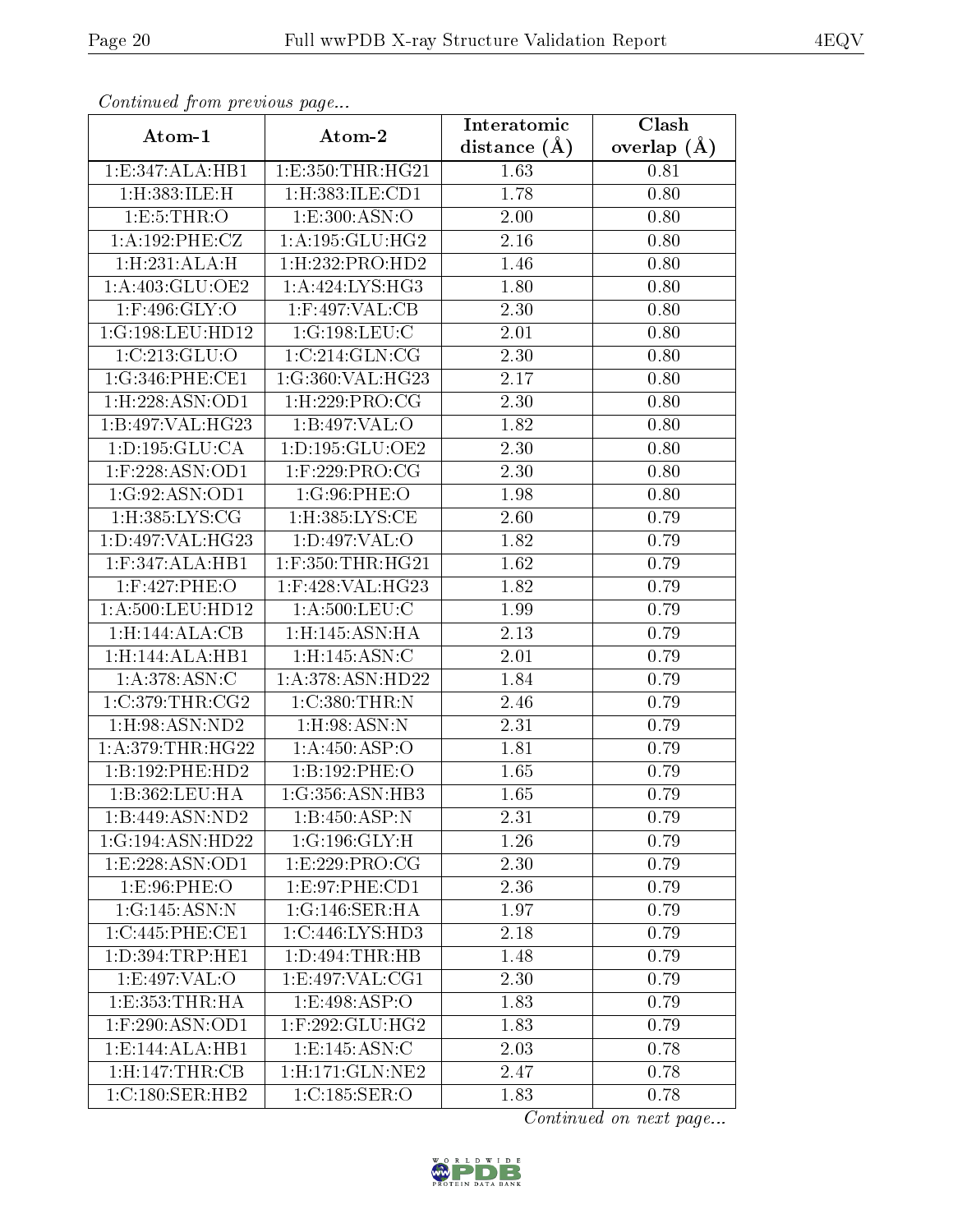| Continuea from previous page  |                                | Interatomic       | Clash           |
|-------------------------------|--------------------------------|-------------------|-----------------|
| Atom-1                        | Atom-2                         | distance $(A)$    | overlap $(\AA)$ |
| 1:F:228:ASN:OD1               | $1:$ F:229:PRO:HD3             | 1.83              | 0.78            |
| 1:G:228:ASN:OD1               | 1:G:229:PRO:CG                 | 2.31              | 0.78            |
| $1:$ H $:326:$ LEU $:$ N      | $1:$ H $:326:$ LEU $:$ HD $12$ | 1.97              | 0.78            |
| 1:E:427:PHE:O                 | 1:E:427:PHE:CG                 | $\overline{2}.34$ | 0.78            |
| 1: E:98: ASN: CB              | 1: E: 100: THR: CG2            | 2.61              | 0.78            |
| 1:G:486:ASN:CA                | 1:G:487:ALA:CB                 | 2.58              | 0.78            |
| $1:$ H $:98:$ ASN:N           | 1:H:98:ASN:HD22                | 1.79              | 0.78            |
| 1:B:496:GLY:O                 | 1:B:497:VAL:CG2                | 2.30              | 0.78            |
| $1:C:192:\overline{PHE:O}$    | 1:C:192:PHE:HD2                | 1.67              | 0.78            |
| 1:G:326:LEU:N                 | 1:G:326:LEU:HD12               | 1.97              | 0.78            |
| 1:B:212:THR:HG22              | 1:B:215:ASP:O                  | 1.84              | 0.78            |
| 1:D:385:LYS:HG3               | 1:D:386:SER:H                  | 1.48              | 0.78            |
| 1:E:5:THR:O                   | 1: E: 6: SER: CB               | 2.30              | 0.78            |
| $1:$ F:228:ASN:OD1            | $1:$ F:229:PRO:CD              | 2.32              | 0.78            |
| 1:G:423:SER:HG                | 1:G:425:VAL:CG2                | 1.92              | 0.78            |
| 1:G:5:THR:HG22                | 1:G:6:SER:O                    | 1.83              | 0.78            |
| 1: E: 192: PHE: CD2           | 1:E:193:ALA:CB                 | 2.67              | 0.78            |
| 1:E:92:ASN:OD1                | 1:E:96:PHE:O                   | 2.02              | 0.78            |
| 1: A:449: ASN:ND2             | 1: A:450:ASP:N                 | 2.30              | 0.78            |
| $1:$ F:144:ALA:CB             | 1:F:145:ASN:HA                 | 2.11              | 0.78            |
| 1: A:394:TRP:HE1              | 1:A:494:THR:HB                 | 1.47              | 0.78            |
| 1:C:394:TRP:HE1               | 1:C:494:THR:HB                 | 1.48              | 0.78            |
| 1:A:171:GLN:HE21              | 1:B:323:GLU:HG2                | 1.49              | 0.77            |
| $1:$ F:147:THR:CB             | $1:$ F:171:GLN:NE2             | 2.47              | 0.77            |
| 1:F:496:GLY:O                 | $1:$ F:497:VAL:CG1             | 2.31              | 0.77            |
| 1:A:403:GLU:OE2               | 1:A:483:THR:HB                 | 1.84              | 0.77            |
| 1:E:290:ASN:OD1               | 1: E: 292: GLU: HG2            | 1.83              | 0.77            |
| 1: H:97: PHE:HD2              | 1: H: 106: ARG: CG             | 1.94              | 0.77            |
| 1: A:496: GLY:O               | 1: A:497: VAL:CG1              | 2.32              | 0.77            |
| 1:C:497:VAL:CG2               | 1:C:497:VAL:O                  | 2.31              | 0.77            |
| 1:E:144:ALA:CB                | 1: E: 145: ASN: HA             | 2.12              | 0.77            |
| 1:G:232:PRO:CG                | 1: H:441: ASN:HB2              | 2.14              | 0.77            |
| 1: D: 379: THR: HG21          | 1: D: 450: ASP: O              | <b>1.84</b>       | 0.77            |
| 1:G:192:PHE:CD2               | 1:G:193:ALA:CB                 | 2.67              | 0.77            |
| 1:G:427:PHE:O                 | 1:G:428:VAL:HG23               | 1.84              | 0.77            |
| 1:C:485:GLY:O                 | 1:C:486:ASN:HB2                | 1.85              | 0.77            |
| $1:$ H $:290:$ ASN $:$ OD $1$ | $1:$ H $:292:$ GLU $:$ HG2     | 1.84              | 0.77            |
| 1:B:394:TRP:HE1               | 1:B:494:THR:HB                 | 1.48              | 0.77            |
| 1:E:147:THR:CB                | 1: E: 171: GLN: NE2            | 2.47              | 0.77            |
| 1:E:298:PRO:HD3               | 1:E:427:PHE:CD2                | 2.19              | 0.77            |
| 1:G:290:ASN:OD1               | $1:G:292:GL\overline{U:HG2}$   | 1.85              | 0.76            |

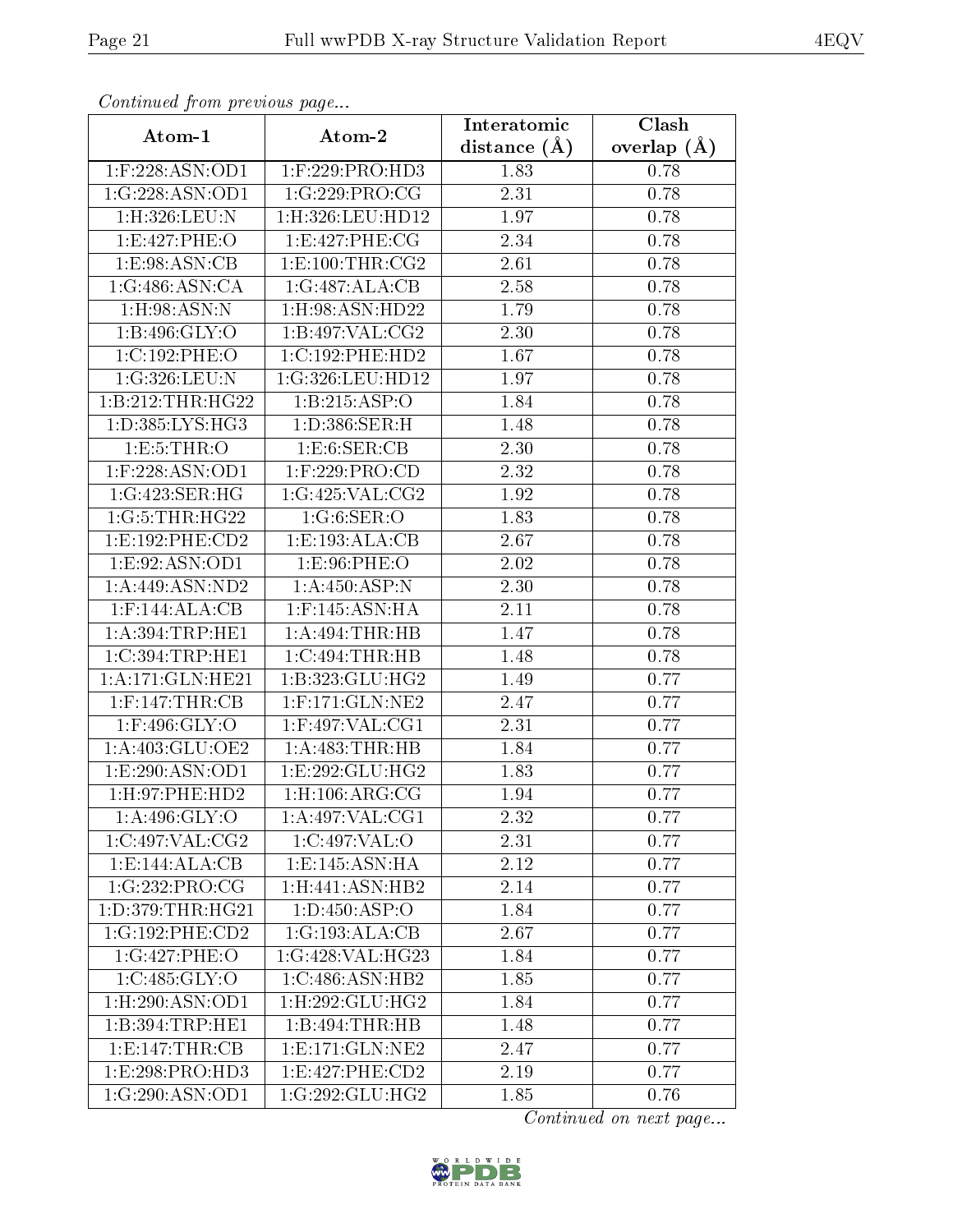| Communica from precious page   |                                | Interatomic    | Clash           |
|--------------------------------|--------------------------------|----------------|-----------------|
| Atom-1                         | Atom-2                         | distance $(A)$ | overlap $(\AA)$ |
| 1: D: 496: GLY: C              | 1:D:497:VAL:HG22               | 2.03           | $0.76\,$        |
| 1:H:427:PHE:O                  | 1:H:428:VAL:HG23               | 1.84           | 0.76            |
| $1:$ F:347:ALA:CB              | $1:$ F:350:THR:HG21            | 2.15           | 0.76            |
| 1:G:5:THR:O                    | 1:G:300:ASN:O                  | 2.04           | 0.76            |
| $1:$ H $:96:$ PHE $:$ C        | 1: H: 97: PHE: HD1             | 1.87           | 0.76            |
| 1:C:379:THR:HG23               | 1:C:380:THR:N                  | 1.98           | 0.76            |
| 1:G:231:ALA:H                  | 1:G:232:PRO:HD2                | 1.49           | 0.76            |
| 1:B:403:GLU:OE2                | 1:B:483:THR:HB                 | 1.85           | 0.76            |
| 1: D: 485: GLY: O              | 1: D:486: ASN:HB2              | 1.84           | 0.76            |
| 1:G:428:VAL:HG12               | 1:G:429:LYS:N                  | 1.99           | 0.76            |
| 1:D:356:ASN:HB3                | 1:H:362:LEU:HA                 | 1.67           | 0.76            |
| 1:G:381:GLN:O                  | 1:G:382:THR:C                  | 2.23           | 0.76            |
| 1: D: 378: ASN: O              | 1: D: 379: THR: CG2            | 2.31           | 0.76            |
| 1: D: 379: THR: CG2            | 1:D:380:THR:N                  | 2.48           | 0.76            |
| 1:G:147:THR:HA                 | 1:G:171:GLN:HE22               | 1.51           | 0.76            |
| 1:C:403:GLU:OE2                | 1:C:483:THR:HB                 | 1.86           | 0.76            |
| $1:$ F:4:GLU:CD                | $1:$ F: $4:$ GLU:N             | 2.37           | 0.76            |
| 1:C:214:GLN:HG2                | 1:C:215:ASP:H                  | 1.51           | 0.75            |
| 1:B:277:PRO:HB3                | 1:B:280:GLY:HA2                | 1.67           | 0.75            |
| 1:H:192:PHE:CD2                | 1:H:193:ALA:CB                 | 2.69           | 0.75            |
| 1:G:388:PHE:CE2                | 1:G:390:ASP:HB3                | 2.21           | 0.75            |
| $1: A:378.\overline{ASN:O}$    | 1: A:379:THR:CG2               | 2.31           | 0.75            |
| 1: B: 378: ASN:O               | 1: B: 379: THR: CG2            | 2.34           | 0.75            |
| 1:C:403:GLU:OE2                | 1:C:424:LYS:HG3                | 1.86           | 0.75            |
| 1:H:231:ALA:HB3                | 1:H:232:PRO:HD3                | 1.68           | 0.75            |
| 1:C:192:PHE:CZ                 | 1:C:195:GLU:HG3                | 2.21           | 0.75            |
| 1:G:121:GLN:HG3                | 1:G:149:PHE:HE2                | 1.52           | 0.75            |
| $1:$ H:488:LEU: $\overline{N}$ | $1:$ H $:488:$ LEU $:$ HD $23$ | 2.01           | 0.75            |
| 1:C:352:LEU:CD1                | 1:C:501:PHE:O                  | 2.35           | 0.75            |
| 1:G:496:GLY:O                  | $1:G:497:\overline{VAL}:HG22$  | 1.85           | 0.75            |
| 1:B:424:LYS:O                  | 1: B:425: VAL: CG2             | 2.32           | 0.75            |
| 1:E:347:ALA:CB                 | 1: E: 350: THR: HG21           | 2.16           | 0.74            |
| 1:C:496:GLY:C                  | 1:C:497:VAL:HG13               | 2.05           | 0.74            |
| $1:$ F:460:LEU:HG              | $1:$ F:465:LEU:HD12            | 1.68           | 0.74            |
| 1:G:383:ILE:O                  | 1:G:384:SER:CB                 | 2.35           | 0.74            |
| 1:C:380:THR:O                  | 1:C:380:THR:CG2                | 2.35           | 0.74            |
| 1: D: 277: PRO: HB3            | 1: D:280: GLY:HA2              | 1.67           | 0.74            |
| 1:D:403:GLU:OE2                | 1: D: 483: THR: HB             | 1.87           | 0.74            |
| 1:G:231:ALA:HB3                | 1:G:232:PRO:HD3                | 1.70           | 0.74            |
| 1:B:485:GLY:O                  | 1:B:486:ASN:HB2                | 1.85           | 0.74            |
| 1:D:362:LEU:HA                 | 1:H:356:ASN:HB3                | 1.69           | 0.74            |

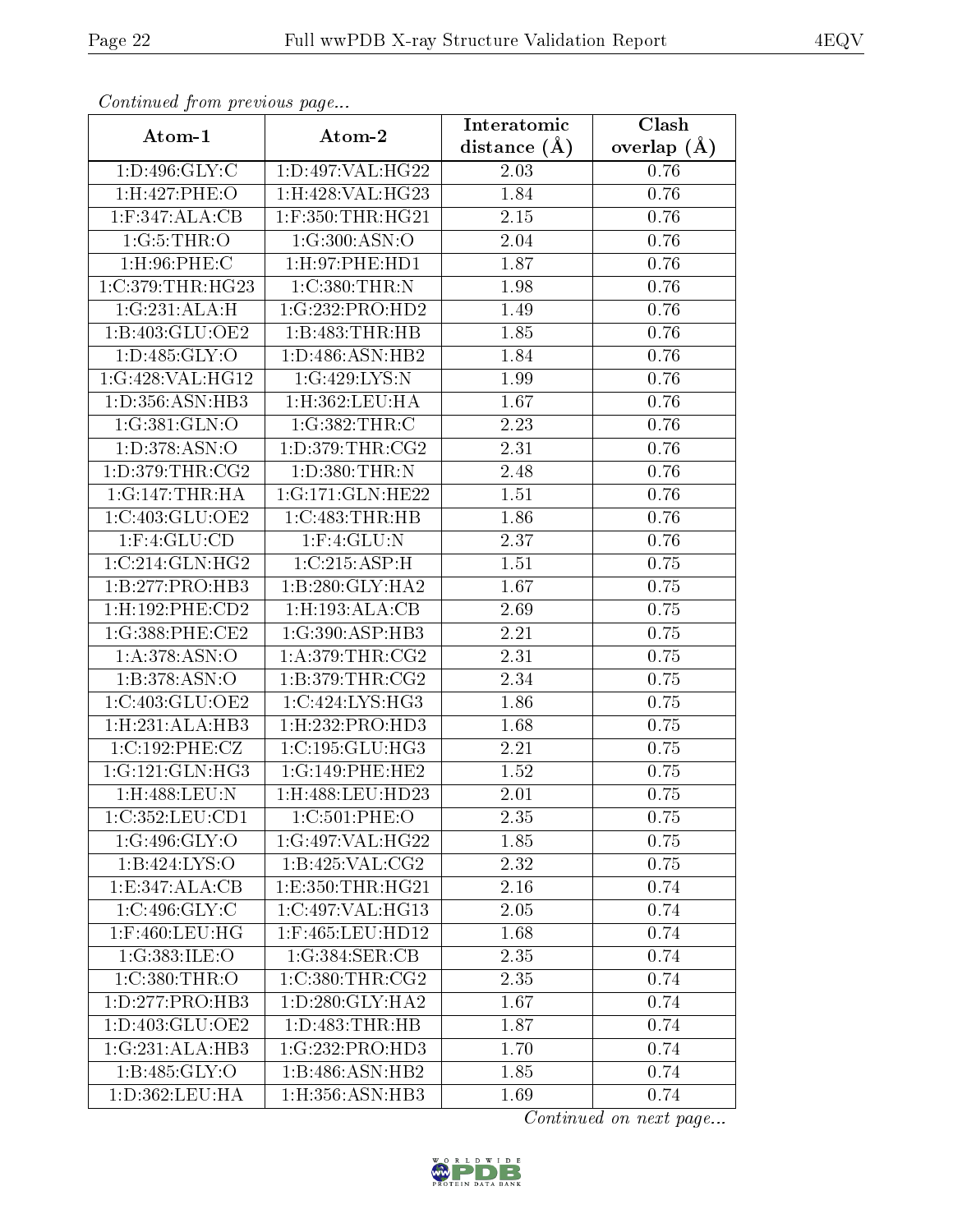| Continuatu from previous page |                              | Interatomic      | Clash         |
|-------------------------------|------------------------------|------------------|---------------|
| Atom-1                        | Atom-2                       | distance $(\AA)$ | overlap $(A)$ |
| $1:$ F:147:THR:HA             | $1:$ F:171:GLN:HE22          | 1.53             | 0.74          |
| $1:$ F:96:PHE:O               | 1:F:97:PHE:HB2               | 1.87             | 0.74          |
| $1:$ F:144:ALA:HB1            | $1:$ F:145:ASN:C             | 2.08             | 0.74          |
| 1:G:397:GLY:O                 | 1:G:487:ALA:O                | 2.05             | 0.74          |
| 1:B:379:THR:HG23              | 1:B:380:THR:N                | 2.01             | 0.74          |
| $1:$ F:148:GLN:HE21           | $1:$ F:150:ARG:CZ            | 2.01             | 0.74          |
| 1:G:147:THR:CB                | 1:G:171:GLN:NE2              | 2.50             | 0.74          |
| 1:C:277:PRO:HB3               | $1:C:280:GLY:H\overline{A2}$ | 1.69             | 0.74          |
| 1:G:194:ASN:HD22              | 1:G:196:GLY:N                | 1.86             | 0.74          |
| 1:C:192:PHE:C                 | 1:C:192:PHE:CD2              | 2.60             | 0.74          |
| 1:G:144:ALA:HB1               | 1:G:145:ASN:O                | 1.88             | 0.73          |
| 1:H:194:ASN:HD22              | $1:$ H $:196:$ GLY $:$ N     | 1.85             | 0.73          |
| 1:G:496:GLY:C                 | 1:G:497:VAL:HG13             | 2.07             | 0.73          |
| 1:B:98:ASN:HB2                | 1:B:100:THR:HG22             | 1.69             | 0.73          |
| 1:C:378:ASN:O                 | 1:C:379:THR:CG2              | 2.29             | 0.73          |
| 1:E:194:ASN:HD22              | 1: E: 196: GLY:N             | 1.85             | 0.73          |
| 1:H:121:GLN:HG3               | 1:H:149:PHE:HE2              | 1.52             | 0.73          |
| 1:B:136:TYR:CE1               | 1:B:184:LYS:HD3              | 2.24             | 0.73          |
| $1:$ F:192:PHE:CD2            | $1:$ F:193:ALA:CB            | 2.69             | 0.73          |
| 1:G:228:ASN:CG                | 1:G:229:PRO:HB3              | 2.09             | 0.73          |
| 1: H:97: PHE:CE2              | 1: H: 106: ARG: CG           | 2.69             | 0.73          |
| 1:A:277:PRO:HB3               | 1: A:280: GLY:HA2            | 1.69             | 0.73          |
| 1: D:98: ASN:HB2              | 1: D: 100: THR: HG22         | 1.71             | 0.73          |
| 1:F:194:ASN:HD22              | $1:$ F:196:GLY:N             | 1.85             | 0.73          |
| 1: A:422: ASN:CA              | 1:A:423:SER:HB2              | 2.17             | 0.73          |
| 1:G:395:PHE:HE2               | 1:G:407:MET:HE2              | 1.53             | 0.73          |
| 1: H:486: ASN:CA              | 1:H:487:ALA:HB2              | 2.08             | 0.73          |
| $1:$ F:147:THR:CB             | $1:$ F:171:GLN:HE21          | 2.01             | 0.73          |
| 1:A:31:LYS:HB3                | 1:A:104:ARG:HE               | 1.54             | 0.73          |
| 1:A:192:PHE:CD2               | 1:A:192:PHE:C                | 2.62             | 0.72          |
| 1:G:497:VAL:CG2               | 1:G:497:VAL:O                | 2.36             | 0.72          |
| 1:A:212:THR:CG2               | 1:A:215:ASP:O                | 2.36             | 0.72          |
| 1: A:379:THR:HG21             | 1: A:450: ASP:O              | 1.87             | 0.72          |
| 1:A:352:LEU:CD1               | 1:A:503:ILE:CG1              | 2.66             | 0.72          |
| 1:H:147:THR:HA                | 1:H:171:GLN:HE22             | 1.53             | 0.72          |
| 1:A:378:ASN:C                 | 1: A:378: ASN:ND2            | 2.42             | 0.72          |
| 1:B:353:THR:HB                | 1:B:498:ASP:OD2              | 1.88             | 0.72          |
| 1:E:231:ALA:HB3               | 1:E:232:PRO:HD3              | 1.70             | 0.72          |
| $1:$ F:229:PRO:HG2            | $1:$ F:230: $GLY:$ H         | 1.53             | 0.72          |
| $1:$ F:395:PHE:HE2            | $1:$ F:407:MET:HE2           | 1.54             | 0.72          |
| $1:$ H:400:ASP:O              | 1:H:401:PRO:O                | 2.07             | 0.72          |

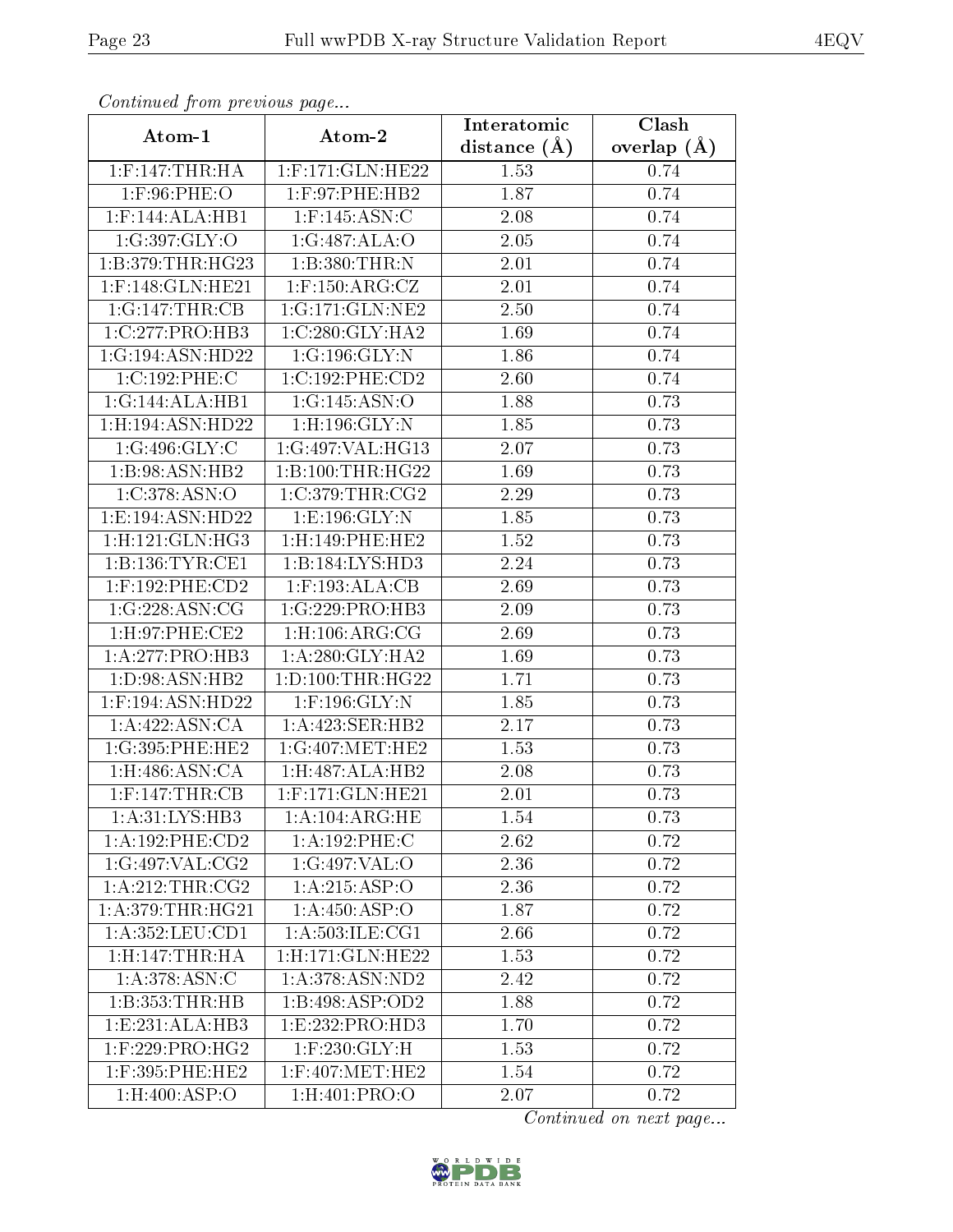| Continued from previous page  |                                    | Interatomic    | Clash           |
|-------------------------------|------------------------------------|----------------|-----------------|
| Atom-1                        | Atom-2                             | distance $(A)$ | overlap $(\AA)$ |
| 1:C:213:GLU:O                 | 1:C:214:GLN:HG2                    | 1.88           | 0.72            |
| 1: E: 147: THR: HA            | 1:E:171:GLN:HE22                   | 1.53           | 0.72            |
| $1:$ F:497:VAL:O              | $1:$ F:497:VAL:CG1                 | 2.38           | 0.72            |
| 1: H:400: ASP:OD1             | 1:H:401:PRO:O                      | 2.08           | 0.72            |
| 1: A:98: ASN: HB2             | 1: A:100:THR:HG22                  | 1.71           | 0.72            |
| 1: D: 321: ASN: HB2           | 1: D: 322: PRO: HD2                | 1.72           | 0.72            |
| $1:$ H:98:ASN:ND2             | $1:$ H:98:ASN:H                    | 1.88           | 0.72            |
| 1:B:31:LYS:HB3                | 1:B:104:ARG:HE                     | 1.55           | 0.72            |
| 1:D:212:THR:HG23              | 1:D:213:GLU:O                      | 1.90           | 0.72            |
| 1:H:383:ILE:O                 | 1:H:384:SER:HB2                    | 1.88           | 0.72            |
| 1:C:255:ASN:O                 | 1: D: 194: ASN: O                  | 2.08           | 0.72            |
| 1:D:192:PHE:O                 | 1: D: 192: PHE: CD2                | 2.43           | 0.72            |
| 1:E:232:PRO:HG2               | 1:F:441:ASN:HB2                    | 1.71           | 0.71            |
| 1: D: 192: PHE: HA            | 1: D: 193: ALA: HB2                | 1.71           | 0.71            |
| 1: D: 180: SER: CB            | 1:D:185:SER:O                      | 2.32           | 0.71            |
| 1:G:346:PHE:CE1               | 1:G:360:VAL:CG2                    | 2.73           | 0.71            |
| 1:G:353:THR:HA                | 1:G:498:ASP:O                      | 1.91           | 0.71            |
| 1: E: 228: ASN: OD1           | 1:E:229:PRO:HB3                    | 1.90           | 0.71            |
| $1:A:422:\overline{ASN:CA}$   | $1:A:423:\overline{\text{SER}:CB}$ | 2.68           | 0.71            |
| 1: E: 147: THR: CB            | 1: E: 171: GLN: HE21               | 2.01           | 0.71            |
| 1: E: 5: THR: O               | 1: E: 6: SER: HB2                  | 1.91           | 0.71            |
| 1:G:398:LEU:N                 | 1:G:487:ALA:O                      | 2.24           | 0.71            |
| 1:A:195:GLU:CA                | 1:A:195:GLU:OE2                    | 2.38           | 0.71            |
| 1:G:148:GLN:HE21              | 1:G:150:ARG:CZ                     | 2.03           | 0.71            |
| 1: H: 147: THR: CB            | 1:H:171:GLN:HE21                   | 2.01           | 0.71            |
| $1:$ H:423:SER:OG             | 1:H:425:VAL:HG23                   | 1.91           | 0.71            |
| 1:C:171:GLN:HE21              | 1: D: 323: GLU: HG2                | 1.55           | 0.71            |
| 1:E:228:ASN:HD21              | 1:E:229:PRO:HB3                    | 1.49           | 0.71            |
| 1:G:229:PRO:CG                | 1:G:230:GLY:H                      | 2.02           | 0.70            |
| $1:$ F:121: $GLN$ :HG3        | $1:$ F:149:PHE:HE2                 | 1.54           | 0.70            |
| 1:G:147:THR:CB                | 1:G:171:GLN:HE21                   | 2.04           | 0.70            |
| 1:G:401:PRO:O                 | 1:G:402:GLU:CB                     | 2.38           | 0.70            |
| $1:$ H $:96:$ PHE $:$ CB      | 1: H: 97: PHE: HD1                 | 2.04           | 0.70            |
| $1:A:352:L\overline{EU:HDI1}$ | 1:A:503:ILE:CG1                    | 2.22           | 0.70            |
| $1:$ F:144:ALA:CB             | $1:$ F:145:ASN:CA                  | 2.67           | 0.70            |
| $1:$ F:5:THR:O                | $1:$ F:300:ASN:O                   | 2.10           | 0.70            |
| 1:G:228:ASN:CG                | 1:G:229:PRO:CB                     | 2.57           | 0.70            |
| 1: D: 31: LYS: HB3            | 1: D: 104: ARG: HE                 | 1.56           | 0.70            |
| $1:$ F:231:ALA:HB3            | $1:$ F:232:PRO:HD3                 | 1.73           | 0.70            |
| 1:B:378:ASN:ND2               | 1:B:380:THR:O                      | 2.23           | 0.70            |
| 1:E:121:GLN:HG3               | 1: E: 149: PHE: HE2                | 1.54           | 0.70            |

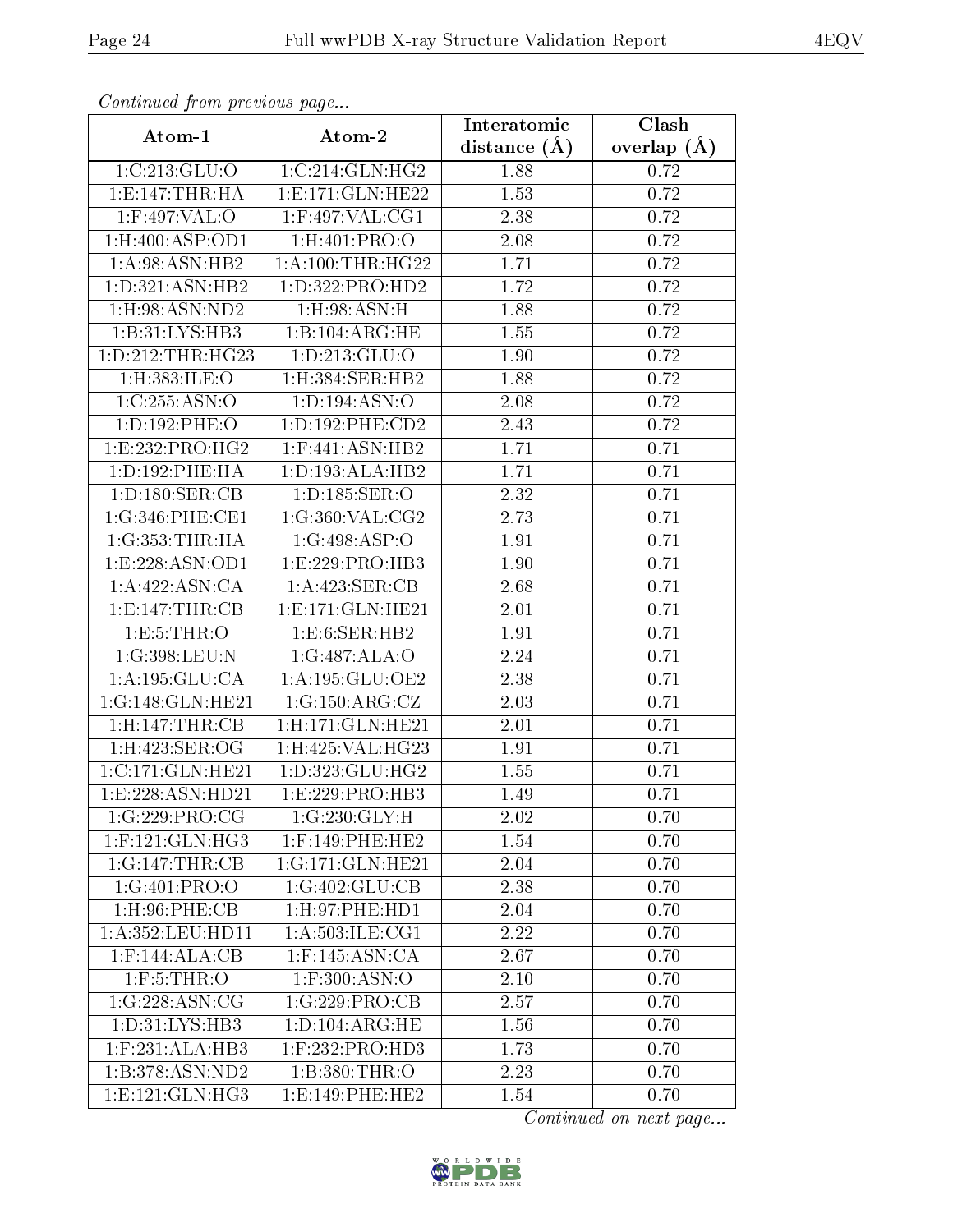| contentava promo provisão pago |                       | Interatomic    | Clash           |
|--------------------------------|-----------------------|----------------|-----------------|
| Atom-1                         | Atom-2                | distance $(A)$ | overlap $(\AA)$ |
| 1:G:318:TYR:CD2                | 1:G:319:GLN:O         | 2.45           | 0.70            |
| $1:$ H $:148:$ GLN $:$ HE $21$ | 1: H: 150: ARG: CZ    | 2.03           | 0.70            |
| 1:C:31:LYS:HB3                 | 1:C:104:ARG:HE        | 1.55           | 0.70            |
| $1:$ H:96:PHE:C                | 1: H:97: PHE:CD1      | 2.64           | 0.70            |
| 1:F:298:PRO:HD3                | $1:$ F:427:PHE:CD2    | 2.26           | 0.70            |
| 1:B:346:PHE:CE1                | 1:B:360:VAL:HG23      | 2.26           | 0.70            |
| 1: E:419: ASP:CG               | 1:E:437:ARG:HH11      | 1.93           | 0.70            |
| 1:G:144:ALA:CB                 | 1:G:145:ASN:CA        | 2.67           | 0.70            |
| $1:$ F:318:TYR:CD2             | 1:F:319:GLN:O         | 2.45           | 0.69            |
| $1:$ F:397:GLY:HA2             | $1:$ F:400:ASP:O      | 1.91           | 0.69            |
| $1:$ F:4:GLU:OE2               | $1:$ F: $4:$ GLU:N    | 2.25           | 0.69            |
| 1: A:381: GLN:O                | 1: A: 382: THR: OG1   | 2.09           | 0.69            |
| 1: D: 195: GLU: HB3            | 1: D: 241: PHE: CZ    | 2.27           | 0.69            |
| 1:D:385:LYS:HG3                | 1: D:386: SER: N      | 2.05           | 0.69            |
| 1: H: 318: TYR: CD2            | 1:H:319:GLN:O         | 2.45           | 0.69            |
| 1:A:195:GLU:OE2                | 1:A:195:GLU:HA        | 1.91           | 0.69            |
| 1:C:213:GLU:O                  | 1:C:214:GLN:CD        | 2.30           | 0.69            |
| 1:B:403:GLU:OE2                | 1:B:424:LYS:HG3       | 1.92           | 0.69            |
| 1:G:62:LEU:HD22                | 1:G:309:VAL:HG21      | 1.74           | 0.69            |
| 1: A:213: GLU:O                | 1:A:214:GLN:OE1       | 2.02           | 0.69            |
| 1:B:383:ILE:O                  | 1:B:384:SER:CB        | 2.41           | 0.69            |
| $1:$ F:486:ASN:CA              | $1:$ F:487:ALA:CB     | 2.55           | 0.69            |
| 1:G:229:PRO:HG2                | 1:G:230:GLY:H         | 1.58           | 0.69            |
| 1:G:400:ASP:OD1                | 1:G:400:ASP:C         | 2.30           | 0.69            |
| 1:C:215:ASP:OD1                | 1:C:215:ASP:C         | 2.31           | 0.69            |
| 1:D:182:ASP:OD2                | 1: D: 182: ASP: C     | 2.30           | 0.69            |
| $1:$ F:96:PHE:O                | 1: F:97: PHE:CB       | 2.41           | 0.69            |
| 1:G:256:GLN:NE2                | 1:G:326:LEU:HB2       | 2.07           | 0.69            |
| 1:G:5:THR:O                    | 1:G:6:SER:CB          | 2.40           | 0.69            |
| 1:A:195:GLU:HB3                | 1: A:241:PHE:CZ       | 2.28           | 0.69            |
| 1: A:381: GLN: C               | 1: A: 382: THR: OG1   | 2.30           | 0.69            |
| 1:C:346:PHE:CE1                | 1:C:360:VAL:HG23      | 2.28           | 0.69            |
| 1:F:4:GLU:OE2                  | $1:$ F: $4:$ GLU: $C$ | 2.31           | 0.69            |
| 1:G:243:GLY:C                  | 1:G:253:PHE:HE1       | 1.95           | 0.69            |
| 1: C:98: ASN: HB2              | 1:C:100:THR:HG22      | 1.73           | 0.69            |
| 1:A:212:THR:HG22               | 1:A:215:ASP:C         | 2.14           | 0.69            |
| 1: H: 194: ASN: CA             | 1:H:195:GLU:CB        | 2.48           | 0.69            |
| 1: D: 346: PHE: CE1            | 1:D:360:VAL:HG23      | 2.28           | 0.68            |
| 1:E:194:ASN:ND2                | 1:E:196:GLY:N         | 2.41           | 0.68            |
| $1:$ F:62:LEU:HD22             | 1:F:309:VAL:HG21      | 1.73           | 0.68            |
| 1:D:192:PHE:CE1                | 1: D: 195: GLU: CG    | 2.77           | 0.68            |

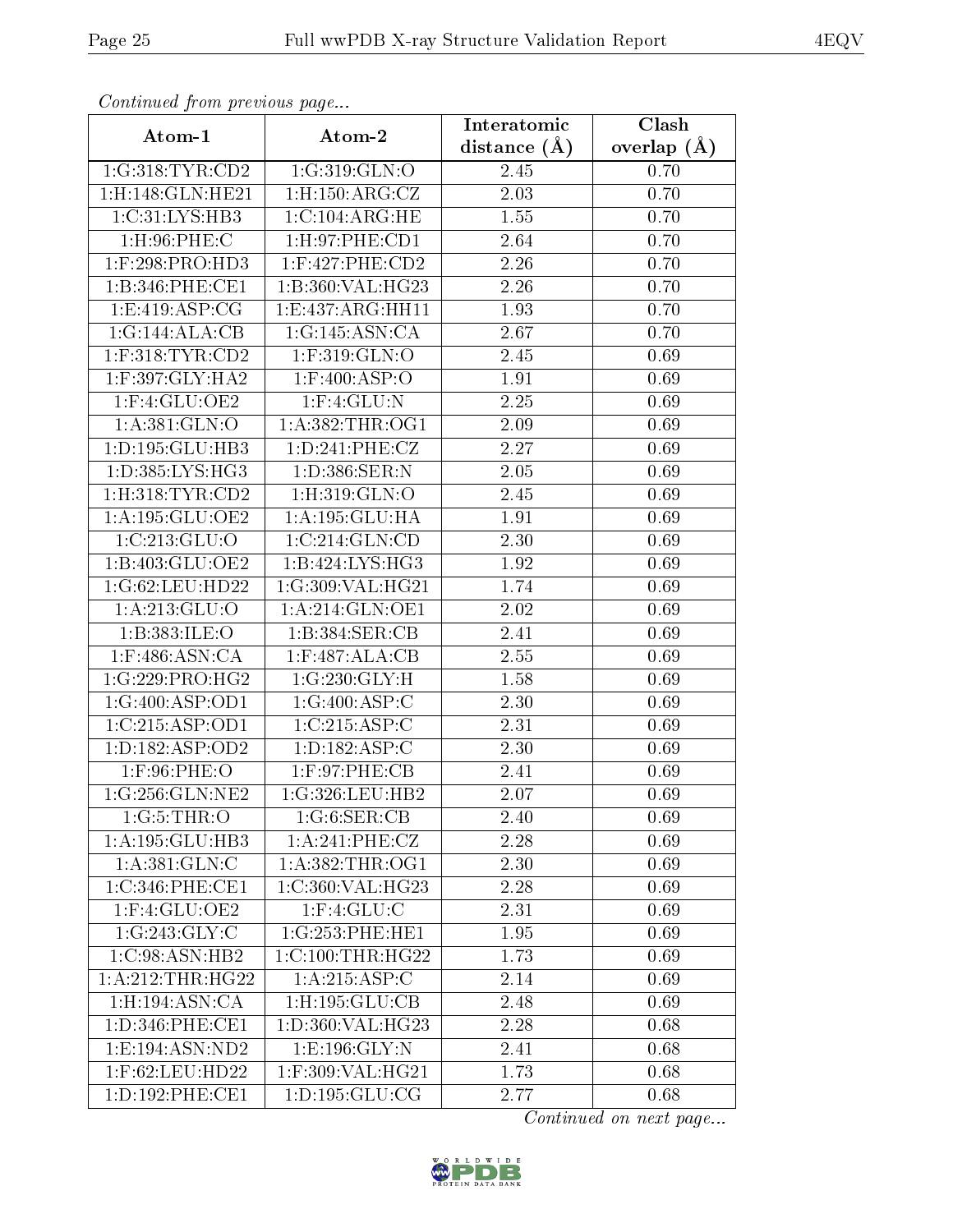| Continued from previous page |                            | Interatomic    | Clash         |
|------------------------------|----------------------------|----------------|---------------|
| Atom-1                       | Atom-2                     | distance $(A)$ | overlap $(A)$ |
| 1:G:144:ALA:CB               | 1:G:145:ASN:HA             | 2.22           | 0.68          |
| 1:G:411:VAL:HG21             | 1:G:500:LEU:CD2            | 2.23           | 0.68          |
| 1:G:427:PHE:CD2              | 1:G:427:PHE:O              | 2.45           | 0.68          |
| 1: H:497: VAL: CG1           | 1: H:497: VAL: O           | 2.42           | 0.68          |
| 1:C:321:ASN:HB2              | 1:C:322:PRO:HD2            | 1.76           | 0.68          |
| 1: E: 318: TYR: CD2          | 1: E: 319: GLN: O          | 2.45           | 0.68          |
| 1:A:346:PHE:CE1              | 1:A:360:VAL:HG23           | 2.29           | 0.68          |
| 1:C:192:PHE:HA               | 1:C:193:ALA:HB2            | 1.76           | 0.68          |
| 1: D: 192: PHE: CZ           | 1: D: 195: GLU: CG         | 2.77           | 0.68          |
| 1: D: 423: SER: O            | 1:D:425:VAL:HG23           | 1.94           | 0.68          |
| 1: E: 4: GLU: O              | 1:E:4:GLU:CG               | 2.42           | 0.68          |
| 1: A: 323: GLU: HG2          | 1:B:171:GLN:HE21           | 1.56           | 0.68          |
| 1:B:183:LEU:HD23             | 1:B:186:TRP:HZ2            | 1.59           | 0.68          |
| 1:F:98:ASN:ND2               | $1:$ F:98:ASN:N            | 2.41           | 0.68          |
| $1:$ F:496:GLY:O             | 1:F:497:VAL:HB             | 1.92           | 0.68          |
| 1:G:228:ASN:HD21             | 1:G:229:PRO:HG3            | 1.53           | 0.68          |
| 1:H:346:PHE:HE1              | 1:H:360:VAL:HG23           | 1.58           | 0.68          |
| 1: A: 352: LEU: HD13         | 1: A:503: ILE: HG12        | 1.73           | 0.68          |
| 1:C:214:GLN:HG2              | 1:C:215:ASP:N              | 2.06           | 0.68          |
| 1:C:195:GLU:HB3              | 1:C:241:PHE:CZ             | 2.28           | 0.68          |
| 1:E:298:PRO:HD3              | 1:E:427:PHE:HD2            | 1.58           | 0.68          |
| $1:$ F:141:VAL:HG23          | $1:$ F:186:TRP:CD1         | 2.29           | 0.68          |
| 1: A:398:LEU:CB              | 1:A:487:ALA:CB             | 2.65           | 0.67          |
| 1:D:175:ILE:HD13             | 1:D:205:PRO:HB3            | 1.75           | 0.67          |
| 1: D: 213: GLU: O            | 1: D: 214: GLN: CG         | 2.42           | 0.67          |
| 1:E:395:PHE:HB3              | 1:E:488:LEU:HB3            | 1.75           | 0.67          |
| $1:$ H:198:LEU:O             | 1:H:198:LEU:HD12           | 1.93           | 0.67          |
| 1:E:62:LEU:HD22              | 1: E: 309: VAL: HG21       | 1.76           | 0.67          |
| 1:G:441:ASN:HB2              | 1:H:232:PRO:CG             | 2.23           | 0.67          |
| 1:G:96:PHE:O                 | 1:G:97:PHE:CD1             | 2.47           | 0.67          |
| 1:G:98:ASN:ND2               | 1:G:98:ASN:N               | 2.30           | 0.67          |
| 1:H:62:LEU:HD22              | 1:H:309:VAL:HG21           | 1.75           | 0.67          |
| 1:E:98:ASN:HD22              | 1: E:98: ASN:N             | 1.91           | 0.67          |
| 1:F:228:ASN:OD1              | 1:F:229:PRO:HG3            | 1.94           | 0.67          |
| 1:H:141:VAL:HG23             | 1:H:186:TRP:CD1            | 2.29           | 0.67          |
| 1:H:228:ASN:HD22             | $1:$ H $:229:$ PRO $:$ HB3 | 1.54           | 0.67          |
| $1:B:448:GLU:\overline{O}$   | 1:B:449:ASN:CG             | 2.32           | 0.67          |
| 1:C:497:VAL:HG23             | 1:C:497:VAL:O              | 1.94           | 0.67          |
| 1:D:423:SER:OG               | 1: D: 424: LYS: N          | 2.27           | 0.67          |
| 1: E: 198: LEU: O            | 1:E:198:LEU:HD12           | 1.95           | 0.67          |
| $1:$ H $:96:$ PHE $:$ CB     | 1: H:97: PHE:CD1           | 2.77           | 0.67          |

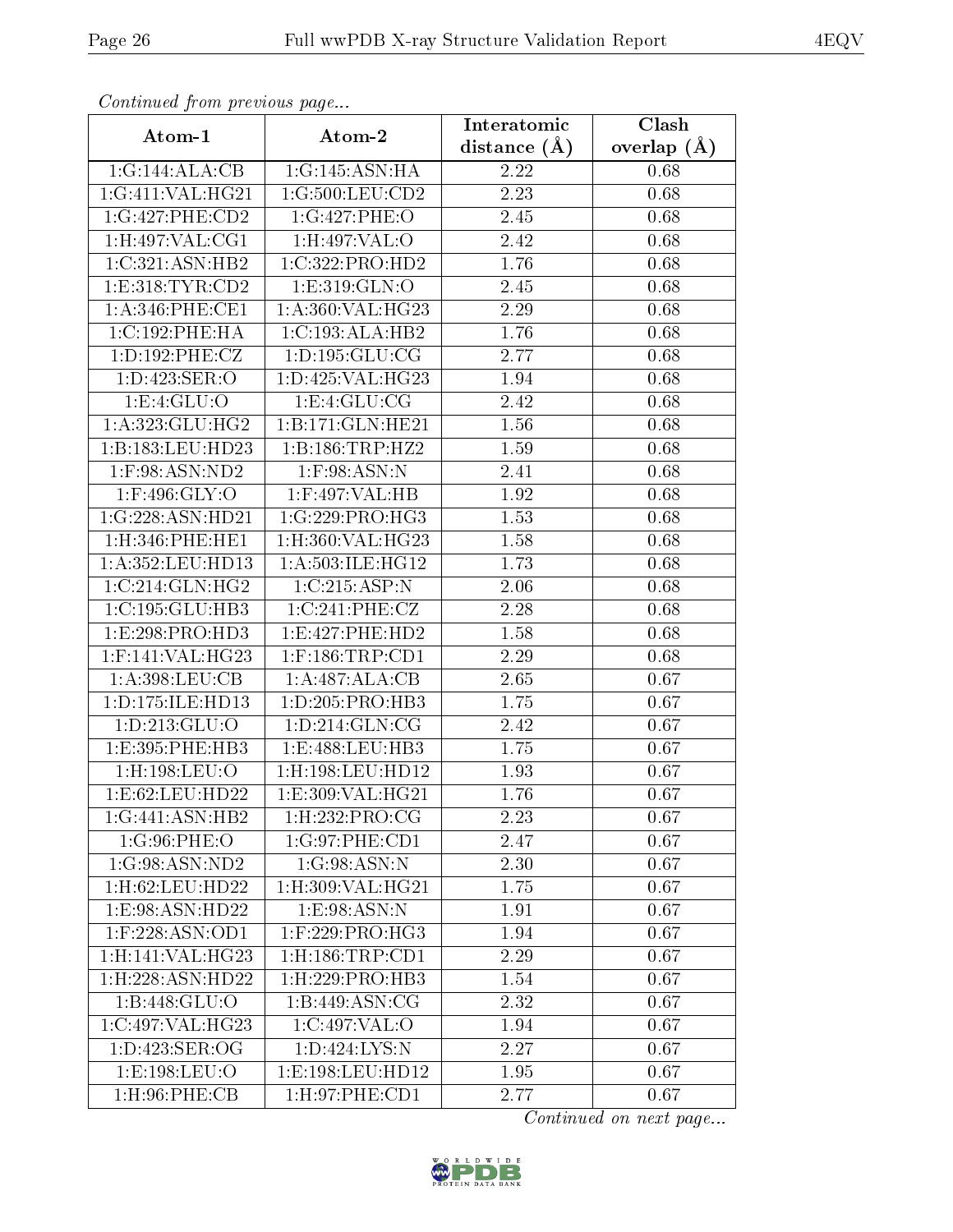| Continuati pont previous page |                                         | Interatomic    | Clash             |
|-------------------------------|-----------------------------------------|----------------|-------------------|
| Atom-1                        | Atom-2                                  | distance $(A)$ | overlap $(\AA)$   |
| 1:H:97:PHE:CE2                | $1:$ H $:106:$ ARG:HG $2$               | 2.30           | 0.67              |
| 1:A:182:ASP:O                 | 1: A: 183: LEU: HB2                     | 1.93           | $\overline{0.67}$ |
| 1:A:321:ASN:HB2               | 1:A:322:PRO:HD2                         | 1.75           | 0.67              |
| 1:A:421:GLY:O                 | 1:A:422:ASN:HB2                         | 1.94           | 0.67              |
| $1:$ H $:346:$ PHE $:$ CE1    | $1:$ H:360:VAL: $\overline{\text{CG2}}$ | 2.78           | 0.67              |
| 1: A:213: GLU:O               | 1: A:214: GLN:CG                        | 2.43           | 0.67              |
| 1:C:212:THR:HG22              | 1:C:213:GLU:O                           | 1.95           | 0.67              |
| 1: D: 449: ASN: O             | 1:D:449:ASN:ND2                         | 2.28           | 0.67              |
| $1:$ F:141:VAL:HG21           | $1:$ F:186:TRP:HE1                      | 1.60           | 0.67              |
| 1:C:183:LEU:HD23              | 1:C:186:TRP:CZ2                         | 2.30           | 0.67              |
| 1: C:378: ASN: HA             | 1:C:451:LEU:CD2                         | 2.25           | 0.67              |
| 1:E:96:PHE:O                  | 1: E: 97: PHE: HB2                      | 1.94           | 0.67              |
| 1:E:141:VAL:HG23              | 1: E: 186: TRP: CD1                     | 2.30           | 0.66              |
| 1:F:427:PHE:O                 | $1:$ F:427:PHE:CG                       | 2.48           | 0.66              |
| 1: A:496: GLY:O               | 1:A:497:VAL:CB                          | 2.43           | 0.66              |
| 1:A:192:PHE:HA                | 1:A:193:ALA:HB2                         | 1.76           | 0.66              |
| $1:$ F:148:GLN:NE2            | $1:$ F:150:ARG:CZ                       | 2.58           | 0.66              |
| 1:F:92:ASN:OD1                | $1:$ F:96:PHE:O                         | 2.14           | 0.66              |
| 1:G:141:VAL:HG23              | 1:G:186:TRP:CD1                         | 2.30           | 0.66              |
| 1:G:231:ALA:N                 | 1:G:232:PRO:HD2                         | 2.10           | 0.66              |
| 1:B:321:ASN:HB2               | 1:B:322:PRO:HD2                         | 1.76           | 0.66              |
| 1:C:175:ILE:HD13              | 1:C:205:PRO:HB3                         | 1.76           | 0.66              |
| 1:C:378:ASN:C                 | 1:C:378:ASN:ND2                         | 2.46           | 0.66              |
| 1:D:422:ASN:HA                | 1:D:423:SER:CB                          | 2.26           | $\overline{0.66}$ |
| 1:H:464:ILE:HGI3              | 1:H:479:THR:HG22                        | 1.76           | 0.66              |
| 1:B:175:ILE:HD13              | 1:B:205:PRO:HB3                         | 1.77           | 0.66              |
| 1:D:424:LYS:C                 | 1:D:425:VAL:HG23                        | 2.15           | 0.66              |
| 1:E:254:ASP:O                 | 1:E:255:ASN:HB2                         | 1.95           | 0.66              |
| 1:F:198:LEU:HD12              | 1:F:198:LEU:O                           | 1.96           | 0.66              |
| 1:G:380:THR:HG23              | 1:G:381:GLN:N                           | 2.11           | 0.66              |
| 1: A: 378: ASN: O             | 1: A:378: ASN:ND2                       | 2.29           | 0.66              |
| $1:$ F:194:ASN:ND2            | $1:$ F:196:GLY:N                        | 2.41           | 0.66              |
| 1:G:194:ASN:HA                | 1:G:195:GLU:HB2                         | 1.75           | 0.66              |
| 1: D: 136: TYR: CE1           | 1: D: 184: LYS: HD3                     | 2.31           | 0.65              |
| 1:B:182:ASP:O                 | 1: B: 183: LEU: HB2                     | 1.94           | 0.65              |
| 1:B:213:GLU:HB3               | 1:B:214:GLN:OE1                         | 1.96           | 0.65              |
| 1:D:192:PHE:CZ                | 1: D: 195: GLU: HG2                     | 2.31           | 0.65              |
| 1:G:198:LEU:O                 | 1:G:198:LEU:HD12                        | 1.96           | 0.65              |
| 1:D:398:LEU:HB2               | 1:D:487:ALA:HB3                         | 1.79           | 0.65              |
| 1: D: 449: ASN:O              | 1: D: 450: ASP: HB2                     | 1.95           | 0.65              |
| $1:$ F:5:THR:HG22             | $1:$ F:6:SER:O                          | 1.96           | 0.65              |

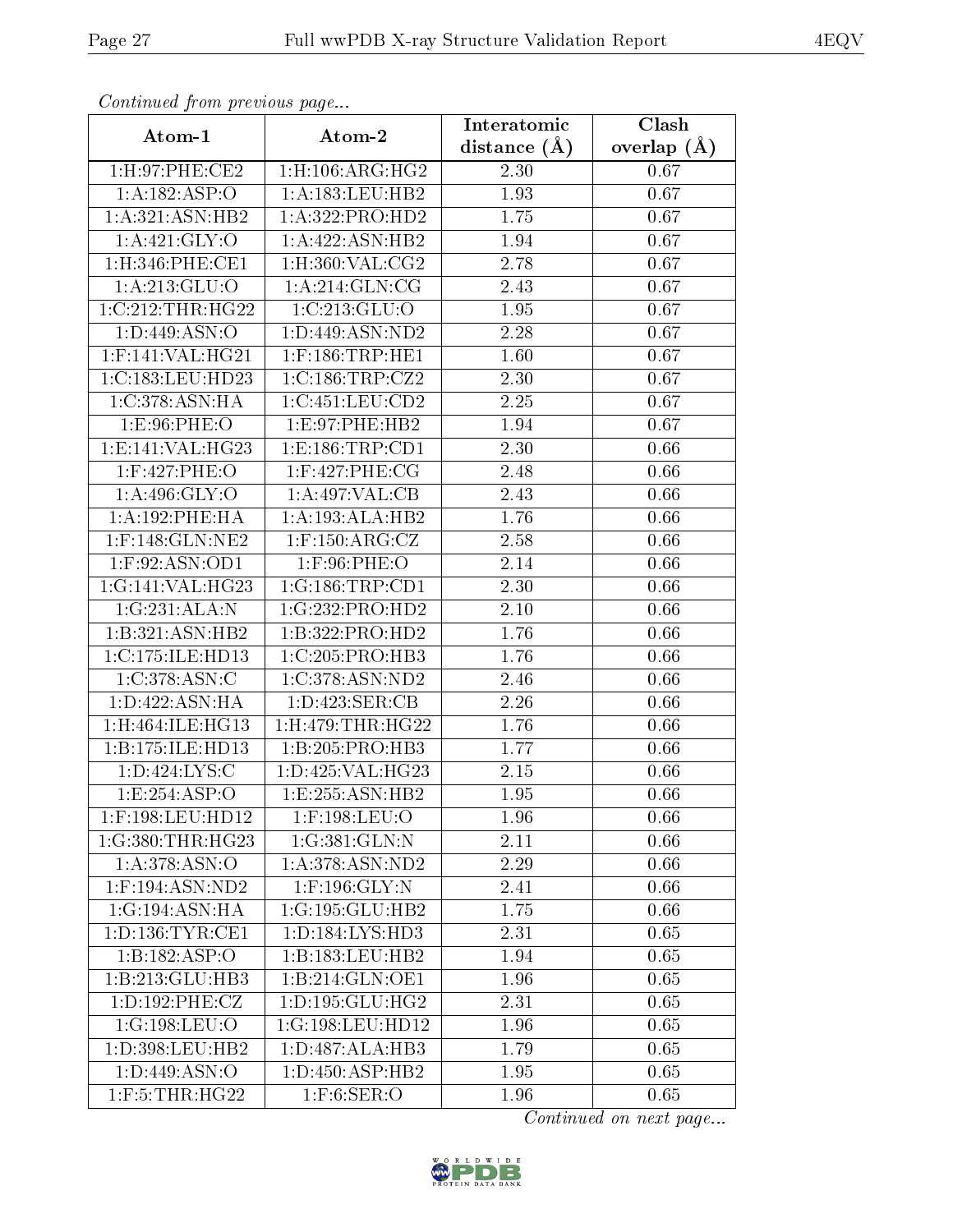| Communica from previous page     |                          | Interatomic    | Clash           |
|----------------------------------|--------------------------|----------------|-----------------|
| Atom-1                           | Atom-2                   | distance $(A)$ | overlap $(\AA)$ |
| 1:A:175:ILE:HD13                 | 1: A:205: PRO:HB3        | 1.79           | 0.65            |
| 1:C:194:ASN:O                    | 1: D: 255: ASN:O         | 2.14           | 0.65            |
| 1: D:496: GLY:O                  | 1: D:497: VAL: CB        | 2.43           | 0.65            |
| 1:E:441:ASN:HB2                  | 1:F:232:PRO:HG2          | 1.78           | 0.65            |
| 1:G:194:ASN:ND2                  | 1:G:196:GLY:N            | 2.41           | 0.65            |
| 1:G:401:PRO:O                    | 1:G:402:GLU:HB3          | 1.96           | 0.65            |
| 1:D:195:GLU:N                    | 1:D:195:GLU:OE2          | 2.30           | 0.65            |
| 1:G:345:ARG:NH1                  | 1:G:507:GLN:NE2          | 2.45           | 0.65            |
| 1:G:98:ASN:ND2                   | 1:G:98:ASN:H             | 1.82           | 0.65            |
| 1:B:195:GLU:N                    | 1:B:195:GLU:OE2          | 2.30           | 0.65            |
| 1:F:486:ASN:CA                   | 1:F:487:ALA:HB2          | 2.17           | 0.65            |
| 1:H:401:PRO:C                    | $1:$ H $:403:$ GLU $:$ H | 2.01           | 0.65            |
| 1: A:497: VAL: CG2               | 1:A:497:VAL:O            | 2.44           | 0.65            |
| 1:B:183:LEU:HD23                 | 1: B: 186: TRP: CZ2      | 2.31           | 0.65            |
| 1: E: 141: VAL: HG <sub>21</sub> | 1: E: 186: TRP: HE1      | 1.61           | 0.65            |
| 1:E:96:PHE:O                     | 1: E: 97: PHE: HD1       | 1.78           | 0.64            |
| 1:F:398:LEU:HD11                 | $1:$ F:489:GLY:CA        | 2.27           | 0.64            |
| 1:D:366:THR:O                    | 1:D:462:GLN:NE2          | 2.18           | 0.64            |
| 1:E:228:ASN:OD1                  | 1:E:229:PRO:CB           | 2.45           | 0.64            |
| 1:E:398:LEU:HD13                 | 1:E:398:LEU:H            | 1.60           | 0.64            |
| 1:H:96:PHE:O                     | 1:H:97:PHE:HB2           | 1.98           | 0.64            |
| 1: A:403: GLU:OE2                | 1:A:424:LYS:HB2          | 1.96           | 0.64            |
| 1:G:141:VAL:HG21                 | 1:G:186:TRP:HE1          | 1.62           | 0.64            |
| 1:A:398:LEU:HD13                 | 1:A:487:ALA:CB           | 2.28           | 0.64            |
| 1:D:62:LEU:HD22                  | 1:D:309:VAL:HG21         | 1.79           | 0.64            |
| $1:$ F:383:ILE:O                 | $1:$ F:384:SER:HB2       | 1.95           | 0.64            |
| 1:H:148:GLN:NE2                  | $1:$ H $:150:$ ARG:CZ    | 2.61           | 0.64            |
| 1:A:195:GLU:OE2                  | 1:A:195:GLU:N            | 2.31           | 0.64            |
| 1: A:277: PRO:HA                 | 1: A:278:THR:C           | 2.19           | 0.64            |
| 1:C:195:GLU:N                    | 1:C:195:GLU:OE2          | 2.30           | 0.64            |
| 1:G:231:ALA:N                    | 1:G:232:PRO:CD           | 2.60           | 0.64            |
| 1:A:192:PHE:CZ                   | 1: A: 195: GLU: CG       | 2.81           | 0.64            |
| 1:C:62:LEU:HD22                  | 1:C:309:VAL:HG21         | 1.78           | 0.64            |
| 1:E:380:THR:HG23                 | 1:E:381:GLN:N            | 2.13           | 0.64            |
| 1:G:411:VAL:HG21                 | 1:G:500:LEU:HD21         | 1.79           | 0.64            |
| 1:C:352:LEU:CD1                  | 1:C:352:LEU:N            | 2.42           | 0.63            |
| 1:E:96:PHE:O                     | 1:E:97:PHE:CB            | 2.43           | 0.63            |
| 1:F:397:GLY:O                    | 1:F:487:ALA:C            | 2.35           | 0.63            |
| 1:G:243:GLY:C                    | 1:G:253:PHE:CE1          | 2.70           | 0.63            |
| 1:G:148:GLN:NE2                  | 1:G:150:ARG:CZ           | 2.60           | 0.63            |
| 1: H: 194: ASN: HA               | 1:H:195:GLU:HB2          | 1.74           | 0.63            |

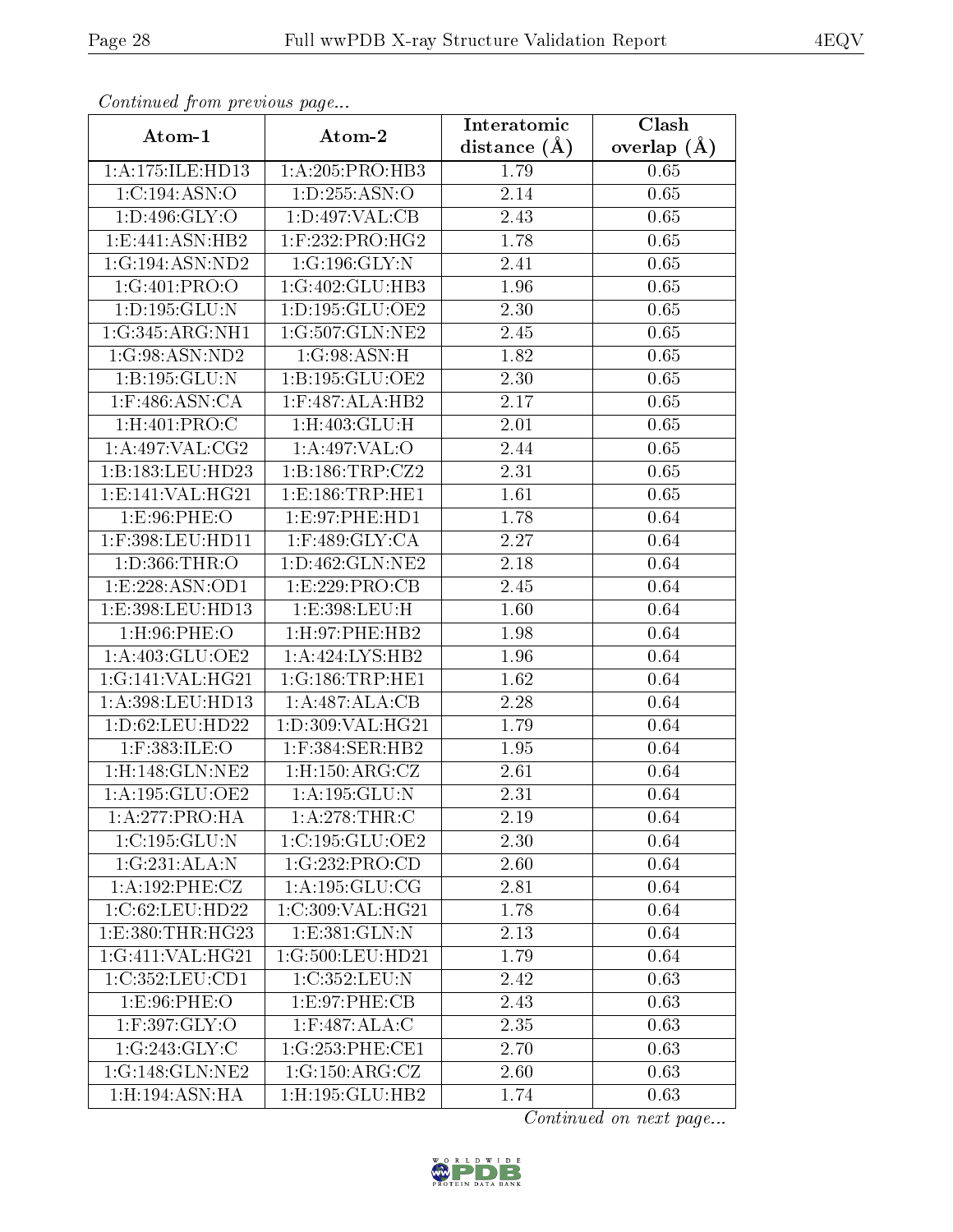| Communica from precious page    |                               | Interatomic    | Clash             |
|---------------------------------|-------------------------------|----------------|-------------------|
| Atom-1                          | Atom-2                        | distance $(A)$ | overlap $(\AA)$   |
| 1:H:243:GLY:HA2                 | 1:H:253:PHE:CE1               | 2.34           | 0.63              |
| $1:$ H $:353:$ THR $:$ HA       | $1:$ H:498:ASP:O              | 1.98           | 0.63              |
| 1: H:96: PHE:HB2                | 1:H:97:PHE:CD1                | 2.33           | 0.63              |
| 1:C:193:ALA:HB3                 | 1:C:195:GLU:OE2               | 1.98           | 0.63              |
| 1:F:397:GLY:C                   | 1:F:487:ALA:O                 | 2.36           | 0.63              |
| 1:B:192:PHE:C                   | 1:B:192:PHE:CD2               | 2.71           | 0.63              |
| 1:C:398:LEU:HB2                 | 1:C:487:ALA:HB3               | 1.79           | 0.63              |
| 1:G:147:THR:CA                  | 1:G:171:GLN:NE2               | 2.62           | 0.63              |
| 1:G:175:ILE:N                   | 1:G:192:PHE:O                 | 2.31           | 0.63              |
| 1:G:326:LEU:HD13                | 1:G:326:LEU:O                 | 1.98           | 0.63              |
| 1:B:212:THR:HG22                | 1:B:213:GLU:O                 | 1.99           | 0.63              |
| 1: D: 182: ASP: OD2             | 1:D:184:LYS:N                 | 2.31           | 0.63              |
| 1:G:397:GLY:C                   | 1:G:487:ALA:O                 | 2.37           | 0.63              |
| $1:$ H:228:ASN:ND2              | 1:H:236:SER:OG                | 2.31           | 0.63              |
| 1:C:378:ASN:O                   | 1:C:378:ASN:ND2               | 2.31           | 0.63              |
| 1:E:147:THR:CA                  | 1: E: 171: GLN: NE2           | 2.61           | 0.63              |
| 1:H:141:VAL:HG21                | $1:$ H $:186:$ TRP $:$ HE $1$ | 1.61           | 0.63              |
| 1:F:380:THR:HG23                | 1:F:381:GLN:N                 | 2.13           | 0.63              |
| 1: D: 4: GLU: OE1               | 1: D: 4: GLU: HA              | 1.99           | 0.63              |
| 1: E: 147: THR: CA              | 1:E:171:GLN:HE22              | 2.12           | 0.63              |
| 1: E: 277: PRO: HB3             | 1: E: 280: GLY: HA2           | 1.81           | 0.63              |
| 1:F:277:PRO:HA                  | $1:$ F:278:THR:C              | 2.19           | 0.63              |
| 1:B:277:PRO:HA                  | 1:B:278:THR:C                 | 2.19           | 0.62              |
| 1:H:147:THR:CA                  | $1:$ H $:171:$ GLN $:$ NE2    | 2.62           | 0.62              |
| 1:H:326:LEU:HD13                | 1:H:326:LEU:O                 | 1.99           | 0.62              |
| 1:A:62:LEU:HD22                 | 1: A:309: VAL:HG21            | 1.80           | 0.62              |
| 1: D: 180: SER: OG              | 1:D:183:LEU:N                 | 2.30           | 0.62              |
| $1:$ F:147:THR:CA               | $1:$ F:171:GLN:NE2            | 2.61           | 0.62              |
| 1:H:426:LYS:CD                  | 1:H:430:GLU:OE2               | 2.47           | 0.62              |
| 1:E:500:LEU:C                   | 1:E:500:LEU:HD12              | 2.06           | 0.62              |
| $1:$ H $:231:$ ALA:N            | $1:$ H $:232:$ PRO $:$ HD $2$ | 2.13           | 0.62              |
| 1:D:238:ASN:ND2                 | 1:D:269:LEU:H                 | 1.98           | 0.62              |
| 1: D:425: VAL:HG21              | 1:D:481:PHE:O                 | 2.00           | $\overline{0.62}$ |
| $1: E: 385: LY\overline{S:HG3}$ | 1: E: 386: SER:H              | 1.64           | 0.62              |
| 1: E: 401: PRO: C               | 1: E: 403: GLU: H             | 2.02           | 0.62              |
| 1:A:4:GLU:HA                    | 1:A:4:GLU:OE1                 | 2.00           | 0.62              |
| 1:B:62:LEU:HD22                 | 1:B:309:VAL:HG21              | 1.81           | 0.62              |
| 1:B:4:GLU:HA                    | 1:B:4:GLU:OE1                 | 1.98           | 0.62              |
| $1:$ F:229:PRO:CG               | $1:$ F:230:GLY:H              | 2.11           | 0.62              |
| 1: A:379:THR:CG2                | 1: A:380:THR:H                | 2.11           | 0.62              |
| 1: A: 383: ILE: O               | 1: A:384: SER: CB             | 2.48           | 0.62              |

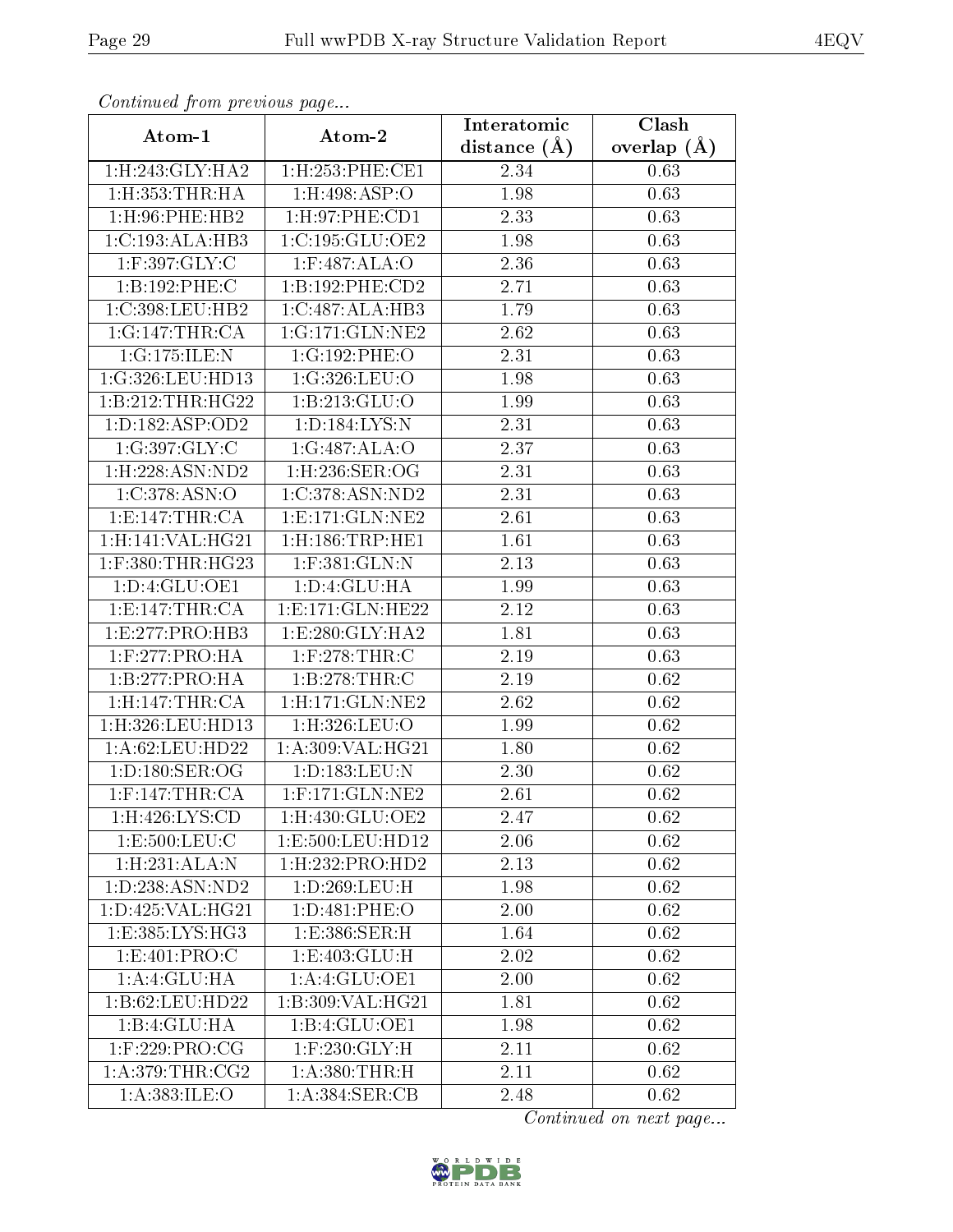| s o heen would giv me proceed was paged |                                   | Interatomic       | $\overline{\text{Clash}}$ |
|-----------------------------------------|-----------------------------------|-------------------|---------------------------|
| Atom-1                                  | Atom-2                            | distance $(A)$    | overlap $(A)$             |
| 1:D:424:LYS:O                           | 1: D: 425: VAL:C                  | 2.37              | 0.62                      |
| 1:E:326:LEU:HD13                        | 1:E:326:LEU:O                     | 2.00              | 0.62                      |
| $1:$ F:326:LEU:HD13                     | 1:F:326:LEU:O                     | 2.00              | 0.62                      |
| 1:G:228:ASN:OD1                         | 1:G:229:PRO:CD                    | 2.48              | 0.62                      |
| 1:E:277:PRO:HA                          | 1:E:278:THR:C                     | 2.19              | 0.62                      |
| 1: A: 343: TRP: CE3                     | 1:A:507:GLN:HB3                   | 2.34              | 0.62                      |
| 1:G:398:LEU:HD21                        | 1:G:489:GLY:HA3                   | 1.81              | 0.62                      |
| 1:G:253:PHE:HD1                         | 1:G:253:PHE:N                     | 1.98              | 0.62                      |
| 1:A:396:LYS:HE2                         | 2:A:602:HOH:O                     | 1.99              | 0.62                      |
| 1: B:497: VAL: CG2                      | 1:B:497:VAL:O                     | 2.48              | 0.62                      |
| 1:F:228:ASN:HD21                        | 1:F:229:PRO:HB3                   | 1.55              | 0.62                      |
| $1:$ F:277:PRO:HB3                      | $1:$ F:280:GLY:HA2                | 1.82              | 0.62                      |
| 1:G:323:GLU:OE2                         | 1:G:323:GLU:CA                    | 2.48              | 0.62                      |
| $1:$ H:496:GLY:O                        | 1:H:497:VAL:HG12                  | $\overline{2}.00$ | 0.62                      |
| 1: B: 195: GLU: CA                      | 1:B:195:GLU:OE2                   | 2.48              | 0.61                      |
| 1: B:343:TRP:CE3                        | 1:B:507:GLN:HB3                   | 2.36              | 0.61                      |
| 1:C:192:PHE:CD2                         | 1:C:192:PHE:O                     | 2.51              | 0.61                      |
| 1:C:238:ASN:ND2                         | 1:C:269:LEU:H                     | 1.96              | 0.61                      |
| 1:C:277:PRO:HA                          | 1:C:278:THR:C                     | 2.20              | 0.61                      |
| 1:C:323:CLU:HG2                         | 1: D: 171: GLN: NE2               | 2.15              | 0.61                      |
| 1:E:323:GLU:OE2                         | 1: E: 323: GLU: CA                | 2.48              | 0.61                      |
| 1:H:354:LYS:HA                          | 1:H:495:THR:O                     | 2.00              | 0.61                      |
| $1:$ F:147:THR:CA                       | 1:F:171:GLN:HE22                  | 2.13              | 0.61                      |
| 1:F:326:LEU:N                           | 1:F:326:LEU:CD1                   | 2.63              | 0.61                      |
| 1:A:497:VAL:HG23                        | 1:A:497:VAL:O                     | 2.00              | 0.61                      |
| 1: A: 352: LEU: HD11                    | 1:A:503:ILE:HG13                  | 1.80              | 0.61                      |
| 1: C: 4: GLU: OE1                       | 1:C:4:GLU:HA                      | 1.99              | 0.61                      |
| 1: D: 463: ASN:C                        | 1:D:463:ASN:OD1                   | 2.39              | 0.61                      |
| 1:E:326:LEU:N                           | 1: E: 326: LEU: CD1               | 2.62              | 0.61                      |
| 1:F:401:PRO:C                           | 1:F:403:GLU:H                     | $2.02\,$          | 0.61                      |
| $1:G:228:A\overline{SN:HD22}$           | 1:G:229:PRO:HB3                   | 1.64              | 0.61                      |
| 1:B:192:PHE:HA                          | $1:B:193:ALA:H\overline{B2}$      | 1.82              | 0.61                      |
| 1: D:499: ASN:OD1                       |                                   | 2.37              | 0.61                      |
| 1:F:383:ILE:O                           | $1:$ F:384:SER:CB                 | 2.47              | 0.61                      |
| $1:$ H $:326:$ LEU:N                    | 1: H:326: LEU: CD1                | 2.64              | 0.61                      |
| $1:$ F:497:VAL:O                        | $1:$ F:497:VAL:H $\overline{G13}$ | 1.99              | 0.61                      |
| 1:G:147:THR:CA                          | 1:G:171:GLN:HE22                  | 2.13              | 0.61                      |
| 1:C:383:ILE:N                           | 1:C:383:ILE:HD13                  | 2.16              | 0.61                      |
| $1:$ F:194:ASN:HA                       | 1:F:195:GLU:HB2                   | 1.73              | 0.61                      |
| 1:H:194:ASN:ND2                         | 1:H:196:GLY:N                     | 2.41              | 0.61                      |
| 1:C:448:GLU:OE1                         | 1:C:448:GLU:CA                    | 2.42              | 0.61                      |

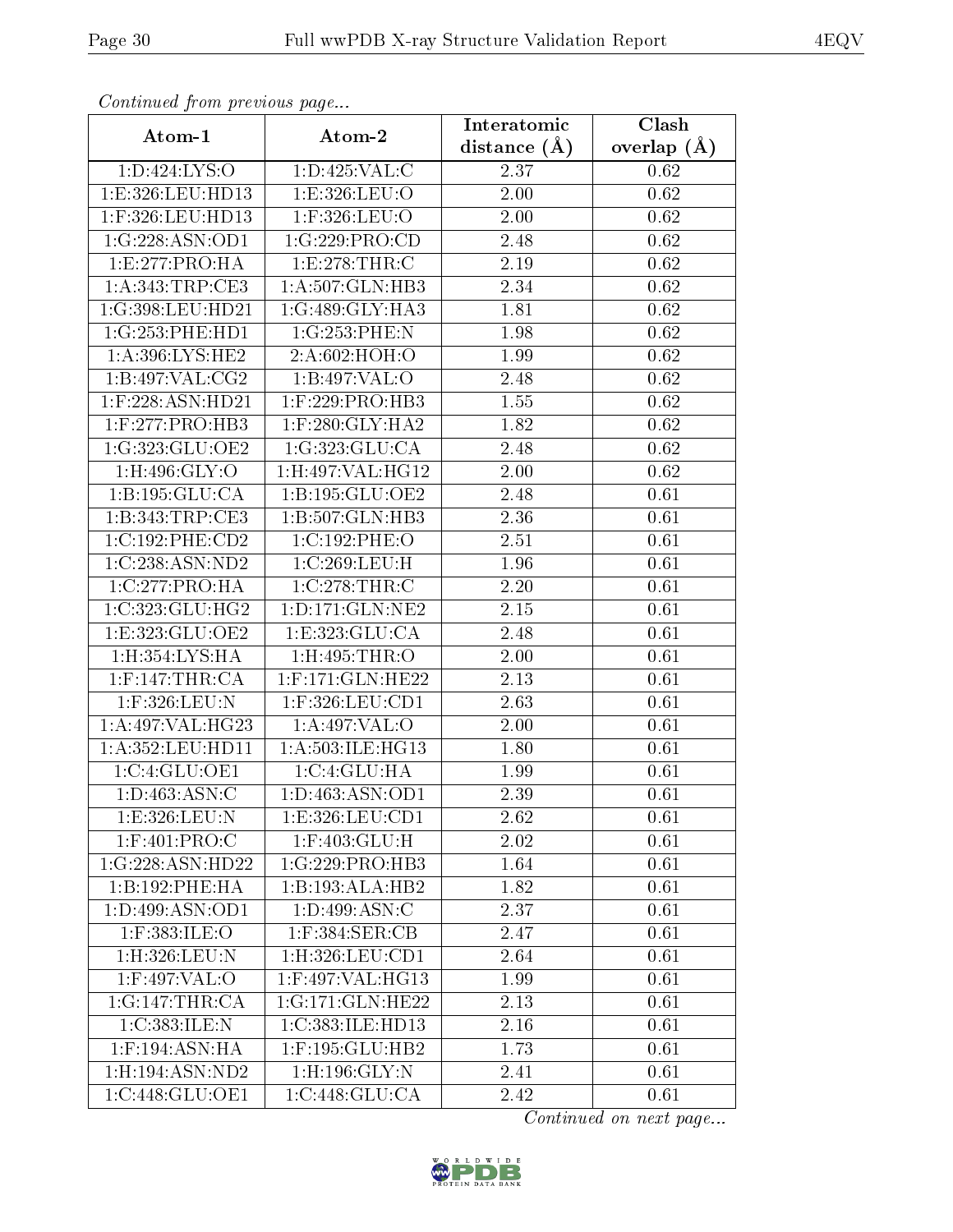| Comunaca jiom previous page   |                              | Interatomic    | Clash           |
|-------------------------------|------------------------------|----------------|-----------------|
| Atom-1                        | Atom-2                       | distance $(A)$ | overlap $(\AA)$ |
| $1:$ F:99:ASP:N               | 1:F:99:ASP:OD1               | 2.30           | 0.61            |
| 1: E: 231: ALA: N             | 1:E:232:PRO:CD               | 2.64           | 0.61            |
| 1:G:277:PRO:HA                | 1:G:278:THR:C                | 2.21           | 0.61            |
| 1:H:380:THR:HG23              | 1: H:381: GLN:N              | 2.15           | 0.61            |
| 1: D: 381: GLN: C             | 1: D: 382: THR: OG1          | 2.38           | 0.61            |
| 1:G:115:THR:HG22              | 1:G:117:GLU:H                | 1.66           | 0.61            |
| 1:G:326:LEU:N                 | 1:G:326:LEU:CD1              | 2.64           | 0.61            |
| 1: A: 194: ASN: O             | 1:B:255:ASN:O                | 2.19           | 0.60            |
| 1: D: 379: THR: CG2           | 1:D:380:THR:H                | 2.12           | 0.60            |
| 1: E: 395: PHE: HE2           | 1:E:407:MET:HE2              | 1.66           | 0.60            |
| $1:$ F:4:GLU:OE2              | $1:$ F: $4:$ GLU: $CA$       | 2.48           | 0.60            |
| 1:H:147:THR:CA                | 1:H:171:GLN:HE22             | 2.14           | 0.60            |
| 1:A:36:HIS:HD2                | 1:A:56:HIS:NE2               | 1.98           | 0.60            |
| 1:B:238:ASN:ND2               | 1:B:269:LEU:H                | 1.96           | 0.60            |
| 1:F:98:ASN:HD22               | $1:$ F:98:ASN:N              | 1.99           | 0.60            |
| 1:A:192:PHE:CE2               | 1: A: 195: GLU: HG2          | 2.36           | 0.60            |
| 1:A:238:ASN:ND2               | 1: A:269:LEU:H               | 1.98           | 0.60            |
| $1:$ F:398:LEU:CD1            | $1:$ F:489:GLY:H             | 2.14           | 0.60            |
| 1:G:228:ASN:OD1               | 1:G:229:PRO:HD3              | 2.00           | 0.60            |
| 1:G:400:ASP:OD2               | 1:G:424:LYS:NZ               | 2.35           | 0.60            |
| $1:$ H $:346:$ PHE $:$ HE $1$ | $1:$ H $:360:$ VAL $:$ CG2   | 2.14           | 0.60            |
| $1:$ F:115:THR:HG22           | 1:F:117:GLU:H                | 1.67           | 0.60            |
| $1:$ F:381:GLN:O              | $1:$ F:382:THR:C             | 2.40           | 0.60            |
| 1: A:171: GLN: NE2            | 1:B:323:GLU:HG2              | 2.15           | 0.60            |
| 1:E:326:LEU:H                 | 1:E:326:LEU:CD1              | 2.12           | 0.60            |
| 1:G:398:LEU:CD2               | 1:G:489:GLY:HA3              | 2.32           | 0.60            |
| 1:B:401:PRO:C                 | 1: B:403: GLU: H             | 2.04           | 0.60            |
| 1: H: 277: PRO:HB3            | 1: H:280: GLY: HA2           | 1.82           | 0.60            |
| 1:C:36:HIS:HD2                | 1:C:56:HIS:NE2               | 1.99           | 0.60            |
| 1:D:277:PRO:HA                | 1:D:278:THR:C                | 2.22           | 0.60            |
| 1:G:371:PHE:CZ                | $1:G:\overline{407:MET:HE3}$ | 2.36           | 0.60            |
| 1:B:182:ASP:C                 | 1:B:182:ASP:OD2              | 2.40           | 0.60            |
| 1: A:401: PRO:C               | 1: A:403: GLU: H             | 2.04           | 0.60            |
| 1:B:36:HIS:HD2                | 1:B:56:HIS:NE2               | 2.00           | 0.60            |
| 1: D: 192: PHE: CZ            | 1: D: 195: GLU: HG3          | 2.35           | 0.60            |
| 1: E: 441: ASN: HB2           | $1:$ F:232:PRO:CG            | 2.32           | 0.60            |
| 1:H:141:VAL:HG23              | 1: H: 186: TRP: HD1          | 1.67           | 0.60            |
| 1:H:277:PRO:HA                | $1:$ H $:278:$ THR $:$ C     | 2.22           | 0.60            |
| 1:A:398:LEU:HB3               | 1:A:487:ALA:HB3              | 1.80           | 0.59            |
| 1:C:343:TRP:CE3               | 1:C:507:GLN:HB3              | 2.36           | 0.59            |
| 1:C:401:PRO:C                 | 1:C:403:GLU:H                | 2.04           | 0.59            |

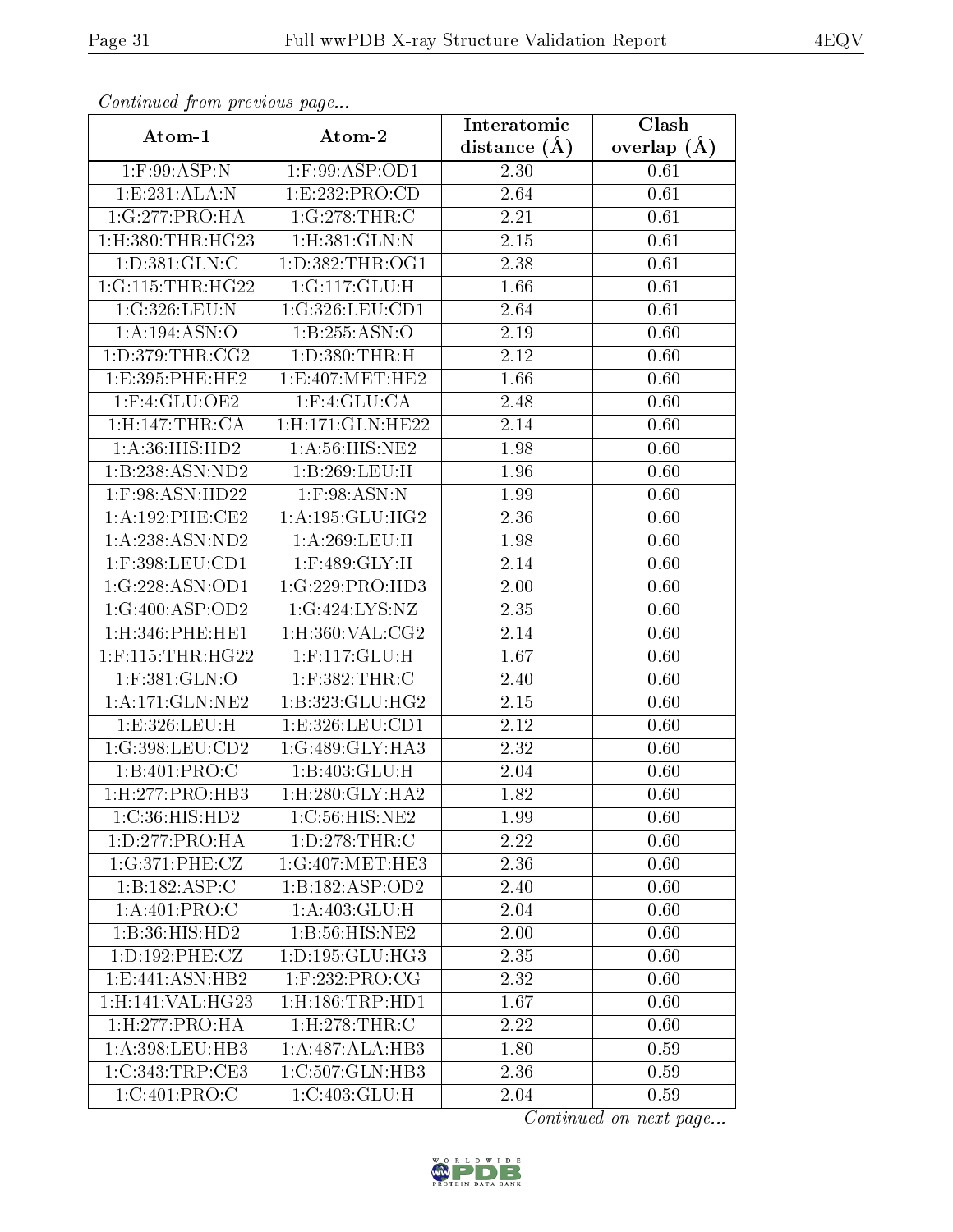| Commuca from previous page     |                                      | Interatomic       | $\overline{\text{Clash}}$ |
|--------------------------------|--------------------------------------|-------------------|---------------------------|
| Atom-1                         | Atom-2                               | distance $(\AA)$  | overlap $(A)$             |
| 1:D:343:TRP:CE3                | 1:D:507:GLN:HB3                      | 2.37              | 0.59                      |
| 1: E: 115: THR: HG22           | $1: E: 117: \overline{GLU:H}$        | $\overline{1.67}$ | 0.59                      |
| $1:$ F:398:LEU:N               | $1:$ F:487:ALA:O                     | 2.34              | 0.59                      |
| 1:E:175:ILE:N                  | 1:E:192:PHE:O                        | 2.33              | 0.59                      |
| $1:$ H $:198:$ LEU $:$ CD $1$  | $1:$ H $:198:$ LEU $:$ C             | 2.70              | 0.59                      |
| 1:D:401:PRO:C                  | 1: D: 403: GLU: H                    | 2.05              | 0.59                      |
| 1:E:381:GLN:O                  | 1:E:382:THR:C                        | 2.40              | 0.59                      |
| 1:H:115:THR:HG22               | 1: H: 117: GLU: H                    | 1.67              | 0.59                      |
| $1:$ F:141:VAL:HG23            | $1:$ F:186:TRP:HD1                   | 1.67              | 0.59                      |
| 1:H:323:GLU:OE2                | 1: H: 323: GLU: CA                   | 2.48              | 0.59                      |
| $1:$ F:385:LYS:CG              | $1:$ F:386:SER:N                     | 2.62              | 0.59                      |
| 1:G:277:PRO:HB3                | 1:G:280:GLY:HA2                      | 1.83              | 0.59                      |
| $1:$ F:231:ALA:N               | $1:$ F:232:PRO:HD2                   | 2.17              | 0.59                      |
| $1:$ F:346:PHE:CE1             | 1:F:360:VAL:HG23                     | 2.38              | 0.59                      |
| 1:G:253:PHE:CD1                | $1:G:253:PHE:\overline{N}$           | 2.70              | 0.59                      |
| $1:$ F:98:ASN:H                | $1:$ F:98:ASN:ND2                    | 2.00              | 0.59                      |
| 1: A: 183: LEU: HD23           | 1: A: 186: TRP: HZ2                  | 1.68              | 0.59                      |
| 1: D: 460: LEU: HG             | 1:D:465:LEU:HD12                     | 1.85              | 0.59                      |
| $1:$ F:463:ASN:C               | 1:F:463:ASN:OD1                      | 2.41              | 0.58                      |
| 1:B:398:LEU:HB2                | 1:B:487:ALA:HB3                      | 1.84              | 0.58                      |
| 1:D:36:HIS:HD2                 | 1:D:56:HIS:NE2                       | 2.00              | 0.58                      |
| 1: A:213: GLU:CB               | 1: A:214: GLN:OE1                    | 2.50              | 0.58                      |
| 1:A:423:SER:OG                 | 1:A:424:LYS:N                        | 2.36              | 0.58                      |
| 1:E:194:ASN:HA                 | 1:E:195:GLU:HB2                      | 1.74              | 0.58                      |
| 1:F:148:GLN:HE21               | $1:$ F:150:ARG:NE                    | 2.00              | 0.58                      |
| 1:H:427:PHE:CG                 | 1:H:427:PHE:O                        | 2.55              | 0.58                      |
| 1:A:398:LEU:HD12               | 1:A:489:GLY:HA3                      | 1.86              | 0.58                      |
| 1:E:395:PHE:O                  | 1: E:404: TYR:HB2                    | 2.04              | 0.58                      |
| $1:G:231:ALA:\overline{H}$     | 1:G:232:PRO:CD                       | 2.16              | $0.58\,$                  |
| 1:G:347:ALA:HB2                | 1:G:358:TYR:CE1                      | 2.38              | 0.58                      |
| 1: H:97: PHE:CD2               | 1: H: 106: ARG: HD3                  | 2.38              | 0.58                      |
| $1:$ H $:228:$ ASN $:$ HD $21$ | $1:$ H $:229:$ PRO $:$ HG3           | 1.59              | 0.58                      |
| 1: D: 354: LYS: HB3            | 1: D: 498: ASP: OD2                  | 2.04              | 0.58                      |
| 1:E:231:ALA:N                  | 1: E: 232: PRO: HD2                  | 2.18              | 0.58                      |
| 1:A:423:SER:O                  | 1:A:424:LYS:CB                       | 2.36              | 0.58                      |
| 1:E:141:VAL:HG23               | 1: E: 186: TRP: HD1                  | 1.68              | 0.58                      |
| 1: E: 228: ASN: ND2            | 1:E:236:SER:OG                       | 2.36              | 0.58                      |
| 1:F:323:GLU:OE2                | 1:F:323:GLU:CA                       | 2.48              | 0.58                      |
| $1:$ F:5:THR:O                 | $1:$ F:6:SER:CB                      | 2.30              | 0.58                      |
| $1: H:400: \overline{ASP:C}$   | 1:H:401:PRO:O                        | 2.41              | 0.58                      |
| 1:B:424:LYS:O                  | $1:B:425:V\overline{\mathrm{AL:CB}}$ | 2.49              | 0.58                      |

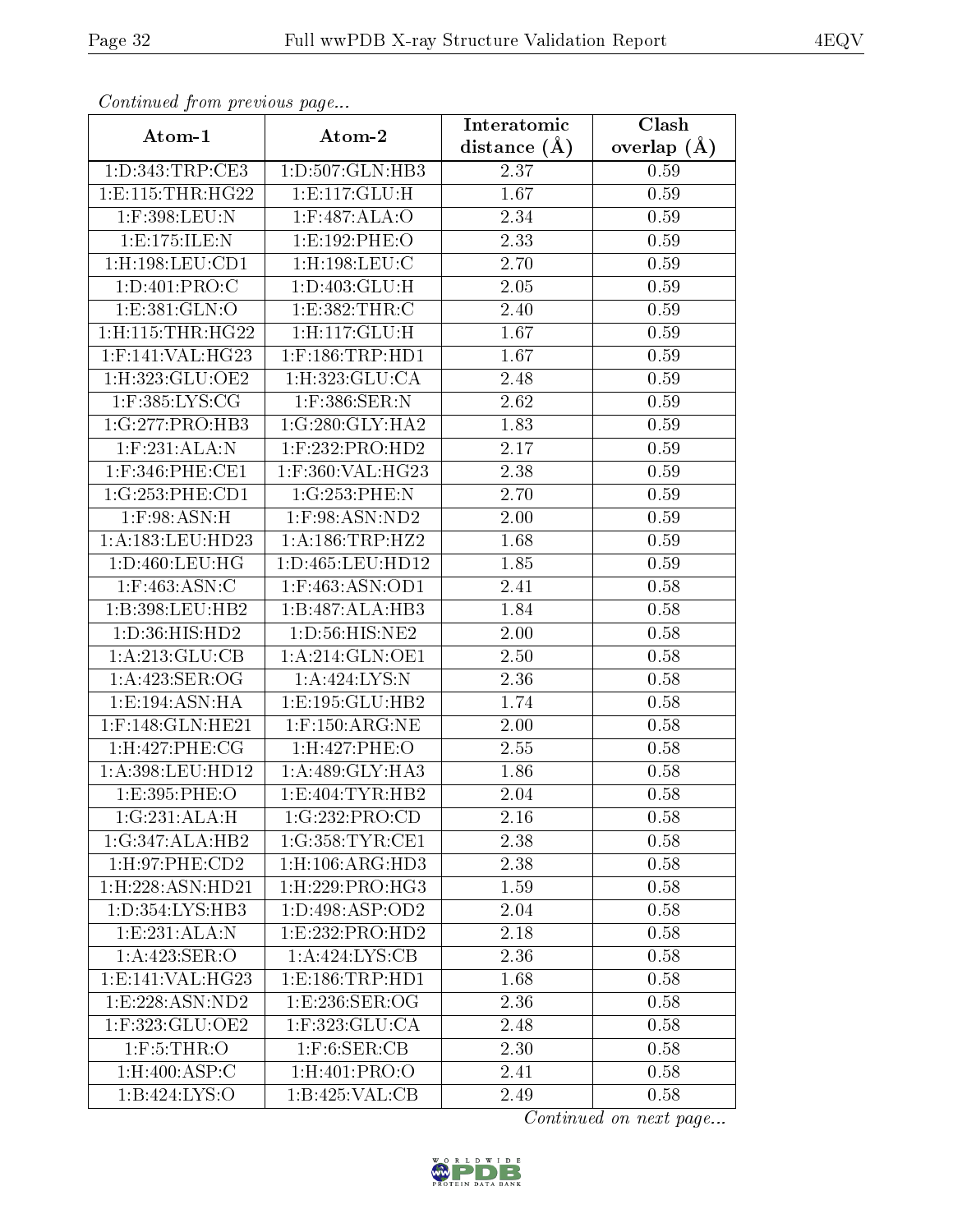| Commuca from previous page             |                               | Interatomic       | Clash         |
|----------------------------------------|-------------------------------|-------------------|---------------|
| Atom-1                                 | Atom-2                        | distance $(A)$    | overlap $(A)$ |
| 1: E: 148: GLN: HE21                   | 1:E:150:ARG:CZ                | 2.16              | 0.58          |
| 1:F:403:GLU:HG2                        | $1:$ F:482:MET:HG3            | 1.86              | 0.58          |
| 1:G:401:PRO:C                          | 1:G:403:GLU:H                 | 2.05              | 0.58          |
| 1:A:212:THR:O                          | 1: A:212:THR:HG22             | 2.02              | 0.58          |
| 1:B:209:GLU:HG3                        | 1:B:221:TRP:CE2               | 2.39              | 0.58          |
| 1: A:197:PHE:CE1                       | 1:B:258:ARG:HA                | 2.39              | 0.58          |
| 1:C:258:ARG:HA                         | 1: D: 197: PHE: CE1           | 2.39              | 0.58          |
| 1: E:486: ASN:CA                       | 1:E:487:ALA:HB2               | 2.20              | 0.58          |
| 1:C:398:LEU:HD12                       | 1:C:489:GLY:HA3               | 1.85              | 0.57          |
| 1: D: 425: VAL: O                      | 1: D: 426: LYS: C             | 2.43              | 0.57          |
| 1:G:298:PRO:HD3                        | 1:G:427:PHE:CD2               | 2.39              | 0.57          |
| 1:C:427:PHE:CD2                        | 1:C:427:PHE:C                 | 2.77              | 0.57          |
| 1:E:346:PHE:CE1                        | 1:E:360:VAL:HG23              | 2.39              | 0.57          |
| 1:C:381:GLN:C                          | 1:C:382:THR:OG1               | 2.41              | 0.57          |
| $1:$ F:198:LEU:C                       | 1:F:198:LEU:CD1               | 2.73              | 0.57          |
| 1: A:381: GLN: C                       | $1:$ A:383:ILE:H              | 2.07              | 0.57          |
| 1:C:379:THR:CG2                        | 1: C:380: THR:H               | 2.16              | 0.57          |
| 1: E: 96: PHE: C                       | 1:E:97:PHE:CD1                | 2.78              | 0.57          |
| 1:G:148:GLN:HE21                       | 1:G:150:ARG:NE                | 2.02              | 0.57          |
| 1:G:486:ASN:CA                         | 1:G:487:ALA:HB2               | 2.21              | 0.57          |
| 1:G:497:VAL:HG22                       | 1:G:497:VAL:O                 | 2.04              | 0.57          |
| 1: A:379:THR:HG22                      | 1: A:380:THR:H                | 1.69              | 0.57          |
| 1:B:381:GLN:O                          | 1:B:383:ILE:N                 | 2.31              | 0.57          |
| $1:$ F:175:ILE:N                       | $1:$ F:192:PHE:O              | 2.34              | 0.57          |
| 1:G:426:LYS:O                          | 1:G:430:GLU:HB2               | 2.05              | 0.57          |
| 1:H:175:ILE:N                          | 1:H:192:PHE:O                 | $\overline{2.32}$ | 0.57          |
| 1:E:403:GLU:HG2                        | 1:E:482:MET:HG3               | 1.85              | 0.57          |
| $1:G:144:ALA:C\overline{B}$            | 1:G:145:ASN:C                 | 2.69              | 0.57          |
| $1:$ H $:228:$ ASN $:$ CG              | $1:$ H $:229:$ PRO $:$ CB     | 2.71              | 0.57          |
| 1:H:426:LYS:HD2                        | $1:$ H $:430:$ GLU $:$ OE $2$ | 2.03              | 0.57          |
| $1: A:500: \overline{\textrm{EU:CD1}}$ | $1: A:500:$ LEU: $C$          | 2.72              | 0.57          |
| $1:$ H:148:GLN:HE21                    | $1:$ H $:150:$ ARG:NE         | 2.03              | 0.57          |
| 1: D: 497: VAL: CG2                    | 1: D:497: VAL:O               | 2.52              | 0.57          |
| 1:F:145:ASN:N                          | $1:$ F:146:SER:CA             | 2.63              | 0.57          |
| $1:$ F:482:MET:HG2                     | $1:$ F:488:LEU:HD21           | 1.87              | 0.57          |
| 1:G:141:VAL:HG23                       | 1:G:186:TRP:HDI               | 1.69              | 0.57          |
| 1:G:96:PHE:O                           | 1:G:97:PHE:CB                 | 2.52              | 0.57          |
| 1:E:497:VAL:HG11                       | 1:E:500:LEU:CB                | 2.34              | 0.56          |
| 1: A:209: GLU:HG3                      | 1:A:221:TRP:CE2               | 2.39              | 0.56          |
| 1:G:387:VAL:HG13                       | 1:G:388:PHE:N                 | 2.19              | 0.56          |
| $1:$ H:145:ASN:N                       | $1:$ H $:146:$ SER $:$ CA     | 2.63              | 0.56          |

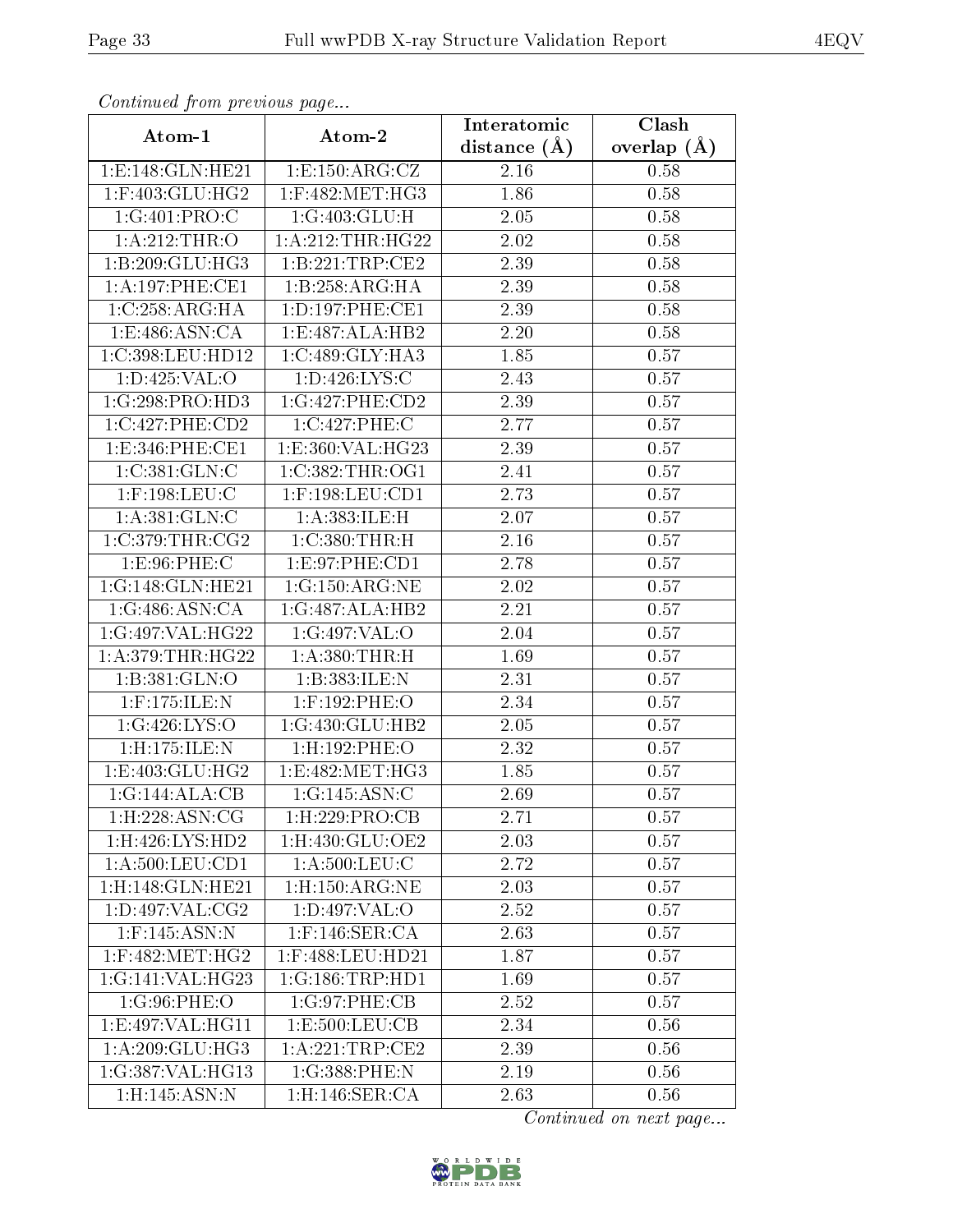| Continued from previous page  |                                | Interatomic      | Clash           |
|-------------------------------|--------------------------------|------------------|-----------------|
| Atom-1                        | Atom-2                         | distance $(\AA)$ | overlap $(\AA)$ |
| 1: E:400: ASP:OD1             | 1:E:401:PRO:O                  | 2.23             | 0.56            |
| 1:G:285:ILE:HD12              | 1:G:309:VAL:HG22               | 1.87             | 0.56            |
| 1:C:258:ARG:NH2               | 1:C:328:ASN:OD1                | 2.39             | 0.56            |
| 1:C:378:ASN:HD22              | 1:C:380:THR:N                  | 2.02             | 0.56            |
| 1:C:395:PHE:CE2               | 1:C:407:MET:HE2                | 2.40             | 0.56            |
| 1:C:424:LYS:O                 | 1:C:425:VAL:C                  | 2.42             | 0.56            |
| 1:C:448:GLU:HB2               | 1:C:453:TYR:HE2                | 1.70             | 0.56            |
| 1: E: 148: GLN: H             | 1: E: 171: GLN: NE2            | 2.02             | 0.56            |
| 1:G:395:PHE:CE2               | 1:G:407:MET:HE2                | 2.39             | 0.56            |
| 1:G:98:ASN:HB2                | 1:G:100:THR:HG22               | 0.73             | 0.56            |
| 1:G:121:GLN:CG                | 1:G:149:PHE:HE2                | 2.18             | 0.56            |
| 1:H:497:VAL:O                 | $1:$ H $:497:$ VAL $:$ H $G12$ | 2.05             | 0.56            |
| 1: A:448: GLU:O               | 1: A:449: ASN:CG               | 2.44             | 0.56            |
| 1:C:182:ASP:OD2               | 1:C:184:LYS:HG3                | 2.05             | 0.56            |
| 1:G:403:GLU:HG2               | 1:G:482:MET:HG3                | 1.87             | 0.56            |
| 1: B:496: GLY: C              | 1:B:497:VAL:HG22               | 2.25             | 0.56            |
| 1:G:96:PHE:O                  | 1:G:97:PHE:HB2                 | 2.06             | 0.56            |
| 1:H:285:ILE:HD12              | 1:H:309:VAL:HG22               | 1.88             | 0.56            |
| 1:B:195:GLU:HA                | 1:B:195:GLU:OE2                | 2.05             | 0.56            |
| 1:E:383:ILE:O                 | 1:E:384:SER:CB                 | 2.54             | 0.56            |
| 1: H:97: PHE:CD2              | $1:$ H $:106:$ ARG $:$ CD      | 2.89             | 0.56            |
| 1:A:212:THR:CG2               | 1: A:215: ASP:H                | 2.19             | 0.56            |
| 1:C:378:ASN:HD22              | 1:C:380:THR:H                  | 1.54             | 0.56            |
| 1:H:98:ASN:HB2                | $1:$ H:100:THR:CG2             | 2.09             | 0.56            |
| 1:B:395:PHE:CE2               | 1:B:407:MET:HE2                | 2.40             | 0.56            |
| 1:H:383:ILE:O                 | 1:H:384:SER:CB                 | 2.52             | 0.56            |
| 1:A:362:LEU:HD23              | 1:F:356:ASN:ND2                | 2.20             | 0.55            |
| 1: H: 253: PHE: CD1           | $1:$ H $:253:$ PHE $:$ N       | 2.73             | 0.55            |
| $1:$ H:96:PHE:O               | 1: H:97: PHE: CB               | 2.54             | 0.55            |
| 1: A:110: ILE: HG13           | 1: A: 123: ILE: HG22           | 1.88             | 0.55            |
| 1:B:258:ARG:NH2               | 1:B:328:ASN:OD1                | 2.40             | 0.55            |
| 1:C:182:ASP:O                 | 1:C:183:LEU:CB                 | 2.52             | 0.55            |
| $1:$ F:229:PRO:HG2            | $1:$ F:230:GLY:N               | 2.21             | 0.55            |
| $1:G:496:\overline{GLY:C}$    | 1:G:497:VAL:CG1                | 2.74             | 0.55            |
| 1:D:377:VAL:HG12              | 1: D: 379: THR:N               | 2.22             | 0.55            |
| 1: D: 496: GLY: O             | 1:D:497:VAL:HG13               | 2.06             | 0.55            |
| 1:G:396:LYS:HG2               | 1:G:404:TYR:CB                 | 2.33             | 0.55            |
| $1:$ H $:96:$ PHE $:$ HB $2$  | $1:$ H:97:PHE:CEI              | 2.41             | 0.55            |
| 1: E:486: ASN: C <sub>A</sub> | 1:E:487:ALA:CB                 | 2.57             | 0.55            |
| $1:$ F:398:LEU:CD $1$         | $1:$ F:489:GLY:N               | 2.70             | 0.55            |
| 1:G:198:LEU:CD1               | 1:G:198:LEU:C                  | 2.72             | 0.55            |

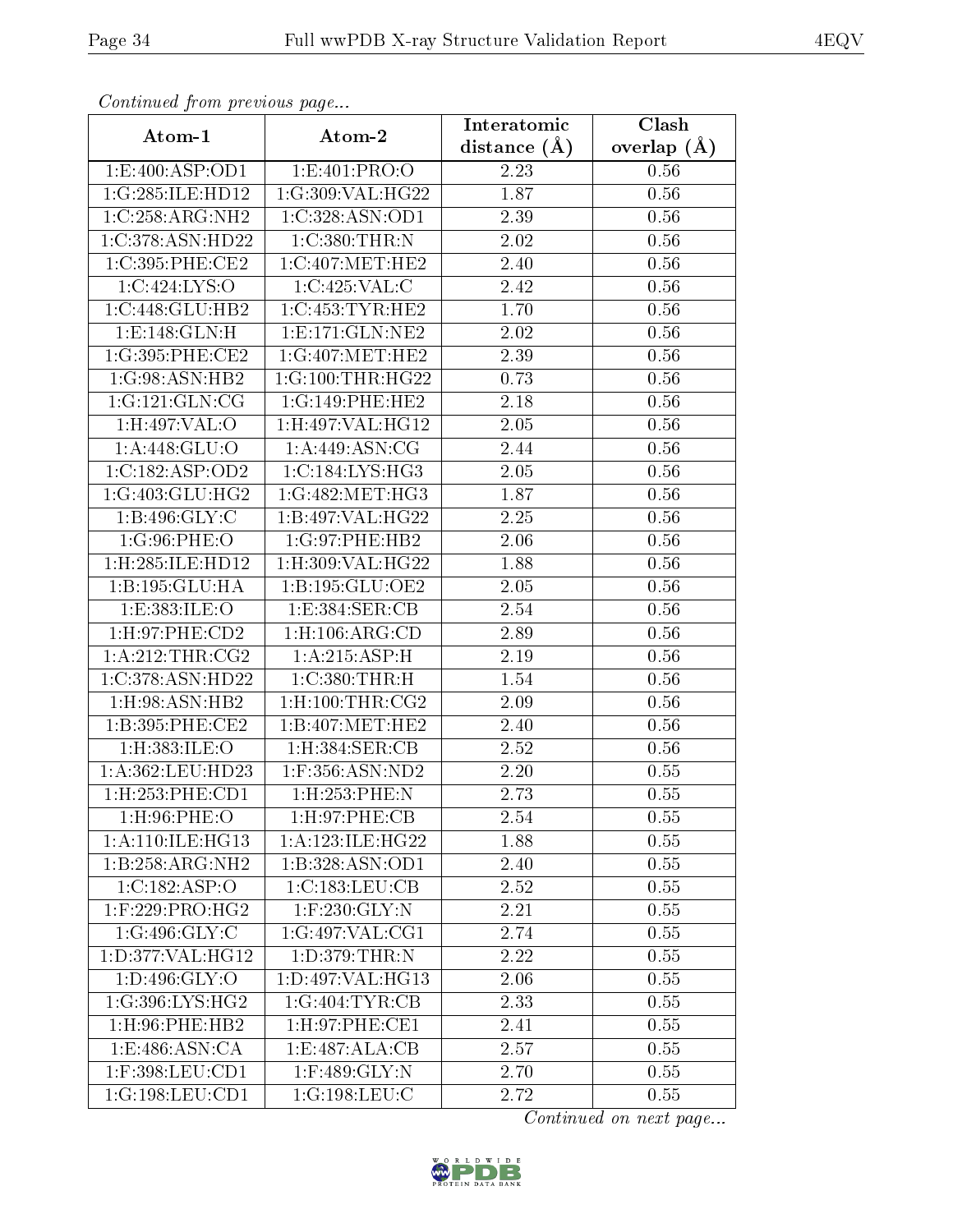| Communa from previous page<br>Atom-1            | Atom-2                                                 | Interatomic    | Clash           |
|-------------------------------------------------|--------------------------------------------------------|----------------|-----------------|
|                                                 |                                                        | distance $(A)$ | overlap $(\AA)$ |
| 1:G:326:LEU:H                                   | 1:G:326:LEU:CD1                                        | 2.14           | 0.55            |
| 1:B:499:ASN:OD1                                 | 1: B:499: ASN: C                                       | 2.45           | 0.55            |
| 1:C:209:GLU:HG3                                 | 1:C:221:TRP:CE2                                        | $2.41\,$       | 0.55            |
| 1:E:198:LEU:CD1                                 | 1:E:198:LEU:C                                          | 2.72           | 0.55            |
| 1:G:98:ASN:C                                    | 1:G:100:THR:H                                          | $2.08\,$       | 0.55            |
| 1:H:231:ALA:N                                   | $1:$ H $:232:$ PRO $:CD$                               | 2.68           | 0.55            |
| 1:C:396:LYS:HE2                                 | 2:C:601:HOH:O                                          | 2.06           | 0.55            |
| 1:G:341:GLY:HA2                                 | 1:G:509:ARG:HD2                                        | 1.89           | 0.55            |
| $1:$ H:400:ASP:OD1                              | $1:$ H:400:ASP:C                                       | 2.45           | 0.55            |
| 1:D:209:GLU:HG3                                 | 1: D: 221: TRP: CE2                                    | 2.42           | 0.55            |
| 1:D:398:LEU:HD12                                | 1: D:489: GLY:HA3                                      | 1.88           | 0.55            |
| 1:G:148:GLN:H                                   | 1:G:171:GLN:NE2                                        | 2.05           | 0.55            |
| 1: H: 321: ASN: C                               | 1:H:323:GLU:N                                          | 2.61           | 0.55            |
| 1:B:398:LEU:HD12                                | $1:B:489:GLY:\overline{HAS}$                           | 1.87           | 0.55            |
| 1:F:141:VAL:HG21                                | 1:F:186:TRP:NE1                                        | 2.21           | 0.55            |
| $1:$ F:285:ILE:HD12                             | $1:$ F:309:VAL:HG22                                    | 1.89           | 0.55            |
| $1:$ H $:121:$ GLN $:$ CG                       | 1:H:149:PHE:HE2                                        | 2.18           | 0.55            |
| 1: A:395:PHE:HE2                                | $1:\overline{A}:407:\overline{\text{MET}:HE2}$         | 1.72           | 0.54            |
| 1:E:285:ILE:HD12                                | 1:E:309:VAL:HG22                                       | 1.88           | 0.54            |
| 1:G:497:VAL:HG23                                | 1:G:497:VAL:O                                          | 2.06           | 0.54            |
| $1:$ H:99:ASP:O                                 | 1:H:101:ILE:N                                          | 2.40           | 0.54            |
| 1: A:213: GLU: C                                | 1: A:214: GLN:CD                                       | $2.50\,$       | 0.54            |
| 1: E: 460: LEU: HG                              | 1:E:465:LEU:HD12                                       | 1.88           | 0.54            |
| 1:A:27:TRP:CZ2                                  | 1: A: 107: CYS: SG                                     | 3.00           | 0.54            |
| 1: A:196: GLY:HA2                               | 1:A:197:PHE:C                                          | 2.28           | 0.54            |
| 1:C:383:ILE:HG22                                | 1:C:384:SER:N                                          | 2.22           | 0.54            |
| 1: E: 141: VAL: HG21                            | 1: E: 186: TRP: NE1                                    | 2.22           | 0.54            |
| 1:H:141:VAL:HG21                                | $1:$ H:186:TRP:NE1                                     | 2.22           | 0.54            |
| $1: A:398: LEU: \overline{CD1}$                 | 1:A:487:ALA:CB                                         | 2.85           | 0.54            |
| 1:B:27:TRP:CZ2                                  | 1:B:107:CYS:SG                                         | 3.00           | 0.54            |
| 1:B:381:GLN:C                                   | 1: B: 382: THR: OG1                                    | 2.46           | 0.54            |
| $1:C:425:V\overline{\mathrm{AL}:H\mathrm{G}21}$ | 1:C:481:PHE:O                                          | 2.07           | 0.54            |
| 1:C:398:LEU:CB                                  | $1:C:487:\stackrel{\frown}{\overline{\text{ALA:H}}B3}$ | 2.38           | 0.54            |
| 1:C:379:THR:HG22                                | 1: C:380: THR:H                                        | 1.73           | 0.54            |
| 1:E:482:MET:HG2                                 | 1:E:488:LEU:HD21                                       | 1.90           | 0.54            |
| 1:E:96:PHE:HB2                                  | 1:E:97:PHE:CE1                                         | 2.42           | 0.54            |
| $1:$ F:15:PRO:HG2                               | $1:$ F:302:TRP:HB2                                     | 1.89           | 0.54            |
| 1:F:398:LEU:CD1                                 | 1:F:487:ALA:O                                          | 2.50           | 0.54            |
| $1:$ H:399:GLU:CG                               | 1:H:486:ASN:HD22                                       | 2.21           | 0.54            |
| $1:$ F:200:TYR:N                                | $1:$ F:200:TYR:CD2                                     | 2.76           | 0.54            |
| 1:F:229:PRO:CG                                  | $1:$ F:230:GLY:N                                       | 2.69           | 0.54            |

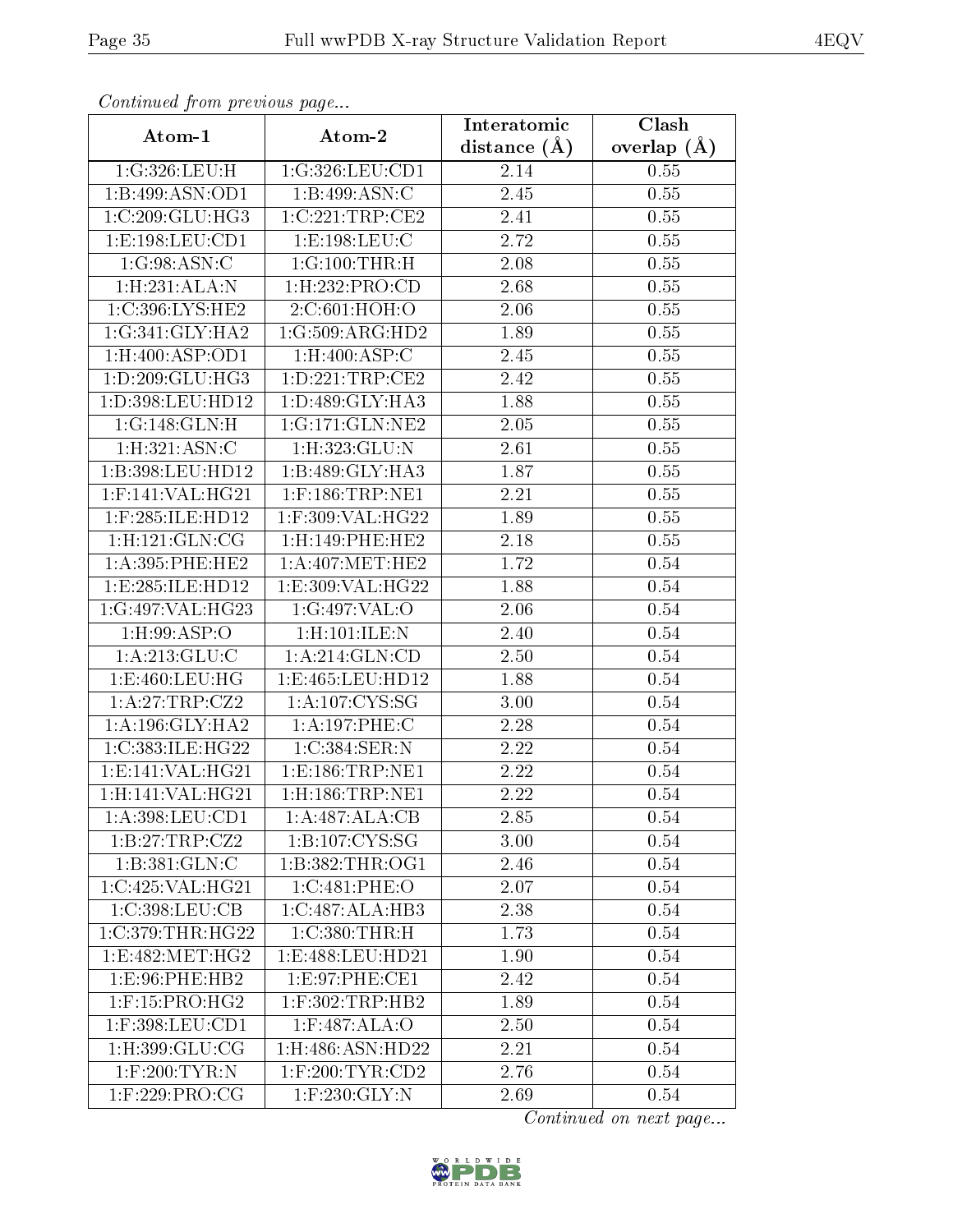| contentwear from procto de pago |                                    | Interatomic       | $\overline{\text{Clash}}$ |
|---------------------------------|------------------------------------|-------------------|---------------------------|
| Atom-1                          | Atom-2                             | distance $(A)$    | overlap $(A)$             |
| 1:F:321:ASN:C                   | 1:F:323:GLU:N                      | 2.60              | 0.54                      |
| 1:G:321:ASN:C                   | 1:G:323:GLU:N                      | 2.60              | 0.54                      |
| $1:$ H $:15:$ PRO $:$ H $G2$    | $1:$ H $:302:$ TRP $:$ HB $2$      | 1.90              | 0.54                      |
| 1: E: 401: PRO: O               | 1: E:402: GLU:HB3                  | 2.08              | 0.54                      |
| 1:H:254:ASP:OD1                 | 1:H:254:ASP:N                      | 2.40              | 0.54                      |
| 1:H:381:GLN:NE2                 | 1:H:381:GLN:HA                     | 2.23              | 0.54                      |
| $1:$ H $:380:$ THR $:$ CG2      | 1: H:381: GLN:N                    | 2.70              | 0.54                      |
| 1: H:341: GLY:HA2               | 1: H: 509: ARG: HD2                | 1.89              | 0.54                      |
| 1:H:97:PHE:HE2                  | 1: H: 106: ARG: HA                 | 1.73              | 0.54                      |
| 1: E: 98: ASN: N                | 1:E:98:ASN:ND2                     | 2.54              | 0.54                      |
| 1: C: 110: ILE: HG13            | 1:C:123:ILE:HG22                   | 1.89              | 0.54                      |
| 1:G:120:GLU:HB3                 | 1:G:140:PRO:HB3                    | 1.90              | 0.54                      |
| 1:A:395:PHE:CE2                 | 1: A:407: MET:HE2                  | 2.43              | 0.53                      |
| 1: D: 196: GLY: HA2             | 1:D:197:PHE:C                      | $\overline{2}.28$ | 0.53                      |
| 1:E:321:ASN:C                   | 1:E:323:GLU:N                      | 2.62              | 0.53                      |
| 1:G:380:THR:CG2                 | 1:G:381:GLN:N                      | 2.71              | 0.53                      |
| $1:$ H $:96:$ PHE $:$ HZ        | $1:$ H $:136:$ TYR $:$ CD $1$      | 2.26              | 0.53                      |
| 1:B:110:ILE:HG13                | 1:B:123:ILE:HG22                   | 1.89              | 0.53                      |
| 1:C:445:PHE:CE1                 | $1:C:446:\overline{\text{LYS:CD}}$ | 2.92              | 0.53                      |
| 1: D: 182: ASP: O               | 1: D: 183: LEU: CB                 | 2.56              | 0.53                      |
| 1:G:482:MET:HG2                 | 1:G:488:LEU:HD21                   | 1.89              | 0.53                      |
| 1:H:98:ASN:OD1                  | $1:$ H $:100:$ THR $:$ H $G21$     | 2.07              | 0.53                      |
| $1:$ H $:148:$ GLN $:$ H        | $1:$ H $:171:$ GLN $:$ NE2         | 2.07              | 0.53                      |
| 1:H:426:LYS:O                   | 1:H:430:GLU:HB2                    | 2.08              | 0.53                      |
| 1:E:149:PHE:HZ                  | 1: E: 165: MET: HE1                | 1.74              | 0.53                      |
| 1:G:397:GLY:O                   | 1:G:487:ALA:C                      | 2.45              | 0.53                      |
| $1:$ H:399:GLU:HG2              | 1:H:486:ASN:HD22                   | 1.73              | 0.53                      |
| 1:B:196:GLY:HA2                 | 1:B:197:PHE:C                      | 2.28              | 0.53                      |
| 1:B:411:VAL:HG21                | 1:B:500:LEU:HD21                   | 1.90              | 0.53                      |
| 1: D: 212: THR: CG2             | 1:D:213:GLU:O                      | 2.55              | 0.53                      |
| 1:C:197:PHE:CE1                 | 1: D: 258: ARG: HA                 | 2.43              | 0.53                      |
| 1: D: 385: LYS: CG              | 1: D:386: SER: N                   | 2.71              | 0.53                      |
| 1:G:394:TRP:HB2                 | 1:G:492:ASN:HB2                    | 1.90              | 0.53                      |
| 1:H:399:GLU:HG3                 | 1:H:486:ASN:ND2                    | 2.24              | 0.53                      |
| 1:C:352:LEU:HD12                | 1:C:501:PHE:O                      | 2.08              | 0.53                      |
| 1: D: 213: GLU: HG2             | 1: D: 214: GLN:N                   | 2.23              | 0.53                      |
| 1:G:354:LYS:H                   | 1:G:498:ASP:HA                     | 1.74              | 0.53                      |
| 1:B:182:ASP:O                   | 1:B:183:LEU:CB                     | 2.56              | 0.53                      |
| 1:C:214:GLN:NE2                 | 1:C:316:THR:OG1                    | 2.40              | 0.53                      |
| 1:C:497:VAL:HG22                | 1:C:497:VAL:O                      | 2.08              | 0.53                      |
| $1: E: 15: P\overline{RO:HG2}$  | 1: E: 302: TRP: HB2                | 1.90              | 0.53                      |

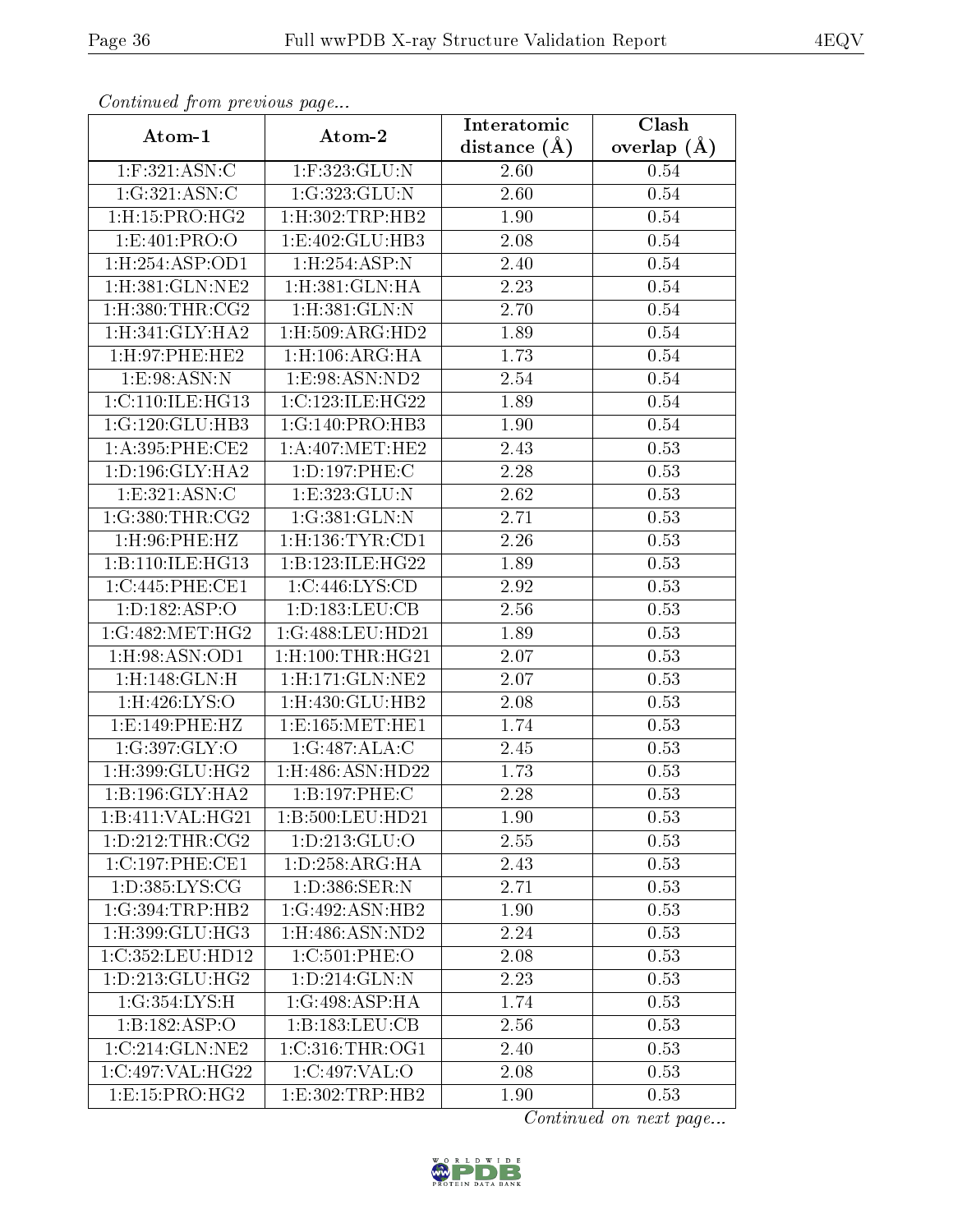| contentava promono ao pago | Atom-2                    | Interatomic       | $\overline{\text{Clash}}$ |
|----------------------------|---------------------------|-------------------|---------------------------|
| Atom-1                     |                           | distance $(A)$    | overlap $(\AA)$           |
| 1:G:98:ASN:C               | 1:G:100:THR:N             | 2.62              | 0.53                      |
| 1:H:482:MET:HG2            | 1:H:488:LEU:HD21          | 1.90              | 0.53                      |
| 1: A: 136: TYR: CE1        | 1: A: 184: LYS: HD3       | 2.43              | 0.53                      |
| 1: A:212:THR:CG2           | 1: A:213: GLU:O           | 2.50              | 0.53                      |
| 1: D: 110: ILE: HG13       | 1: D: 123: ILE: HG22      | 1.89              | 0.53                      |
| 1: E: 380: THR: CG2        | 1:E:381:GLN:N             | 2.72              | 0.53                      |
| 1:H:231:ALA:HB3            | 1:H:232:PRO:CD            | 2.35              | 0.53                      |
| 1: C: 196: GLY: HA2        | 1:C:197:PHE:C             | 2.28              | 0.53                      |
| $1:$ F:141:VAL:CG2         | $1:$ F:186:TRP:CD1        | 2.91              | 0.53                      |
| 1:H:231:ALA:H              | $1:$ H $:232:$ PRO $:$ CD | 2.21              | 0.53                      |
| 1: H: 345: ARG: NH1        | 1:H:507:GLN:NE2           | 2.57              | 0.53                      |
| 1:A:183:LEU:HD23           | 1: A: 186: TRP: CZ2       | $\overline{2.43}$ | 0.53                      |
| 1:D:383:ILE:O              | 1: D: 384: SER: CB        | 2.56              | 0.53                      |
| 1: D: 192: PHE: CD2        | 1: D: 192: PHE: C         | 2.82              | 0.52                      |
| 1:B:40:GLN:HE22            | 1:B:82:PHE:HA             | 1.74              | 0.52                      |
| 1: E: 121: GLN: CG         | 1: E: 149: PHE: HE2       | 2.20              | 0.52                      |
| $1:$ H $:380:$ THR $:$ HB  | 1:H:450:ASP:HB3           | 1.90              | 0.52                      |
| 1:C:448:GLU:HB2            | 1:C:453:TYR:CE2           | 2.43              | $0.52\,$                  |
| 1: D: 383: ILE:C           | 1: D: 384: SER: OG        | 2.47              | 0.52                      |
| 1:E:341:GLY:HA2            | 1:E:509:ARG:HD2           | 1.91              | 0.52                      |
| $1:$ F:121:GLN:CG          | $1:$ F:149:PHE:HE2        | 2.21              | 0.52                      |
| 1:G:400:ASP:OD1            | 1:G:401:PRO:O             | 2.27              | 0.52                      |
| 1:G:54:TRP:HB2             | 1:G:72:ILE:HB             | 1.92              | 0.52                      |
| 1:H:141:VAL:CG2            | 1:H:186:TRP:CD1           | 2.92              | 0.52                      |
| 1:H:326:LEU:H              | 1: H:326: LEU: CD1        | 2.13              | 0.52                      |
| 1:H:383:ILE:HD13           | 1:H:384:SER:H             | 1.74              | 0.52                      |
| 1: A:86: MET:HG3           | 1: A: 108: VAL: O         | 2.10              | 0.52                      |
| 1:E:497:VAL:HG11           | 1:E:500:LEU:HB3           | 1.91              | 0.52                      |
| $1:$ F:394:TRP:HB2         | 1:F:492:ASN:HB2           | 1.91              | 0.52                      |
| 1:G:141:VAL:HG21           | 1:G:186:TRP:NE1           | 2.23              | 0.52                      |
| 1: H: 120: GLU: HB3        | 1: H: 140: PRO:HB3        | 1.92              | 0.52                      |
| 1:A:382:THR:C              | 1: A: 383: ILE: HG12      | 2.30              | 0.52                      |
| 1:B:192:PHE:CZ             | 1:B:195:GLU:HG3           | 2.44              | 0.52                      |
| 1:C:136:TYR:CE1            | 1:C:184:LYS:HD3           | 2.44              | 0.52                      |
| $1:$ F:148: $GLN$ :H       | $1:$ F:171:GLN:NE2        | 2.08              | 0.52                      |
| $1:$ F:380:THR:CG2         | 1:F:381:GLN:N             | 2.72              | 0.52                      |
| 1:F:376:ALA:HA             | $1:$ F:452:SER:O          | 2.09              | 0.52                      |
| 1:G:200:TYR:N              | 1:G:200:TYR:CD2           | 2.77              | 0.52                      |
| 1: H:200: TYR: CD2         | $1:$ H $:200:$ TYR:N      | 2.78              | 0.52                      |
| 1:B:401:PRO:O              | 1:B:402:GLU:HB3           | 2.10              | 0.52                      |
| 1:B:449:ASN:CG             | 1:B:450:ASP:H             | 2.08              | 0.52                      |

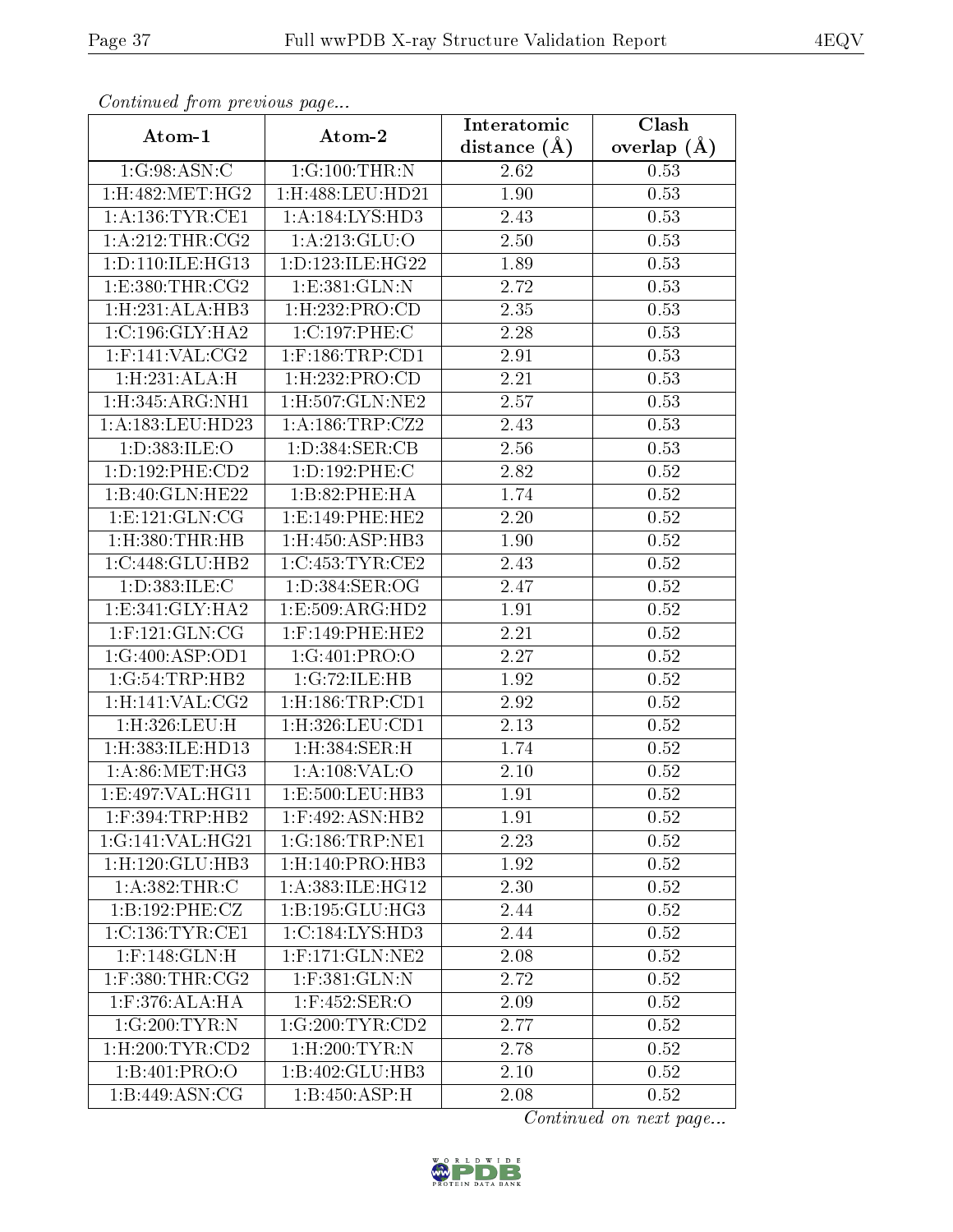| Communica from precious page        |                                         | Interatomic    | Clash           |
|-------------------------------------|-----------------------------------------|----------------|-----------------|
| Atom-1                              | Atom-2                                  | distance $(A)$ | overlap $(\AA)$ |
| 1:B:486:ASN:CB                      | 1:B:487:ALA:HB2                         | 2.39           | 0.52            |
| 1:C:347:ALA:HB1                     | 1:C:350:THR:OG1                         | 2.10           | 0.52            |
| 1: H:394: TRP: HE1                  | $1:$ H:494:THR:HB                       | 1.75           | 0.52            |
| 1: D: 381: GLN: O                   | 1: D: 382: THR: OG1                     | 2.27           | 0.52            |
| 1:G:229:PRO:CG                      | 1:G:230:GLY:N                           | 2.71           | 0.52            |
| 1:C:486:ASN:CB                      | 1:C:487:ALA:HB2                         | 2.40           | 0.52            |
| $1:$ F:401:PRO:O                    | $1:$ F:402:GLU:HB3                      | 2.10           | 0.52            |
| 1:G:15:PRO:HG2                      | 1:G:302:TRP:HB2                         | 1.90           | 0.52            |
| 1:G:256:GLN:NE2                     | 1:G:326:LEU:CB                          | 2.71           | 0.52            |
| 1: H: 394: TRP: HB2                 | $1:$ H $:492:$ ASN $:$ HB $2$           | 1.90           | 0.52            |
| 1:D:395:PHE:HE2                     | 1: D: 407: MET: HE2                     | 1.75           | $0.52\,$        |
| 1:E:354:LYS:H                       | 1:E:498:ASP:HA                          | 1.75           | 0.52            |
| 1:H:228:ASN:OD1                     | 1:H:229:PRO:CD                          | 2.58           | 0.52            |
| 1: A:258:ARG:NH2                    | 1: A: 328: ASN: OD1                     | 2.40           | 0.52            |
| 1:A:356:ASN:HB3                     | $1:$ F:362:LEU:HA                       | 1.91           | 0.52            |
| 1:A:449:ASN:CG                      | 1: A:450:ASP:H                          | 2.08           | 0.52            |
| 1:D:398:LEU:CB                      | 1:D:487:ALA:HB3                         | 2.39           | 0.52            |
| 1: E: 120: GLU: HB3                 | 1: E: 140: PRO: HB3                     | 1.90           | 0.52            |
| 1:E:148:GLN:NE2                     | 1: E: 150: ARG: CZ                      | 2.72           | 0.52            |
| 1:G:200:TYR:HD2                     | 1:G:200:TYR:N                           | $2.08\,$       | 0.52            |
| $1:$ F:120: $GLU$ :HB3              | $1:$ F:140:PRO:HB3                      | 1.91           | 0.51            |
| $1:B:424:\overline{LYS:O}$          | 1:B:425:VAL:O                           | 2.27           | 0.51            |
| 1:C:171:GLN:NE2                     | 1: D: 323: GLU: HG2                     | 2.24           | 0.51            |
| 1:D:378:ASN:O                       | 1:D:450:ASP:O                           | 2.29           | 0.51            |
| 1:F:175:ILE:HG13                    | 1:F:225:ILE:HD12                        | 1.92           | 0.51            |
| 1:F:326:LEU:H                       | $1:$ F:326:LEU:CD1                      | 2.13           | 0.51            |
| $1:$ F:341:GLY:HA2                  | 1:F:509:ARG:HD2                         | 1.91           | 0.51            |
| $1:$ F:347:ALA:HB2                  | $1:$ F:358:TYR:CZ                       | 2.45           | 0.51            |
| $1:G:145:\overline{\text{ASN:HB3}}$ | 1:G:147:THR:H                           | 1.75           | 0.51            |
| 1:C:377:VAL:HG12                    | 1:C:379:THR:H                           | 1.75           | 0.51            |
| 1:C:381:GLN:O                       | 1:C:382:THR:OG1                         | 2.29           | 0.51            |
| 1: D: 347: ALA: HB1                 | 1:D:350:THR:OG1                         | 2.10           | 0.51            |
| 1:E:347:ALA:HB2                     | 1: E: 358: TYR: CZ                      | 2.46           | 0.51            |
| $1:$ F:371:PHE:CZ                   | $1:$ F:407:MET:HE3                      | 2.45           | 0.51            |
| 1:B:448:GLU:O                       | $1:B:449:ASN:\overline{C}$              | 2.46           | 0.51            |
| 1:C:383:ILE:H                       | 1:C:383:ILE:HD13                        | 1.74           | 0.51            |
| 1:G:141:VAL:CG2                     | 1:G:186:TRP:CD1                         | 2.93           | 0.51            |
| 1:H:98:ASN:OD1                      | $1:$ H:100:THR: $\overline{\text{CG2}}$ | 2.59           | 0.51            |
| 1: A: 182: ASP: O                   | 1: A: 183: LEU: CB                      | 2.58           | 0.51            |
| 1:D:192:PHE:O                       | 1: D: 192: PHE: HD2                     | 1.94           | 0.51            |
| 1:E:141:VAL:CG2                     | 1: E: 186: TRP: CD1                     | 2.92           | 0.51            |

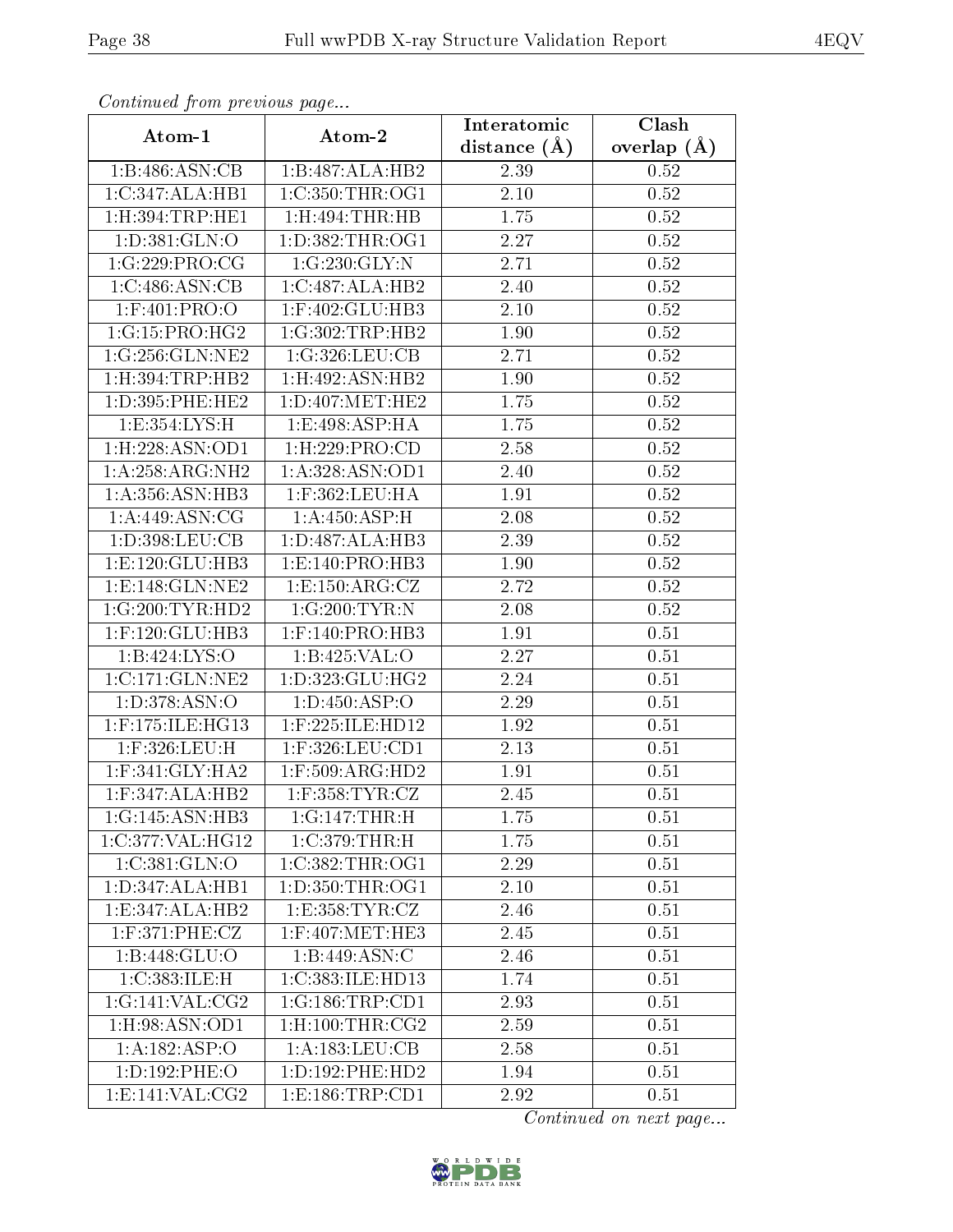| Comunaca jiom previous page |                                | Interatomic      | Clash           |
|-----------------------------|--------------------------------|------------------|-----------------|
| Atom-1                      | Atom-2                         | distance $(\AA)$ | overlap $(\AA)$ |
| 1:H:144:ALA:HB1             | 1:H:145:ASN:O                  | 2.11             | 0.51            |
| 1:H:243:GLY:HA2             | 1: H: 253: PHE: CD1            | 2.45             | 0.51            |
| 1: D: 182: ASP: O           | 1: D: 183: LEU: HB2            | 2.11             | 0.51            |
| 1: D: 27: TRP: CZ2          | 1: D: 107: CYS: S <sub>G</sub> | 3.03             | 0.51            |
| 1:E:376:ALA:HA              | 1:E:452:SER:O                  | 2.10             | 0.51            |
| 1:H:500:LEU:HD12            | $1:$ H $:500:$ LEU $:$ O       | 2.10             | 0.51            |
| 1:D:40:GLN:HE22             | 1: D:82: PHE: HA               | 1.75             | 0.51            |
| 1: D: 486: ASN: CB          | 1: D: 487: ALA: HB2            | 2.41             | 0.51            |
| $1:$ F:54:TRP:HB2           | $1:$ F:72:ILE:HB               | 1.92             | 0.51            |
| 1: D: 321: ASN: HB2         | 1:D:322:PRO:CD                 | 2.40             | 0.51            |
| 1:C:27:TRP:CZ2              | 1:C:107:CYS:SG                 | 3.04             | 0.51            |
| 1:E:4:GLU:HG3               | 1: E: 4: GLU: O                | 2.11             | 0.51            |
| 1:B:381:GLN:O               | 1: B: 382: THR:OG1             | 2.28             | 0.51            |
| 1: D:395: PHE:CE2           | $1: D: 407$ : MET: HE $2$      | 2.45             | 0.51            |
| 1:D:411:VAL:HG21            | 1:D:500:LEU:HD21               | 1.93             | 0.51            |
| 1:H:54:TRP:HB2              | 1:H:72:ILE:HB                  | 1.93             | 0.51            |
| 1:B:395:PHE:HE2             | 1:B:407:MET:HE2                | 1.74             | 0.50            |
| 1: D: 192: PHE: CE1         | 1: D: 195: GLU: HG3            | 2.45             | 0.50            |
| $1:$ F:200:TYR:N            | $1:$ F:200:TYR:HD2             | 2.08             | 0.50            |
| $1:$ F:398:LEU:CD1          | $1:$ F:489:GLY:HA3             | 2.39             | 0.50            |
| 1:G:230:GLY:O               | 1:G:235:GLY:HA2                | 2.10             | 0.50            |
| 1:C:192:PHE:C               | 1:C:192:PHE:HD2                | 2.06             | 0.50            |
| 1:H:175:ILE:HG13            | 1:H:225:ILE:HD12               | 1.93             | 0.50            |
| 1: H: 97: PHE: HD2          | 1: H: 106: ARG: CD             | 2.22             | 0.50            |
| 1:A:258:ARG:HA              | 1:B:197:PHE:CE1                | 2.46             | 0.50            |
| 1:B:347:ALA:HB1             | 1: B:350: THR:OG1              | 2.12             | 0.50            |
| 1: B: 378: ASN:O            | 1:B:379:THR:CB                 | 2.60             | 0.50            |
| 1:B:369:LEU:HD12            | 1:B:460:LEU:HD13               | 1.94             | 0.50            |
| 1:C:377:VAL:O               | 1:C:451:LEU:HD22               | 2.11             | 0.50            |
| 1:E:368:THR:HG23            | 1:E:461:ASP:OD1                | 2.11             | 0.50            |
| 1:E:391:LEU:O               | 1:E:408:GLY:HA3                | 2.11             | 0.50            |
| 1: D: 496: GLY: O           | 1: D: 497: VAL: CG1            | 2.59             | 0.50            |
| 1:E:145:ASN:N               | 1: E: 146: SER: CA             | 2.64             | 0.50            |
| 1:E:371:PHE:CZ              | 1:E:407:MET:HE3                | 2.47             | 0.50            |
| $1:$ F:231:ALA:N            | $1:$ F:232:PRO:CD              | 2.72             | 0.50            |
| 1:G:391:LEU:O               | 1:G:408:GLY:HA3                | 2.12             | $0.50\,$        |
| 1:C:395:PHE:HE2             | 1:C:407:MET:HE2                | 1.75             | 0.50            |
| 1:C:367:GLY:C               | 1:C:462:GLN:NE2                | 2.65             | 0.50            |
| 1: D:401: PRO:O             | 1:D:402:GLU:HB3                | 2.11             | 0.50            |
| 1: E: 175: ILE: HG13        | 1:E:225:ILE:HD12               | 1.93             | 0.50            |
| 1:H:401:PRO:O               | $1:$ H:402:GLU:HB3             | 2.12             | 0.50            |

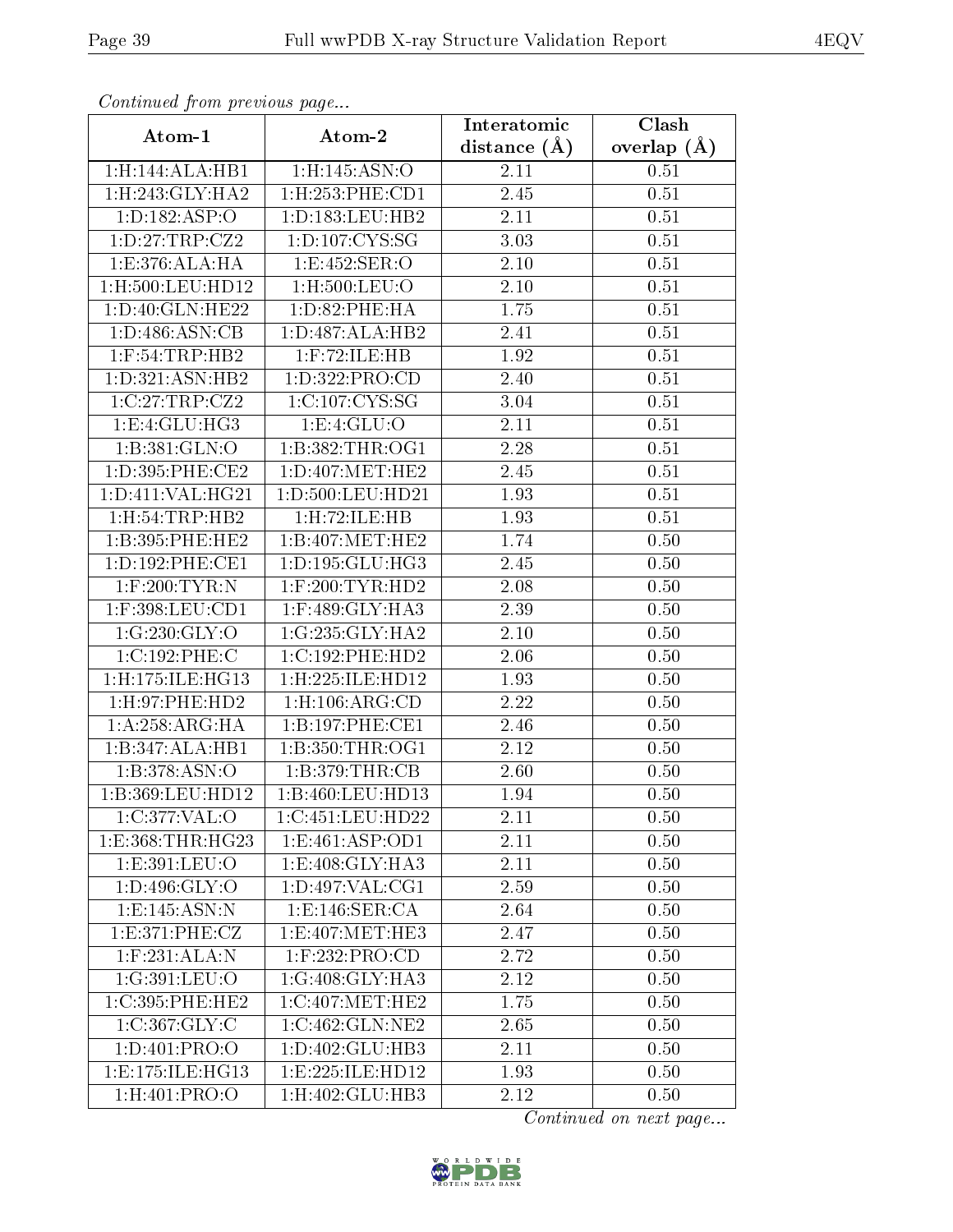| Communa from previous page     |                              | Interatomic    | Clash           |
|--------------------------------|------------------------------|----------------|-----------------|
| Atom-1                         | Atom-2                       | distance $(A)$ | overlap $(\AA)$ |
| 1:A:193:ALA:O                  | 1:A:194:ASN:OD1              | 2.30           | 0.50            |
| 1:B:193:ALA:O                  | 1:B:194:ASN:OD1              | 2.30           | 0.50            |
| 1:B:383:ILE:O                  | 1:B:384:SER:HB2              | 2.11           | 0.50            |
| 1:C:212:THR:CG2                | 1:C:213:GLU:O                | 2.59           | 0.50            |
| $1:$ F:231:ALA:HB3             | $1:$ F:232:PRO:CD            | 2.41           | 0.50            |
| 1:B:182:ASP:O                  | 1:B:182:ASP:OD2              | 2.30           | 0.50            |
| 1:C:193:ALA:O                  | 1:C:194:ASN:OD1              | 2.30           | 0.50            |
| 1: E: 154: VAL: HG22           | 1:E:165:MET:HB2              | 1.93           | 0.50            |
| 1:E:54:TRP:HB2                 | 1:E:72:ILE:HB                | 1.94           | 0.50            |
| 1:G:175:ILE:HG13               | 1:G:225:ILE:HD12             | 1.93           | 0.50            |
| 1:A:362:LEU:HD23               | 1:F:356:ASN:HD22             | 1.76           | 0.50            |
| 1:C:496:GLY:O                  | 1:C:497:VAL:HG13             | 2.11           | 0.50            |
| $1:$ F:347:ALA:HB2             | $1:$ F:358:TYR:CE1           | 2.47           | 0.50            |
| 1:H:391:LEU:O                  | $1:H:408:GLY:\overline{HAS}$ | 2.12           | 0.50            |
| 1:H:488:LEU:N                  | 1:H:488:LEU:CD2              | 2.73           | 0.50            |
| 1:B:499:ASN:O                  | 1:B:499:ASN:OD1              | 2.30           | 0.49            |
| 1: E:200: TYR: N               | 1:E:200:TYR:CD2              | 2.77           | 0.49            |
| 1:E:394:TRP:HB2                | 1:E:492:ASN:HB2              | 1.94           | 0.49            |
| 1:C:182:ASP:OD2                | 1:C:182:ASP:O                | 2.30           | 0.49            |
| 1: D: 192: PHE: CE1            | 1: D: 195: GLU: HG2          | 2.46           | 0.49            |
| 1: D: 258: ARG: NH2            | 1:D:328:ASN:OD1              | 2.45           | 0.49            |
| $1:$ F:192:PHE:CD1             | $1:$ F:193:ALA:CB            | 2.91           | 0.49            |
| 1:G:192:PHE:CE2                | 1:G:193:ALA:CB               | 2.95           | 0.49            |
| 1:G:376:ALA:HA                 | 1:G:452:SER:O                | 2.12           | 0.49            |
| 1:H:371:PHE:CZ                 | $1:$ H $:407:$ MET $:$ HE3   | 2.46           | 0.49            |
| 1: H: 36: HIS: HD2             | 1:H:56:HIS:NE2               | 2.10           | 0.49            |
| 1: A:269:LEU:HD11              | 1:A:312:PHE:CZ               | 2.48           | 0.49            |
| $1:$ H $:381:$ GLN $:$ HE $21$ | $1:$ H $:381:$ GLN $:$ HA    | 1.77           | 0.49            |
| 1:B:483:THR:HG23               | 1:B:483:THR:O                | 2.11           | 0.49            |
| 1:C:195:GLU:CA                 | 1:C:195:GLU:OE2              | 2.60           | 0.49            |
| 1: D: 193: ALA: O              | 1: D: 194: ASN: OD1          | 2.29           | 0.49            |
| 1:D:424:LYS:C                  | 1: D: 425: VAL: CG2          | 2.81           | 0.49            |
| 1: D:499: ASN:OD1              | 1: D: 499: ASN: O            | 2.29           | 0.49            |
| 1:F:154:VAL:HG22               | $1:$ F:165:MET:HB2           | 1.94           | 0.49            |
| 1:A:40:GLN:HE22                | 1: A:82:PHE:HA               | 1.76           | 0.49            |
| 1:C:215:ASP:OD1                | 1:C:217:SER:N                | 2.45           | 0.49            |
| 1:C:353:THR:HA                 | 1:C:498:ASP:O                | 2.12           | 0.49            |
| 1:E:192:PHE:CE2                | 1:E:193:ALA:CB               | 2.95           | 0.49            |
| 1: E:200: TYR: N               | 1: E: 200: TYR: HD2          | 2.09           | 0.49            |
| 1:H:347:ALA:HB2                | $1:$ H:358:TYR:CE1           | 2.47           | 0.49            |
| 1: A:394:TRP:HE1               | 1:A:494:THR:CB               | 2.23           | 0.49            |

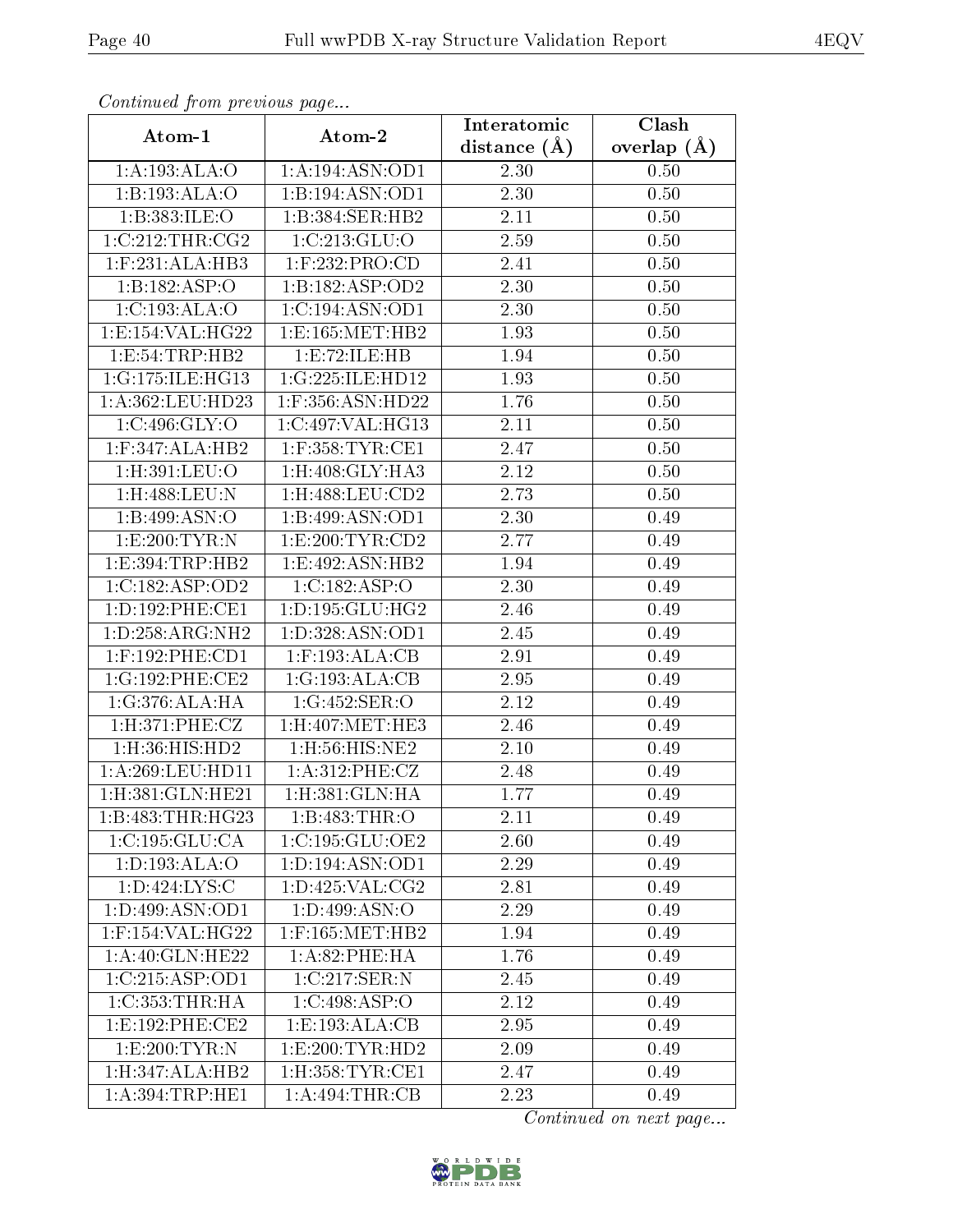| Continuati pont previous page |                               | Interatomic       | Clash           |
|-------------------------------|-------------------------------|-------------------|-----------------|
| Atom-1                        | Atom-2                        | distance $(A)$    | overlap $(\AA)$ |
| 1:C:354:LYS:HA                | 1:C:495:THR:HG23              | 1.95              | 0.49            |
| 1: D: 355: ALA: O             | $1:$ H $:363:$ SER $:$ HB $2$ | $\overline{2.12}$ | 0.49            |
| 1: H:97: PHE:CD1              | 1:H:97:PHE:N                  | 2.81              | 0.49            |
| 1:B:398:LEU:CB                | 1:B:487:ALA:HB3               | 2.42              | 0.49            |
| 1:E:398:LEU:HD13              | 1:E:487:ALA:O                 | 2.05              | 0.49            |
| $1:$ F:213:GLU:O              | $1:$ F:214:GLN:HG2            | 2.13              | 0.49            |
| 1:G:213:GLU:O                 | 1:G:214:GLN:HG2               | 2.13              | 0.49            |
| $1:$ H $:200:$ TYR:HD2        | $1:$ H $:200:$ TYR:N          | 2.10              | 0.49            |
| 1:H:395:PHE:HE2               | 1:H:407:MET:HE2               | 1.77              | 0.49            |
| 1:A:269:LEU:HD11              | 1: A:312: PHE:HZ              | $\overline{1.77}$ | 0.49            |
| 1:C:378:ASN:ND2               | 1:C:380:THR:N                 | 2.61              | 0.49            |
| 1: D: 424: LYS: O             | 1:D:425:VAL:O                 | 2.31              | 0.49            |
| 1:E:499:ASN:OD1               | 1: E:499: ASN:O               | 2.30              | 0.49            |
| 1: H: 192: PHE: CE2           | $1:$ H:193:ALA:CB             | 2.96              | 0.49            |
| 1:H:499:ASN:O                 | 1:H:499:ASN:OD1               | 2.30              | 0.49            |
| 1: E: 213: GLU: O             | 1: E: 214: GLN: HG2           | 2.12              | 0.49            |
| 1: E: 398: LEU: N             | 1:E:487:ALA:O                 | 2.46              | 0.49            |
| 1:G:499:ASN:C                 | 1:G:499:ASN:OD1               | 2.51              | 0.49            |
| 1:G:499:ASN:O                 | 1:G:499:ASN:OD1               | 2.30              | 0.49            |
| 1: E: 144: ALA: CB            | 1: E:145: ASN:CA              | 2.66              | 0.49            |
| $1:$ F:192:PHE:CE2            | $1:$ F:193:ALA:CB             | 2.96              | 0.49            |
| $1:$ F:426:LYS:O              | $1:$ F:430:GLU:HB2            | 2.12              | 0.49            |
| 1:G:256:GLN:HE22              | 1:G:326:LEU:CB                | 2.25              | 0.49            |
| 1:G:389:ALA:O                 | 1:G:410:GLU:HA                | 2.13              | 0.49            |
| 1:B:422:ASN:CA                | 1:B:423:SER:HB2               | 2.35              | 0.48            |
| 1: D: 346: PHE: HE1           | 1: D: 360: VAL: HG23          | 1.78              | 0.48            |
| 1:D:382:THR:O                 | 1: D: 384: SER: OG            | 2.30              | 0.48            |
| 1:E:148:GLN:HE21              | 1: E: 150: ARG: NE            | 2.11              | 0.48            |
| 1:F:395:PHE:CE2               | $1:$ F:407:MET:HE2            | 2.42              | 0.48            |
| $1:$ F:388:PHE:CE1            | $1:$ F:410:GLU:HG3            | 2.48              | 0.48            |
| $1:$ F:440:VAL:O              | $1:$ F:441:ASN:HB3            | 2.13              | 0.48            |
| 1:G:253:PHE:HDI               | 1:G:253:PHE:H                 | 1.59              | 0.48            |
| 1:C:401:PRO:O                 | 1:C:402:GLU:HB3               | 2.13              | 0.48            |
| 1:C:461:ASP:HB3               | 1:C:464:ILE:HG22              | 1.94              | 0.48            |
| 1:A:383:ILE:O                 | 1: A: 384: SER: OG            | 2.30              | 0.48            |
| 1: D: 368: THR: CG2           | 1: D: 461: ASP: OD1           | 2.62              | 0.48            |
| 1: D: 383: ILE: O             | 1: D: 384: SER: OG            | 2.31              | 0.48            |
| 1:E:395:PHE:O                 | 1:E:404:TYR:CB                | 2.61              | 0.48            |
| 1:G:36:HIS:HD2                | 1:G:56:HIS:NE2                | 2.11              | 0.48            |
| $1:$ H $:213:$ GLU $:$ C      | 1:H:215:ASP:H                 | 2.17              | 0.48            |
| 1:D:483:THR:O                 | 1:D:483:THR:HG23              | 2.13              | 0.48            |

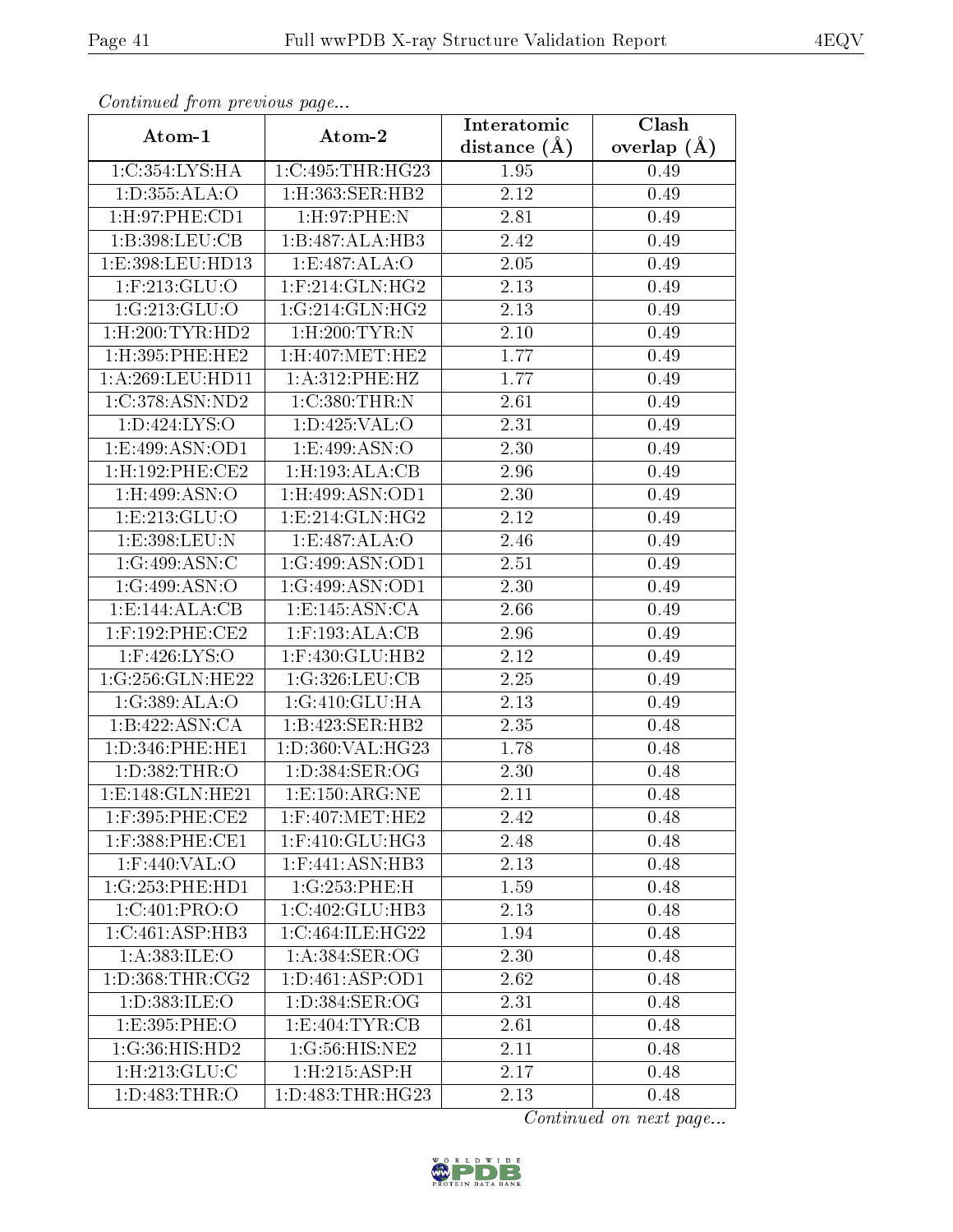| Communa from previous page    |                                      | Interatomic    | Clash           |
|-------------------------------|--------------------------------------|----------------|-----------------|
| Atom-1                        | Atom-2                               | distance $(A)$ | overlap $(\AA)$ |
| 1:C:364:ASN:OD1               | 1:E:355:ALA:HB1                      | 2.12           | 0.48            |
| $1:$ F:213:GLU:C              | $1:$ F:215:ASP:H                     | 2.17           | 0.48            |
| 1:G:149:PHE:HZ                | 1:G:165:MET:CE                       | 2.27           | 0.48            |
| 1: H: 213: GLU: O             | 1: H:214: GLN: HG2                   | 2.13           | 0.48            |
| $1:$ H $:400:$ ASP $:$ OD $1$ | $1:$ H $:400:$ ASP $:$ O             | 2.31           | 0.48            |
| $1:$ H:401:PRO:C              | $1:$ H $:403:$ GLU $:$ N             | 2.67           | 0.48            |
| $1:$ H $:96:$ PHE $:$ HB $3$  | 1: H: 97: PHE: HD1                   | 1.79           | 0.48            |
| 1:E:149:PHE:HZ                | $1:$ E:165:MET:CE                    | 2.27           | 0.48            |
| 1:E:36:HIS:HD2                | 1:E:56:HIS:NE2                       | 2.12           | 0.48            |
| 1:G:427:PHE:O                 | 1:G:428:VAL:CG2                      | 2.59           | 0.48            |
| 1:A:401:PRO:O                 | 1:A:402:GLU:HB3                      | 2.13           | 0.48            |
| 1:C:483:THR:HG23              | 1:C:483:THR:O                        | 2.13           | 0.48            |
| $1:$ F:228:ASN:CG             | $1:$ F:229:PRO:CG                    | 2.79           | 0.48            |
| 1:F:398:LEU:HD11              | $1:$ F:489:GLY:N                     | 2.28           | 0.48            |
| 1:G:154:VAL:HG22              | 1:G:165:MET:HB2                      | 1.95           | 0.48            |
| 1: A: 255: ASN: O             | 1:B:194:ASN:O                        | 2.32           | 0.48            |
| 1:B:213:GLU:C                 | 1:B:214:GLN:OE1                      | 2.52           | 0.48            |
| 1:B:425:VAL:O                 | 1: B:426: LYS: C                     | 2.50           | 0.48            |
| 1:E:144:ALA:HB1               | 1:E:145:ASN:O                        | 2.12           | 0.48            |
| 1:E:432:PRO:O                 | $1:$ F:437:ARG:HB3                   | 2.13           | 0.48            |
| 1:G:352:LEU:HB3               | 1:G:495:THR:HG21                     | 1.96           | 0.48            |
| 1:B:269:LEU:HD11              | 1:B:312:PHE:HZ                       | 1.78           | 0.48            |
| 1:B:378:ASN:O                 | 1:B:380:THR:N                        | 2.39           | 0.48            |
| 1:C:163:TRP:CD1               | 1:C:183:LEU:HG                       | 2.49           | 0.48            |
| 1:E:347:ALA:HB2               | 1:E:358:TYR:CE1                      | 2.48           | 0.48            |
| 1: A: 397: GLY: O             | 1:A:486:ASN:ND2                      | 2.47           | 0.48            |
| 1:B:346:PHE:HE1               | $1:\overline{B}:360:\text{VAL}:HG23$ | 1.77           | 0.48            |
| 1:C:496:GLY:O                 | 1:C:497:VAL:CB                       | 2.61           | 0.48            |
| 1:E:383:ILE:O                 | 1:E:384:SER:HB2                      | 2.14           | 0.48            |
| 1:E:500:LEU:CD1               | 1: E: 500: LEU: O                    | 2.33           | 0.48            |
| 1: H: 376: ALA: HA            | $1:$ H:452:SER:O                     | 2.13           | 0.48            |
| $1:$ H:499:ASN:OD1            | $1:$ H:499:ASN:C                     | 2.51           | 0.48            |
| 1: A:448: GLU:O               | 1:A:449:ASN:OD1                      | 2.32           | 0.48            |
| 1:E:403:GLU:HG3               | 1:E:423:SER:HA                       | 1.96           | 0.48            |
| $1: E:440: VAL: \overline{O}$ | 1:E:441:ASN:HB3                      | 2.14           | 0.48            |
| 1:F:391:LEU:O                 | 1:F:408:GLY:HA3                      | 2.14           | 0.48            |
| $1:$ F:394:TRP:NE1            | $1:$ F:494:THR:HB                    | 2.18           | 0.48            |
| 1:F:5:THR:HG22                | $1:$ F:6:SER:N                       | 2.29           | 0.48            |
| 1:H:354:LYS:H                 | $1:$ H $:498:$ ASP $:$ HA            | 1.78           | 0.48            |
| 1:H:96:PHE:HB3                | 1: H:97: PHE:CD1                     | 2.48           | 0.48            |
| 1: A:403: GLU:OE2             | $1: A:424: LY\overline{S:HG2}$       | 2.08           | 0.47            |

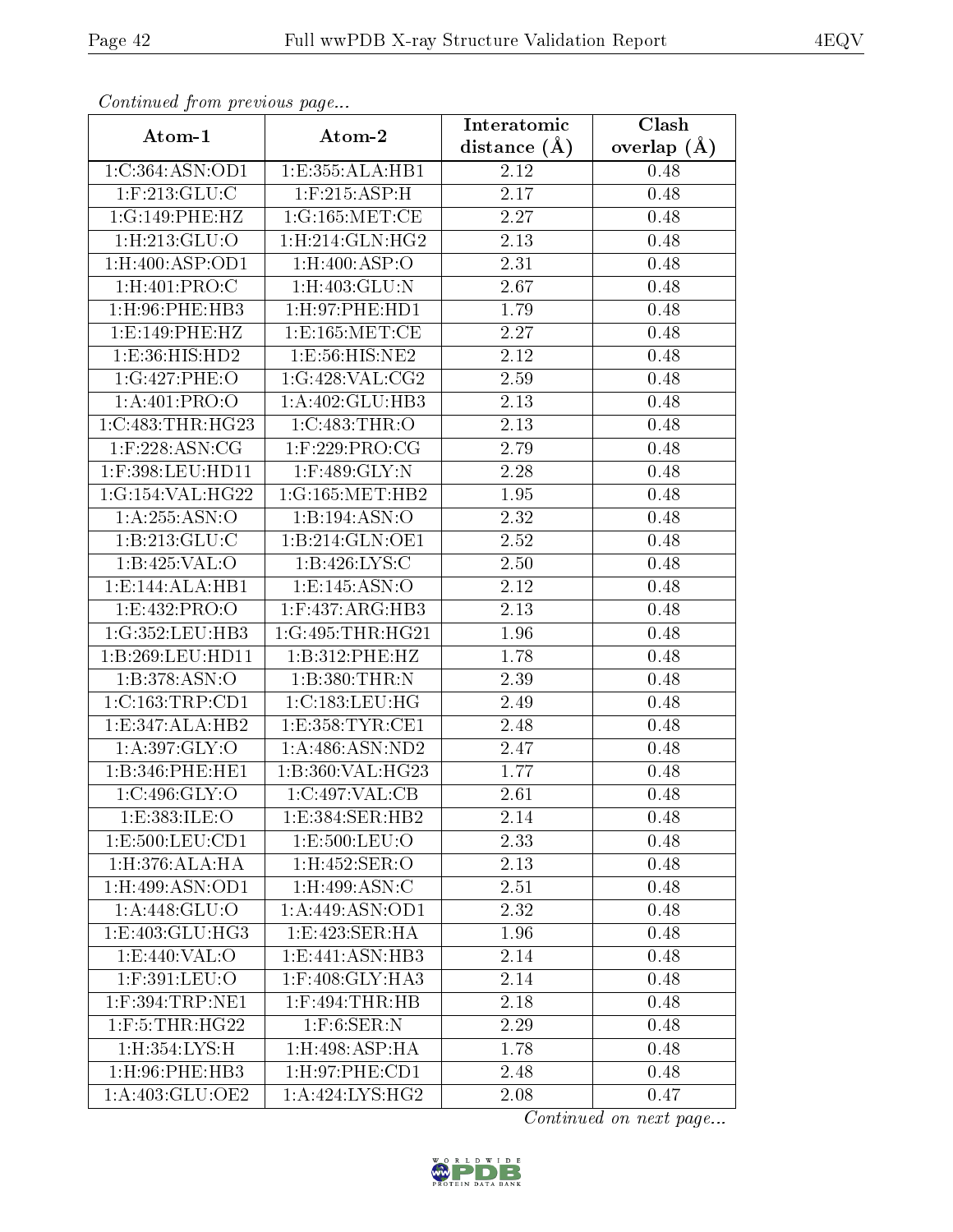| Continuati pont previous page           |                    | Interatomic       | Clash           |
|-----------------------------------------|--------------------|-------------------|-----------------|
| Atom-1                                  | Atom-2             | distance $(A)$    | overlap $(\AA)$ |
| 1:C:449:ASN:O                           | 1:C:449:ASN:OD1    | 2.30              | 0.47            |
| 1: D: 377: VAL: CG1                     | 1: D: 379: THR:H   | 2.26              | 0.47            |
| 1: E:96: PHE: C                         | 1:E:97:PHE:CG      | $2.86\,$          | 0.47            |
| $1:$ F:486:ASN:CA                       | $1:$ F:487:ALA:HB3 | 2.35              | 0.47            |
| $1:$ F:36:HIS:HD2                       | $1:$ F:56:HIS:NE2  | 2.11              | 0.47            |
| 1:G:347:ALA:CB                          | 1:G:350:THR:HG21   | 2.44              | 0.47            |
| 1:H:464:ILE:CG2                         | 1:H:464:ILE:O      | 2.61              | 0.47            |
| 1:B:383:ILE:O                           | $1:5:384$ :SER:OG  | 2.31              | 0.47            |
| 1:C:411:VAL:HG21                        | 1:C:500:LEU:HD21   | 1.96              | 0.47            |
| 1:D:269:LEU:HD11                        | 1: D: 312: PHE: CZ | 2.49              | 0.47            |
| 1: E: 213: GLU: C                       | 1:E:215:ASP:H      | 2.18              | 0.47            |
| 1:G:397:GLY:HA2                         | 1:G:400:ASP:O      | 2.14              | 0.47            |
| 1:G:352:LEU:O                           | 1:G:498:ASP:O      | 2.32              | 0.47            |
| 1:B:269:LEU:HD11                        | 1:B:312:PHE:CZ     | 2.49              | 0.47            |
| 1:B:86:MET:HG3                          | 1:B:108:VAL:O      | 2.14              | 0.47            |
| 1:C:269:LEU:HD11                        | 1:C:312:PHE:HZ     | 1.79              | 0.47            |
| 1:C:377:VAL:HG12                        | 1:C:379:THR:N      | 2.29              | 0.47            |
| 1:D:269:LEU:HD11                        | 1: D: 312: PHE: HZ | 1.79              | 0.47            |
| 1:G:213:GLU:C                           | 1:G:215:ASP:H      | 2.17              | 0.47            |
| 1:G:387:VAL:CG1                         | 1:G:388:PHE:N      | 2.75              | 0.47            |
| 1:B:226:SER:HB2                         | 1:B:267:TYR:CE1    | $\overline{2.50}$ | 0.47            |
| 1:C:183:LEU:CD2                         | 1:C:186:TRP:HZ2    | 2.27              | 0.47            |
| 1: D: 379: THR: HG21                    | 1: D: 450: ASP: C  | 2.34              | 0.47            |
| 1: D:86:MET:HG3                         | 1: D: 108: VAL: O  | 2.13              | 0.47            |
| 1:E:96:PHE:O                            | 1:E:97:PHE:CG      | 2.67              | 0.47            |
| 1:G:381:GLN:C                           | 1:G:382:THR:OG1    | 2.51              | 0.47            |
| 1:H:440:VAL:O                           | 1:H:441:ASN:HB3    | 2.14              | 0.47            |
| 1: H: 97: PHE: HD1                      | 1: H:97: PHE:N     | 2.13              | 0.47            |
| $1:C:321:A\overline{SN:H}B2$            | 1:C:322:PRO:CD     | 2.43              | 0.47            |
| 1:C:463:ASN:C                           | 1:C:463:ASN:OD1    | 2.53              | 0.47            |
| $1:$ F:149:PHE:HZ                       | $1:$ F:165:MET:CE  | 2.27              | 0.47            |
| 1:G:348:THR:O                           | 1:G:349:ASN:C      | 2.52              | 0.47            |
| 1:G:346:PHE:CE1                         | 1:G:360:VAL:HG22   | 2.48              | 0.47            |
| 1:H:154:VAL:HG22                        | 1:H:165:MET:HB2    | 1.96              | 0.47            |
| 1:B:54:TRP:HB2                          | 1:B:72:ILE:HB      | 1.97              | 0.47            |
| 1:C:378:ASN:HA                          | 1:C:451:LEU:HD21   | 1.97              | 0.47            |
| 1: E: 5: THR: O                         | 1: E:6: SER:OG     | 2.31              | 0.47            |
| $1: B:369: \overline{\textrm{LEU:CD1}}$ | 1:B:460:LEU:HD13   | 2.44              | 0.47            |
| 1:C:205:PRO:HA                          | 1:C:224:PHE:O      | 2.14              | 0.47            |
| 1:E:258:ARG:HH21                        | 1:E:326:LEU:HD21   | 1.79              | 0.47            |
| 1:G:256:GLN:OE1                         | 1:G:327:ILE:CG1    | 2.61              | 0.47            |

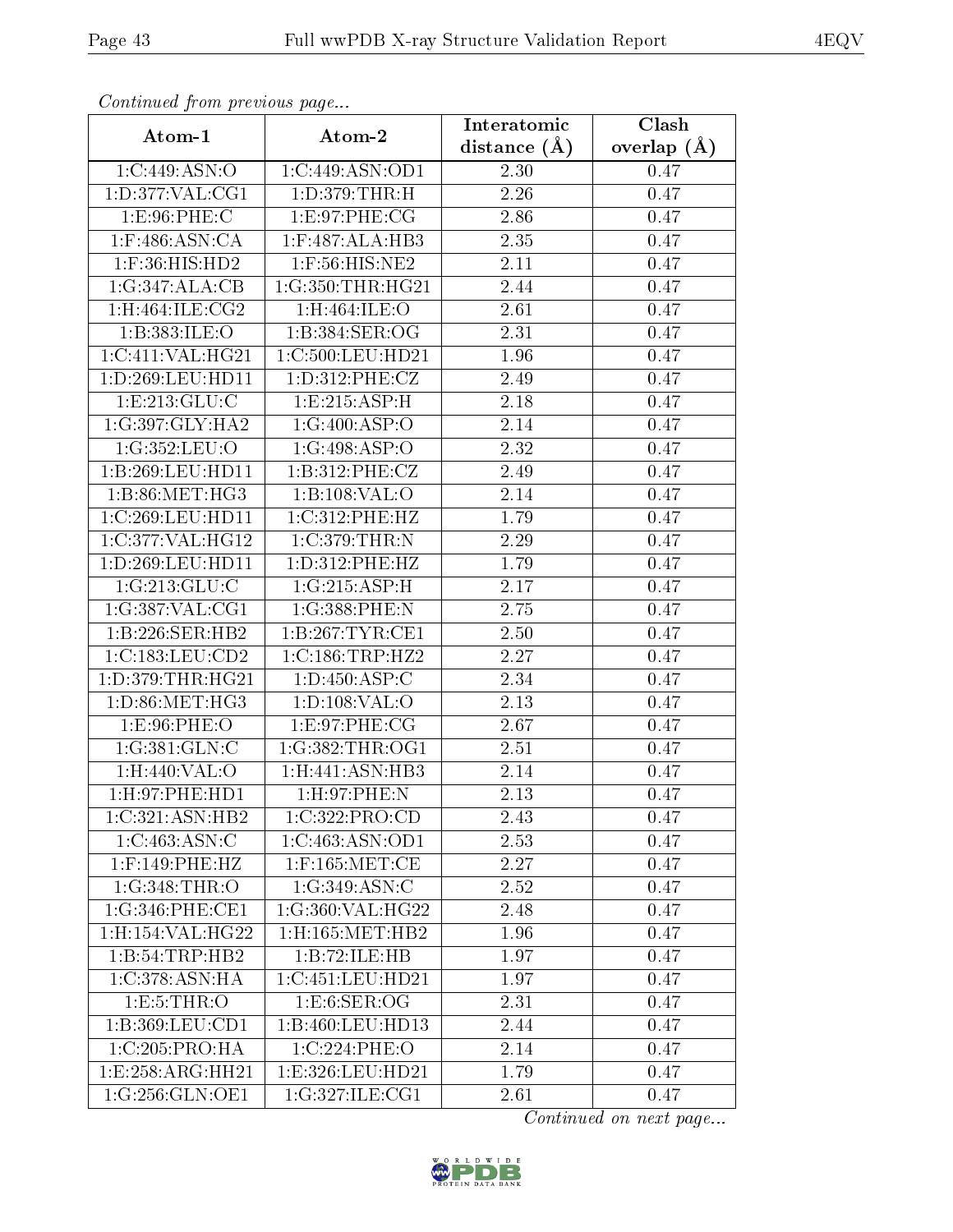| Commuca from previous page   |                           | Interatomic    | Clash           |
|------------------------------|---------------------------|----------------|-----------------|
| Atom-1                       | Atom-2                    | distance $(A)$ | overlap $(\AA)$ |
| 1:G:436:ASN:OD1              | 1: H:437: ARG: NH1        | 2.47           | 0.47            |
| 1:H:396:LYS:O                | 1:H:490:SER:HB3           | 2.14           | 0.47            |
| 1:C:378:ASN:ND2              | 1:C:380:THR:H             | 2.12           | 0.47            |
| 1: E: 192: PHE: CD1          | 1:E:193:ALA:CB            | 2.91           | 0.47            |
| $1:G:440:\overline{VAL:O}$   | 1:G:441:ASN:HB3           | 2.14           | 0.47            |
| $1:$ H:400:ASP:CG            | $1:$ H: $400:$ ASP: $O$   | 2.53           | 0.47            |
| 1:A:347:ALA:HB1              | 1: A: 350: THR: OG1       | 2.15           | 0.47            |
| 1:B:448:GLU:O                | 1:B:449:ASN:OD1           | 2.32           | 0.47            |
| 1:C:360:VAL:HG22             | 1:E:358:TYR:CD1           | 2.50           | 0.47            |
| 1:C:394:TRP:HE1              | 1:C:494:THR:CB            | 2.25           | 0.47            |
| $1:$ F:383:ILE:H             | 1:F:383:ILE:HG13          | 1.44           | 0.47            |
| 1:H:144:ALA:CB               | $1:$ H:145:ASN:C          | 2.80           | 0.47            |
| 1: A: 323: GLU: HG2          | 1:B:171:GLN:NE2           | 2.25           | 0.47            |
| 1:E:464:ILE:O                | 1:E:464:ILE:HG23          | 2.15           | 0.47            |
| 1:H:399:GLU:CG               | 1:H:486:ASN:ND2           | 2.78           | 0.47            |
| 1:C:226:SER:HB2              | 1:C:267:TYR:CE1           | 2.50           | 0.47            |
| 1:E:437:ARG:HD2              | $1:$ F:432:PRO:HA         | 1.96           | 0.47            |
| 1:G:258:ARG:HH21             | 1:G:326:LEU:HD21          | 1.79           | 0.47            |
| 1: A:496: GLY: C             | 1: A:497: VAL:CG1         | 2.66           | 0.46            |
| 1:E:96:PHE:HB2               | 1:E:97:PHE:CD1            | 2.50           | 0.46            |
| 1:G:347:ALA:HB1              | 1:G:350:THR:HG21          | 1.96           | 0.46            |
| 1: H: 228: ASN: OD1          | 1: H: 229: PRO: HD3       | 2.14           | 0.46            |
| 1:C:269:LEU:HD11             | 1:C:312:PHE:CZ            | 2.50           | 0.46            |
| 1:C:40:GLN:HE22              | 1:C:82:PHE:HA             | 1.80           | 0.46            |
| 1:G:321:ASN:C                | 1:G:323:GLU:H             | 2.18           | 0.46            |
| 1:G:346:PHE:HE1              | 1:G:360:VAL:CG2           | 2.24           | 0.46            |
| 1:G:388:PHE:CE1              | 1:G:410:GLU:HG3           | 2.50           | 0.46            |
| $1:G:400:AS\overline{P:OD1}$ | 1:G:400:ASP:O             | 2.32           | 0.46            |
| 1:H:149:PHE:HZ               | $1:$ H $:165:$ MET $:$ CE | 2.28           | 0.46            |
| 1: H: 192: PHE: CD1          | $1:$ H $:193:$ ALA $:$ CB | 2.92           | 0.46            |
| 1: B:316: THR:HA             | 1:B:327:ILE:HA            | 1.96           | 0.46            |
| 1:E:497:VAL:CG1              | 1:E:500:LEU:HB3           | 2.45           | 0.46            |
| 1:G:149:PHE:HZ               | 1:G:165:MET:HE1           | 1.80           | 0.46            |
| 1:G:395:PHE:CE2              | 1:G:407:MET:CE            | 2.98           | 0.46            |
| 1:E:228:ASN:HA               | 1: E: 229: PRO:HA         | 1.58           | 0.46            |
| 1: E: 368: THR: CG2          | 1: E: 461: ASP: OD1       | 2.63           | $0.46\,$        |
| $1:$ F:397:GLY:HA2           | $1:$ F:400:ASP:C          | 2.36           | 0.46            |
| 1:A:226:SER:HB2              | 1:A:267:TYR:CE1           | 2.51           | 0.46            |
| 1:B:394:TRP:HE1              | 1:B:494:THR:CB            | 2.26           | 0.46            |
| 1:C:385:LYS:CG               | 1:C:386:SER:H             | 2.29           | 0.46            |
| 1: D: 213: GLU: CB           | 1:D:214:GLN:OE1           | 2.63           | 0.46            |

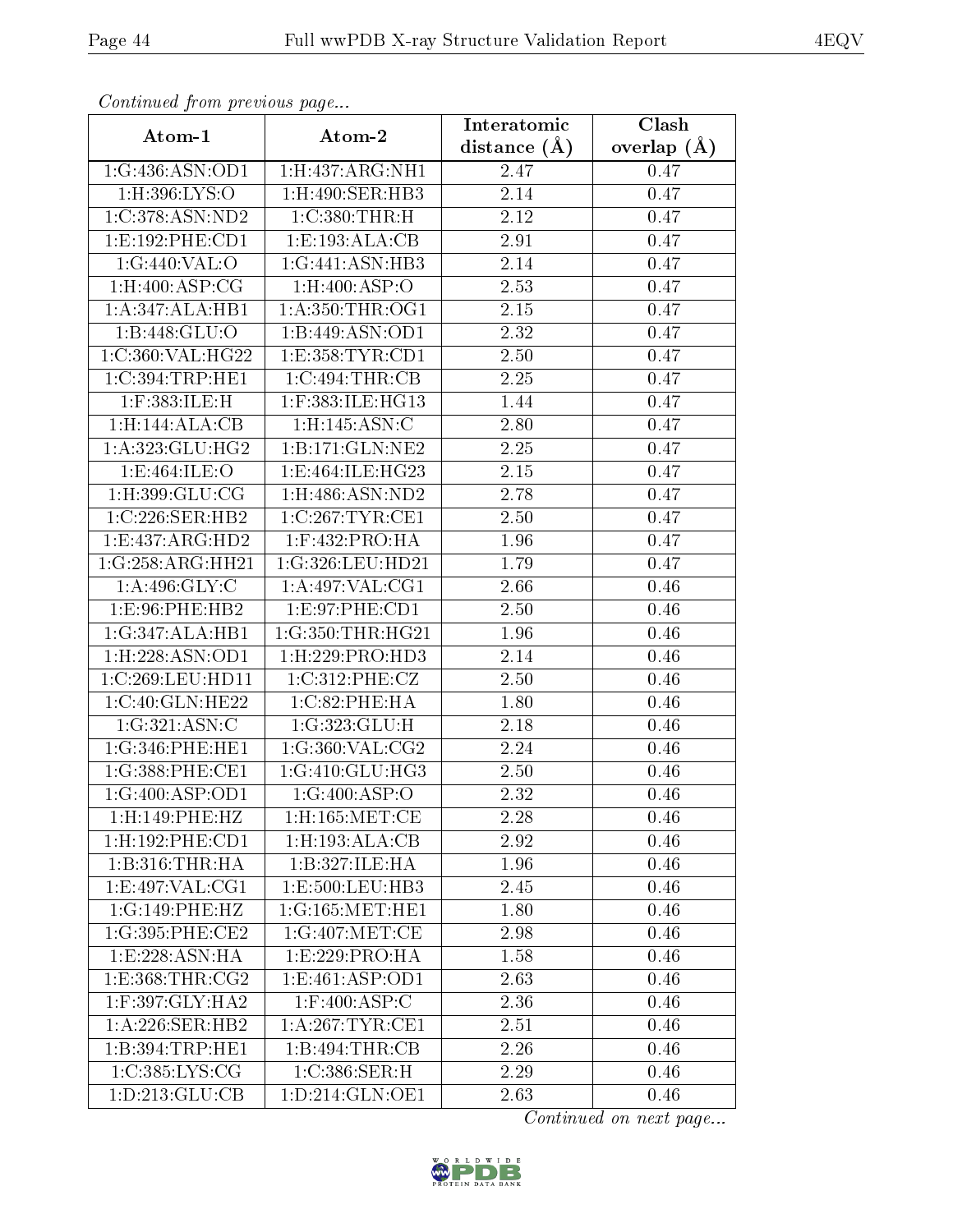| Continuea from previous page  |                          | Interatomic       | Clash           |
|-------------------------------|--------------------------|-------------------|-----------------|
| Atom-1                        | Atom-2                   | distance $(A)$    | overlap $(\AA)$ |
| 1:G:403:GLU:HG3               | 1:G:423:SER:HA           | 1.97              | 0.46            |
| 1:G:496:GLY:O                 | 1:G:497:VAL:O            | $\overline{2.33}$ | 0.46            |
| 1: B: 385: LYS: CG            | 1:B:386:SER:H            | 2.29              | 0.46            |
| 1: D: 463: ASN:O              | 1:D:463:ASN:OD1          | $\overline{2}.34$ | 0.46            |
| $1:$ F:258:ARG:HH21           | 1:F:326:LEU:HD21         | 1.81              | 0.46            |
| 1:G:192:PHE:CD1               | 1:G:193:ALA:CB           | 2.92              | 0.46            |
| 1:G:389:ALA:HA                | 1:G:497:VAL:CG1          | 2.45              | 0.46            |
| 1:H:348:THR:O                 | $1:$ H $:349:$ ASN $:$ C | 2.54              | 0.46            |
| $1:$ H $:403:$ GLU $:$ H $G3$ | 1: H:423: SER: HA        | 1.97              | 0.46            |
| 1: A:205:PRO:HA               | 1:A:224:PHE:O            | 2.16              | 0.46            |
| 1:E:428:VAL:HG12              | 1:E:429:LYS:N            | 2.30              | 0.46            |
| $1:$ F:231:ALA:O              | 1:F:233:ALA:O            | 2.32              | 0.46            |
| $1:$ F:321:ASN:C              | 1:F:323:GLU:H            | 2.18              | 0.46            |
| $1:$ F:401:PRO:C              | $1:$ F:403:GLU:N         | 2.69              | 0.46            |
| 1: H:371: PHE:CE2             | 1:H:458:GLY:HA3          | 2.51              | 0.46            |
| 1: A: 385: LYS: CG            | 1: A:386: SER:H          | 2.29              | 0.46            |
| 1:B:182:ASP:OD2               | 1:B:184:LYS:HG3          | 2.16              | 0.46            |
| 1:D:379:THR:HG22              | 1: D: 380: THR:H         | 1.79              | 0.46            |
| 1:D:425:VAL:O                 | 1:D:428:VAL:N            | 2.48              | 0.46            |
| 1:G:194:ASN:CB                | 1:G:195:GLU:HB3          | 2.45              | 0.46            |
| 1:G:98:ASN:CB                 | 1:G:100:THR:CG2          | 2.55              | 0.46            |
| 1: A:371:PHE:CE2              | 1:A:458:GLY:HA3          | 2.51              | 0.46            |
| 1:C:422:ASN:CA                | 1:C:423:SER:HB2          | 2.32              | 0.46            |
| 1:C:451:LEU:HD23              | 1:C:451:LEU:HA           | 1.80              | 0.46            |
| 1:E:232:PRO:HG2               | $1:$ F:441:ASN:CB        | 2.45              | 0.46            |
| 1:G:377:VAL:HG13              | 1:G:500:LEU:CD2          | $\overline{2}.46$ | 0.46            |
| 1:A:382:THR:O                 | 1: A:384: SER:OG         | 2.31              | 0.46            |
| 1:B:205:PRO:HA                | 1:B:224:PHE:O            | 2.16              | 0.46            |
| 1:C:195:GLU:HB3               | 1:C:241:PHE:CE1          | 2.51              | 0.46            |
| 1: E: 463: ASN: C             | 1:E:463:ASN:OD1          | 2.53              | 0.46            |
| 1:F:386:SER:OG                | $1:$ F:386:SER:O         | 2.32              | 0.46            |
| 1:F:403:GLU:HG3               | $1:$ F:423:SER:HA        | 1.97              | 0.46            |
| 1:G:162:LYS:HD3               | 1:G:179:SER:HB2          | 1.98              | 0.46            |
| 1:G:96:PHE:C                  | 1:G:97:PHE:CG            | 2.88              | 0.46            |
| 1: D:448: GLU:O               | 1:D:449:ASN:OD1          | 2.33              | 0.45            |
| 1:C:346:PHE:HB3               | 1:C:347:ALA:H            | 1.40              | 0.45            |
| 1:G:145:ASN:HB3               | 1:G:147:THR:N            | 2.31              | 0.45            |
| 1:G:429:LYS:HB3               | 1:G:429:LYS:HE2          | 1.68              | 0.45            |
| 1:G:496:GLY:O                 | 1:G:497:VAL:HG13         | 2.16              | 0.45            |
| $1:A:150:A\overline{RG:HH22}$ | 1:A:201:GLN:NE2          | 2.14              | 0.45            |
| 1:A:427:PHE:CZ                | 1:A:434:PHE:CD1          | 3.05              | 0.45            |

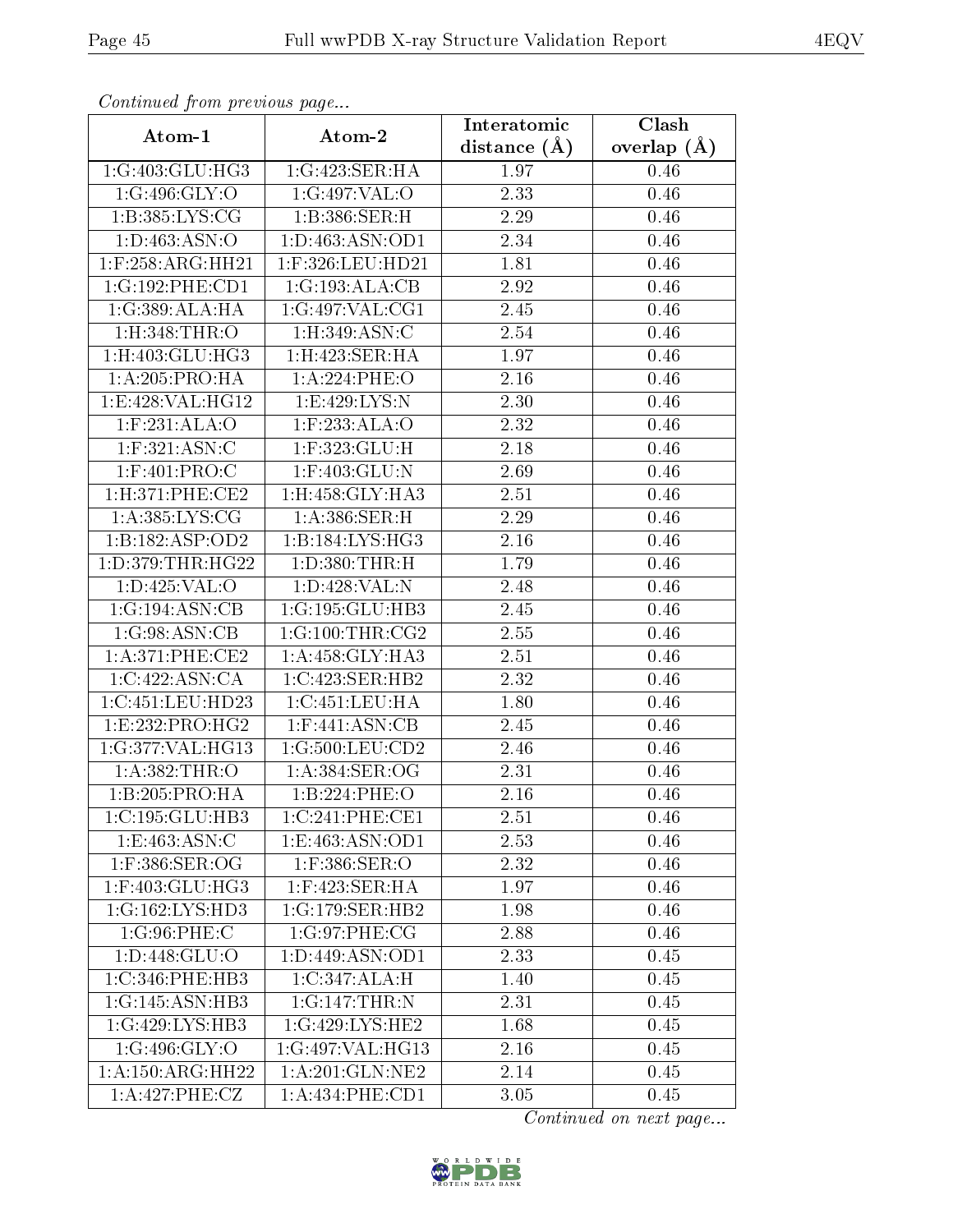| Communa from previous page    |                                     | Interatomic    | Clash         |
|-------------------------------|-------------------------------------|----------------|---------------|
| Atom-1                        | Atom-2                              | distance $(A)$ | overlap $(A)$ |
| 1: D: 211: PRO: HA            | 1: D: 219: SER: HB3                 | 1.99           | 0.45          |
| 1:H:321:ASN:C                 | $1:$ H $:323:$ GLU $:$ H            | 2.19           | 0.45          |
| 1: A: 351: THR: HG21          | 1:A:499:ASN:OD1                     | 2.16           | 0.45          |
| 1:C:383:ILE:HG22              | 1:C:384:SER:H                       | 1.80           | 0.45          |
| 1: D: 183: LEU: O             | 1: D: 183: LEU: HD23                | 2.17           | 0.45          |
| 1: D: 226: SER: HB2           | 1: D: 267: TYR: CE1                 | 2.51           | 0.45          |
| 1:E:321:ASN:HB3               | 1:E:322:PRO:HD2                     | 1.98           | 0.45          |
| 1:E:321:ASN:C                 | 1:E:323:GLU:H                       | 2.20           | 0.45          |
| 1:F:398:LEU:HD12              | $1:$ F:489:GLY:H                    | 1.82           | 0.45          |
| 1:A:378:ASN:HD22              | 1:A:380:THR:N                       | 2.15           | 0.45          |
| 1:A:383:ILE:C                 | 1:A:384:SER:OG                      | 2.55           | 0.45          |
| 1:C:183:LEU:CD2               | 1:C:186:TRP:CZ2                     | 2.99           | 0.45          |
| 1:C:382:THR:O                 | 1:C:383:ILE:C                       | 2.55           | 0.45          |
| 1:E:205:PRO:HA                | 1:E:224:PHE:O                       | 2.17           | 0.45          |
| $1:$ F:22:ASP:N               | 1:F:22:ASP:OD1                      | 2.50           | 0.45          |
| 1:F:497:VAL:HG12              | 1:F:497:VAL:O                       | 2.16           | 0.45          |
| 1: H:321: ASN: HB3            | 1:H:322:PRO:HD2                     | 1.99           | 0.45          |
| 1:C:427:PHE:CD2               | 1:C:428:VAL:N                       | 2.85           | 0.45          |
| 1:E:395:PHE:O                 | 1:E:404:TYR:HA                      | 2.17           | 0.45          |
| 1: E:397: GLY:HA2             | 1: E:400: ASP:C                     | 2.37           | 0.45          |
| 1:F:397:GLY:HA3               | 1:F:398:LEU:HA                      | 1.81           | 0.45          |
| $1:$ H $:403:$ GLU $:$ H $G2$ | 1:H:482:MET:HG3                     | 1.99           | 0.45          |
| 1: D: 195: GLU: HB3           | 1: D: 241: PHE: CE1                 | 2.52           | 0.45          |
| 1:E:162:LYS:HD3               | 1: E: 179: SER: HB2                 | 1.99           | 0.45          |
| 1: E: 401: PRO: C             | 1: E: 403: GLU:N                    | 2.69           | 0.45          |
| 1:F:398:LEU:CD1               | $1:$ F:489:GLY:CA                   | 2.94           | 0.45          |
| 1:C:54:TRP:HB2                | 1:C:72:ILE:HB                       | 1.99           | 0.45          |
| 1:E:8:ARG:NH2                 | $1: E: 16: \overline{\text{ASN:O}}$ | 2.50           | 0.45          |
| $1:$ F:96:PHE:O               | 1:F:97:PHE:CD1                      | 2.69           | 0.45          |
| 1:G:228:ASN:CB                | 1:G:229:PRO:HB3                     | 2.47           | $0.45\,$      |
| 1: H: 229: PRO:CD             | $1:$ H $:230:$ GLY $:$ H            | 2.30           | 0.45          |
| 1: H:487: ALA: C              | 1:H:488:LEU:HD23                    | 2.37           | $0.45\,$      |
| 1:H:89:ASP:OD2                | $1:$ H $:94:$ SER $:$ OG            | 2.25           | 0.45          |
| 1:D:426:LYS:O                 | 1:D:427:PHE:C                       | 2.55           | 0.44          |
| 1:E:148:GLN:N                 | 1: E: 171: GLN: NE2                 | 2.65           | 0.44          |
| 1:E:497:VAL:CG1               | 1: E: 500: LEU: CB                  | 2.94           | 0.44          |
| $1:$ F:195: $GLU$ :C          | $1:$ F:195:GLU:OE1                  | 2.55           | 0.44          |
| $1:$ H:121:GLN:CG             | 1:H:149:PHE:CE2                     | 3.00           | 0.44          |
| $1: A:346:$ PHE:HE $1$        | 1:A:360:VAL:HG23                    | 1.81           | 0.44          |
| 1:G:121:GLN:CG                | 1:G:149:PHE:CE2                     | 3.00           | 0.44          |
| 1:G:28:TYR:CE2                | 1:G:276:ASP:HB2                     | 2.52           | 0.44          |

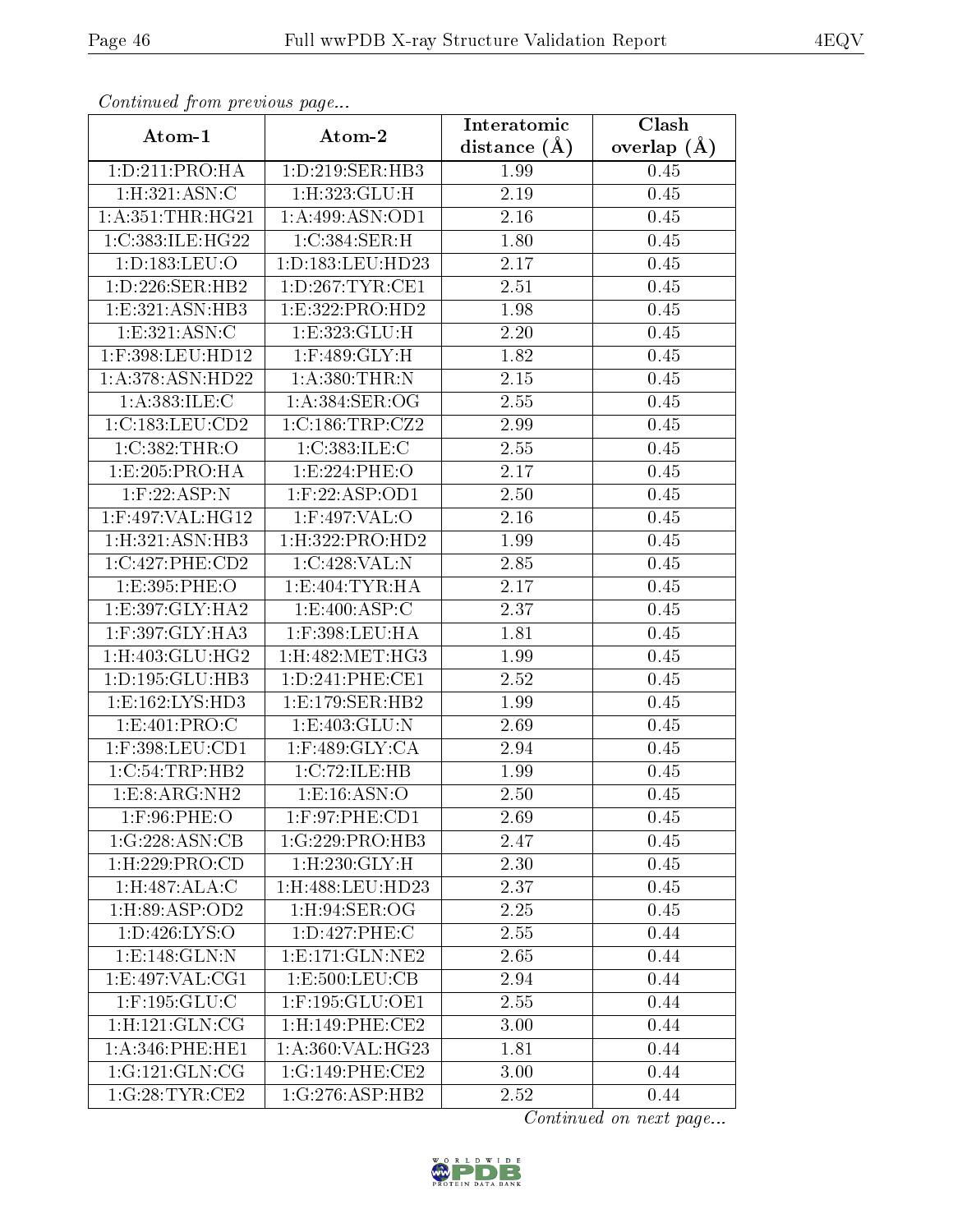| Continuatu from previous page |                          | Interatomic    | Clash         |
|-------------------------------|--------------------------|----------------|---------------|
| Atom-1                        | Atom-2                   | distance $(A)$ | overlap $(A)$ |
| 1:H:162:LYS:HD3               | 1:H:179:SER:HB2          | 1.99           | 0.44          |
| 1:H:22:ASP:OD1                | 1: H: 22: ASP: N         | 2.50           | 0.44          |
| $1:$ H $:380:$ THR $:$ HB     | $1:$ H: $450:$ ASP: $CB$ | 2.47           | $0.44\,$      |
| 1:C:86:MET:HG3                | 1:C:108:VAL:O            | 2.17           | 0.44          |
| 1: D: 205: PRO: HA            | 1:D:224:PHE:O            | 2.17           | 0.44          |
| 1:E:346:PHE:CE1               | 1: E: 360: VAL: CG2      | 3.01           | 0.44          |
| $1:$ F:145:ASN:O              | $1:$ F:145:ASN:OD1       | 2.36           | 0.44          |
| $1:$ F:321:ASN:HB3            | $1:$ F:322:PRO:HD2       | 1.99           | 0.44          |
| 1:G:389:ALA:O                 | 1:G:410:GLU:HG2          | 2.18           | 0.44          |
| 1:H:253:PHE:N                 | 1:H:253:PHE:HD1          | 2.13           | 0.44          |
| 1:A:30:GLU:HB3                | 1:A:104:ARG:HD2          | 1.99           | 0.44          |
| 1:A:321:ASN:HB2               | 1:A:322:PRO:CD           | 2.43           | 0.44          |
| 1:B:213:GLU:O                 | 1:B:215:ASP:N            | 2.50           | 0.44          |
| 1:C:378:ASN:HD21              | 1:C:380:THR:C            | 2.18           | 0.44          |
| 1:C:422:ASN:HA                | 1:C:423:SER:CB           | 2.28           | 0.44          |
| 1:C:354:LYS:HA                | 1:C:495:THR:CG2          | 2.48           | 0.44          |
| 1:C:496:GLY:O                 | 1:C:497:VAL:O            | 2.35           | 0.44          |
| $1:$ F:147:THR:O              | $1:$ F:148: $GLN$ :C     | 2.56           | 0.44          |
| 1:F:303:ARG:O                 | 1:F:304:SER:HB2          | 2.18           | 0.44          |
| 1:G:371:PHE:CE2               | 1:G:458:GLY:HA3          | 2.52           | 0.44          |
| 1: H: 51: PRO: HB3            | 1: H: 77: ASN: HA        | 1.99           | 0.44          |
| 1:A:41:TYR:CE2                | 1:A:43:PRO:HB3           | 2.53           | 0.44          |
| 1: A:483:THR:O                | 1: A:483:THR:HG23        | 2.18           | 0.44          |
| 1: D: 213: GLU: O             | 1:D:214:GLN:NE2          | 2.46           | 0.44          |
| $1:$ F:28:TYR:CE2             | $1:$ F:276:ASP:HB2       | 2.52           | 0.44          |
| $1:$ F:346:PHE:CE1            | $1:$ F:360:VAL:CG2       | 3.00           | 0.44          |
| 1:C:258:ARG:HA                | 1: D: 197: PHE: HE1      | 1.83           | 0.44          |
| 1:C:378:ASN:ND2               | $1:C:380$ : THR: O       | 2.41           | 0.44          |
| 1:C:424:LYS:C                 | 1:C:425:VAL:HG23         | 2.37           | 0.44          |
| 1:G:460:LEU:HG                | 1:G:465:LEU:HD12         | 2.00           | 0.44          |
| 1: A:484:THR:HG22             | 1:A:484:THR:O            | 2.18           | 0.44          |
| 1:C:182:ASP:C                 | 1:C:182:ASP:OD2          | 2.54           | 0.44          |
| 1:C:381:GLN:C                 | 1:C:383:ILE:H            | 2.21           | 0.44          |
| 1:E:228:ASN:CG                | 1:E:229:PRO:CG           | 2.81           | 0.44          |
| 1:E:461:ASP:HB3               | 1:E:464:ILE:HG22         | 2.00           | 0.44          |
| 1:G:192:PHE:HZ                | 1:G:252:ALA:HB2          | 1.82           | 0.44          |
| 1: E: 394: TRP: NE1           | 1: E:494: THR:HB         | 2.21           | 0.44          |
| 1:G:45:ASP:OD1                | 1:G:46:THR:N             | 2.47           | 0.44          |
| $1:$ H $:28:TYR:CE2$          | 1: H: 276: ASP: HB2      | 2.52           | 0.44          |
| 1: D: 5: THE: OG1             | 1: D:6: SER: N           | 2.51           | 0.44          |
| 1:E:28:TYR:CE2                | 1: E: 276: ASP: HB2      | 2.52           | 0.44          |

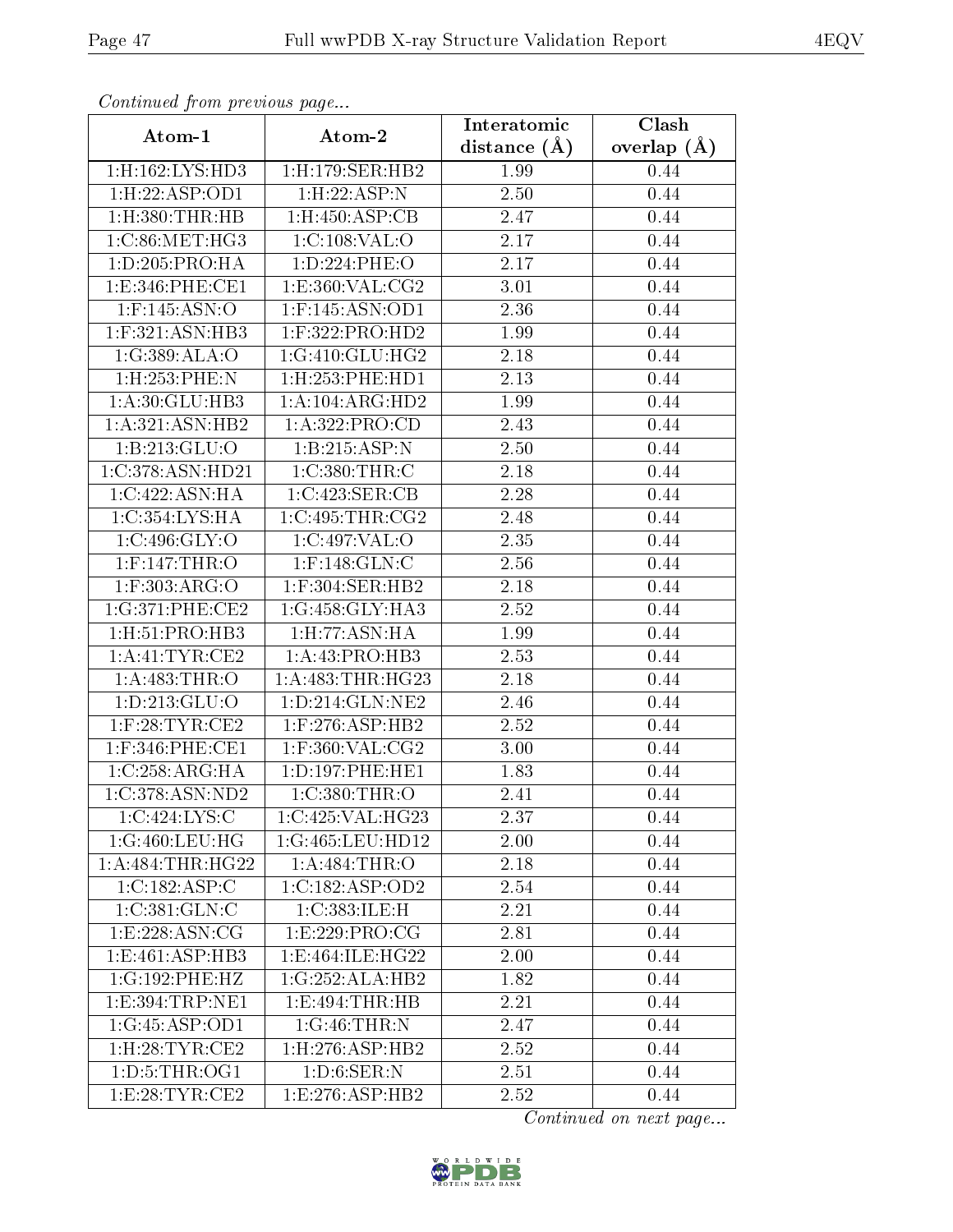| Commuca from previous page        |                                        | Interatomic    | Clash         |
|-----------------------------------|----------------------------------------|----------------|---------------|
| Atom-1                            | Atom-2                                 | distance $(A)$ | overlap $(A)$ |
| 1:E:371:PHE:CE2                   | 1:E:458:GLY:HA3                        | 2.52           | 0.44          |
| 1:E:98:ASN:HB3                    | 1:E:100:THR:CG2                        | 2.48           | 0.43          |
| 1: E: 401: PRO: O                 | 1: E:402: GLU:CB                       | 2.65           | 0.43          |
| 1:F:246:ASN:HD21                  | 1:F:249:HIS:HB2                        | 1.83           | 0.43          |
| 1:G:321:ASN:HB3                   | 1:G:322:PRO:HD2                        | 1.99           | 0.43          |
| 1:H:147:THR:O                     | $1:$ H:148: $GLN$ :C                   | 2.56           | 0.43          |
| 1: A:54:TRP:HB2                   | 1:A:72:ILE:HB                          | 2.00           | 0.43          |
| 1:B:382:THR:O                     | 1:B:383:ILE:HG12                       | 2.17           | 0.43          |
| 1:C:346:PHE:HE1                   | 1:C:360:VAL:HG23                       | 1.81           | 0.43          |
| 1:C:425:VAL:O                     | 1:C:426:LYS:C                          | 2.57           | 0.43          |
| 1:D:377:VAL:CG1                   | 1: D: 378: ASN: N                      | 2.76           | 0.43          |
| 1: D: 394: TRP: HE1               | 1: D: 494: THR: CB                     | 2.24           | 0.43          |
| 1: D:371: PHE:CE2                 | 1: D: 458: GLY: HA3                    | 2.52           | 0.43          |
| 1:E:194:ASN:CB                    | 1:E:195:GLU:HB3                        | 2.44           | 0.43          |
| 1:E:197:PHE:HB2                   | 1:E:200:TYR:CG                         | 2.53           | 0.43          |
| 1:E:386:SER:OG                    | 1:E:386:SER:O                          | 2.32           | 0.43          |
| 1:G:432:PRO:HA                    | $1:$ H $:437:$ ARG $:$ HE              | 1.81           | 0.43          |
| $1:$ H:145:ASN: $\overline{H}$ B3 | 1:H:147:THR:H                          | 1.83           | 0.43          |
| 1:H:403:GLU:OE1                   | 1:H:483:THR:OG1                        | 2.33           | 0.43          |
| 1: A:401: PRO:C                   | 1:A:403:GLU:N                          | 2.71           | 0.43          |
| 1:B:378:ASN:HA                    | 1:B:451:LEU:HD23                       | 2.00           | 0.43          |
| 1:C:359:ASN:HB3                   | 1:E:359:ASN:HB3                        | 2.00           | 0.43          |
| 1:G:151:ASP:HB3                   | 1:G:204:CYS:HA                         | 2.00           | 0.43          |
| 1:G:246:ASN:HD21                  | 1:G:249:HIS:HB2                        | 1.83           | 0.43          |
| 1:G:423:SER:CB                    | 1:G:425:VAL:HG23                       | 2.40           | 0.43          |
| $1:G:96:\overline{PHE:O}$         | 1:G:97:PHE:CG                          | 2.71           | 0.43          |
| 1:H:423:SER:HG                    | 1: H:425: VAL:HG23                     | 1.83           | 0.43          |
| 1:B:173:TYR:O                     | $1:B:193:ALA:\overline{O}$             | 2.36           | 0.43          |
| 1:B:192:PHE:CZ                    | 1:B:195:GLU:CG                         | 3.01           | 0.43          |
| 1:B:486:ASN:CA                    | 1:B:487:ALA:HB2                        | 2.48           | 0.43          |
| $1:$ F:151:ASP:HB3                | $1:$ F:204: $\overline{\text{CYS:HA}}$ | 2.00           | 0.43          |
| 1:G:426:LYS:HB2                   | 1:G:426:LYS:HE3                        | 1.94           | 0.43          |
| $1:$ H:388:PHE: $CD2$             | 1:H:390:ASP:HB3                        | 2.53           | 0.43          |
| 1:C:424:LYS:O                     | 1:C:425:VAL:O                          | 2.37           | 0.43          |
| 1:C:5:THR:OG1                     | 1:C:6:SER:N                            | 2.52           | 0.43          |
| 1:G:22:ASP:N                      | 1:G:22:ASP:OD1                         | 2.51           | 0.43          |
| 1:H:151:ASP:HB3                   | 1:H:204:CYS:HA                         | 2.00           | 0.43          |
| 1:H:258:ARG:HH21                  | 1:H:326:LEU:HD21                       | 1.84           | 0.43          |
| 1: D: 213: GLU: C                 | 1: D: 214: GLN: CD                     | 2.49           | 0.43          |
| 1:D:448:GLU:O                     | 1: D:449: ASN: C                       | 2.56           | 0.43          |
| 1: E: 151: ASP: HB3               | 1: E:204: CYS:HA                       | 2.00           | 0.43          |

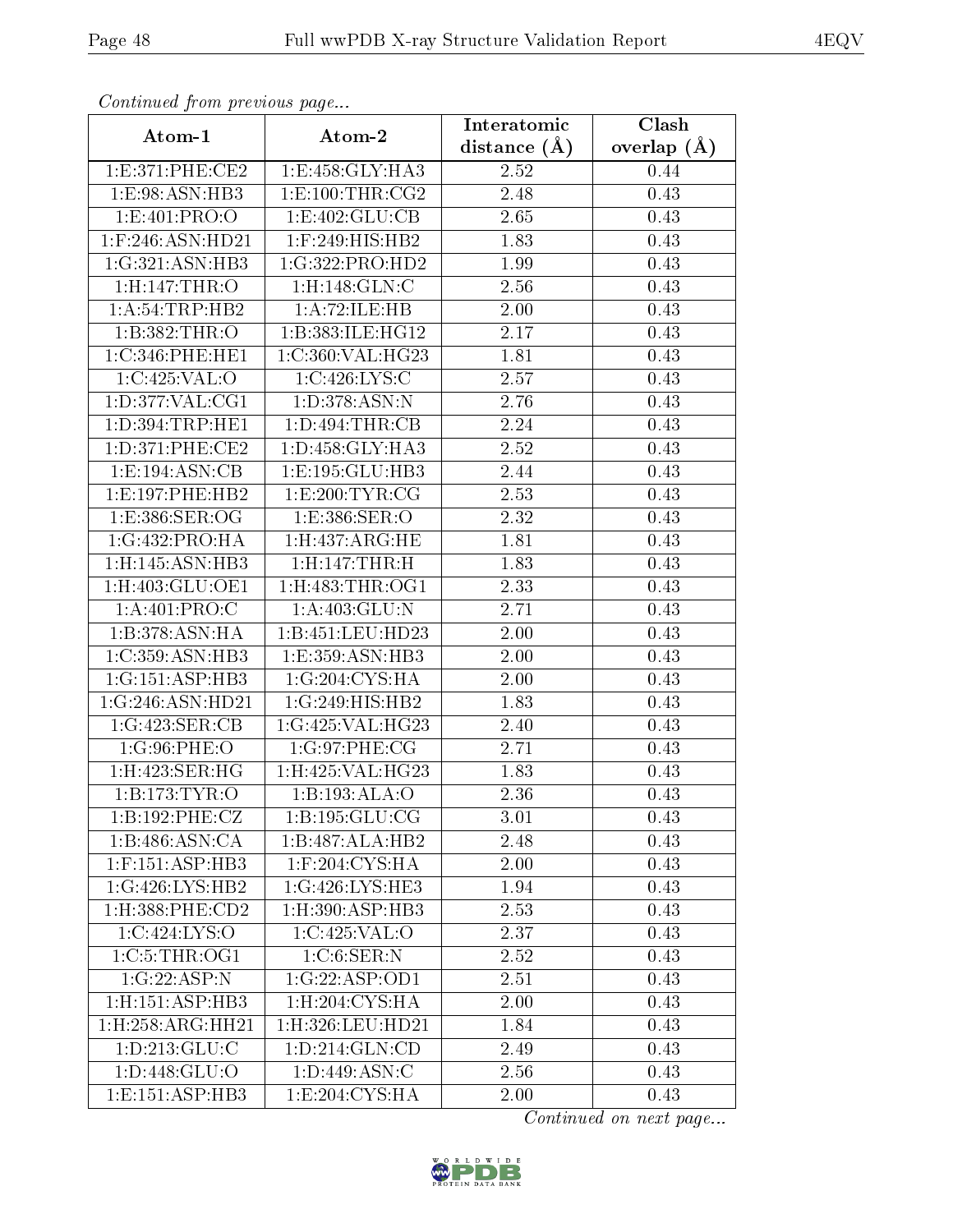| Continuati pont previous page |                           | Interatomic    | $\overline{\text{Clash}}$ |
|-------------------------------|---------------------------|----------------|---------------------------|
| Atom-1                        | Atom-2                    | distance $(A)$ | overlap $(\AA)$           |
| 1:E:238:ASN:HD22              | 1:E:260:VAL:HG21          | 1.84           | 0.43                      |
| $1:$ F:354:LYS:HD2            | 1:F:497:VAL:H             | 1.82           | 0.43                      |
| $1:$ H:403:GLU:OE2            | 1: H:483: THR:OG1         | 2.36           | 0.43                      |
| 1:B:463:ASN:C                 | 1:B:463:ASN:OD1           | 2.57           | 0.43                      |
| 1: D: 54: TRP: HB2            | 1:D:72:ILE:HB             | $2.00\,$       | 0.43                      |
| 1: E: 195: GLU: OE1           | 1: E: 195: GLU: C         | 2.57           | 0.43                      |
| 1:E:22:ASP:N                  | 1:E:22:ASP:OD1            | 2.52           | 0.43                      |
| 1:E:497:VAL:HG11              | 1:E:500:LEU:HB2           | 2.01           | 0.43                      |
| 1:F:162:LYS:HD3               | $1:$ F:179:SER:HB2        | 1.99           | 0.43                      |
| $1:$ F:253:PHE:CD1            | 1:F:253:PHE:N             | 2.85           | 0.43                      |
| 1:G:210:VAL:HA                | 1:G:211:PRO:HD2           | 1.89           | 0.43                      |
| 1:H:197:PHE:HB2               | $1:$ H $:200:$ TYR $:$ CG | 2.54           | 0.43                      |
| 1:C:371:PHE:CE2               | 1:C:458:GLY:HA3           | 2.54           | 0.43                      |
| 1:G:147:THR:O                 | 1:G:148:GLN:C             | 2.57           | 0.43                      |
| 1:G:228:ASN:CA                | 1:G:229:PRO:CB            | 2.97           | 0.43                      |
| $1:$ H:99:ASP:C               | 1:H:101:ILE:N             | 2.72           | 0.43                      |
| 1:B:30:GLU:HB3                | 1:B:104:ARG:HD2           | 2.01           | 0.43                      |
| 1:D:449:ASN:O                 | 1: D:449: ASN: CG         | 2.52           | 0.43                      |
| 1:E:383:ILE:HG13              | 1:E:383:ILE:H             | 1.46           | 0.43                      |
| 1:G:205:PRO:HA                | 1:G:224:PHE:O             | 2.19           | 0.43                      |
| 1:G:51:PRO:HB3                | 1:G:77:ASN:HA             | 2.00           | 0.43                      |
| 1:H:386:SER:OG                | $1:$ H:386:SER:O          | 2.30           | 0.43                      |
| 1: B:5: THE:OG1               | 1: B:6: SER: N            | 2.51           | 0.43                      |
| 1: D:422: ASN:CA              | 1:D:423:SER:CB            | 2.96           | 0.43                      |
| 1: D:449: ASN:O               | 1: D: 450: ASP: CB        | 2.63           | 0.43                      |
| 1: E: 153: LYS: HB3           | 1: E: 166: THR: HG23      | 2.01           | 0.43                      |
| 1:E:349:ASN:HA                | 1: E: 502: TYR: OH        | 2.19           | 0.43                      |
| 1:E:51:PRO:HB3                | 1: E: 77: ASN: HA         | 2.01           | 0.43                      |
| $1:$ F:371:PHE:CE2            | 1:F:458:GLY:HA3           | 2.54           | 0.43                      |
| 1:G:8:ARG:NH2                 | 1:G:15:PRO:O              | 2.49           | 0.43                      |
| 1:G:346:PHE:HE1               | 1:G:360:VAL:HG22          | 1.84           | 0.43                      |
| 1:G:397:GLY:HA3               | 1:G:398:LEU:HA            | 1.78           | $0.43\,$                  |
| 1:G:394:TRP:NE1               | 1:G:494:THR:HB            | 2.19           | 0.43                      |
| 1:H:497:VAL:HG13              | 1:H:497:VAL:O             | 2.18           | 0.43                      |
| 1:B:15:PRO:HD3                | 1:B:20:MET:SD             | 2.59           | 0.42                      |
| 1: D:30: GLU:HB3              | 1: D: 104: ARG: HD2       | 2.00           | 0.42                      |
| 1: E: 321: ASN: CB            | 1: E: 322: PRO: HD2       | 2.50           | 0.42                      |
| 1:C:356:ASN:HB3               | 1: E: 362: LEU: HA        | 2.02           | 0.42                      |
| $1:$ F:194:ASN:CB             | 1:F:195:GLU:HB3           | 2.44           | 0.42                      |
| 1:G:256:GLN:HE22              | 1:G:326:LEU:HB2           | 1.76           | 0.42                      |
| 1:G:428:VAL:HG12              | 1:G:429:LYS:H             | 1.81           | 0.42                      |

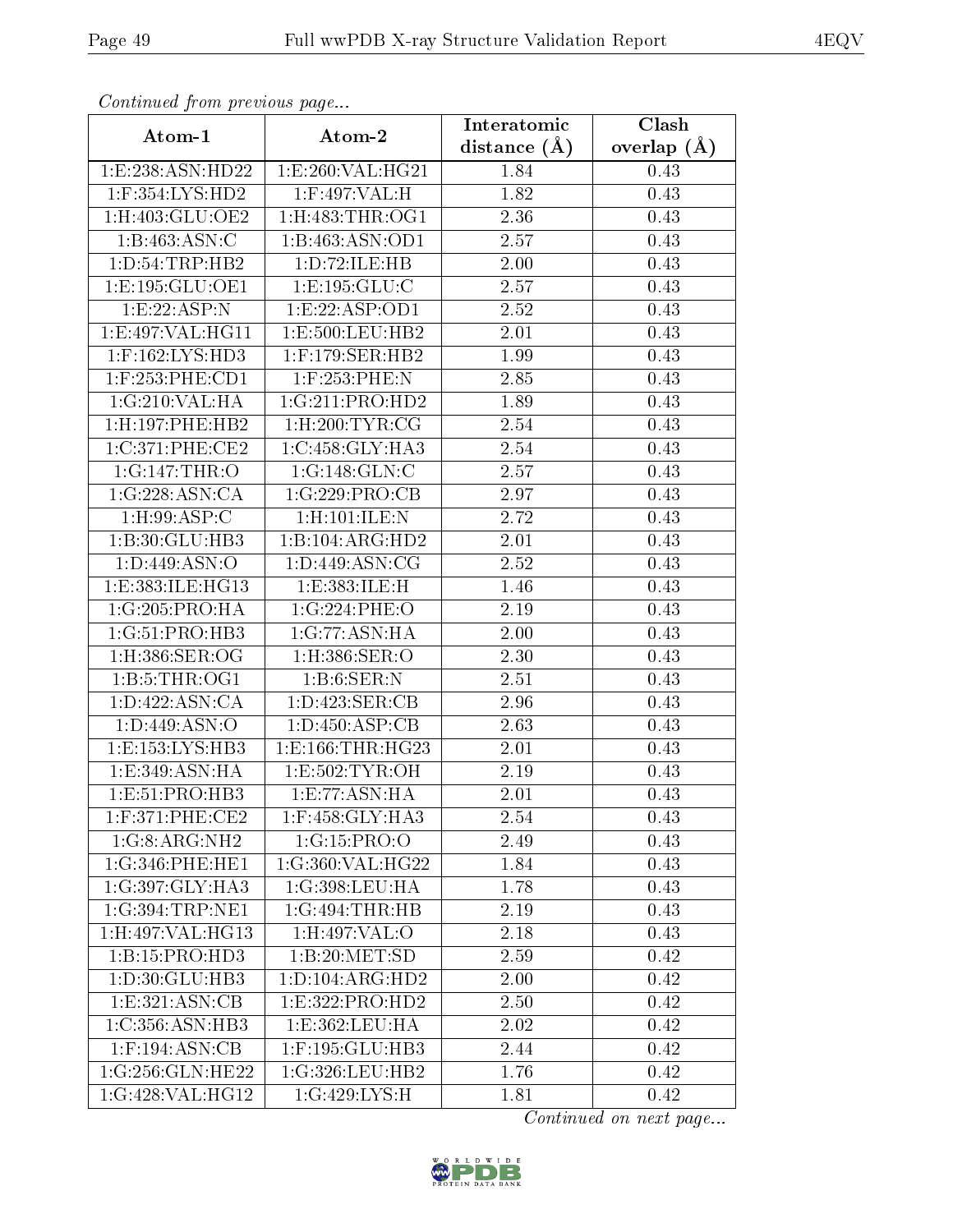| contentava promo provisão pago |                               | Interatomic    | $\overline{\text{Clash}}$ |  |
|--------------------------------|-------------------------------|----------------|---------------------------|--|
| Atom-1                         | Atom-2                        | distance $(A)$ | overlap $(\AA)$           |  |
| 1:G:389:ALA:HA                 | 1:G:497:VAL:HG11              | 2.01           | 0.42                      |  |
| $1:A:424:LYS:\overline{HA}$    | 1:A:424:LYS:HD3               | 1.51           | 0.42                      |  |
| 1:B:383:ILE:HB                 | 1:B:384:SER:H                 | 1.60           | 0.42                      |  |
| 1:D:401:PRO:C                  | 1: D:403: GLU:N               | 2.72           | 0.42                      |  |
| 1:D:395:PHE:CE2                | $1: D: 407$ :MET:CE           | 3.01           | 0.42                      |  |
| 1: E:266: TYR: HE2             | 1:E:269:LEU:HD12              | 1.84           | 0.42                      |  |
| $1:$ F:121:GLN:CG              | $1:$ F:149:PHE:CE2            | 3.02           | 0.42                      |  |
| $1:$ F:464:ILE:O               | 1:F:464:ILE:HG23              | 2.17           | 0.42                      |  |
| $1:$ F:96:PHE:C                | 1:F:97:PHE:CG                 | 2.92           | 0.42                      |  |
| 1:G:148:GLN:N                  | 1:G:171:GLN:NE2               | 2.67           | 0.42                      |  |
| 1:C:383:ILE:CG2                | 1:C:384:SER:H                 | 2.32           | 0.42                      |  |
| 1: D: 371: PHE: CZ             | $1: D: 407$ : MET: HE3        | 2.55           | 0.42                      |  |
| 1: D: 425: VAL: O              | 1:D:427:PHE:N                 | 2.51           | 0.42                      |  |
| 1: D: 466: GLU: HG2            | 1: D: 477: THR: HG23          | 2.01           | 0.42                      |  |
| $1:$ F:205:PRO:HA              | $1:$ F:224:PHE:O              | 2.19           | 0.42                      |  |
| 1:G:377:VAL:HG13               | 1:G:500:LEU:HD23              | 2.00           | 0.42                      |  |
| 1: H:210: VAL: HA              | 1: H:211: PRO:HD2             | 1.89           | 0.42                      |  |
| 1:H:429:LYS:HB3                | 1:H:429:LYS:HE3               | 1.45           | 0.42                      |  |
| 1: A: 380: THR: HG22           | 1: A:380:THR:O                | 2.19           | 0.42                      |  |
| 1: A:395:PHE:CE2               | 1: A:407: MET:CE              | 3.01           | 0.42                      |  |
| 1: D: 426: LYS: O              | 1: D:429: LYS:N               | 2.52           | 0.42                      |  |
| 1:E:190:SER:OG                 | 1:E:191:ALA:N                 | 2.51           | 0.42                      |  |
| 1:E:210:VAL:HA                 | 1:E:211:PRO:HD2               | 1.88           | 0.42                      |  |
| 1:G:383:ILE:H                  | 1:G:383:ILE:HG13              | 1.46           | 0.42                      |  |
| 1:H:228:ASN:CG                 | $1:$ H $:229:$ PRO $:$ HB3    | 2.31           | 0.42                      |  |
| 1:C:213:GLU:OE1                | 1:C:330:LYS:CD                | 2.68           | 0.42                      |  |
| 1:E:377:VAL:HG13               | 1:E:500:LEU:HD11              | 2.00           | 0.42                      |  |
| 1:H:205:PRO:HA                 | 1:H:224:PHE:O                 | 2.19           | 0.42                      |  |
| $1:$ H $:229:$ PRO $:$ HD $2$  | $1:$ H $:230:$ GLY $:$ H      | 1.85           | 0.42                      |  |
| 1: H: 303: ARG: O              | $1:$ H $:304:$ SER $:$ HB $2$ | 2.19           | 0.42                      |  |
| 1: A:197:PHE:HE1               | 1:B:258:ARG:HA                | 1.81           | 0.42                      |  |
| 1:B:394:TRP:HB2                | 1:B:492:ASN:HB2               | 2.01           | 0.42                      |  |
| 1: E: 201: GLN: HB2            | 1:E:228:ASN:O                 | 2.20           | 0.42                      |  |
| $1:$ F:197:PHE:HB2             | $1:$ F:200:TYR:CG             | 2.54           | 0.42                      |  |
| 1:G:347:ALA:HB2                | 1:G:358:TYR:CZ                | 2.55           | 0.42                      |  |
| 1:B:321:ASN:HB2                | 1:B:322:PRO:CD                | 2.44           | 0.42                      |  |
| 1:B:423:SER:C                  | 1:B:424:LYS:HG2               | 2.40           | 0.42                      |  |
| 1:C:236:SER:HB2                | 1:C:267:TYR:CD1               | 2.55           | 0.42                      |  |
| 1: D: 212: THR:O               | 1: D: 212: THR: HG22          | 2.19           | 0.42                      |  |
| 1:E:441:ASN:CB                 | $1:$ F:232:PRO:HG2            | 2.49           | 0.42                      |  |
| 1:F:401:PRO:O                  | 1:F:402:GLU:CB                | 2.67           | 0.42                      |  |

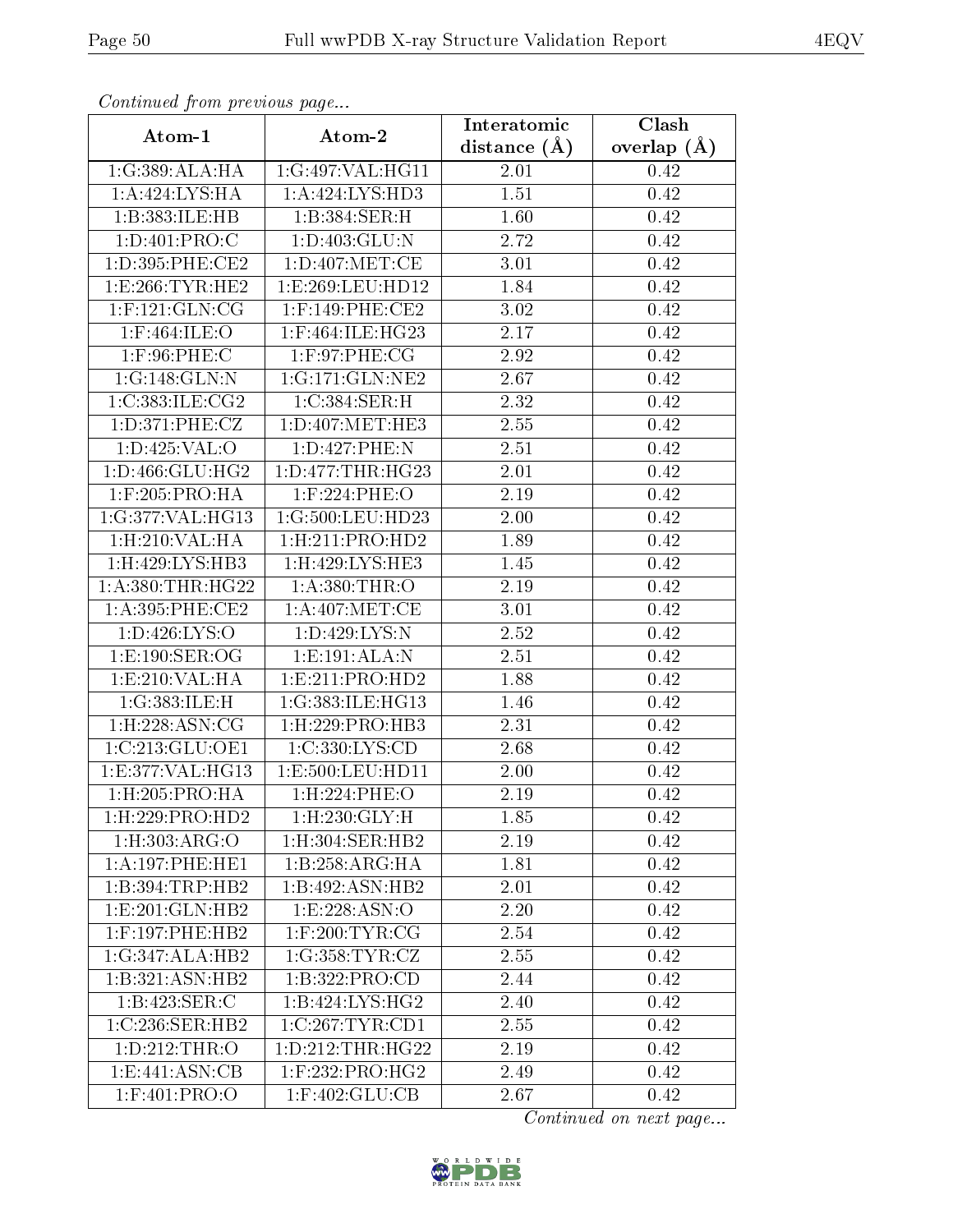| Communica from precious page    |                              | Interatomic       | Clash           |  |
|---------------------------------|------------------------------|-------------------|-----------------|--|
| Atom-1                          | Atom-2                       | distance $(A)$    | overlap $(\AA)$ |  |
| 1:G:401:PRO:C                   | 1:G:403:GLU:N                | 2.67              | 0.42            |  |
| 1:H:195:GLU:OE1                 | $1:$ H:195: $GLU$ :C         | 2.58              | 0.42            |  |
| 1:H:246:ASN:HD21                | 1:H:249:HIS:HB2              | 1.84              | 0.42            |  |
| 1: H: 5: THR: O                 | $1:$ H $:5:$ THR $:$ H $G22$ | 2.19              | 0.42            |  |
| 1:B:380:THR:HA                  | 1:B:381:GLN:HA               | 1.36              | 0.42            |  |
| 1:C:287:TRP:HE1                 | 1:C:304:SER:HB3              | 1.84              | 0.42            |  |
| 1:D:394:TRP:NE1                 | 1: D: 494: THR: HB           | $\overline{2.27}$ | 0.42            |  |
| 1:E:145:ASN:HB3                 | 1: E: 147: THR:H             | 1.84              | 0.42            |  |
| 1:F:51:PRO:HB3                  | $1:$ F:77:ASN:HA             | 2.02              | 0.42            |  |
| $1:$ H $:266:TYR:$ HE $2$       | 1:H:269:LEU:HD12             | 1.84              | 0.42            |  |
| 1:H:397:GLY:H                   | 1:H:401:PRO:HA               | 1.83              | 0.42            |  |
| $1:$ H:395:PHE:CE2              | $1:$ H $:407:$ MET $:$ HE2   | 2.55              | 0.42            |  |
| 1:B:337:ILE:O                   | 1:B:338:SER:HB3              | 2.20              | 0.42            |  |
| 1:C:425:VAL:O                   | 1:C:428:VAL:N                | 2.53              | 0.42            |  |
| 1:D:337:ILE:O                   | 1:D:338:SER:HB3              | 2.20              | 0.42            |  |
| 1: A:466: GLU:HG2               | 1: A:477:THR:HG23            | 2.01              | 0.42            |  |
| 1: E: 385: LYS: CG              | 1: E: 386: SER: N            | 2.61              | 0.42            |  |
| $1:$ F:200:TYR:H                | $1:$ F:200:TYR:HD2           | 1.67              | 0.42            |  |
| $1:$ F:266:TYR:HE2              | 1:F:269:LEU:HD12             | 1.85              | 0.42            |  |
| 1:G:425:VAL:HG21                | 1:G:481:PHE:O                | 2.20              | 0.42            |  |
| 1:H:153:LYS:HB3                 | $1:$ H:166:THR:HG23          | 2.02              | 0.42            |  |
| 1: A: 378: ASN: O               | 1:A:450:ASP:O                | 2.38              | 0.41            |  |
| 1: A:378: ASN:H                 | 1: A:500:LEU:CD1             | 2.32              | 0.41            |  |
| 1:B:28:TYR:CZ                   | 1:B:276:ASP:HB2              | 2.54              | 0.41            |  |
| 1:B:355:ALA:O                   | 1:G:363:SER:HB2              | 2.19              | 0.41            |  |
| 1:C:30:GLU:HB3                  | 1:C:104:ARG:HD2              | $\overline{2}.01$ | 0.41            |  |
| 1:C:378:ASN:HA                  | 1:C:451:LEU:HD23             | 2.01              | 0.41            |  |
| $1: D: 256:$ GLN:OE1            | $1:D:258:AR\overline{G:HD2}$ | 2.19              | 0.41            |  |
| 1:G:231:ALA:HB3                 | 1:G:232:PRO:CD               | 2.46              | 0.41            |  |
| 1:G:388:PHE:HE2                 | 1:G:390:ASP:HB3              | 1.79              | 0.41            |  |
| $1:$ H $:200:$ TYR:HD $2$       | $1:$ H $:200:$ TYR $:$ H     | 1.68              | 0.41            |  |
| 1:H:381:GLN:O                   | 1:H:382:THR:C                | 2.58              | 0.41            |  |
| 1: A:227: ILE: O                | 1: A:227: ILE: HG13          | 2.19              | 0.41            |  |
| 1:A:337:ILE:O                   | 1:A:338:SER:HB3              | 2.20              | 0.41            |  |
| 1: A:380:THR:HA                 | 1:A:381:GLN:HA               | 1.37              | 0.41            |  |
| 1:B:248:THR:OG1                 | 1:B:249:HIS:HD2              | 2.04              | 0.41            |  |
| 1:B:449:ASN:CG                  | 1:B:450:ASP:N                | 2.66              | 0.41            |  |
| 1:C:337:ILE:O                   | 1:C:338:SER:HB3              | 2.20              | 0.41            |  |
| 1:C:362:LEU:HD23                | 1: E: 356: ASN: ND2          | 2.35              | 0.41            |  |
| $1: E: 368: THR: \overline{HA}$ | 1: E:460: LEU:O              | 2.20              | 0.41            |  |
| 1:G:449:ASN:HB3                 | 1:G:450:ASP:H                | 1.67              | 0.41            |  |

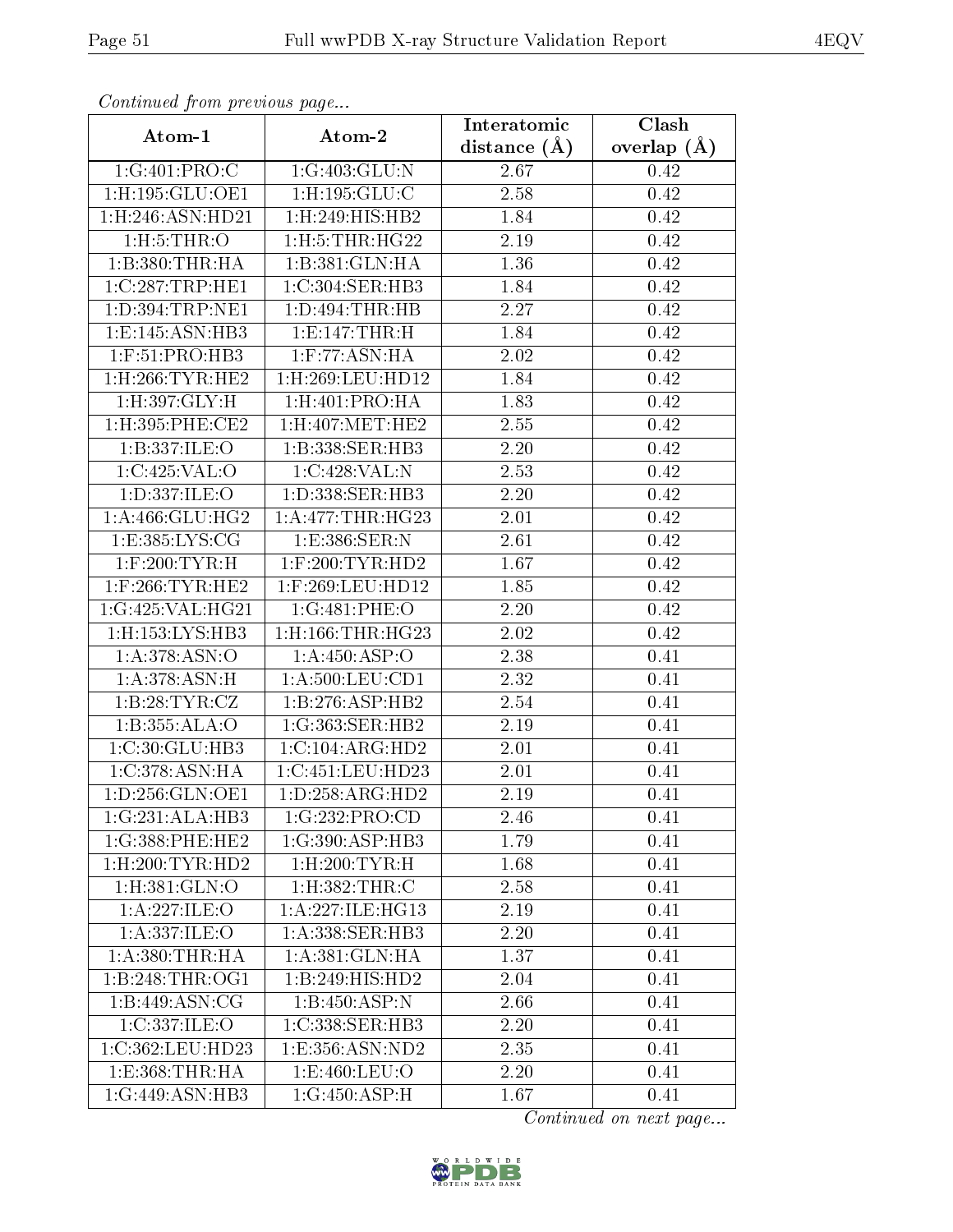| Continuatu jibin previous puge |                     | Interatomic       | Clash         |
|--------------------------------|---------------------|-------------------|---------------|
| Atom-1                         | Atom-2              | distance $(A)$    | overlap $(A)$ |
| 1:B:448:GLU:O                  | 1:B:450:ASP:N       | 2.53              | 0.41          |
| 1:C:486:ASN:CA                 | 1:C:487:ALA:HB2     | $\overline{2.50}$ | 0.41          |
| 1: D: 303: ARG: O              | $1: D:304:$ SER:HB2 | 2.20              | 0.41          |
| 1: D:496: GLY: C               | 1:D:497:VAL:HG13    | 2.41              | 0.41          |
| 1:G:228:ASN:HA                 | 1:G:229:PRO:HB3     | 2.02              | 0.41          |
| 1: H:310: ARG: HB3             | 1: H: 331: ALA: HB1 | 2.01              | 0.41          |
| 1:B:192:PHE:HA                 | 1:B:193:ALA:CB      | 2.47              | 0.41          |
| 1:B:401:PRO:C                  | 1:B:403:GLU:N       | 2.72              | 0.41          |
| 1:C:376:ALA:HA                 | 1:C:452:SER:O       | 2.20              | 0.41          |
| 1:E:147:THR:O                  | 1: E: 148: GLN: C   | 2.58              | 0.41          |
| 1:G:399:GLU:HG3                | 1:G:486:ASN:ND2     | 2.35              | 0.41          |
| 1:H:190:SER:OG                 | 1: H: 191: ALA: N   | 2.52              | 0.41          |
| 1:A:142:LEU:HD11               | 1: A:178:TYR:CD1    | 2.56              | 0.41          |
| 1: A:394:TRP:NE1               | 1: A:494:THR:HB     | 2.26              | 0.41          |
| 1:E:266:TYR:CE2                | 1:E:269:LEU:HD12    | 2.55              | 0.41          |
| 1:G:321:ASN:CB                 | 1:G:322:PRO:HD2     | 2.50              | 0.41          |
| 1:A:376:ALA:HA                 | 1:A:452:SER:O       | $\overline{2.20}$ | 0.41          |
| 1:D:287:TRP:HE1                | 1:D:304:SER:HB3     | 1.86              | 0.41          |
| 1:E:45:ASP:OD1                 | 1:E:46:THR:N        | 2.48              | 0.41          |
| 1:G:197:PHE:HB2                | 1:G:200:TYR:CG      | 2.56              | 0.41          |
| 1: H:321: ASN: CB              | 1: H:322: PRO:HD2   | 2.50              | 0.41          |
| 1:A:287:TRP:HE1                | 1:A:304:SER:HB3     | 1.86              | 0.41          |
| 1:B:150:ARG:HH22               | 1:B:201:GLN:NE2     | 2.18              | 0.41          |
| 1: E:426: LYS: HG2             | 1:E:430:GLU:OE2     | 2.20              | 0.41          |
| 1:F:153:LYS:HB3                | $1:$ F:166:THR:HG23 | $2.02\,$          | 0.41          |
| $1:$ F:321:ASN:CB              | $1:$ F:322:PRO:HD2  | 2.50              | 0.41          |
| 1:F:395:PHE:HB3                | 1:F:488:LEU:HB3     | 2.03              | 0.41          |
| $1:$ F:96:PHE:O                | $1:$ F:97:PHE:CG    | 2.73              | 0.41          |
| 1:G:228:ASN:CA                 | 1:G:229:PRO:HB3     | 2.51              | 0.41          |
| 1:E:4:GLU:O                    | 1:E:4:GLU:HG2       | 2.21              | 0.41          |
| $1:$ $F:50:THR:H$ A            | 1: F:51: PRO:C      | 2.41              | 0.41          |
| 1:G:200:TYR:HD2                | 1:G:200:TYR:H       | 1.69              | 0.41          |
| 1:G:345:ARG:HH11               | 1:G:507:GLN:NE2     | 2.19              | 0.41          |
| 1:A:213:GLU:CA                 | 1:A:214:GLN:OE1     | 2.68              | 0.41          |
| 1:C:378:ASN:ND2                | 1:C:380:THR:C       | 2.73              | 0.41          |
| 1:C:394:TRP:NE1                | 1:C:494:THR:HB      | 2.26              | 0.41          |
| $1:$ H $:426:LYS:HG2$          | 1:H:430:GLU:OE2     | 2.20              | 0.41          |
| 1:B:354:LYS:H                  | 1:B:498:ASP:HA      | 1.86              | 0.41          |
| 1: B: 368: THR: CG2            | 1:B:461:ASP:OD1     | 2.69              | 0.41          |
| 1:C:150:ARG:HH22               | 1:C:201:GLN:NE2     | 2.19              | 0.41          |
| 1:C:227:ILE:HG13               | 1:C:227:ILE:O       | 2.20              | 0.41          |

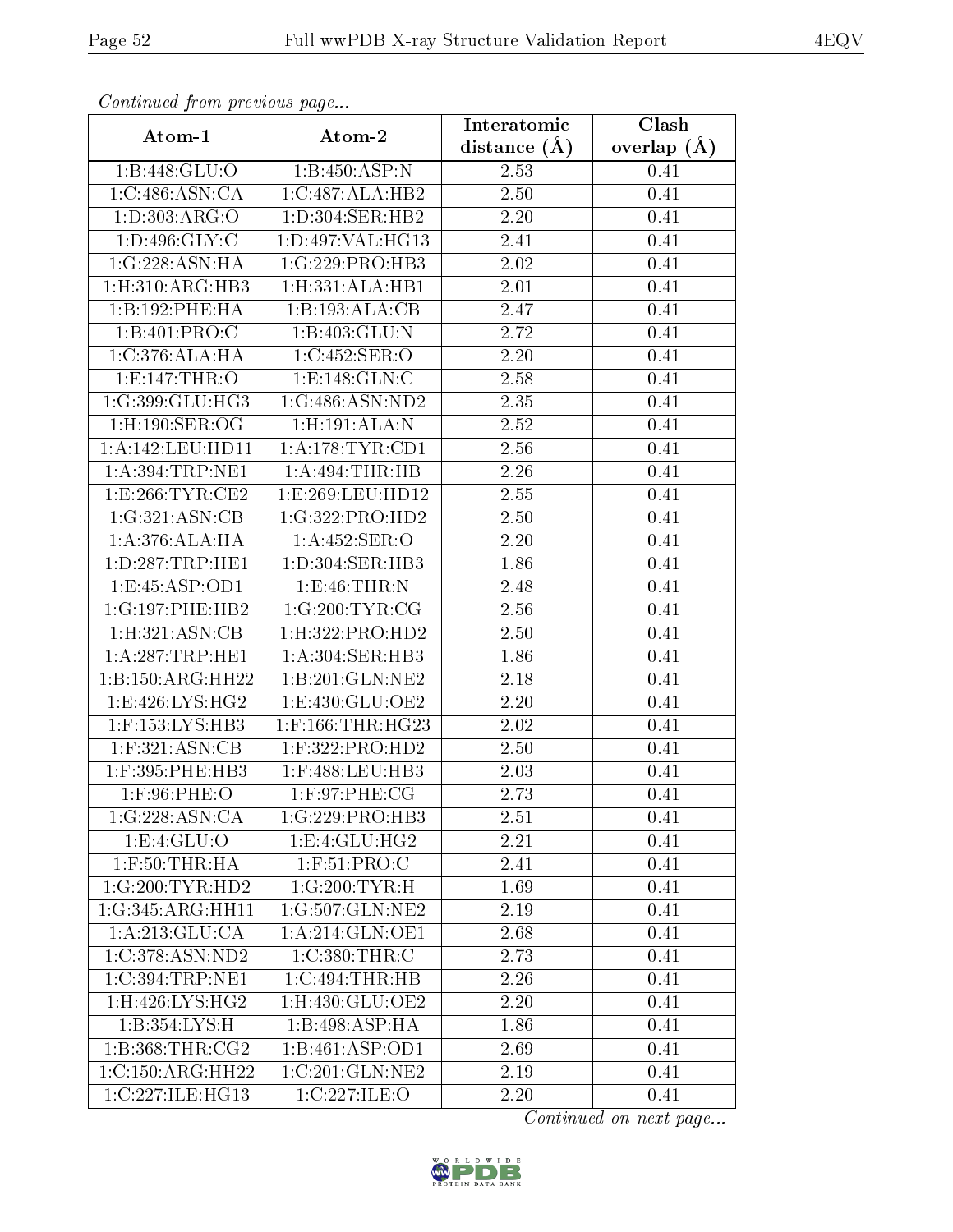| Continuata from previous page          |                           | Interatomic      | Clash           |
|----------------------------------------|---------------------------|------------------|-----------------|
| Atom-1                                 | Atom-2                    | distance $(\AA)$ | overlap $(\AA)$ |
| 1:D:401:PRO:O                          | 1:D:402:GLU:CB            | 2.68             | 0.41            |
| 1:E:437:ARG:HB3                        | 1:F:432:PRO:O             | 2.21             | 0.41            |
| 1:G:195:GLU:OE1                        | 1:G:195:GLU:C             | 2.59             | 0.41            |
| 1:G:238:ASN:HD22                       | 1:G:260:VAL:HG21          | 1.85             | 0.41            |
| 1:H:396:LYS:C                          | 1:H:490:SER:HB3           | 2.41             | 0.41            |
| 1: A: 107: CYS: HB2                    | 1:A:126:SER:HB3           | 2.02             | 0.41            |
| 1:B:391:LEU:O                          | 1:B:408:GLY:HA3           | 2.21             | 0.41            |
| 1:B:401:PRO:O                          | 1:B:402:GLU:CB            | 2.68             | 0.41            |
| 1:C:198:LEU:HD23                       | 1:D:326:LEU:HD11          | 2.03             | 0.41            |
| 1:C:28:TYR:CZ                          | 1:C:276:ASP:HB2           | 2.56             | 0.41            |
| 1: E:496: GLY:O                        | 1:E:497:VAL:O             | 2.39             | 0.41            |
| $1:$ F:210: $\overline{\text{VAL:HA}}$ | $1:$ F:211:PRO:HD2        | 1.88             | 0.41            |
| $1:$ F:310:ARG:HB3                     | $1:$ F:331:ALA:HB1        | 2.03             | 0.41            |
| 1:G:153:LYS:HB3                        | 1:G:166:THR:HG23          | 2.03             | 0.41            |
| 1:H:461:ASP:O                          | 1:H:463:ASN:N             | 2.51             | 0.41            |
| 1:B:371:PHE:CE2                        | $1:B:458:GLY:H\,A3$       | 2.56             | 0.40            |
| 1:G:144:ALA:CB                         | 1:G:145:ASN:O             | 2.65             | 0.40            |
| 1: H:8: ARG:NH2                        | 1:H:16:ASN:O              | 2.50             | 0.40            |
| 1:H:381:GLN:HE21                       | 1:H:381:GLN:CA            | 2.33             | 0.40            |
| 1:A:337:ILE:H                          | 1:A:337:ILE:HD12          | 1.86             | 0.40            |
| 1:A:398:LEU:HB3                        | 1:A:487:ALA:CB            | 2.46             | 0.40            |
| 1: A:448: GLU:O                        | 1: A:449: ASN: C          | 2.59             | 0.40            |
| 1: A:5:THR:OG1                         | 1: A:6: SER: N            | 2.53             | 0.40            |
| 1:E:303:ARG:O                          | 1:E:304:SER:HB2           | 2.21             | 0.40            |
| 1:E:397:GLY:HA3                        | 1:E:398:LEU:HA            | 1.83             | 0.40            |
| $1:$ F:190:SER:OG                      | $1:$ F:191:ALA:N          | 2.53             | 0.40            |
| $1:$ F:243:GLY:HA2                     | $1:$ F:253:PHE:CD1        | 2.55             | 0.40            |
| $1:$ F:266:TYR:CE2                     | 1:F:269:LEU:HD12          | 2.56             | 0.40            |
| $1:$ F:318:TYR:HE2                     | $1:$ F:320:ALA:O          | 2.04             | 0.40            |
| 1:G:266:TYR:HE2                        | 1:G:269:LEU:HD12          | 1.86             | 0.40            |
| 1:G:381:GLN:C                          | 1:G:382:THR:HGI           | 2.25             | 0.40            |
| 1:B:227:ILE:HG13                       | 1:B:227:ILE:O             | 2.21             | 0.40            |
| 1:B:236:SER:HB2                        | 1:B:267:TYR:CD1           | 2.55             | 0.40            |
| 1:B:383:ILE:C                          | 1:B:384:SER:OG            | 2.59             | 0.40            |
| 1: D: 142: LEU: HD11                   | 1: D: 178: TYR: CD1       | 2.56             | 0.40            |
| 1: D: 263: GLY: HA3                    | 1: D: 477: THR:H          | 1.87             | 0.40            |
| 1: D: 377: VAL:HG12                    | 1: D: 379: THR:H          | 1.85             | 0.40            |
| 1:E:319:GLN:HB3                        | 1:E:320:ALA:H             | 1.74             | 0.40            |
| 1:E:232:PRO:CG                         | $1:$ F:441:ASN:HB2        | 2.44             | 0.40            |
| 1: H: 228: ASN: HA                     | $1:$ H $:229:$ PRO $:$ HA | 1.80             | 0.40            |
| $1:$ H $:266:$ TYR $:$ CE2             | 1:H:269:LEU:HD12          | 2.56             | 0.40            |

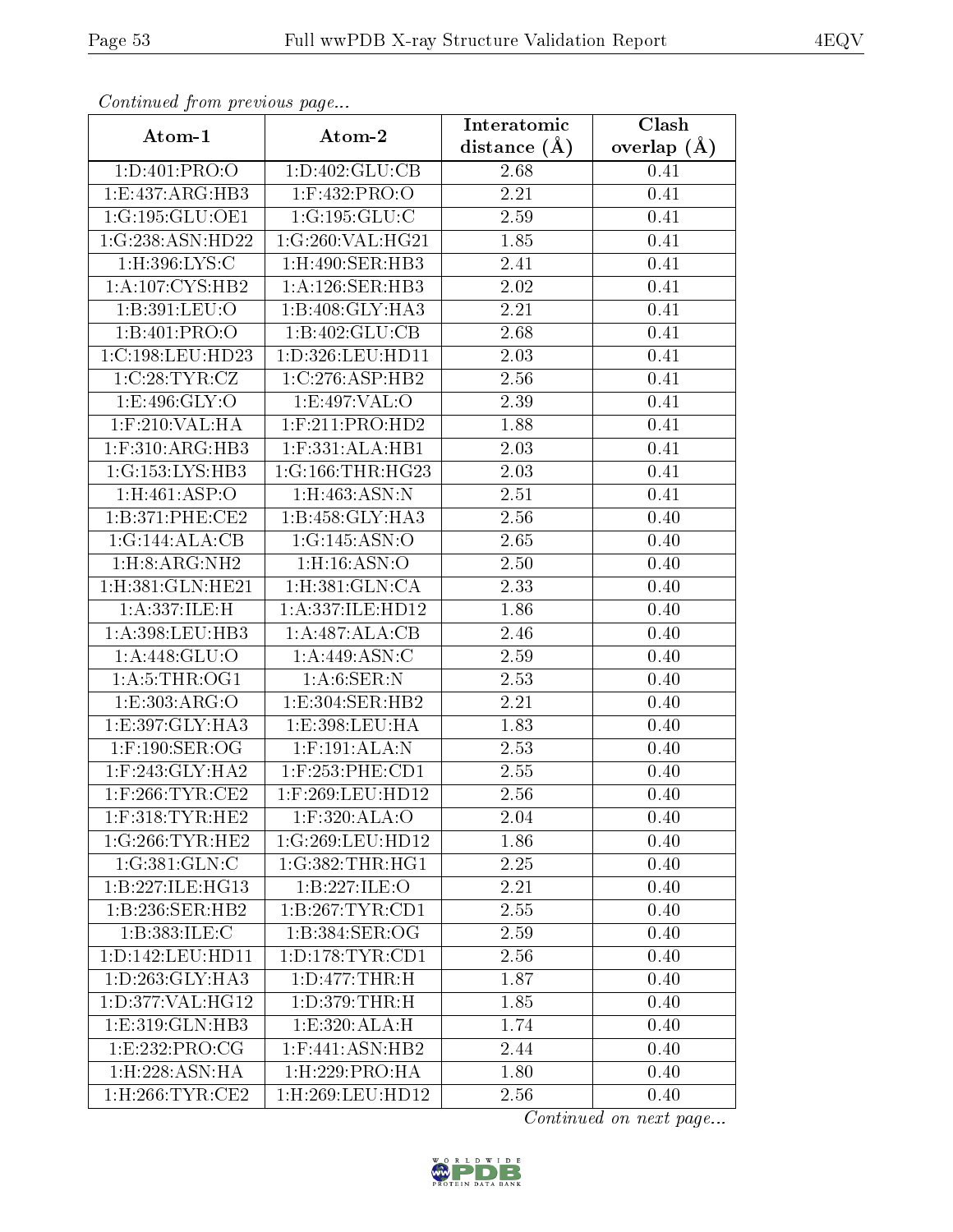| $\rm{Atom\text{-}1}$      | Atom-2                    | Interatomic    | Clash         |
|---------------------------|---------------------------|----------------|---------------|
|                           |                           | distance $(A)$ | overlap $(A)$ |
| 1:H:397:GLY:HA3           | $1:$ H $:398:$ LEU $:$ HA | 1.82           | 0.40          |
| 1:A:326:LEU:HD11          | 1:B:198:LEU:HD23          | 2.03           | 0.40          |
| 1:B:263:GLY:HA3           | 1:B:477:THR:H             | 1.87           | 0.40          |
| 1:C:466:GLU:HG2           | $1:C:477$ : THR: HG23     | 2.04           | 0.40          |
| 1:D:236:SER:HB2           | 1: D: 267: TYR: CD1       | 2.56           | 0.40          |
| 1:D:397:GLY:HA3           | 1: D: 398: LEU: HA        | 1.91           | 0.40          |
| 1: E: 310: ARG: HB3       | 1:E:331:ALA:HB1           | 2.03           | 0.40          |
| $1:$ H $:115:$ THR $:$ HB | $1:$ H $:118:$ SER $:$ H  | 1.87           | 0.40          |
| 1: A:236: SER:HB2         | 1: A:267:TYR:CD1          | 2.57           | 0.40          |
| 1:B:107:CYS:HB2           | 1:B:126:SER:HB3           | 2.04           | 0.40          |
| 1:C:180:SER:HG            | 1:C:183:LEU:H             | 1.62           | 0.40          |
| 1: D: 110: ILE: HD13      | 1: D: 154: VAL: CG1       | 2.51           | 0.40          |
| 1: D: 380: THR: HA        | 1: D: 381: GLN: HA        | 1.30           | 0.40          |
| 1:G:318:TYR:HE2           | 1:G:320:ALA:O             | 2.05           | 0.40          |
| 1:G:96:PHE:C              | 1:G:97:PHE:CD1            | 2.95           | 0.40          |

There are no symmetry-related clashes.

## 5.3 Torsion angles (i)

#### 5.3.1 Protein backbone (i)

In the following table, the Percentiles column shows the percent Ramachandran outliers of the chain as a percentile score with respect to all X-ray entries followed by that with respect to entries of similar resolution.

The Analysed column shows the number of residues for which the backbone conformation was analysed, and the total number of residues.

| Mol | Chain        | Analysed        | Favoured  | Allowed   | Outliers  |                 | Percentiles |
|-----|--------------|-----------------|-----------|-----------|-----------|-----------------|-------------|
|     | A            | 507/512 (99%)   | 452 (89%) | 44 (9%)   | $11(2\%)$ | $\vert 6 \vert$ | 29          |
|     | B            | 507/512 (99%)   | 448 (88%) | 46 (9%)   | $13(3\%)$ | $^{\prime}$ 5   | 26          |
|     | $\rm C$      | $507/512(99\%)$ | 448 (88%) | 47 (9%)   | $12(2\%)$ | $\vert 6 \vert$ | 28          |
|     | D            | $507/512(99\%)$ | 446 (88%) | 48 (10\%) | $13(3\%)$ | $5\phantom{.0}$ | 26          |
| 1   | Ε            | $507/512(99\%)$ | 446 (88%) | 46 (9%)   | $15(3\%)$ | $\vert 4 \vert$ | 23          |
| 1   | $\mathbf{F}$ | $507/512(99\%)$ | 447 (88%) | 45 (9%)   | $15(3\%)$ | $\overline{4}$  | 23          |
|     | G            | 507/512 (99%)   | 452 (89%) | 41 (8%)   | 14 (3%)   | $\overline{5}$  | 24          |
|     | H            | $507/512(99\%)$ | 448 (88%) | 44 (9%)   | 15(3%)    | $\overline{4}$  | 23          |

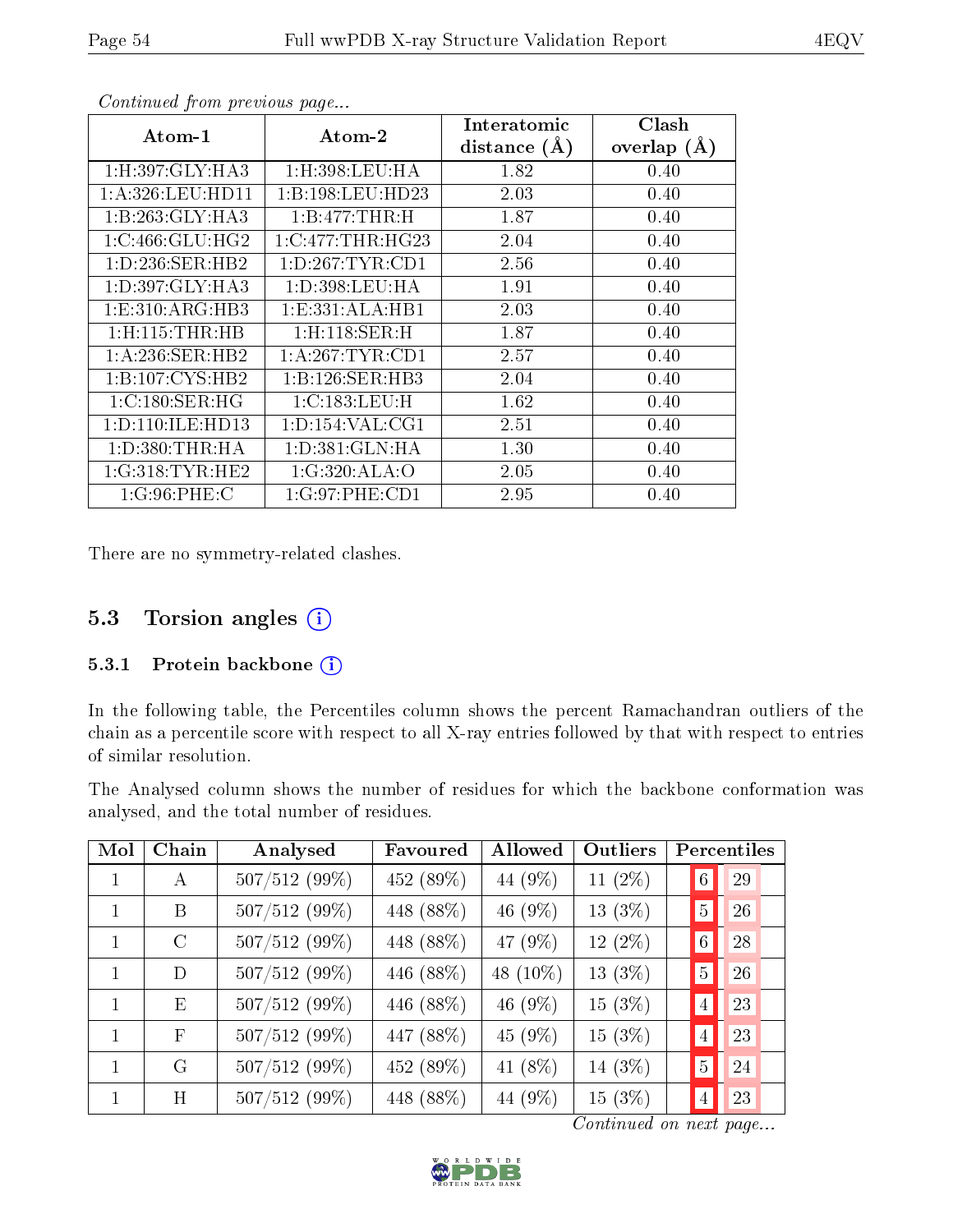Continued from previous page...

|     | Mol   Chain | Analysed                                            |  | Favoured   Allowed   Outliers   Percentiles |
|-----|-------------|-----------------------------------------------------|--|---------------------------------------------|
| All | All         | $4056/4096$ (99%) 3587 (88%) 361 (9%) 108 (3%) 5 26 |  |                                             |

All (108) Ramachandran outliers are listed below:

| Mol            | $\overline{\text{Chain}}$ | Res              | Type                      |
|----------------|---------------------------|------------------|---------------------------|
| $\mathbf 1$    | $\overline{A}$            | 423              | $\overline{\text{SER}}$   |
| $\overline{1}$ | $\overline{A}$            | 424              | $\overline{\text{LYS}}$   |
| $\mathbf{1}$   | $\overline{D}$            | 423              | <b>SER</b>                |
| $\overline{1}$ | $\overline{\mathrm{E}}$   | $\overline{229}$ | $\overline{\text{PRO}}$   |
| $\overline{1}$ | $\overline{E}$            | 487              | $\overline{ALA}$          |
| $\overline{1}$ | $\overline{\mathrm{F}}$   | $\overline{229}$ | $\overline{\text{PRO}}$   |
| $\mathbf{1}$   | $\frac{\overline{F}}{G}$  | 487              | $\overline{\rm ALA}$      |
| $\overline{1}$ |                           | 229              | $\overline{\text{PRO}}$   |
| $\overline{1}$ | $\overline{\mathrm{G}}$   | 428              | $\overline{\text{VAL}}$   |
| $\overline{1}$ | $\overline{\mathrm{G}}$   | 487              | $\overline{\text{ALA}}$   |
| $\mathbf{1}$   | $\overline{H}$            | $\overline{100}$ | THR                       |
| $\mathbf{1}$   | $\overline{\text{H}}$     | 229              | PRO                       |
| $\overline{1}$ | $\overline{\rm H}$        | 401              | PRO                       |
| $\overline{1}$ | $\overline{H}$            | 487              | <b>ALA</b>                |
| $\mathbf{1}$   | $\frac{\overline{A}}{C}$  | 497              | <b>VAL</b>                |
| $\mathbf{1}$   |                           | 423              | SER                       |
| $\overline{1}$ | $\overline{D}$            | 497              | $\overline{\text{VAL}}$   |
| $\overline{1}$ | $\overline{E}$            | $\boldsymbol{6}$ | SER                       |
| $\overline{1}$ | $\overline{E}$            | $\overline{97}$  | $\overline{\mathrm{PHE}}$ |
| $\mathbf{1}$   | $\overline{E}$            | $195\,$          | $\overline{\text{GLU}}$   |
| $\overline{1}$ | $\overline{E}$            | $\overline{230}$ | $\overline{\text{GLY}}$   |
| $\mathbf{1}$   | $\overline{E}$            | 277              | PRO                       |
| $\overline{1}$ | E                         | 384              | $\overline{\text{SER}}$   |
| $\overline{1}$ | $\overline{\mathrm{E}}$   | 428              | $\overline{\text{VAL}}$   |
| $\mathbf 1$    | $\overline{\mathrm{F}}$   | $6\phantom{.}$   | $\overline{\text{SER}}$   |
| $\overline{1}$ | $\overline{F}$            | 97               | $\overline{\rm{PHE}}$     |
| $\mathbf{1}$   | $\overline{F}$            | 195              | $\overline{\text{GLU}}$   |
| $\overline{1}$ | $\overline{\mathrm{F}}$   | 230              | <b>GLY</b>                |
| $\overline{1}$ | $\overline{\mathrm{F}}$   | $\overline{428}$ | VAL                       |
| 1              | $\boldsymbol{\mathrm{F}}$ | 497              | VAL                       |
| $\mathbf 1$    | $\overline{G}$            | $\overline{6}$   | SER                       |
| $\mathbf{1}$   | $\overline{\mathrm{G}}$   | 97               | PHE                       |
| $\mathbf 1$    | $\overline{\mathrm{G}}$   | 195              | $\overline{{\rm GLU}}$    |
| $\mathbf 1$    | $\overline{\rm H}$        | 97               | PHE                       |
| $\mathbf 1$    | H                         | 195              | $\overline{\text{GLU}}$   |
| $\mathbf 1$    | $\overline{\rm H}$        | $\overline{428}$ | $\overline{\text{VAL}}$   |
| $\mathbf 1$    | A                         | 193              | $\overline{\rm ALA}$      |

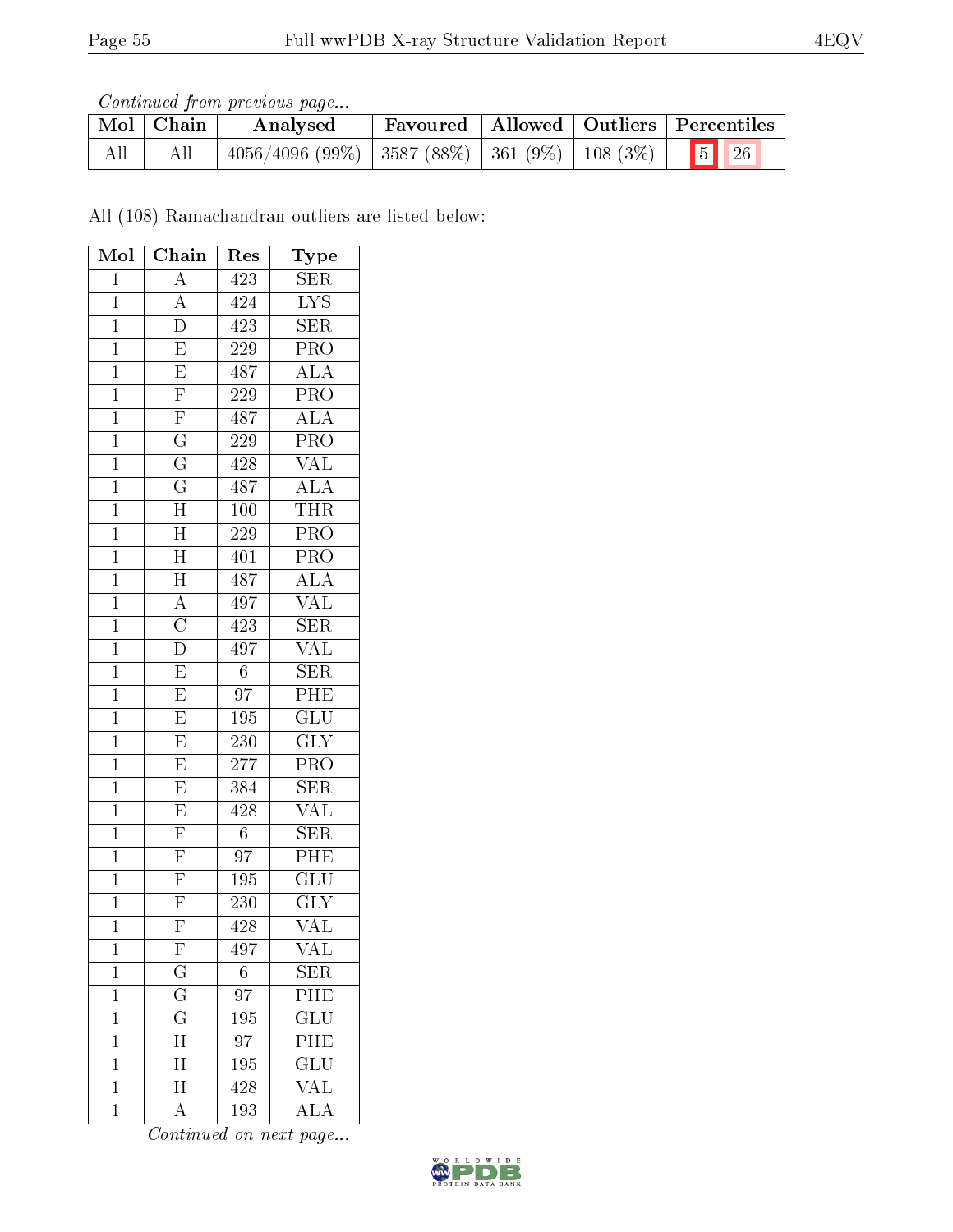| Mol            | $\overline{\text{Chain}}$                                               | Res              | Type                    |
|----------------|-------------------------------------------------------------------------|------------------|-------------------------|
| $\mathbf{1}$   | $\overline{\rm A}$                                                      | $\overline{277}$ | PRO                     |
| $\mathbf 1$    | $\overline{A}$                                                          | 384              | <b>SER</b>              |
| $\mathbf{1}$   | $\overline{\mathrm{B}}$                                                 | 193              | $\overline{\rm ALA}$    |
| $\overline{1}$ | $\overline{\mathrm{B}}$                                                 | 277              | $\overline{\text{PRO}}$ |
| $\overline{1}$ | $\overline{\mathbf{B}}$                                                 | 383              | <b>ILE</b>              |
| $\mathbf{1}$   | $\overline{\mathrm{B}}$                                                 | 384              | $\overline{\rm SER}$    |
| $\mathbf{1}$   | $\overline{\mathbf{B}}$                                                 | 486              | <b>ASN</b>              |
| $\mathbf{1}$   | $\overline{B}$                                                          | 487              | $\overline{ALA}$        |
| $\mathbf{1}$   | $\overline{C}$                                                          | 193              | ALA                     |
| $\overline{1}$ |                                                                         | $\overline{277}$ | $\overline{\text{PRO}}$ |
| $\mathbf{1}$   |                                                                         | 486              | $\overline{\text{ASN}}$ |
| $\mathbf{1}$   |                                                                         | 487              | $\overline{\rm ALA}$    |
| $\mathbf{1}$   | $\frac{\overline{C}}{\overline{C}}$ $\frac{\overline{C}}{\overline{D}}$ | 193              | $\overline{\text{ALA}}$ |
| $\overline{1}$ | $\overline{D}$                                                          | 277              | PRO                     |
| $\overline{1}$ | $\overline{\rm D}$                                                      | 384              | $\overline{\text{SER}}$ |
| $\mathbf{1}$   | $\overline{\rm D}$                                                      | 486              | <b>ASN</b>              |
| $\overline{1}$ | $\overline{E}$                                                          | $\overline{214}$ | $\overline{\text{GLN}}$ |
| $\mathbf{1}$   | $\overline{E}$                                                          | 280              | <b>GLY</b>              |
| $\overline{1}$ | $\overline{\mathrm{F}}$                                                 | 214              | $\overline{\text{GLN}}$ |
| $\overline{1}$ | $\overline{F}$                                                          | 277              | $\overline{\text{PRO}}$ |
| $\mathbf{1}$   | $\overline{\mathrm{F}}$                                                 | 280              | $\overline{\text{GLY}}$ |
| $\mathbf{1}$   | $\overline{\mathrm{F}}$                                                 | 384              | SER                     |
| $\overline{1}$ | $\overline{\mathrm{G}}$                                                 | 214              | $\overline{\text{GLN}}$ |
| $\overline{1}$ | $\overline{G}$                                                          | 277              | $\overline{\text{PRO}}$ |
| $\mathbf{1}$   | $\overline{G}$                                                          | 280              | $\overline{\text{GLY}}$ |
| $\mathbf{1}$   | $\overline{\mathrm{G}}$                                                 | 384              | <b>SER</b>              |
| $\mathbf{1}$   | $\overline{\rm H}$                                                      | 214              | $\overline{\text{GLN}}$ |
| $\mathbf{1}$   | $\overline{H}$                                                          | 277              | PRO                     |
| $\overline{1}$ | $\overline{\rm H}$                                                      | 280              | $\overline{\text{GLY}}$ |
| 1              | $\boldsymbol{\mathrm{H}}$                                               | 441              | <b>ASN</b>              |
| $\mathbf{1}$   | H                                                                       | 486              | ASN                     |
| $\mathbf 1$    | $\overline{A}$                                                          | 383              | ILE                     |
| $\mathbf{1}$   | B                                                                       | 338              | SER                     |
| $\mathbf 1$    | $\overline{\mathrm{B}}$                                                 | 423              | $\overline{\text{SER}}$ |
| $\mathbf{1}$   |                                                                         | 497              | $\sqrt{\text{AL}}$      |
| $\mathbf{1}$   | $\frac{\overline{\text{B}}}{\overline{\text{C}}}$                       | 383              | ILE                     |
| $\mathbf 1$    |                                                                         | 497              | <b>VAL</b>              |
| $\overline{1}$ | $\overline{\rm D}$                                                      | 383              | ILE                     |
| $\mathbf 1$    | $\rm \overline{D}$                                                      | 487              | $\overline{\rm ALA}$    |
| $\mathbf 1$    | $\overline{\mathrm{E}}$                                                 | 381              | $\overline{\text{GLN}}$ |
| $\mathbf{1}$   | $\overline{\mathrm{E}}$                                                 | 441              | <b>ASN</b>              |
| $\mathbf{1}$   | E                                                                       | 497              | $\overline{\text{VAL}}$ |

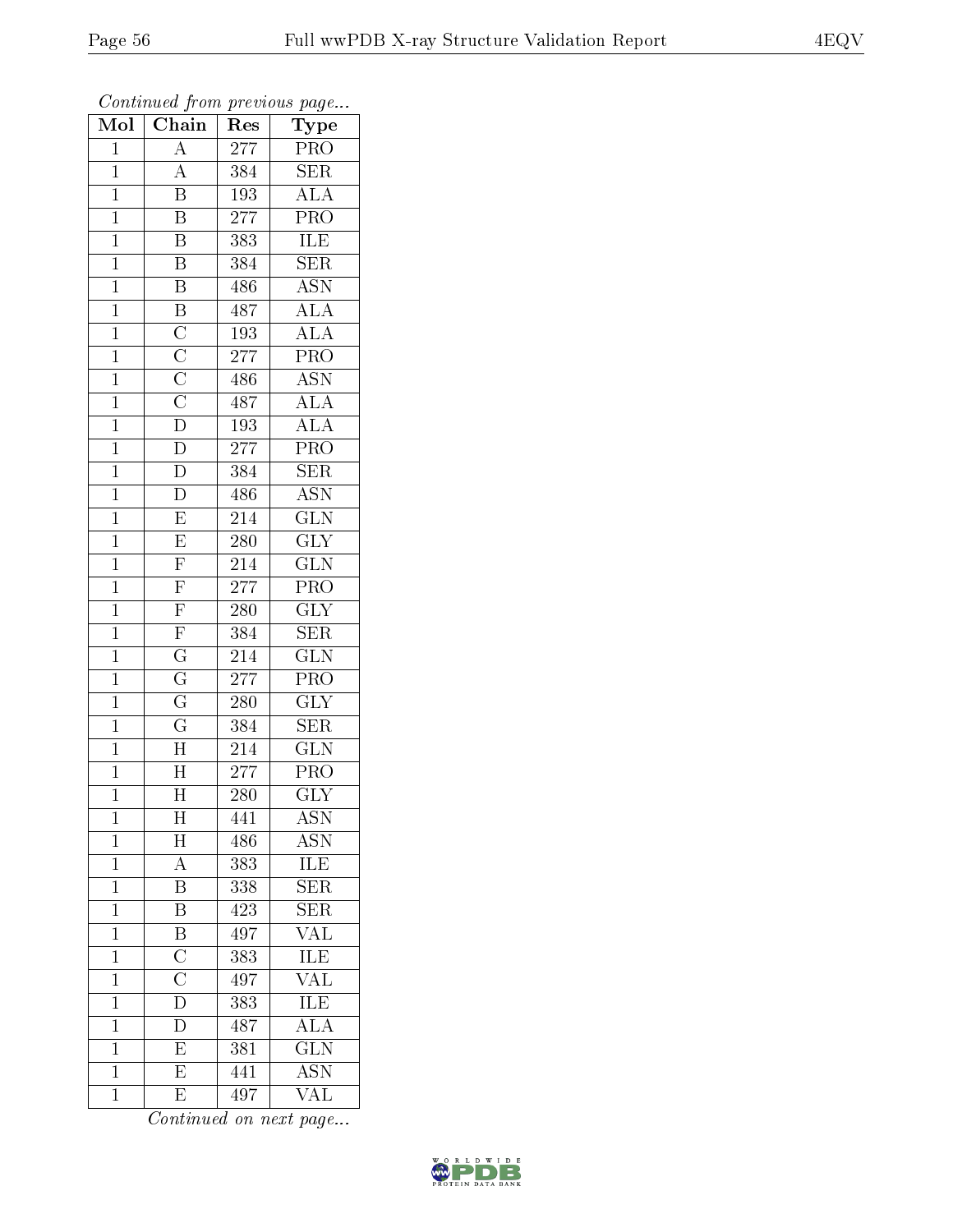| $\overline{\text{Mol}}$ | $\overline{\text{Chain}}$                                               | Res              | ${\rm \bar{Ty}pe}$      |
|-------------------------|-------------------------------------------------------------------------|------------------|-------------------------|
| $\mathbf{1}$            | $\overline{F}$                                                          | 381              | <b>GLN</b>              |
| $\mathbf{1}$            | $\overline{\mathrm{F}}$                                                 | 441              | <b>ASN</b>              |
| $\overline{1}$          | $\frac{\overline{G}}{\overline{G}}$                                     | 381              | $\overline{\text{GLN}}$ |
| $\overline{1}$          |                                                                         | 441              | ASN                     |
| $\mathbf{1}$            | $\overline{\mathrm{G}}$                                                 | 497              | $\overline{\text{VAL}}$ |
| $\mathbf 1$             | $\overline{\mathrm{H}}$                                                 | 384              | $\overline{\text{SER}}$ |
| $\mathbf{1}$            | $\overline{\rm H}$                                                      | 497              | $\overline{\text{VAL}}$ |
| $\mathbf{1}$            | $\overline{A}$                                                          | 338              | $\overline{\text{SER}}$ |
| $\mathbf{1}$            | $\overline{B}$                                                          | 425              | $\overline{\text{VAL}}$ |
| $\overline{1}$          | $\frac{\overline{C}}{\overline{C}}$ $\frac{\overline{C}}{\overline{D}}$ | 338              | $\overline{\text{SER}}$ |
| $\mathbf{1}$            |                                                                         | 425              | <b>VAL</b>              |
| $\overline{1}$          |                                                                         | 485              | $\overline{\text{GLY}}$ |
| $\overline{1}$          |                                                                         | 338              | $\overline{\text{SER}}$ |
| $\overline{1}$          | $\overline{\rm D}$                                                      | 485              | $\overline{\text{GLY}}$ |
| $\overline{1}$          | $\overline{A}$                                                          | 304              | $\overline{\text{SER}}$ |
| $\overline{1}$          | $\overline{\mathbf{B}}$                                                 | 304              | SER                     |
| $\overline{1}$          | $\overline{\mathbf{B}}$                                                 | 485              | $\overline{\text{GLY}}$ |
| $\overline{1}$          | $\overline{\rm C}$                                                      | 304              | SER                     |
| $\overline{1}$          | $\overline{\rm D}$                                                      | 304              | <b>SER</b>              |
| $\mathbf{1}$            | $\overline{\mathrm{E}}$                                                 | 304              | SER                     |
| $\mathbf{1}$            | $\overline{\mathrm{F}}$                                                 | 304              | <b>SER</b>              |
| $\overline{1}$          | $\overline{\mathrm{G}}$                                                 | 304              | $\overline{\text{SER}}$ |
| $\mathbf{1}$            | $\overline{H}$                                                          | 304              | SER                     |
| $\overline{1}$          | $\overline{\text{C}}$                                                   | 280              | $\overline{\text{GLY}}$ |
| $\overline{1}$          | $\overline{\mathbf{D}}$                                                 | 425              | $\rm V\overline{AL}$    |
| $\overline{1}$          | $\overline{A}$                                                          | 196              | $\overline{\text{GLY}}$ |
| $\overline{1}$          | $\overline{A}$                                                          | $\overline{280}$ | $\overline{\text{GLY}}$ |
| $\overline{1}$          | $\overline{\mathbf{B}}$                                                 | 280              | $\overline{\text{GLY}}$ |
| $\overline{1}$          | $\overline{\rm D}$                                                      | $\overline{280}$ | $\overline{\text{GLY}}$ |

#### 5.3.2 Protein sidechains (i)

In the following table, the Percentiles column shows the percent sidechain outliers of the chain as a percentile score with respect to all X-ray entries followed by that with respect to entries of similar resolution.

The Analysed column shows the number of residues for which the sidechain conformation was analysed, and the total number of residues.

| Mol | Chain | Analysed        | Rotameric   Outliers |           | Percentiles |    |
|-----|-------|-----------------|----------------------|-----------|-------------|----|
|     |       | $450/453(99\%)$ | $416(92\%$           | 34 (8%)   | 13          | 41 |
|     |       | 450/453(99%)    | $421(94\%$           | $29(6\%)$ | 17          |    |

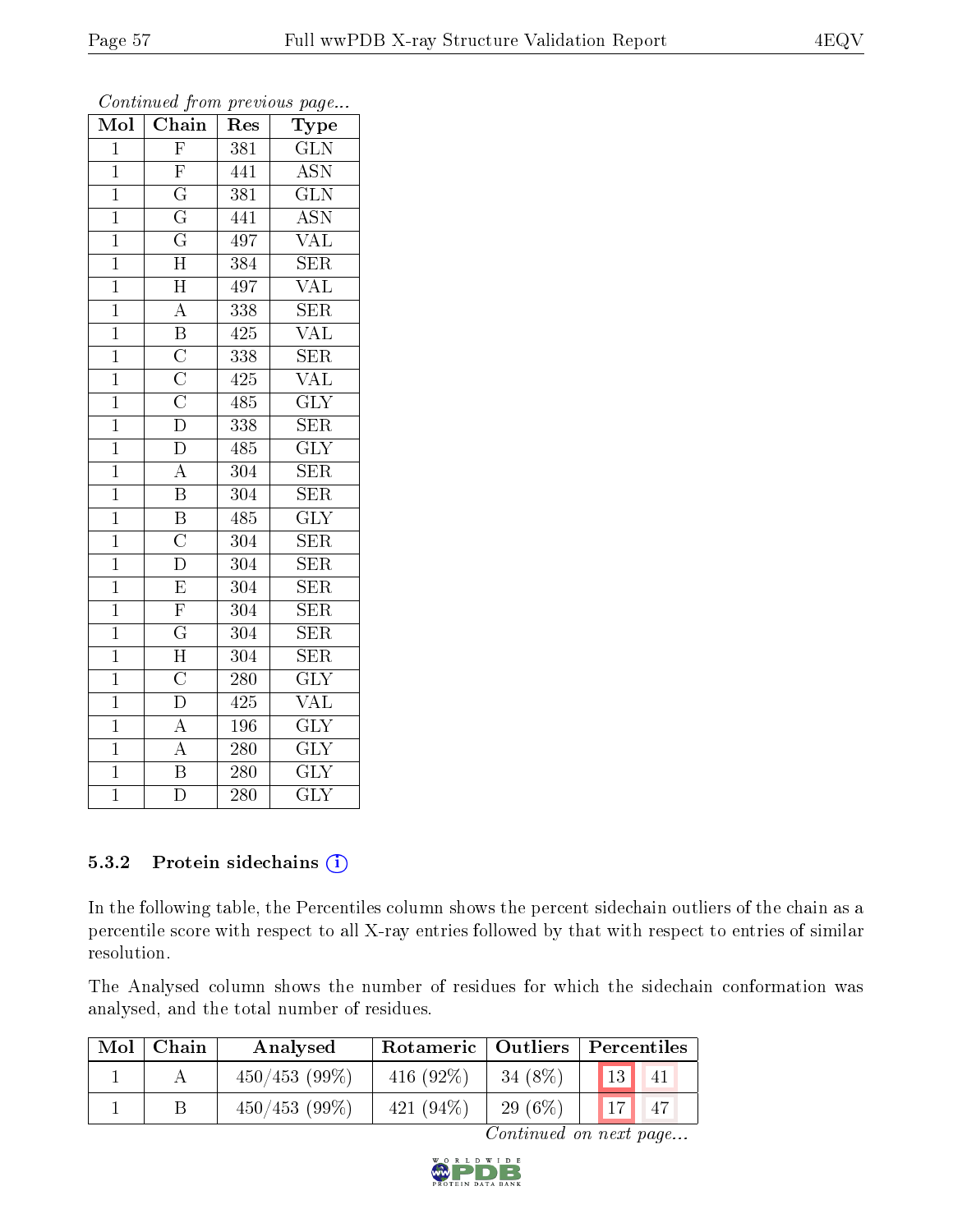| Mol          | $\overline{\text{Chain}}$ | Analysed        | Rotameric  | Outliers |    | Percentiles |
|--------------|---------------------------|-----------------|------------|----------|----|-------------|
| 1            | $\mathcal{C}$             | $450/453$ (99%) | 416 (92%)  | 34 (8%)  | 13 | 41          |
| $\mathbf{1}$ | D                         | $450/453$ (99%) | 420 (93%)  | 30 (7%)  | 16 | 46          |
| $\mathbf{1}$ | E                         | $450/453$ (99%) | 409 (91%)  | 41 (9%)  | 9  | 32          |
| $\mathbf{1}$ | F                         | $450/453$ (99%) | 411 (91%)  | 39 (9%)  | 10 | 34          |
| $\mathbf{1}$ | G                         | $450/453$ (99%) | 403 (90%)  | 47 (10%) |    | 25          |
| 1            | H                         | $450/453$ (99%) | 409 (91%)  | 41 (9%)  | 9  | 32          |
| All          | All                       | 3600/3624 (99%) | 3305 (92%) | 295 (8%) | 11 | 37          |

Continued from previous page...

All (295) residues with a non-rotameric sidechain are listed below:

| Mol            | Chain                                                                                                                                           | $\operatorname{Res}% \left( \mathcal{N}\right) \equiv\operatorname{Res}(\mathcal{N}_{0})\cap\mathcal{N}_{1}$ | Type                      |
|----------------|-------------------------------------------------------------------------------------------------------------------------------------------------|--------------------------------------------------------------------------------------------------------------|---------------------------|
| $\overline{1}$ | $\overline{A}$                                                                                                                                  | $\overline{5}$                                                                                               | <b>THR</b>                |
| $\overline{1}$ | $\overline{A}$                                                                                                                                  | 105                                                                                                          | $\overline{\text{GLN}}$   |
| $\mathbf{1}$   | $\frac{\overline{A}}{\overline{A}}$                                                                                                             | 142                                                                                                          | $\overline{\text{LEU}}$   |
| $\mathbf{1}$   |                                                                                                                                                 | 154                                                                                                          | $\overline{\text{VAL}}$   |
| $\overline{1}$ | $\frac{\overline{A}}{\overline{A}}$ $\frac{\overline{A}}{\overline{A}}$                                                                         | $\overline{183}$                                                                                             | LEU                       |
| $\overline{1}$ |                                                                                                                                                 | 192                                                                                                          | PHE                       |
| $\overline{1}$ |                                                                                                                                                 | 195                                                                                                          | $\overline{\text{GLU}}$   |
| $\overline{1}$ |                                                                                                                                                 | 212                                                                                                          | THR                       |
| $\overline{1}$ |                                                                                                                                                 | $\overline{213}$                                                                                             | $\overline{\text{GLU}}$   |
| $\overline{1}$ | $\frac{\overline{A}}{\overline{A}}$ $\frac{\overline{A}}{\overline{A}}$                                                                         | $\overline{237}$                                                                                             | PHE                       |
| $\overline{1}$ |                                                                                                                                                 | $\overline{238}$                                                                                             | $\overline{\text{ASN}}$   |
| $\overline{1}$ |                                                                                                                                                 | 259                                                                                                          | <b>VAL</b>                |
| $\mathbf{1}$   |                                                                                                                                                 | $\overline{354}$                                                                                             | $\overline{\text{LYS}}$   |
| $\overline{1}$ |                                                                                                                                                 | $\overline{378}$                                                                                             | $\overline{\text{ASN}}$   |
| $\mathbf{1}$   | $\frac{\overline{A}}{\overline{A}}$ $\frac{\overline{A}}{\overline{A}}$ $\frac{\overline{A}}{\overline{A}}$ $\frac{\overline{A}}{\overline{A}}$ | 381                                                                                                          | $\overline{\text{GLN}}$   |
| $\overline{1}$ |                                                                                                                                                 | 382                                                                                                          | <b>THR</b>                |
| $\overline{1}$ |                                                                                                                                                 | 383                                                                                                          | ILE                       |
| $\overline{1}$ |                                                                                                                                                 | 386                                                                                                          | $\overline{\text{SER}}$   |
| $\overline{1}$ |                                                                                                                                                 | 424                                                                                                          | $\overline{\text{LYS}}$   |
| $\overline{1}$ | $\overline{A}$                                                                                                                                  | 426                                                                                                          | $\overline{\text{LYS}}$   |
| $\overline{1}$ | $\overline{A}$                                                                                                                                  | 427                                                                                                          | $\overline{\mathrm{PHE}}$ |
| $\overline{1}$ | $\overline{A}$                                                                                                                                  | 438                                                                                                          | $\overline{\text{MET}}$   |
| $\overline{1}$ | $\overline{A}$                                                                                                                                  | 440                                                                                                          | $\overline{\text{VAL}}$   |
| $\overline{1}$ | $\overline{A}$                                                                                                                                  | 447                                                                                                          | SER                       |
| $\mathbf 1$    | $\overline{A}$                                                                                                                                  | 448                                                                                                          | $\overline{\text{GLU}}$   |
| $\overline{1}$ | $\overline{A}$                                                                                                                                  | 465                                                                                                          | $\overline{\text{LEU}}$   |
| $\mathbf 1$    | $\overline{A}$                                                                                                                                  | 483                                                                                                          | <b>THR</b>                |
| $\overline{1}$ | $\overline{A}$                                                                                                                                  | 484                                                                                                          | <b>THR</b>                |
| $\overline{1}$ | $\overline{\rm A}$                                                                                                                              | 486                                                                                                          | $\overline{\text{ASN}}$   |

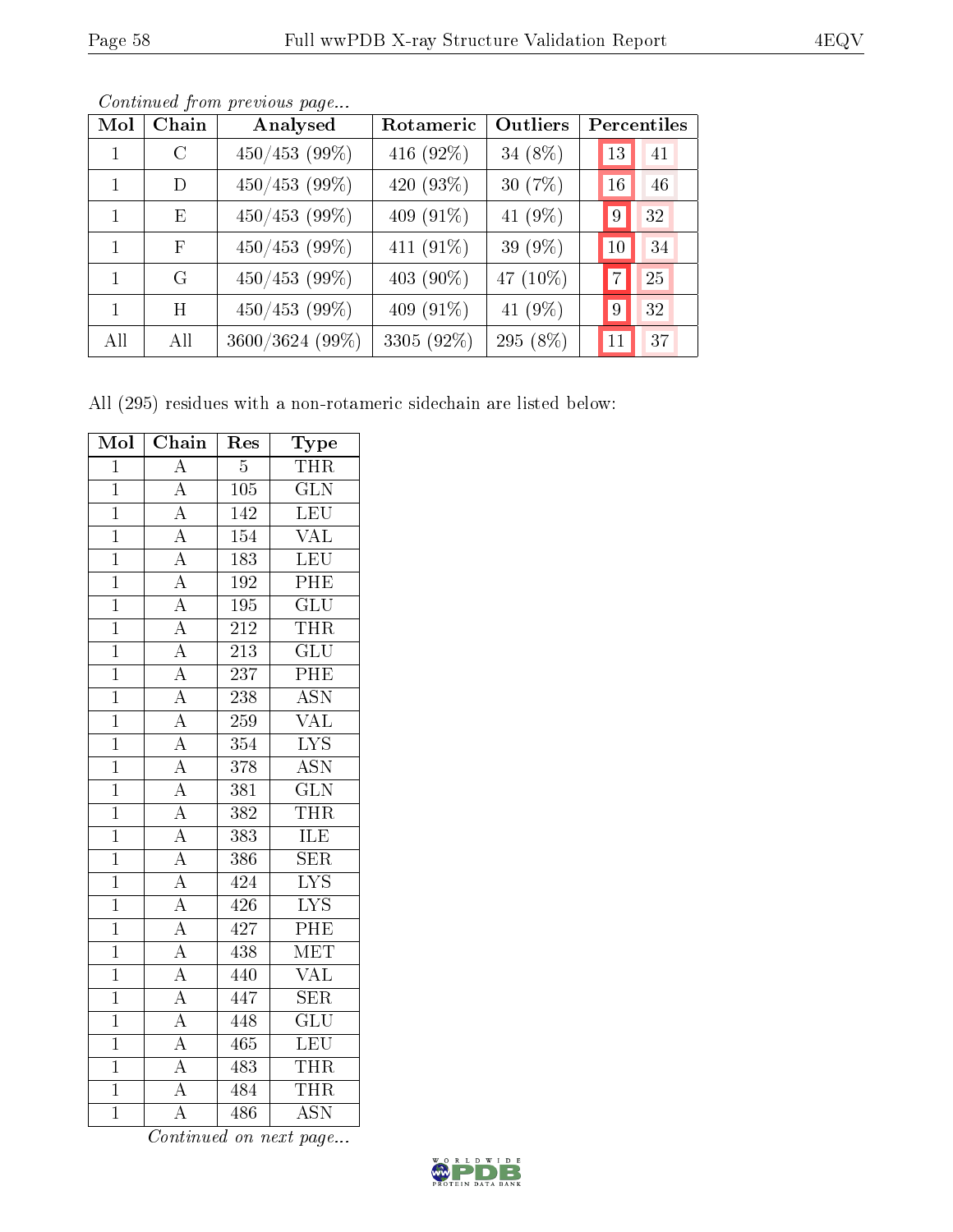| Mol            | Chain                                                                                                                                  | r -<br>Res       | $\mathbf{r}$ $\sim$ $\mathbf{v}$<br>Type |
|----------------|----------------------------------------------------------------------------------------------------------------------------------------|------------------|------------------------------------------|
| $\mathbf{1}$   | A                                                                                                                                      | 488              | LEU                                      |
| $\mathbf{1}$   | $\overline{A}$                                                                                                                         | 494              | THR                                      |
| $\mathbf{1}$   | $\overline{A}$                                                                                                                         | 498              | $\overline{\text{ASP}}$                  |
| $\mathbf{1}$   | $\overline{A}$                                                                                                                         | 500              | <b>LEU</b>                               |
| $\overline{1}$ | $\overline{A}$                                                                                                                         | 508              | $\overline{\text{VAL}}$                  |
| $\mathbf 1$    | $\overline{\mathrm{B}}$                                                                                                                | $\overline{5}$   | THR                                      |
| $\mathbf 1$    | $\overline{\mathrm{B}}$                                                                                                                | $\overline{105}$ | $\widetilde{{\rm GLN}}$                  |
| $\mathbf{1}$   | $\overline{\mathrm{B}}$                                                                                                                | 142              | <b>LEU</b>                               |
| $\overline{1}$ | $\overline{\mathrm{B}}$                                                                                                                | 154              | <b>VAL</b>                               |
| $\mathbf 1$    | $\overline{\mathrm{B}}$                                                                                                                | 181              | $\overline{\text{ASP}}$                  |
| $\mathbf{1}$   | $\overline{\mathrm{B}}$                                                                                                                | 183              | <b>LEU</b>                               |
| $\mathbf{1}$   | $\overline{\mathrm{B}}$                                                                                                                | 192              | PHE                                      |
| $\mathbf{1}$   | $\overline{\mathbf{B}}$                                                                                                                | 195              | $\overline{\text{GLU}}$                  |
| $\mathbf 1$    | B                                                                                                                                      | 212              | <b>THR</b>                               |
| $\overline{1}$ | $\overline{\mathrm{B}}$                                                                                                                | 213              | $\overline{\text{GLU}}$                  |
| $\mathbf{1}$   | Β                                                                                                                                      | 237              | PHE                                      |
| $\mathbf{1}$   | $\overline{\mathrm{B}}$                                                                                                                | $\overline{238}$ | $\overline{ASN}$                         |
| $\mathbf 1$    | B                                                                                                                                      | $\overline{2}59$ | $\rm \sqrt{AL}$                          |
| $\mathbf{1}$   | $\overline{\mathrm{B}}$                                                                                                                | 352              | LEU                                      |
| $\mathbf{1}$   | $\overline{\mathrm{B}}$                                                                                                                | 356              | $\overline{\text{ASN}}$                  |
| $\mathbf{1}$   | $\overline{\mathrm{B}}$                                                                                                                | 378              | <b>ASN</b>                               |
| $\mathbf{1}$   | $\overline{\mathrm{B}}$                                                                                                                | $\overline{379}$ | <b>THR</b>                               |
| $\mathbf 1$    | Β                                                                                                                                      | 381              | <b>GLN</b>                               |
| $\overline{1}$ | Β                                                                                                                                      | 382              | THR                                      |
| $\mathbf{1}$   | $\overline{\mathrm{B}}$                                                                                                                | 383              | ILE                                      |
| $\mathbf 1$    | $\overline{\mathrm{B}}$                                                                                                                | 386              | $\overline{\text{SER}}$                  |
| $\mathbf 1$    | $\overline{\mathrm{B}}$                                                                                                                | 425              | $\overline{\text{VAL}}$                  |
| $\overline{1}$ | $\overline{\mathrm{B}}$                                                                                                                | 438              | $\overline{\text{MET}}$                  |
| $\overline{1}$ | $\overline{\mathrm{B}}$                                                                                                                | 440              | $\overline{\text{VAL}}$                  |
| 1              | Β                                                                                                                                      | 465              | <b>LEU</b>                               |
| $\mathbf{1}$   | B                                                                                                                                      | 483              | THR                                      |
| $\overline{1}$ | $\overline{\mathrm{B}}$                                                                                                                | 484              | $\overline{\text{THR}}$                  |
| $\mathbf{1}$   | $\overline{B}$                                                                                                                         | 494              | THR                                      |
| $\overline{1}$ |                                                                                                                                        | $\overline{508}$ | $\overline{\text{VAL}}$                  |
| $\mathbf 1$    |                                                                                                                                        | $\overline{5}$   | THR                                      |
| $\mathbf 1$    |                                                                                                                                        | $\overline{105}$ | $\overline{\text{GLN}}$                  |
| $\mathbf 1$    | $\overline{B}$ $\overline{C}$ $\overline{C}$ $\overline{C}$ $\overline{C}$ $\overline{C}$ $\overline{C}$ $\overline{C}$ $\overline{C}$ | 142              | $\overline{\text{LEU}}$                  |
| $\mathbf 1$    |                                                                                                                                        | 154              | $\overline{\text{VAL}}$                  |
| $\mathbf 1$    |                                                                                                                                        | 180              | $\overline{\text{SER}}$                  |
| $\mathbf 1$    |                                                                                                                                        | $\overline{181}$ | $\overline{\text{ASP}}$                  |
| $\mathbf 1$    |                                                                                                                                        | $\overline{184}$ | $\overline{\text{LYS}}$                  |
| $\mathbf 1$    | $\overline{\rm C}$                                                                                                                     | 192              | PHE                                      |

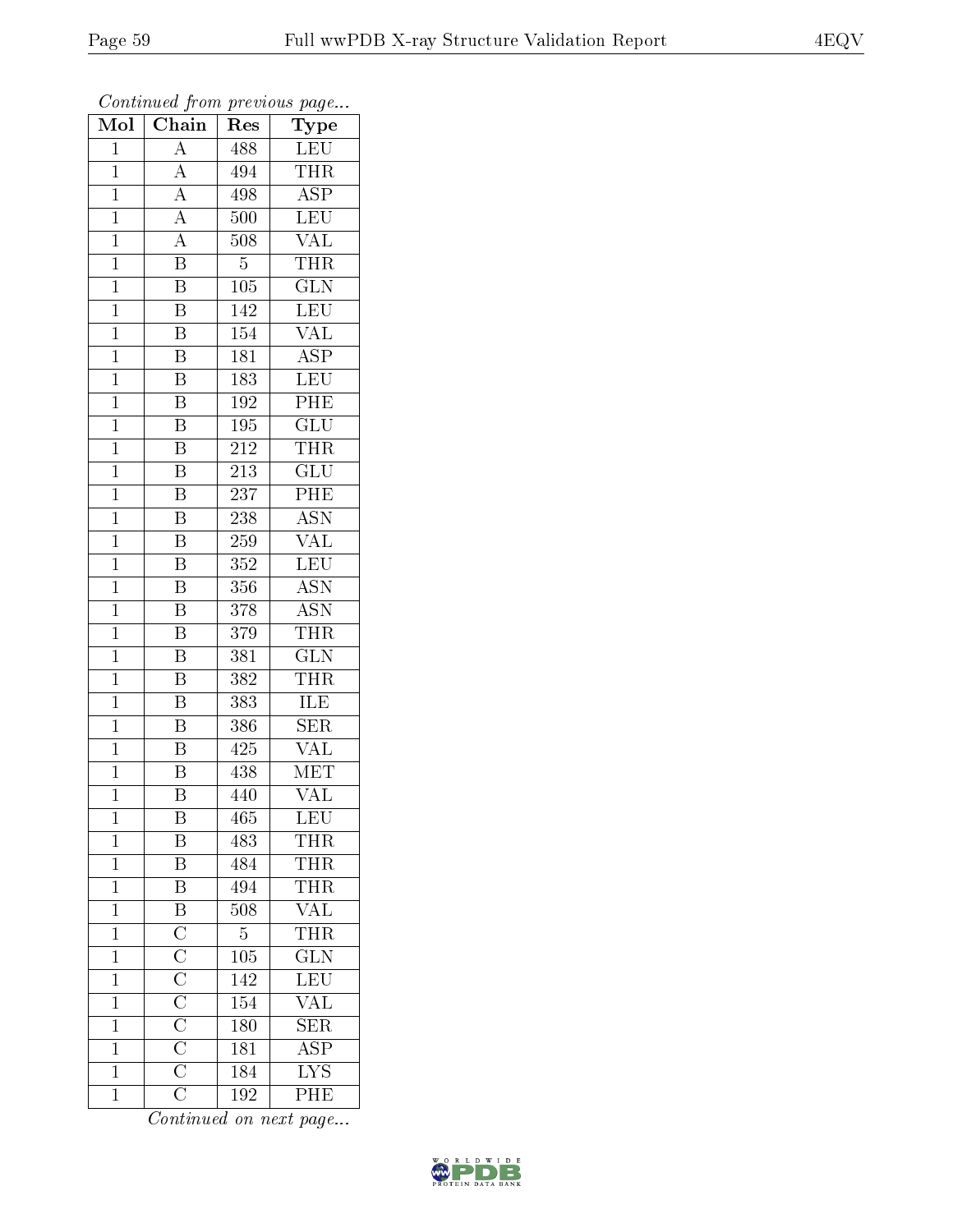| Mol            | Chain              | $\mathbf{r}$ . $\sim$<br>$\bar{R}$ es | $r \sim 3$<br>Type                                        |
|----------------|--------------------|---------------------------------------|-----------------------------------------------------------|
| $\mathbf{1}$   |                    | 195                                   | $\overline{\mathrm{GLU}}$                                 |
| $\overline{1}$ |                    | 214                                   | $\overline{\text{GLN}}$                                   |
| $\overline{1}$ |                    | <b>237</b>                            | PHE                                                       |
| $\mathbf{1}$   |                    | $\overline{238}$                      | <b>ASN</b>                                                |
| $\overline{1}$ |                    | 259                                   | $\overline{\text{VAL}}$                                   |
| $\overline{1}$ |                    | $\overline{352}$                      | LEU                                                       |
| $\overline{1}$ |                    | $3\sqrt{5}6$                          | $\frac{\overline{\mathrm{ASN}}}{\overline{\mathrm{ASN}}}$ |
| $\overline{1}$ |                    | 378                                   |                                                           |
| $\mathbf{1}$   |                    | 380                                   | <b>THR</b>                                                |
| $\overline{1}$ |                    | 381                                   | $\overline{\text{GLN}}$                                   |
| $\overline{1}$ |                    | 382                                   | $\overline{\text{THR}}$                                   |
| $\overline{1}$ |                    | 386                                   | $\overline{\text{SER}}$                                   |
| $\overline{1}$ |                    | 425                                   | <b>VAL</b>                                                |
| $\mathbf{1}$   |                    | 427                                   | $\overline{\text{PHE}}$                                   |
| $\overline{1}$ |                    | 438                                   | MET                                                       |
| $\mathbf{1}$   |                    | 440                                   | $\overline{\text{VAL}}$                                   |
| $\overline{1}$ |                    | 446                                   | $\overline{\text{LYS}}$                                   |
| $\mathbf{1}$   |                    | 447                                   | $\overline{\text{SER}}$                                   |
| $\mathbf{1}$   |                    | 448                                   | $\overline{\text{GLU}}$                                   |
| $\mathbf{1}$   |                    | 465                                   | LEU                                                       |
| $\overline{1}$ |                    | 483                                   | <b>THR</b>                                                |
| $\overline{1}$ |                    | 484                                   | $\frac{\overline{\text{THR}}}{\overline{\text{THR}}}$     |
| $\mathbf{1}$   |                    | 494                                   |                                                           |
| $\overline{1}$ |                    | 497                                   | $\frac{\overline{\text{VAL}}}{\text{ASP}}$                |
| $\overline{1}$ |                    | 498                                   |                                                           |
| $\overline{1}$ |                    | 508                                   | $\frac{\text{VAL}}{\text{THR}}$                           |
| $\overline{1}$ |                    | $\overline{5}$                        |                                                           |
| $\mathbf{1}$   | $\overline{\rm D}$ | $\overline{105}$                      | $\rm \overline{GLN}$                                      |
| $\overline{1}$ |                    | 142                                   | LEU                                                       |
| 1              | $\mathbf{D}$       | 154                                   | VAL                                                       |
| $\mathbf 1$    | $\overline{\rm D}$ | 180                                   | <b>SER</b>                                                |
| $\mathbf{1}$   | $\overline{D}$     | 181                                   | $\overline{\rm ASP}$                                      |
| $\mathbf{1}$   | $\overline{D}$     | 182                                   | <b>ASP</b>                                                |
| $\overline{1}$ | $\overline{D}$     | 183                                   | $\overline{\text{LEU}}$                                   |
| $\mathbf{1}$   | $\overline{D}$     | 192                                   | $P\overline{HE}$                                          |
| $\overline{1}$ | $\overline{D}$     | 195                                   | $\overline{\mathrm{GLU}}$                                 |
| $\mathbf 1$    | $\overline{D}$     | 212                                   | THR                                                       |
| $\mathbf 1$    | $\overline{\rm D}$ | 237                                   | $\overline{PHE}$                                          |
| $\mathbf 1$    | $\overline{D}$     | 238                                   | <b>ASN</b>                                                |
| $\mathbf 1$    | $\overline{\rm D}$ | 259                                   | <b>VAL</b>                                                |
| $\mathbf 1$    | $\overline{\rm D}$ | 352                                   | LEU                                                       |
| $\mathbf 1$    | $\overline{\rm D}$ | 356                                   | $\overline{\mathrm{ASN}}$                                 |

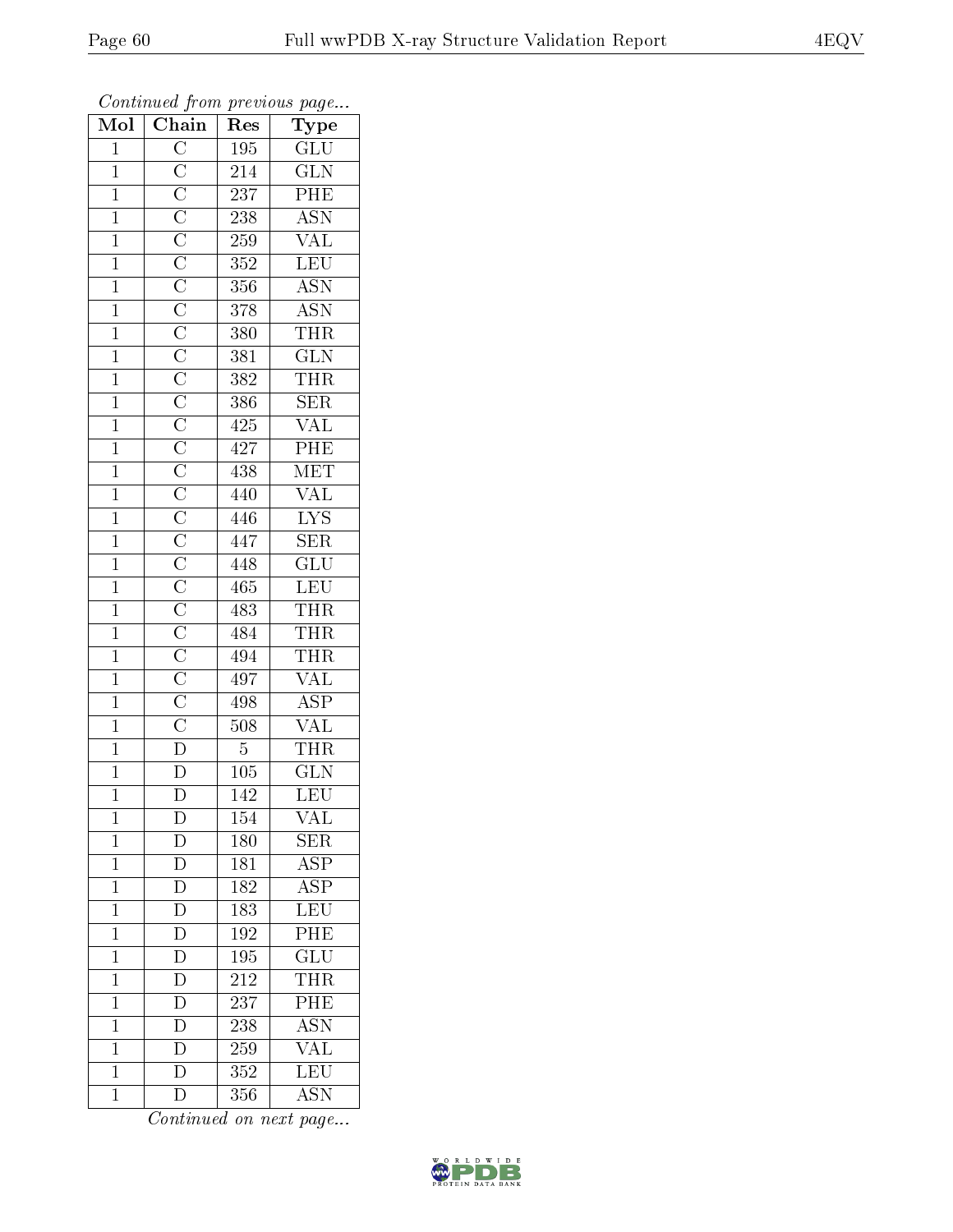| Mol            | Chain                   | Res              | Type                    |
|----------------|-------------------------|------------------|-------------------------|
| $\mathbf{1}$   | D                       | 381              | <b>GLN</b>              |
| $\mathbf 1$    | D                       | 382              | <b>THR</b>              |
| $\mathbf{1}$   | $\overline{D}$          | 384              | <b>SER</b>              |
| $\overline{1}$ | $\overline{\rm D}$      | 425              | <b>VAL</b>              |
| $\mathbf{1}$   | $\overline{D}$          | $\overline{438}$ | MET                     |
| $\mathbf{1}$   | $\overline{\rm D}$      | 440              | VAL                     |
| $\mathbf{1}$   | $\overline{\rm D}$      | 448              | $\overline{\text{GLU}}$ |
| $\mathbf{1}$   | $\overline{D}$          | $\overline{463}$ | <b>ASN</b>              |
| $\mathbf{1}$   | $\overline{D}$          | 465              | <b>LEU</b>              |
| $\mathbf 1$    | $\overline{\rm D}$      | 483              | <b>THR</b>              |
| $\mathbf{1}$   | $\overline{D}$          | 484              | THR                     |
| $\mathbf{1}$   | $\overline{D}$          | 494              | <b>THR</b>              |
| $\mathbf{1}$   | $\overline{\rm D}$      | 498              | $\overline{\text{ASP}}$ |
| $\mathbf{1}$   | $\overline{\rm D}$      | 508              | <b>VAL</b>              |
| $\mathbf{1}$   | $\overline{\mathrm{E}}$ | $\overline{5}$   | <b>THR</b>              |
| $\mathbf{1}$   | $\overline{\mathrm{E}}$ | 22               | $\overline{ASP}$        |
| $\mathbf{1}$   | $\overline{\mathrm{E}}$ | 98               | $\overline{\text{ASN}}$ |
| $\mathbf{1}$   | $\overline{\mathrm{E}}$ | 100              | <b>THR</b>              |
| $\mathbf 1$    | E                       | 141              | $\overline{\text{VAL}}$ |
| $\mathbf{1}$   | $\overline{\mathrm{E}}$ | 142              | LEU                     |
| $\mathbf{1}$   | $\overline{\mathrm{E}}$ | 166              | <b>THR</b>              |
| $\mathbf{1}$   | $\overline{E}$          | 181              | $\overline{\text{ASP}}$ |
| $\mathbf 1$    | $\overline{E}$          | 183              | LEU                     |
| $\mathbf{1}$   | $\overline{E}$          | 190              | $\overline{\text{SER}}$ |
| $\mathbf{1}$   | $\overline{\mathrm{E}}$ | 194              | <b>ASN</b>              |
| $\mathbf{1}$   | $\overline{\mathrm{E}}$ | $\overline{1}97$ | PHE                     |
| $\mathbf{1}$   | $\overline{\mathrm{E}}$ | 198              | LEU                     |
| $\mathbf{1}$   | E                       | 200              | <b>TYR</b>              |
| $\mathbf 1$    | $\overline{\mathrm{E}}$ | 214              | $\overline{\text{GLN}}$ |
| $\mathbf 1$    | E                       | 254              | ASP                     |
| $\mathbf{1}$   | E                       | 278              | THR                     |
| $\mathbf{1}$   | $\overline{E}$          | 323              | $\overline{\text{GLU}}$ |
| $\mathbf{1}$   | E                       | 325              | $\widetilde{{\rm GLU}}$ |
| $\mathbf 1$    | $\overline{\mathrm{E}}$ | $\overline{326}$ | $\overline{\text{LEU}}$ |
| $\mathbf{1}$   | $\overline{\mathrm{E}}$ | 352              | LEU <sup>-</sup>        |
| $\mathbf 1$    | $\overline{E}$          | 356              | <b>ASN</b>              |
| $\mathbf 1$    | $\overline{E}$          | 383              | <b>ILE</b>              |
| $\overline{1}$ | $\overline{\mathrm{E}}$ | 384              | $\overline{\text{SER}}$ |
| $\mathbf 1$    | $\overline{\mathrm{E}}$ | 385              | $\overline{\text{LYS}}$ |
| $\mathbf 1$    | $\overline{\mathrm{E}}$ | 388              | $\rm{P\overline{HE}}$   |
| $\mathbf{1}$   | $\overline{\mathrm{E}}$ | 396              | $\overline{\text{LYS}}$ |
| $\mathbf{1}$   | E                       | 398              | LEU                     |

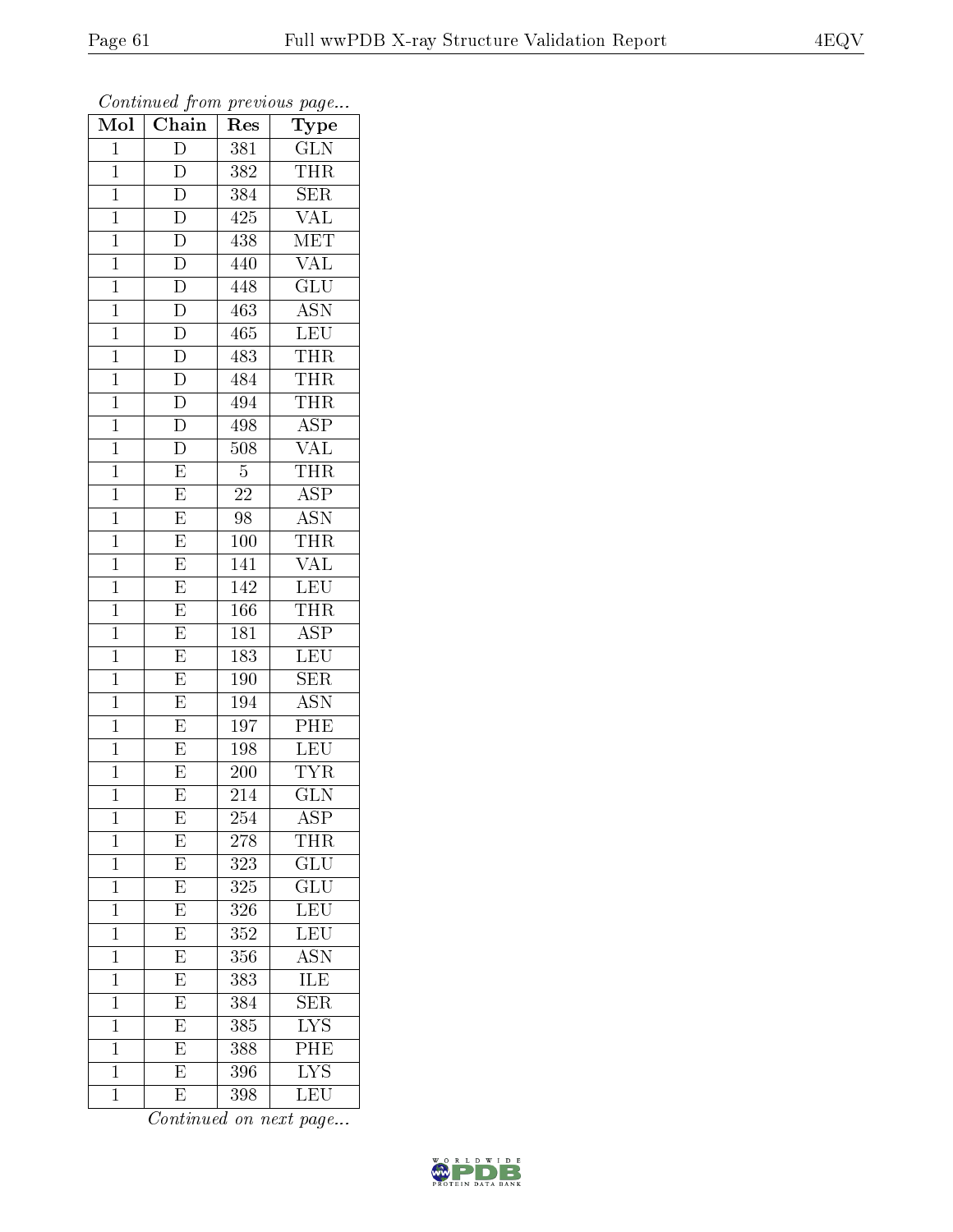| Mol            | $\sim$ $\sim$<br>$\overline{\text{Chain}}$        | r -<br>Res       | x.<br>™<br>Type           |
|----------------|---------------------------------------------------|------------------|---------------------------|
| $\mathbf 1$    | $\overline{\mathrm{E}}$                           | 426              | <b>LYS</b>                |
| $\mathbf{1}$   | E                                                 | 429              | $\overline{\text{LYS}}$   |
| $\mathbf{1}$   | $\overline{\mathrm{E}}$                           | 430              | $\overline{\text{GLU}}$   |
| $\mathbf 1$    | E                                                 | 431              | <b>ASN</b>                |
| $\overline{1}$ | $\overline{\mathrm{E}}$                           | 437              | $\overline{\rm{ARG}}$     |
| $\mathbf 1$    | $\overline{\mathrm{E}}$                           | 447              | SER                       |
| $\mathbf{1}$   | $\overline{\mathrm{E}}$                           | 465              | LEU                       |
| $\mathbf 1$    | $\overline{E}$                                    | 483              | <b>THR</b>                |
| $\mathbf{1}$   | $\overline{E}$                                    | 494              | THR                       |
| $\mathbf{1}$   | $\overline{\mathrm{E}}$                           | 497              | $\overline{\text{VAL}}$   |
| $\mathbf{1}$   | $\overline{\mathrm{E}}$                           | 498              | <b>ASP</b>                |
| $\mathbf{1}$   | $\overline{\mathrm{E}}$                           | 500              | LEU                       |
| $\mathbf{1}$   | $\overline{E}$                                    | 505              | <b>LYS</b>                |
| $\mathbf 1$    | $\overline{\mathrm{F}}$                           | $\overline{4}$   | $\widetilde{{\rm GLU}}$   |
| $\mathbf{1}$   |                                                   | $\overline{5}$   | THR                       |
| $\mathbf{1}$   | $\frac{\overline{F}}{\overline{F}}$               | 8                | $\rm{ARG}$                |
| $\mathbf{1}$   | $\overline{F}$                                    | $\overline{22}$  | <b>ASP</b>                |
| $\mathbf{1}$   | $\overline{F}$                                    | 98               | <b>ASN</b>                |
| $\mathbf{1}$   |                                                   | 99               | $\overline{\text{ASP}}$   |
| $\mathbf{1}$   | $\frac{\overline{\text{F}}}{\overline{\text{F}}}$ | 141              | <b>VAL</b>                |
| $\mathbf{1}$   |                                                   | 142              | <b>LEU</b>                |
| $\mathbf{1}$   | $\overline{\mathrm{F}}$                           | 166              | THR                       |
| $\mathbf 1$    | $\mathbf{F}$                                      | 181              | <b>ASP</b>                |
| $\overline{1}$ | $\overline{F}$                                    | 183              | $\overline{\text{LEU}}$   |
| $\overline{1}$ | $\overline{F}$                                    | 190              | $\overline{\text{SER}}$   |
| $\mathbf{1}$   | $\overline{F}$                                    | 194              | <b>ASN</b>                |
| $\mathbf 1$    | $\overline{F}$                                    | 197              | PHE                       |
| $\mathbf{1}$   | $\overline{\mathrm{F}}$                           | 198              | $\overline{\text{LEU}}$   |
| $\overline{1}$ | $\overline{\mathrm{F}}$                           | 200              | <b>TYR</b>                |
| 1              | $\mathbf{F}$                                      | 214              | $_{\rm GLN}$              |
| $\mathbf 1$    |                                                   | 254              | ASP                       |
| $\overline{1}$ | $\frac{\overline{F}}{\overline{F}}$               | 278              | <b>THR</b>                |
| $\mathbf{1}$   |                                                   | 323              | $\overline{\text{GLU}}$   |
| $\overline{1}$ | $\overline{\mathrm{F}}$                           | 325              | $\overline{\text{GLU}}$   |
| $\mathbf 1$    |                                                   | 326              | LEU                       |
| $\mathbf 1$    | $\frac{\overline{F}}{\overline{F}}$               | $\overline{352}$ | $\overline{\text{LEU}}$   |
| $\mathbf 1$    | $\overline{F}$                                    | 356              | $\overline{\mathrm{ASN}}$ |
| $\mathbf 1$    | $\overline{F}$                                    | 383              | $\overline{\text{ILE}}$   |
| $\mathbf 1$    | $\frac{\overline{\text{F}}}{\overline{\text{F}}}$ | 384              | $\overline{\text{SER}}$   |
| $\mathbf 1$    |                                                   | 385              | $\overline{\text{LYS}}$   |
| $\mathbf 1$    |                                                   | 396              | $\overline{\mathrm{LYS}}$ |
| $\mathbf{1}$   | $\overline{\mathrm{F}}$                           | 398              | LEU                       |

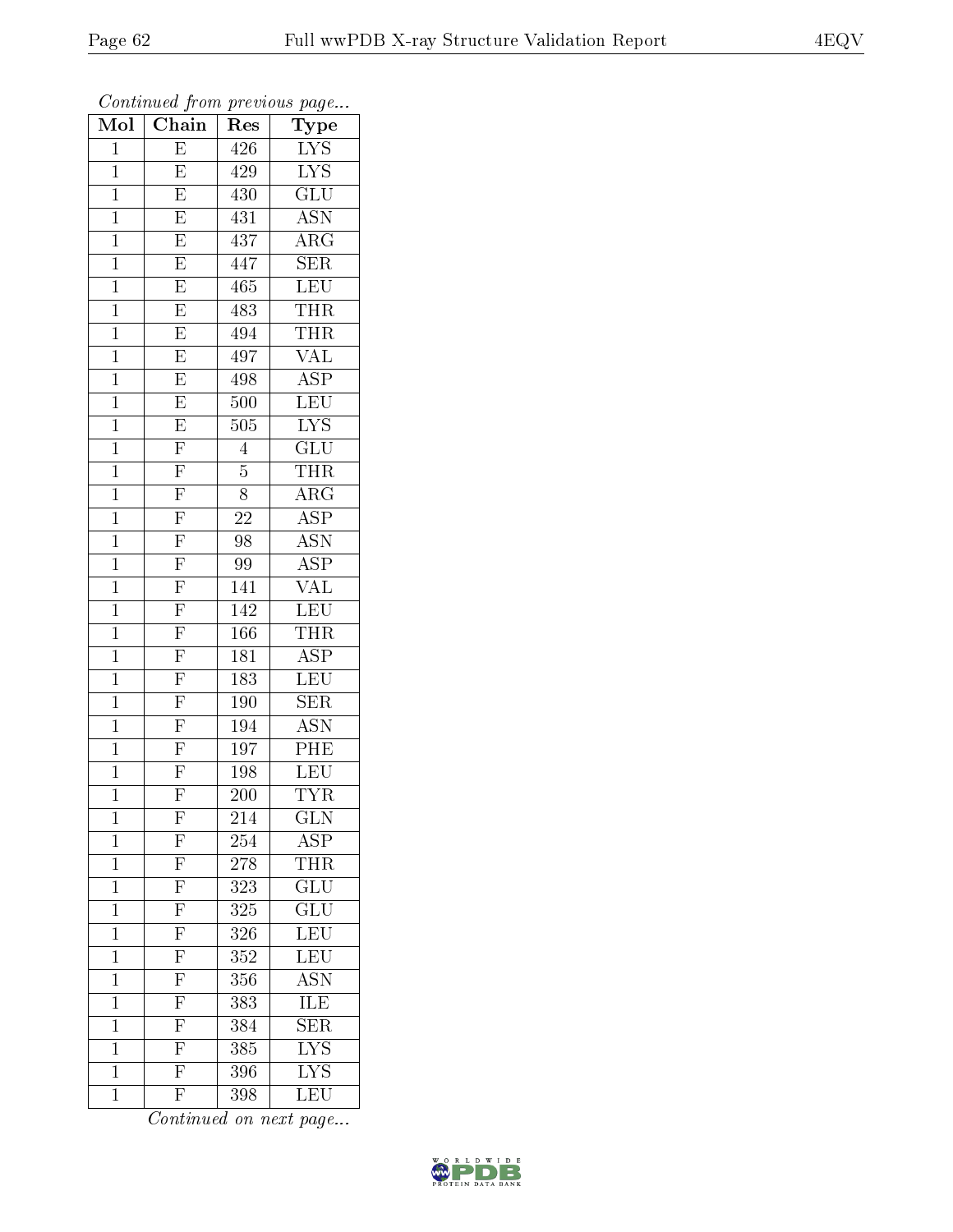| $\overline{\text{Mol}}$ | $\mathcal{L}$ , $\mathcal{L}$<br>$\overline{\text{Chain}}$              | x.<br>Res        | $\mathbf{r}$ $\mathbf{v}$<br>Type |
|-------------------------|-------------------------------------------------------------------------|------------------|-----------------------------------|
| $\mathbf 1$             | $\overline{F}$                                                          | 426              | $\overline{\text{LYS}}$           |
| $\mathbf{1}$            | $\overline{F}$                                                          | 429              | $\overline{\text{LYS}}$           |
| $\overline{1}$          | $\frac{\overline{F}}{\overline{F}}$                                     | 430              | $\overline{\text{GLU}}$           |
| $\mathbf{1}$            |                                                                         | 431              | $\overline{\mathrm{ASN}}$         |
| $\overline{1}$          | $\overline{\mathrm{F}}$                                                 | 437              | $\overline{\rm{ARG}}$             |
| $\mathbf 1$             | $\overline{\mathrm{F}}$                                                 | 465              | $\overline{\text{LEU}}$           |
| $\overline{1}$          | $\overline{F}$                                                          | 483              | THR                               |
| $\mathbf{1}$            |                                                                         | 497              | $\overline{\text{VAL}}$           |
| $\overline{1}$          | $\frac{\overline{F}}{\overline{F}}$ $\frac{\overline{F}}{\overline{G}}$ | 498              | $\overline{\text{ASP}}$           |
| $\mathbf{1}$            |                                                                         | 505              | $\overline{\text{LYS}}$           |
| $\mathbf{1}$            |                                                                         | $\overline{4}$   | $\overline{\text{GLU}}$           |
| $\mathbf{1}$            | $\overline{\mathrm{G}}$                                                 | $\overline{5}$   | <b>THR</b>                        |
| $\overline{1}$          | $\overline{\mathrm{G}}$                                                 | <b>22</b>        | $\overline{\text{ASP}}$           |
| $\mathbf{1}$            | $\overline{\mathrm{G}}$                                                 | 98               | $\overline{\mathrm{ASN}}$         |
| $\overline{1}$          |                                                                         | 141              | $\overline{\text{VAL}}$           |
| $\mathbf{1}$            | $\frac{\overline{G}}{\overline{G}}$                                     | 142              | <b>LEU</b>                        |
| $\mathbf{1}$            |                                                                         | 147              | <b>THR</b>                        |
| $\mathbf{1}$            | $\overline{\mathrm{G}}$                                                 | 166              | <b>THR</b>                        |
| $\mathbf{1}$            | $\overline{\mathrm{G}}$                                                 | 181              | $\overline{\text{ASP}}$           |
| $\overline{1}$          | $\frac{\overline{G}}{\overline{G}}$                                     | 183              | $\overline{\text{LEU}}$           |
| $\mathbf{1}$            |                                                                         | 190              | SER                               |
| $\overline{1}$          |                                                                         | 194              | <b>ASN</b>                        |
| $\mathbf{1}$            | $\overline{\mathrm{G}}$                                                 | 197              | PHE                               |
| $\overline{1}$          | $\overline{\mathrm{G}}$                                                 | 198              | $\overline{\text{LEU}}$           |
| $\overline{1}$          | $\overline{\rm G}$                                                      | 200              | <b>TYR</b>                        |
| $\mathbf{1}$            | $\overline{\rm G}$                                                      | 214              | $\overline{\text{GLN}}$           |
| $\mathbf{1}$            | $\overline{\mathrm{G}}$                                                 | 253              | PHE                               |
| $\overline{1}$          | $\overline{\text{G}}$                                                   | <b>278</b>       | THR                               |
| $\overline{1}$          | $\overline{\rm G}$                                                      | 323              | $\overline{{\rm GLU}}$            |
| 1                       | $\mathbf G$                                                             | 325              | GLU                               |
| $\mathbf{1}$            | $\overline{G}$                                                          | 326              | $\overline{\text{LEU}}$           |
| $\overline{1}$          | $\overline{G}$                                                          | 344              | $\overline{\text{SER}}$           |
| $\mathbf{1}$            | $\overline{\mathrm{G}}$                                                 | 348              | <b>THR</b>                        |
| $\overline{1}$          | $\overline{\mathrm{G}}$                                                 | $\overline{352}$ | $\overline{\text{LEU}}$           |
| $\mathbf{1}$            | $\overline{G}$                                                          | 356              | <b>ASN</b>                        |
| $\mathbf 1$             | $\overline{\mathrm{G}}$                                                 | 383              | $\overline{\text{ILE}}$           |
| $\mathbf 1$             | $\overline{\mathrm{G}}$                                                 | 384              | $\overline{\text{SER}}$           |
| $\mathbf{1}$            | $\overline{\rm G}$                                                      | 386              | SER                               |
| $\mathbf{1}$            | $\overline{G}$                                                          | 398              | LEU                               |
| $\mathbf{1}$            | $\overline{\mathrm{G}}$                                                 | 399              | $\overline{\text{GLU}}$           |
| $\mathbf 1$             | $\overline{\mathrm{G}}$                                                 | 400              | $\overline{\text{ASP}}$           |
| $\mathbf{1}$            | $\overline{\mathrm{G}}$                                                 | 424              | $\overline{\text{LYS}}$           |

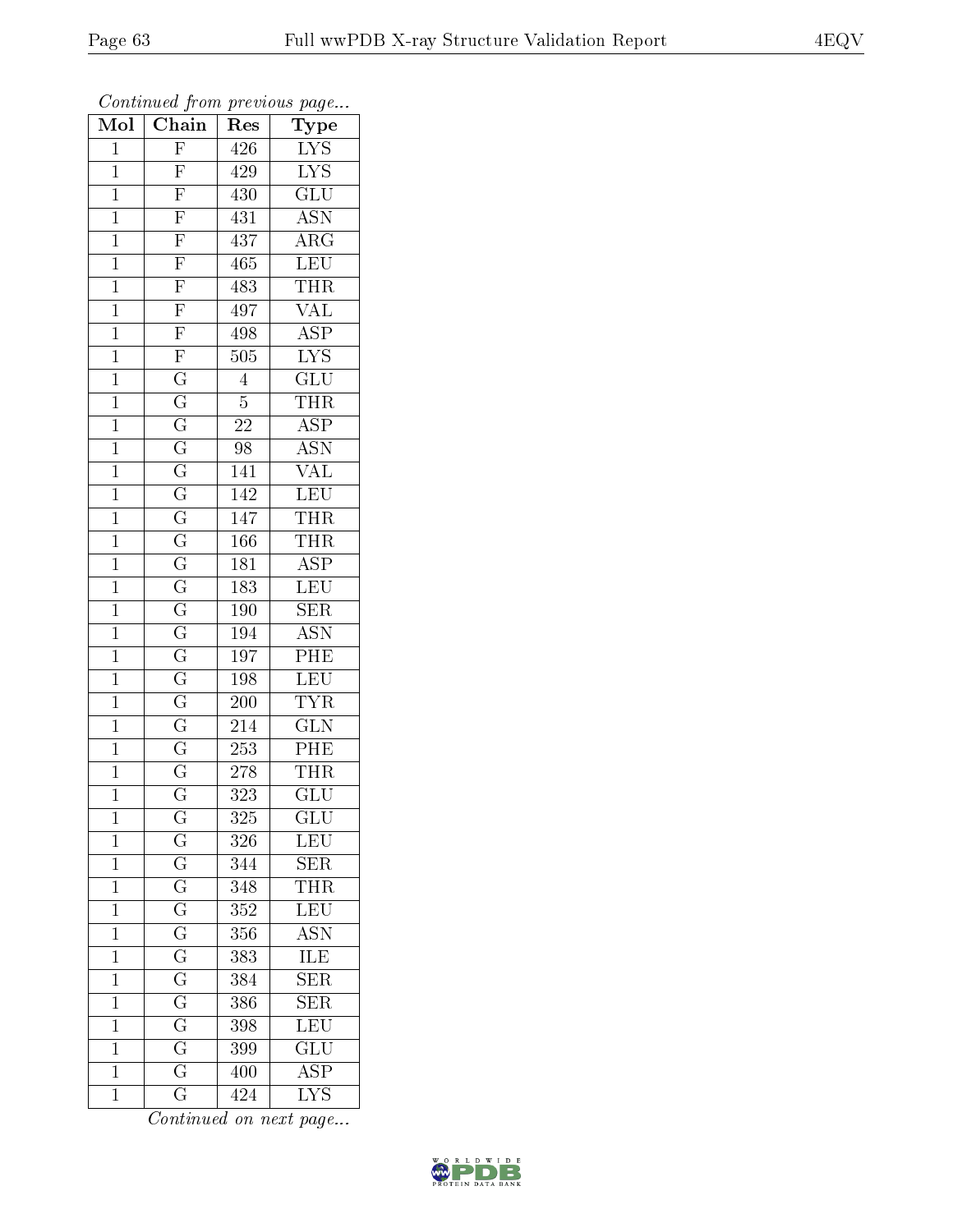| Mol            | Chain                     | Res              | Type                      |
|----------------|---------------------------|------------------|---------------------------|
| $\mathbf{1}$   | $\overline{\mathrm{G}}$   | 425              | VAL                       |
| $\mathbf 1$    | $\overline{\mathrm{G}}$   | 426              | $\overline{\text{LYS}}$   |
| $\mathbf{1}$   | $\overline{\mathrm{G}}$   | 427              | $\overline{\text{PHE}}$   |
| $\mathbf{1}$   | $\overline{G}$            | 428              | $\overline{\text{VAL}}$   |
| $\mathbf{1}$   | $\overline{\mathrm{G}}$   | 429              | $\overline{\text{LYS}}$   |
| $\mathbf{1}$   | $\overline{\mathrm{G}}$   | 430              | GLU                       |
| $\mathbf{1}$   | $\overline{\mathrm{G}}$   | 431              | <b>ASN</b>                |
| $\mathbf{1}$   | $\overline{\mathrm{G}}$   | 437              | $\rm{ARG}$                |
| $\mathbf{1}$   | $\overline{\mathrm{G}}$   | 447              | <b>SER</b>                |
| $\mathbf 1$    | $\overline{\mathrm{G}}$   | 465              | <b>LEU</b>                |
| $\mathbf{1}$   | $\overline{\mathrm{G}}$   | 483              | <b>THR</b>                |
| $\overline{1}$ | $\overline{\mathrm{G}}$   | 494              | THR                       |
| $\mathbf{1}$   | $\overline{G}$            | 498              | $\overline{\text{ASP}}$   |
| $\mathbf{1}$   | $\overline{\mathrm{G}}$   | 500              | LEU                       |
| $\mathbf 1$    | $\overline{\mathrm{G}}$   | 505              | $\overline{\text{LYS}}$   |
| $\mathbf 1$    | $\overline{\rm H}$        | $\overline{4}$   | GLU                       |
| $\overline{1}$ | $\overline{\rm H}$        | $\overline{5}$   | <b>THR</b>                |
| $\mathbf{1}$   | $\overline{\rm H}$        | 22               | ASP                       |
| $\mathbf 1$    | $\overline{\rm H}$        | 94               | $\overline{\text{SER}}$   |
| $\mathbf{1}$   | $\overline{H}$            | 97               | PHE                       |
| $\overline{1}$ | $\overline{H}$            | 98               | $\overline{\mathrm{ASN}}$ |
| $\overline{1}$ | $\overline{\rm H}$        | 141              | $\overline{\text{VAL}}$   |
| $\mathbf{1}$   | $\overline{\rm H}$        | 142              | <b>LEU</b>                |
| $\mathbf{1}$   | $\overline{\rm H}$        | 166              | $T\bar{H}\bar{R}$         |
| $\mathbf{1}$   | $\overline{H}$            | 181              | <b>ASP</b>                |
| $\mathbf{1}$   | $\overline{\rm H}$        | 183              | LEU                       |
| $\mathbf{1}$   | $\overline{H}$            | 190              | SER                       |
| $\mathbf{1}$   | $\overline{\rm H}$        | $\overline{194}$ | <b>ASN</b>                |
| $\mathbf 1$    | $\overline{\rm H}$        | $\overline{19}7$ | $\overline{\mathrm{PHE}}$ |
| $\mathbf 1$    | $\boldsymbol{\mathrm{H}}$ | 198              | LEU                       |
| $\mathbf 1$    | $\rm \bar{H}$             | 200              | TYR                       |
| $\mathbf 1$    | $\overline{H}$            | 214              | $\overline{\text{GLN}}$   |
| $\mathbf{1}$   | $\overline{\rm H}$        | 254              | $\overline{A}$ SP         |
| $\mathbf{1}$   | $\overline{\text{H}}$     | 278              | <b>THR</b>                |
| $\mathbf{1}$   | $\overline{\mathrm{H}}$   | 323              | $\mathrm{GLU}$            |
| $\mathbf 1$    | $\overline{\rm H}$        | 325              | $\overline{\text{GLU}}$   |
| $\mathbf{1}$   | $\overline{\mathrm{H}}$   | 326              | <b>LEU</b>                |
| $\mathbf 1$    | $\overline{\rm H}$        | 345              | $\rm{ARG}$                |
| $\mathbf{1}$   | $\overline{\mathrm{H}}$   | 352              | LEU                       |
| $\mathbf{1}$   | $\overline{\text{H}}$     | 356              | <b>ASN</b>                |
| $\mathbf{1}$   | $\overline{\rm H}$        | 383              | ILE                       |
| $\mathbf 1$    | $\overline{\text{H}}$     | 384              | <b>SER</b>                |

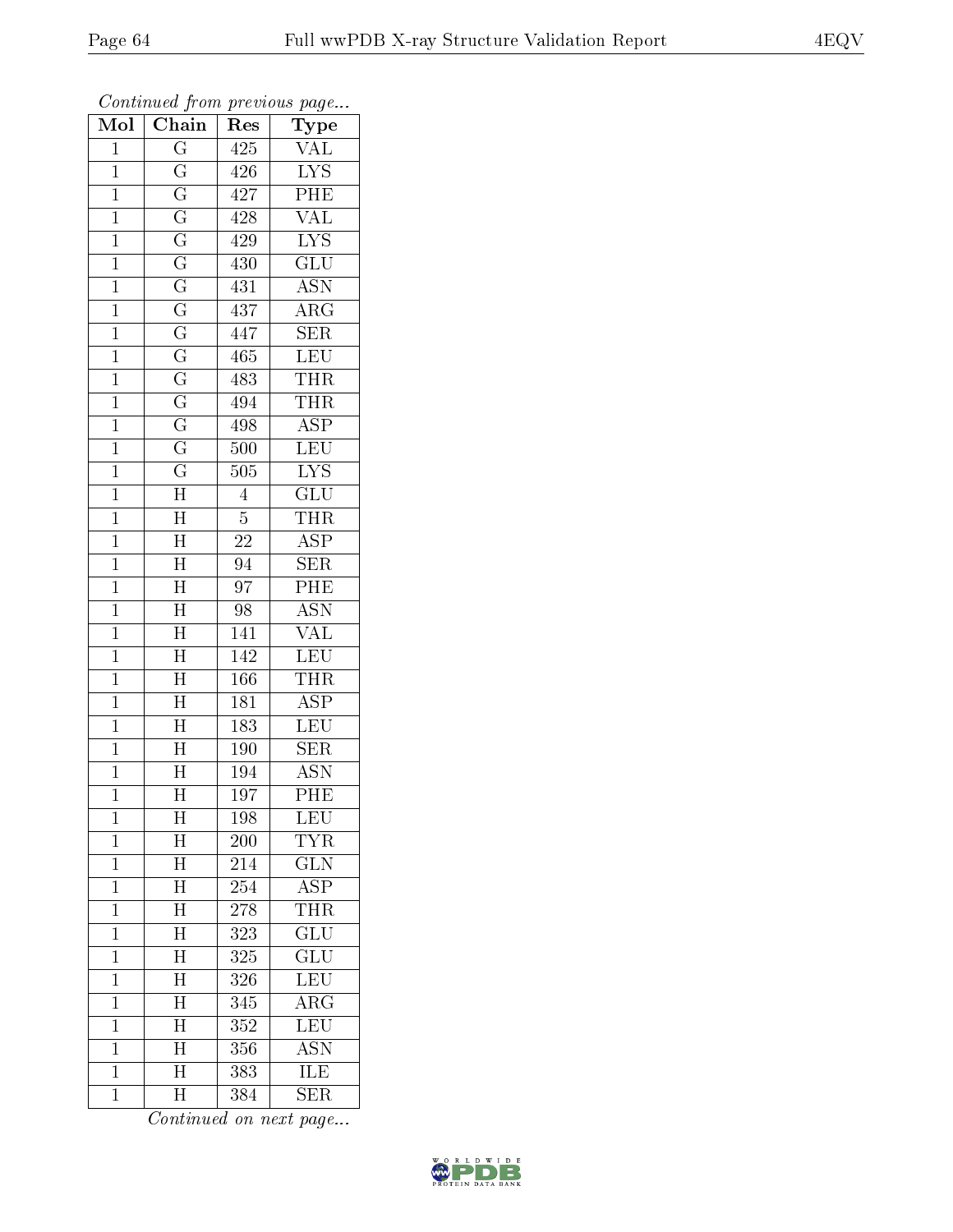| Mol            | Chain     | Res | Type       |
|----------------|-----------|-----|------------|
| 1              | Η         | 396 | <b>LYS</b> |
| 1              | Η         | 398 | LEU        |
| $\mathbf{1}$   | $H_{\rm}$ | 426 | <b>LYS</b> |
| $\mathbf 1$    | $H_{\rm}$ | 430 | GLU        |
| $\mathbf{1}$   | $H_{\rm}$ | 464 | ILE        |
| $\overline{1}$ | H         | 465 | LEU        |
| $\mathbf{1}$   | H         | 482 | MET        |
| $\mathbf 1$    | H         | 483 | THR        |
| $\mathbf 1$    | $H_{\rm}$ | 494 | THR        |
| 1              | Η         | 495 | THR        |
| $\mathbf 1$    | $H_{\rm}$ | 497 | <b>VAL</b> |
| 1              | $H_{\rm}$ | 498 | ĀSP        |
| $\mathbf{1}$   | $H_{\rm}$ | 500 | LEU        |
| 1              | H         | 505 | LYS        |

Some sidechains can be flipped to improve hydrogen bonding and reduce clashes. All (101) such sidechains are listed below:

| Mol            | Chain                   | Res | Type                      |
|----------------|-------------------------|-----|---------------------------|
| $\mathbf{1}$   | $\boldsymbol{A}$        | 24  | <b>ASN</b>                |
| $\mathbf{1}$   | $\overline{\rm A}$      | 36  | <b>HIS</b>                |
| $\overline{1}$ | $\overline{A}$          | 40  | $\overline{\text{GLN}}$   |
| $\mathbf{1}$   | $\overline{A}$          | 105 | <b>GLN</b>                |
| $\overline{1}$ | $\overline{A}$          | 171 | $\overline{\text{GLN}}$   |
| $\mathbf{1}$   | $\overline{A}$          | 194 | <b>ASN</b>                |
| $\overline{1}$ | $\overline{A}$          | 201 | $\overline{\text{GLN}}$   |
| $\mathbf{1}$   | $\overline{A}$          | 238 | <b>ASN</b>                |
| $\mathbf{1}$   | $\overline{\rm A}$      | 249 | <b>HIS</b>                |
| $\overline{1}$ | $\overline{A}$          | 270 | $\widetilde{{\rm GLN}}$   |
| $\overline{1}$ | $\overline{A}$          | 319 | <b>GLN</b>                |
| $\overline{1}$ | $\overline{A}$          | 378 | $\overline{\text{ASN}}$   |
| $\overline{1}$ | $\overline{A}$          | 422 | <b>ASN</b>                |
| $\overline{1}$ | $\overline{A}$          | 431 | $\overline{ASN}$          |
| $\overline{1}$ | $\overline{A}$          | 449 | <b>ASN</b>                |
| $\overline{1}$ | $\overline{A}$          | 486 | $\overline{\text{ASN}}$   |
| $\overline{1}$ | $\overline{\mathrm{B}}$ | 24  | $\overline{\mathrm{ASN}}$ |
| $\overline{1}$ | $\, {\bf B}$            | 36  | <b>HIS</b>                |
| $\overline{1}$ | $\overline{\mathrm{B}}$ | 40  | <b>GLN</b>                |
| $\overline{1}$ | Β                       | 105 | GLN                       |
| $\overline{1}$ | B                       | 171 | <b>GLN</b>                |
| $\overline{1}$ | $\overline{B}$          | 238 | $\overline{\mathrm{ASN}}$ |
| $\overline{1}$ | B                       | 249 | <b>HIS</b>                |
| $\overline{1}$ | $\overline{\mathrm{B}}$ | 270 | <b>GLN</b>                |

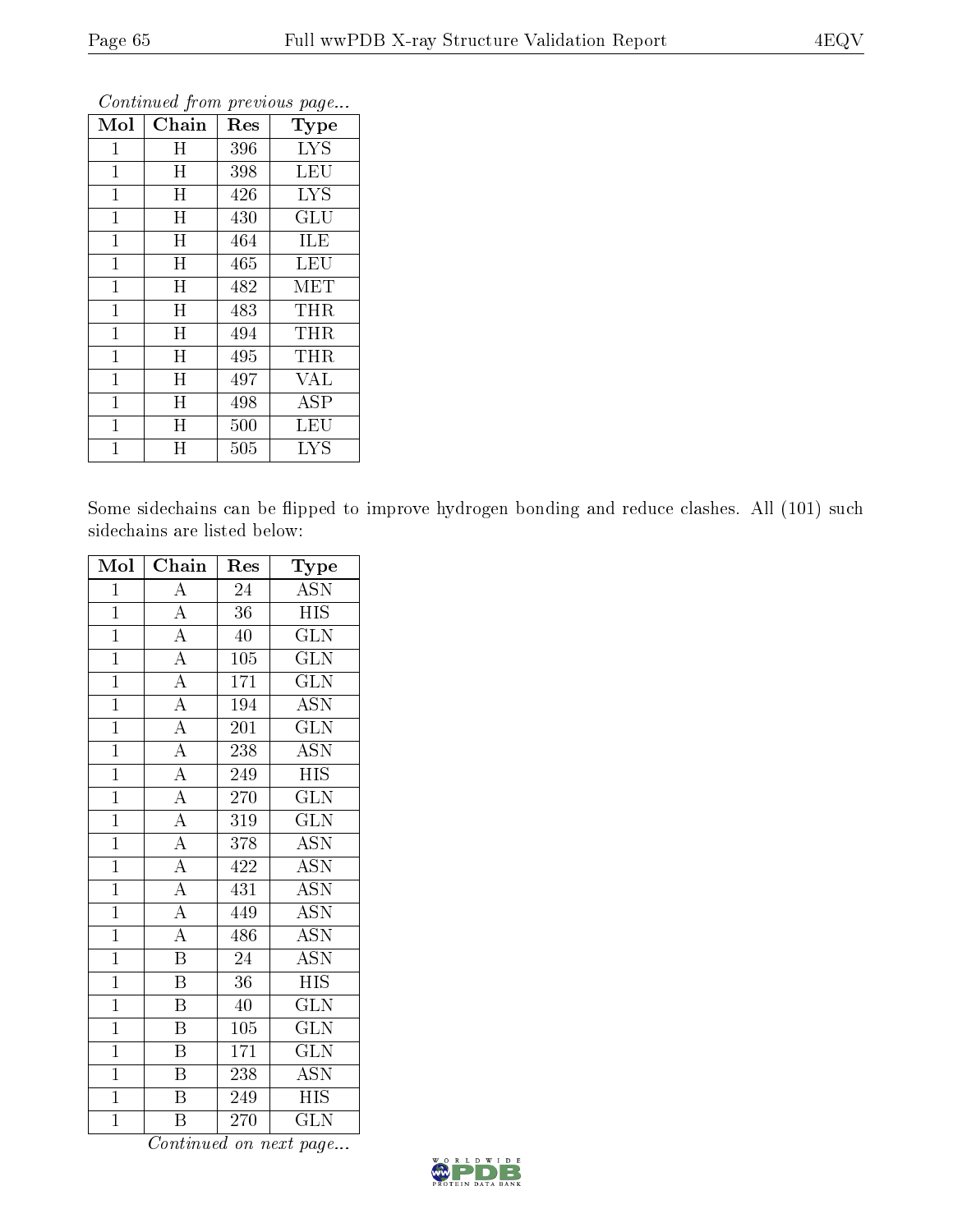| Mol            | Chain                                                                                  | Res              | ${\rm \bar{Type}}$        |
|----------------|----------------------------------------------------------------------------------------|------------------|---------------------------|
| $\mathbf{1}$   | $\overline{B}$                                                                         | 319              | <b>GLN</b>                |
| $\overline{1}$ | $\, {\bf B}$                                                                           | 378              | $\overline{\mathrm{ASN}}$ |
| $\mathbf{1}$   | $\overline{\mathbf{B}}$                                                                | 431              | $\overline{\text{ASN}}$   |
| $\mathbf{1}$   |                                                                                        | 449              | $\overline{\mathrm{ASN}}$ |
| $\overline{1}$ |                                                                                        | 24               | $\overline{\text{ASN}}$   |
| $\mathbf{1}$   |                                                                                        | 36               | <b>HIS</b>                |
| $\overline{1}$ |                                                                                        | 40               | $\overline{\text{GLN}}$   |
| $\mathbf{1}$   |                                                                                        | 105              | $\overline{\text{GLN}}$   |
| $\mathbf{1}$   |                                                                                        | 171              | $\overline{\text{GLN}}$   |
| $\mathbf{1}$   |                                                                                        | 194              | $\overline{\mathrm{ASN}}$ |
| $\mathbf{1}$   |                                                                                        | 214              | $\overline{\text{GLN}}$   |
| $\overline{1}$ |                                                                                        | 238              | $\overline{\mathrm{ASN}}$ |
| $\overline{1}$ |                                                                                        | 249              | $\overline{HIS}$          |
| $\mathbf{1}$   |                                                                                        | 270              | $\overline{\text{GLN}}$   |
| $\overline{1}$ |                                                                                        | $\overline{319}$ | $\overline{\text{GLN}}$   |
| $\mathbf{1}$   |                                                                                        | 359              | $\overline{\text{ASN}}$   |
| $\overline{1}$ |                                                                                        | 378              | $\overline{\text{ASN}}$   |
| $\mathbf{1}$   |                                                                                        | 431              | <b>ASN</b>                |
| $\mathbf{1}$   |                                                                                        | 462              | $\overline{\text{GLN}}$   |
| $\mathbf{1}$   |                                                                                        | $24\,$           | $\overline{\text{ASN}}$   |
| $\overline{1}$ |                                                                                        | $\overline{36}$  | $\overline{HIS}$          |
| $\overline{1}$ |                                                                                        | 40               | $\overline{\text{GLN}}$   |
| $\mathbf{1}$   |                                                                                        | 171              | $\overline{\text{GLN}}$   |
| $\overline{1}$ | $\overline{D}$<br>$\overline{D}$<br>$\overline{D}$<br>$\overline{D}$<br>$\overline{D}$ | 194              | $\overline{\text{ASN}}$   |
| $\mathbf{1}$   |                                                                                        | 238              | $\overline{\mathrm{ASN}}$ |
| $\mathbf{1}$   |                                                                                        | 249              | <b>HIS</b>                |
| $\mathbf{1}$   |                                                                                        | 270              | $\overline{\text{GLN}}$   |
| $\mathbf{1}$   | $\overline{D}$                                                                         | 319              | <b>GLN</b>                |
| $\mathbf 1$    | $\overline{\text{D}}$                                                                  | 431              | $\overline{\mathrm{ASN}}$ |
| 1              | E                                                                                      | 36               | <b>HIS</b>                |
| $\mathbf 1$    | E                                                                                      | 98               | $\overline{\text{ASN}}$   |
| $\mathbf 1$    | $\overline{\mathrm{E}}$                                                                | 121              | $\overline{\text{GLN}}$   |
| $\mathbf{1}$   | $\overline{E}$                                                                         | 148              | $\overline{{\rm GLN}}$    |
| $\mathbf{1}$   | $\overline{\mathrm{E}}$                                                                | 171              | $\overline{\text{GLN}}$   |
| $\mathbf{1}$   | E                                                                                      | 194              | $A\overline{\text{SN}}$   |
| $\mathbf 1$    | $\overline{E}$                                                                         | 228              | $\overline{\mathrm{ASN}}$ |
| $\mathbf{1}$   | $\overline{E}$                                                                         | 249              | <b>HIS</b>                |
| $\mathbf 1$    | $\overline{E}$                                                                         | 270              | $\overline{\text{GLN}}$   |
| $\mathbf{1}$   | $\overline{E}$                                                                         | 349              | $\bar{\rm ASN}$           |
| $\mathbf 1$    | $\overline{\mathrm{E}}$                                                                | 356              | ASN                       |
| $\bar{1}$      | $\overline{\mathrm{E}}$                                                                | 431              | $\overline{\mathrm{ASN}}$ |
| $\mathbf 1$    | E                                                                                      | 507              | <b>GLN</b>                |

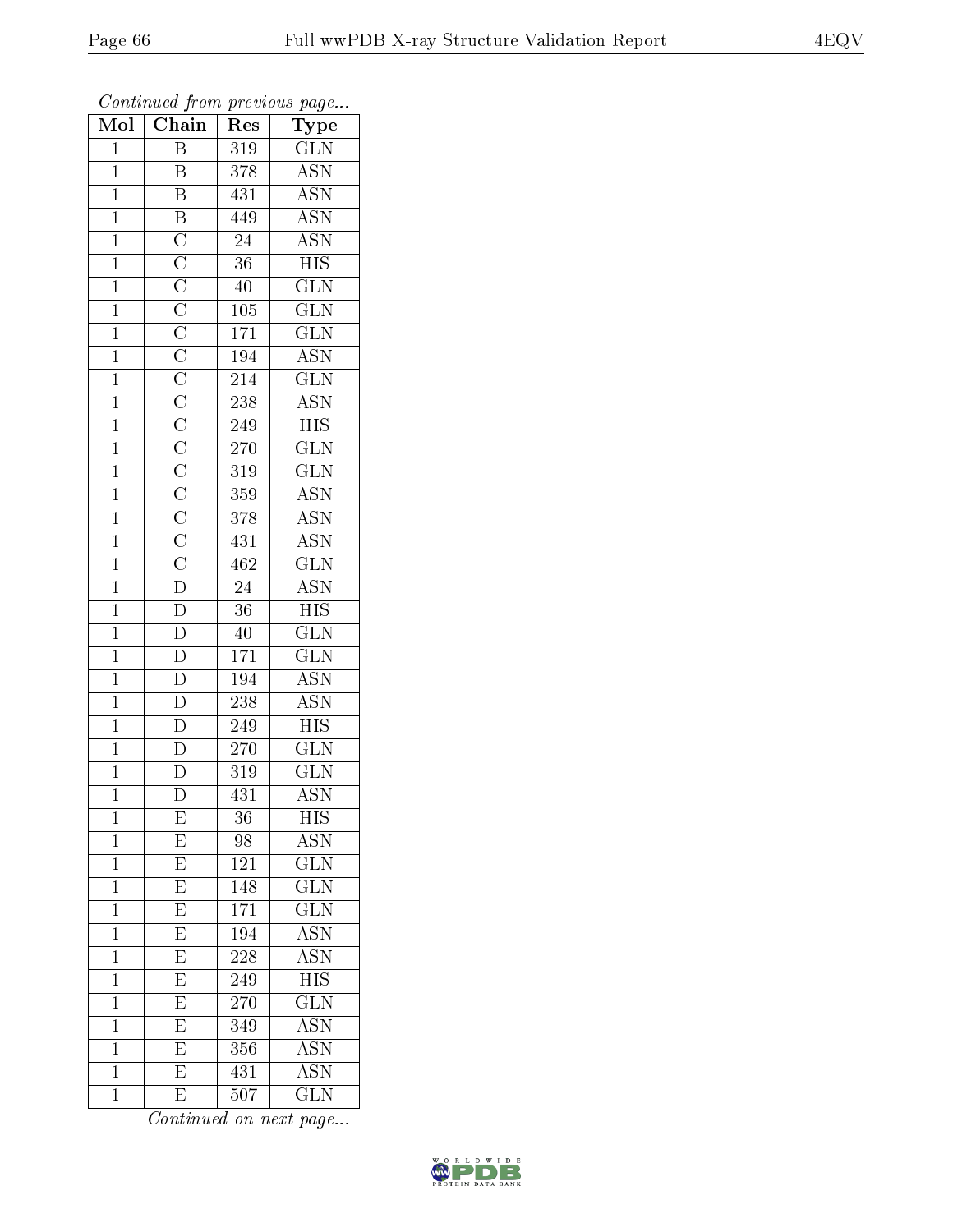| Mol            | Chain                               | $\operatorname{Res}% \left( \mathcal{N}\right) \equiv\operatorname{Res}(\mathcal{N}_{0})\cap\mathcal{N}_{1}$ | Type                      |
|----------------|-------------------------------------|--------------------------------------------------------------------------------------------------------------|---------------------------|
| $\mathbf{1}$   | $\overline{F}$                      | 36                                                                                                           | <b>HIS</b>                |
| $\mathbf{1}$   | $\overline{F}$                      | 98                                                                                                           | <b>ASN</b>                |
| $\mathbf{1}$   | $\overline{F}$                      | 121                                                                                                          | $\overline{\text{GLN}}$   |
| $\mathbf{1}$   | $\overline{\mathrm{F}}$             | 148                                                                                                          | $\overline{\text{GLN}}$   |
| $\overline{1}$ | $\overline{F}$                      | 171                                                                                                          | $\overline{\text{GLN}}$   |
| $\mathbf{1}$   | $\overline{F}$                      | 194                                                                                                          | <b>ASN</b>                |
| $\mathbf 1$    | $\overline{F}$                      | 249                                                                                                          | $H\overline{IS}$          |
| $\mathbf{1}$   | $\frac{\overline{F}}{\overline{F}}$ | 270                                                                                                          | $\overline{\text{GLN}}$   |
| $\mathbf{1}$   |                                     | 356                                                                                                          | $\overline{\mathrm{ASN}}$ |
| $\overline{1}$ |                                     | 431                                                                                                          | $\overline{\mathrm{ASN}}$ |
| $\mathbf{1}$   | $\frac{\overline{F}}{G}$            | 507                                                                                                          | $\overline{\text{GLN}}$   |
| $\mathbf{1}$   |                                     | 36                                                                                                           | $\overline{\mathrm{HIS}}$ |
| $\mathbf{1}$   | $\overline{\mathrm{G}}$             | 92                                                                                                           | $\overline{\text{ASN}}$   |
| $\mathbf 1$    | $\overline{\text{G}}$               | 98                                                                                                           | <b>ASN</b>                |
| $\overline{1}$ | $\overline{\mathrm{G}}$             | 121                                                                                                          | $\overline{\text{GLN}}$   |
| $\mathbf 1$    | $\overline{\rm G}$                  | 148                                                                                                          | $\widetilde{{\rm GLN}}$   |
| $\mathbf 1$    | $\overline{\mathrm{G}}$             | 171                                                                                                          | $\overline{\text{GLN}}$   |
| $\mathbf{1}$   | $\overline{G}$                      | 194                                                                                                          | $A\overline{SN}$          |
| $\overline{1}$ | $\overline{\mathrm{G}}$             | 249                                                                                                          | <b>HIS</b>                |
| $\mathbf{1}$   | $\overline{\mathrm{G}}$             | 270                                                                                                          | $\overline{\text{GLN}}$   |
| $\mathbf{1}$   | $\overline{\mathrm{G}}$             | 431                                                                                                          | <b>ASN</b>                |
| $\overline{1}$ | $\overline{\mathrm{G}}$             | $\overline{507}$                                                                                             | $\overline{\text{GLN}}$   |
| $\mathbf{1}$   | $\overline{\rm H}$                  | 36                                                                                                           | <b>HIS</b>                |
| $\overline{1}$ | $\overline{\rm H}$                  | $\overline{92}$                                                                                              | $\overline{\mathrm{ASN}}$ |
| $\mathbf{1}$   | $\overline{\mathrm{H}}$             | 98                                                                                                           | $\overline{\mathrm{ASN}}$ |
| $\mathbf 1$    | $\overline{\rm H}$                  | $\overline{121}$                                                                                             | $\overline{\text{GLN}}$   |
| $\mathbf{1}$   | $\overline{\rm H}$                  | 148                                                                                                          | $\overline{\text{GLN}}$   |
| $\mathbf{1}$   | $\overline{\rm H}$                  | 171                                                                                                          | $\overline{\text{GLN}}$   |
| $\overline{1}$ | $\overline{\rm H}$                  | 194                                                                                                          | $\overline{\mathrm{ASN}}$ |
| 1              | $\overline{\rm H}$                  | 228                                                                                                          | ASN                       |
| 1              | H                                   | 249                                                                                                          | <b>HIS</b>                |
| $\mathbf 1$    | $\overline{\mathrm{H}}$             | 270                                                                                                          | $\overline{\text{GLN}}$   |
| $\mathbf{1}$   | $\overline{\mathrm{H}}$             | 349                                                                                                          | $\rm \overline{ASN}$      |
| $\mathbf 1$    | $\overline{\rm H}$                  | 381                                                                                                          | $\overline{\text{GLN}}$   |
| $\mathbf 1$    | $\overline{\mathrm{H}}$             | 507                                                                                                          | <b>GLN</b>                |

#### 5.3.3 RNA (1)

There are no RNA molecules in this entry.

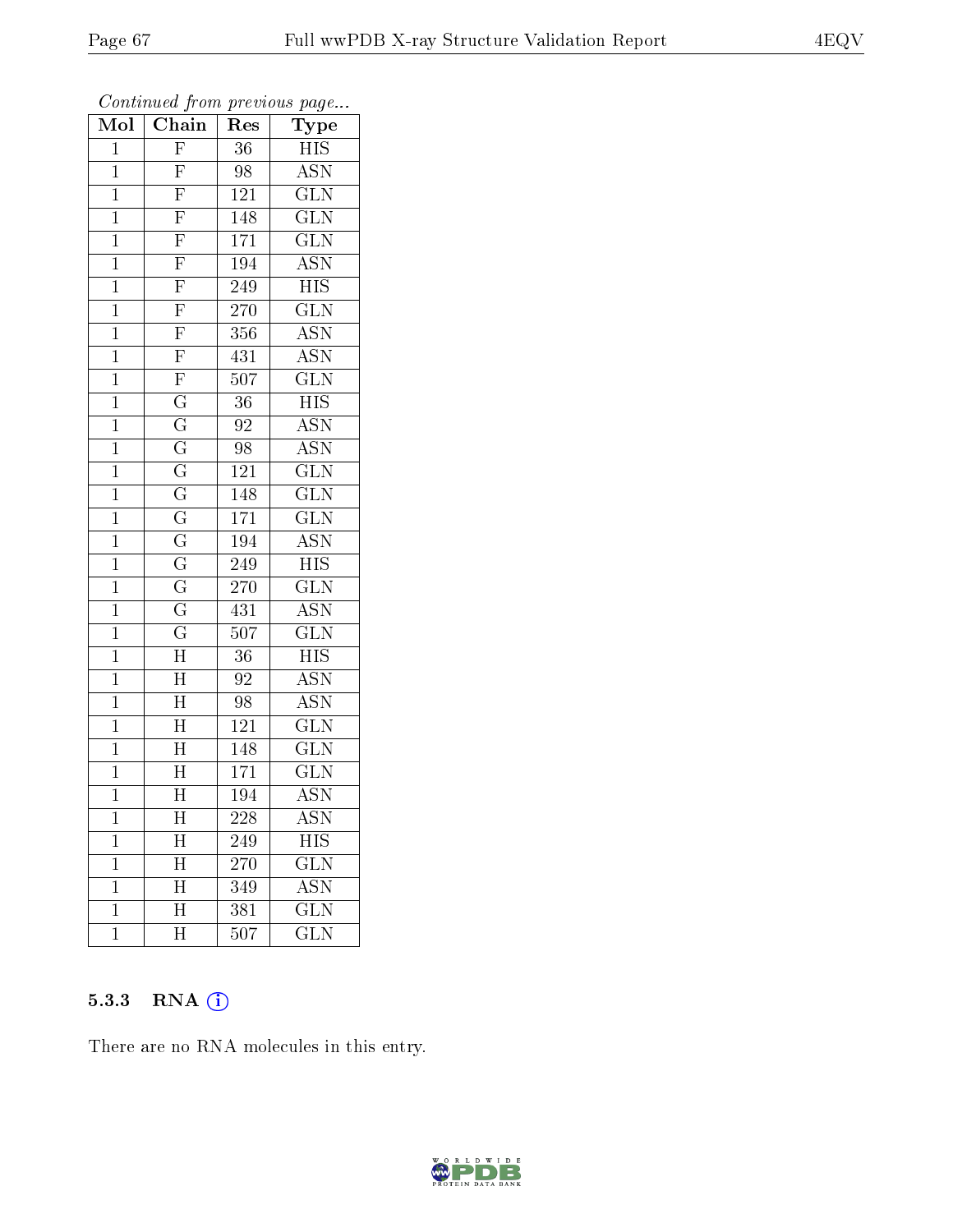## 5.4 Non-standard residues in protein, DNA, RNA chains (i)

There are no non-standard protein/DNA/RNA residues in this entry.

#### 5.5 Carbohydrates (i)

There are no carbohydrates in this entry.

## 5.6 Ligand geometry (i)

There are no ligands in this entry.

#### 5.7 [O](https://www.wwpdb.org/validation/2017/XrayValidationReportHelp#nonstandard_residues_and_ligands)ther polymers  $(i)$

There are no such residues in this entry.

## 5.8 Polymer linkage issues (i)

There are no chain breaks in this entry.

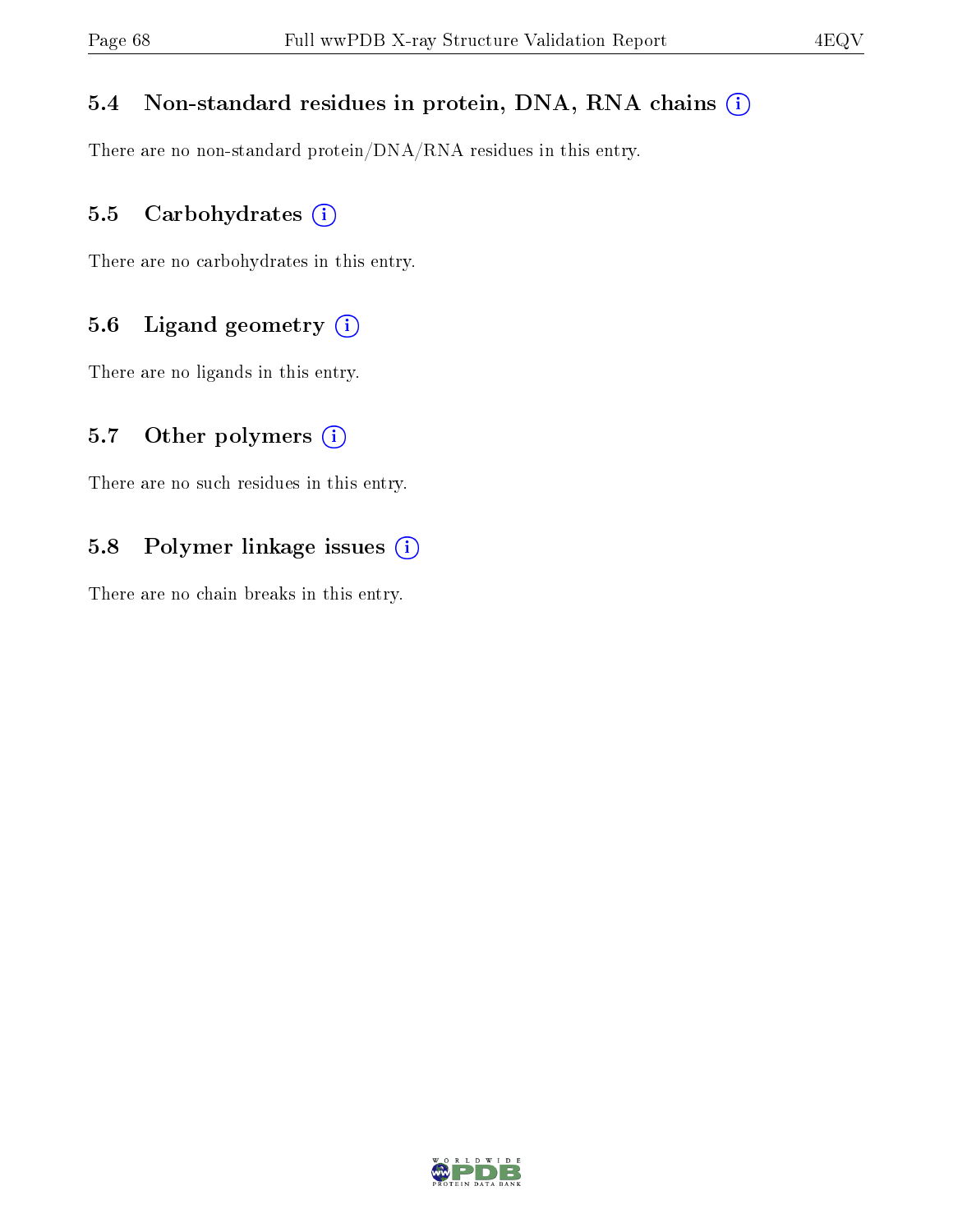# 6 Fit of model and data  $(i)$

## 6.1 Protein, DNA and RNA chains  $(i)$

In the following table, the column labelled  $#RSRZ> 2'$  contains the number (and percentage) of RSRZ outliers, followed by percent RSRZ outliers for the chain as percentile scores relative to all X-ray entries and entries of similar resolution. The OWAB column contains the minimum, median,  $95<sup>th</sup>$  percentile and maximum values of the occupancy-weighted average B-factor per residue. The column labelled ' $Q< 0.9$ ' lists the number of (and percentage) of residues with an average occupancy less than 0.9.

| Mol          | Chain         | Analysed          | $<$ RSRZ $>$ | $\#\text{RSRZ}{>}2$                                          | $OWAB(A^2)$     | Q <sub>0.9</sub> |
|--------------|---------------|-------------------|--------------|--------------------------------------------------------------|-----------------|------------------|
| $\mathbf 1$  | A             | $509/512(99\%)$   | $-0.01$      | $2(0\%)$ 92 92                                               | 29, 37, 51, 70  | $\left( \right)$ |
| $\mathbf{1}$ | B             | 509/512 (99%)     | $-0.07$      | $\vert$ 100 $\vert$<br>$\vert$ 100 $\vert$<br>0 <sup>1</sup> | 29, 38, 49, 72  | $\left( \right)$ |
| $\mathbf{1}$ | $\mathcal{C}$ | $509/512(99\%)$   | 0.14         | $9(1\%)$<br>67<br>68                                         | 38, 50, 66, 79  | $\Omega$         |
| $\mathbf{1}$ | D             | $509/512(99\%)$   | 0.14         | 14 $(2\%)$<br>53<br>51                                       | 37, 51, 68, 78  | $\overline{0}$   |
| 1            | Ε             | $509/512(99\%)$   | 0.17         | $15(2\%)$<br>51<br>50                                        | 33, 47, 71, 114 | $\Omega$         |
| $\mathbf{1}$ | $\mathbf{F}$  | $509/512(99\%)$   | 0.22         | 16(3%)<br>49<br>48                                           | 31, 48, 75, 132 | $\overline{0}$   |
| $\mathbf{1}$ | G             | $509/512(99\%)$   | 0.55         | 40(7%)<br>$ 12\rangle$<br> 14                                | 39, 59, 89, 130 | $\Omega$         |
| 1            | H             | $509/512(99\%)$   | 0.53         | $52(10\%)$ 6<br>   8                                         | 40, 62, 93, 140 | $\Omega$         |
| All          | All           | $4072/4096(99\%)$ | 0.21         | 148 (3%)<br>42<br>42                                         | 29, 48, 81, 140 | $\theta$         |

All (148) RSRZ outliers are listed below:

| Mol          | Chain                   | Res      | Type       | <b>RSRZ</b> |
|--------------|-------------------------|----------|------------|-------------|
| $\mathbf 1$  | G                       | 146      | <b>SER</b> | 5.2         |
| $\mathbf{1}$ | $\overline{F}$          | 324      | THR        | 5.1         |
| $\mathbf{1}$ | Η                       | 145      | ASN        | 4.4         |
| $\mathbf{1}$ | H                       | 98       | ASN        | 4.3         |
| $\mathbf 1$  | H                       | 162      | <b>LYS</b> | 4.2         |
| $\mathbf{1}$ | H                       | 146      | <b>SER</b> | 4.2         |
| $\mathbf{1}$ | $\overline{\mathrm{G}}$ | 162      | <b>LYS</b> | 4.0         |
| $\mathbf{1}$ | $\mathbf H$             | 107      | <b>CYS</b> | 4.0         |
| $\mathbf{1}$ | E                       | 145      | ASN        | 4.0         |
| $\mathbf{1}$ | $\mathbf H$             | $^{216}$ | PRO        | 4.0         |
| $\mathbf{1}$ | $\overline{G}$          | 324      | THR        | 3.8         |
| $\mathbf 1$  | G                       | 88       | <b>VAL</b> | 3.7         |
| $\mathbf{1}$ | H                       | 486      | <b>ASN</b> | 3.7         |
| $\mathbf{1}$ | $\mathbf H$             | 321      | <b>ASN</b> | 3.7         |
| $\mathbf{1}$ | $\overline{\mathrm{F}}$ | 146      | SER        | 3.6         |
| $\mathbf 1$  | Е                       | $321\,$  | ASN        | 3.6         |

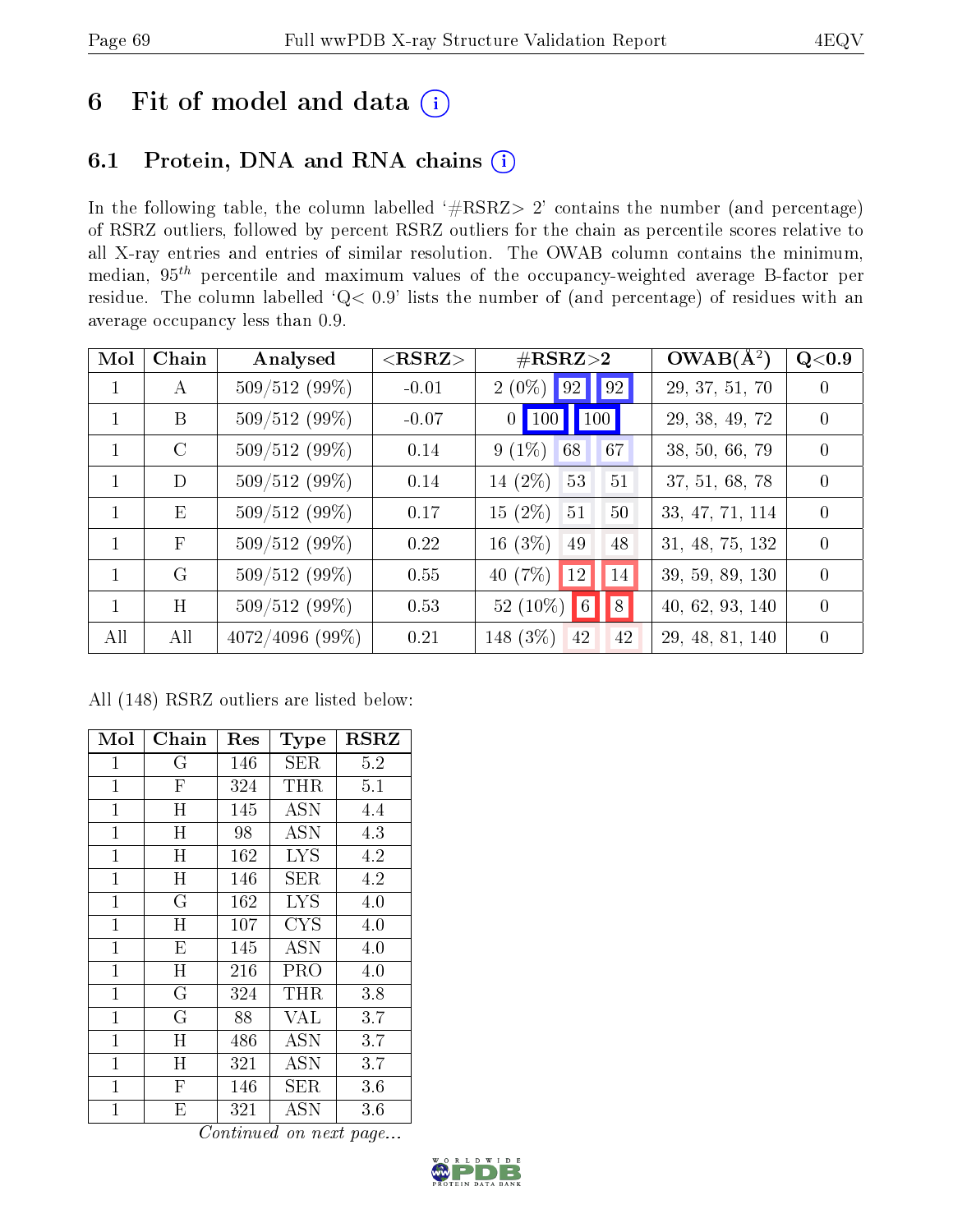| Mol            | Chain                   | Res              | Type                      | <b>RSRZ</b>      |
|----------------|-------------------------|------------------|---------------------------|------------------|
| $\mathbf{1}$   | $\overline{E}$          | 146              | <b>SER</b>                | $\overline{3.6}$ |
| $\mathbf{1}$   | H                       | 182              | <b>ASP</b>                | 3.5              |
| $\overline{1}$ | $\overline{\mathrm{G}}$ | 99               | $\overline{\text{ASP}}$   | $\overline{3.5}$ |
| $\mathbf{1}$   | $\overline{\mathrm{G}}$ | 319              | $\overline{\text{GLN}}$   | $3.5\,$          |
| $\overline{1}$ | $\overline{F}$          | 99               | <b>ASP</b>                | $\overline{3.5}$ |
| $\mathbf{1}$   | $\mathbf D$             | 97               | PHE                       | 3.4              |
| $\overline{1}$ | $\overline{H}$          | 325              | $\overline{\text{GLU}}$   | $3.4\,$          |
| $\mathbf{1}$   | ${\rm D}$               | 103              | $\overline{\text{PRO}}$   | $\overline{3.3}$ |
| $\overline{1}$ | $\overline{\mathrm{G}}$ | $\overline{35}$  | TRP                       | $\overline{3.3}$ |
| $\overline{1}$ | $\overline{\text{H}}$   | 101              | <b>ILE</b>                | $\overline{3.2}$ |
| $\overline{1}$ | $\overline{\rm H}$      | 163              | <b>TRP</b>                | $\overline{3.2}$ |
| $\overline{1}$ | $\overline{\mathrm{F}}$ | 486              | $\overline{\mathrm{ASN}}$ | $\overline{3.2}$ |
| $\overline{1}$ | $\overline{H}$          | 156              | <b>TRP</b>                | $\overline{3.2}$ |
| $\overline{1}$ | $\overline{\mathrm{E}}$ | 319              | <b>GLN</b>                | $\overline{3.2}$ |
| $\overline{1}$ | $\overline{\mathrm{G}}$ | 216              | $\overline{\text{PRO}}$   | $\overline{3.2}$ |
| $\overline{1}$ | $\overline{\mathrm{G}}$ | 320              | $\rm AL\overline{A}$      | $\overline{3.2}$ |
| $\overline{1}$ | $\overline{\mathrm{G}}$ | $\overline{36}$  | $\overline{HIS}$          | $\overline{3.2}$ |
| $\overline{1}$ | $\overline{F}$          | 320              | $\overline{ALA}$          | $\overline{3.2}$ |
| $\overline{1}$ | $\overline{F}$          | 382              | THR                       | $\overline{3.2}$ |
| $\mathbf{1}$   | $\overline{\mathrm{F}}$ | 319              | $\overline{\text{GLN}}$   | $\overline{3.1}$ |
| $\mathbf{1}$   | $\overline{\rm H}$      | 130              | $\overline{\text{GLY}}$   | $\overline{3.1}$ |
| $\overline{1}$ | $\overline{\mathrm{G}}$ | 147              | <b>THR</b>                | $\overline{3.1}$ |
| $\mathbf{1}$   | $\overline{\rm A}$      | 88               | VAL                       | $\overline{3.1}$ |
| $\overline{1}$ | $\overline{\mathrm{F}}$ | $\overline{378}$ | $\overline{\mathrm{ASN}}$ | $\overline{3.0}$ |
| $\mathbf{1}$   | $\overline{H}$          | 93               | THR                       | 3.0              |
| $\mathbf{1}$   | $\overline{\mathrm{F}}$ | 321              | <b>ASN</b>                | 3.0              |
| $\mathbf{1}$   | $\overline{\mathrm{G}}$ | 145              | $\overline{\text{ASN}}$   | $2.\overline{9}$ |
| $\overline{1}$ | $\overline{H}$          | 91               | <b>ASN</b>                | $\overline{2}.9$ |
| $\overline{1}$ | $\overline{\rm H}$      | $\overline{214}$ | $\overline{\text{GLN}}$   | $\overline{2.9}$ |
| $\mathbf{1}$   | $\overline{\mathrm{G}}$ | 100              | THR                       | 2.9              |
| $\mathbf{1}$   | G                       | 110              | ILE                       | $2.8\,$          |
| $\mathbf{1}$   | $\overline{\mathrm{G}}$ | 339              | <b>ASN</b>                | $\overline{2.8}$ |
| $\mathbf{1}$   | E                       | 88               | <b>VAL</b>                | 2.8              |
| $\overline{1}$ | $\overline{\mathrm{G}}$ | 158              | $\overline{{\rm GLU}}$    | 2.8              |
| $\mathbf{1}$   | G                       | 90               | TYR                       | 2.7              |
| $\mathbf{1}$   | $\overline{\mathrm{G}}$ | 325              | GLU                       | 2.7              |
| $\mathbf{1}$   | $\overline{\mathrm{F}}$ | 162              | <b>LYS</b>                | 2.7              |
| $\overline{1}$ | $\mathbf H$             | 385              | $L\overline{YS}$          | 2.7              |
| $\mathbf{1}$   | $\overline{\mathrm{G}}$ | 102              | $A\overline{SP}$          | 2.7              |
| $\mathbf{1}$   | H                       | 324              | <b>THR</b>                | 2.7              |
| $\mathbf{1}$   | $\overline{\mathrm{C}}$ | $48\overline{6}$ | $\overline{\text{ASN}}$   | 2.7              |
| $\mathbf{1}$   | $\rm G$                 | 486              | <b>ASN</b>                | 2.7              |

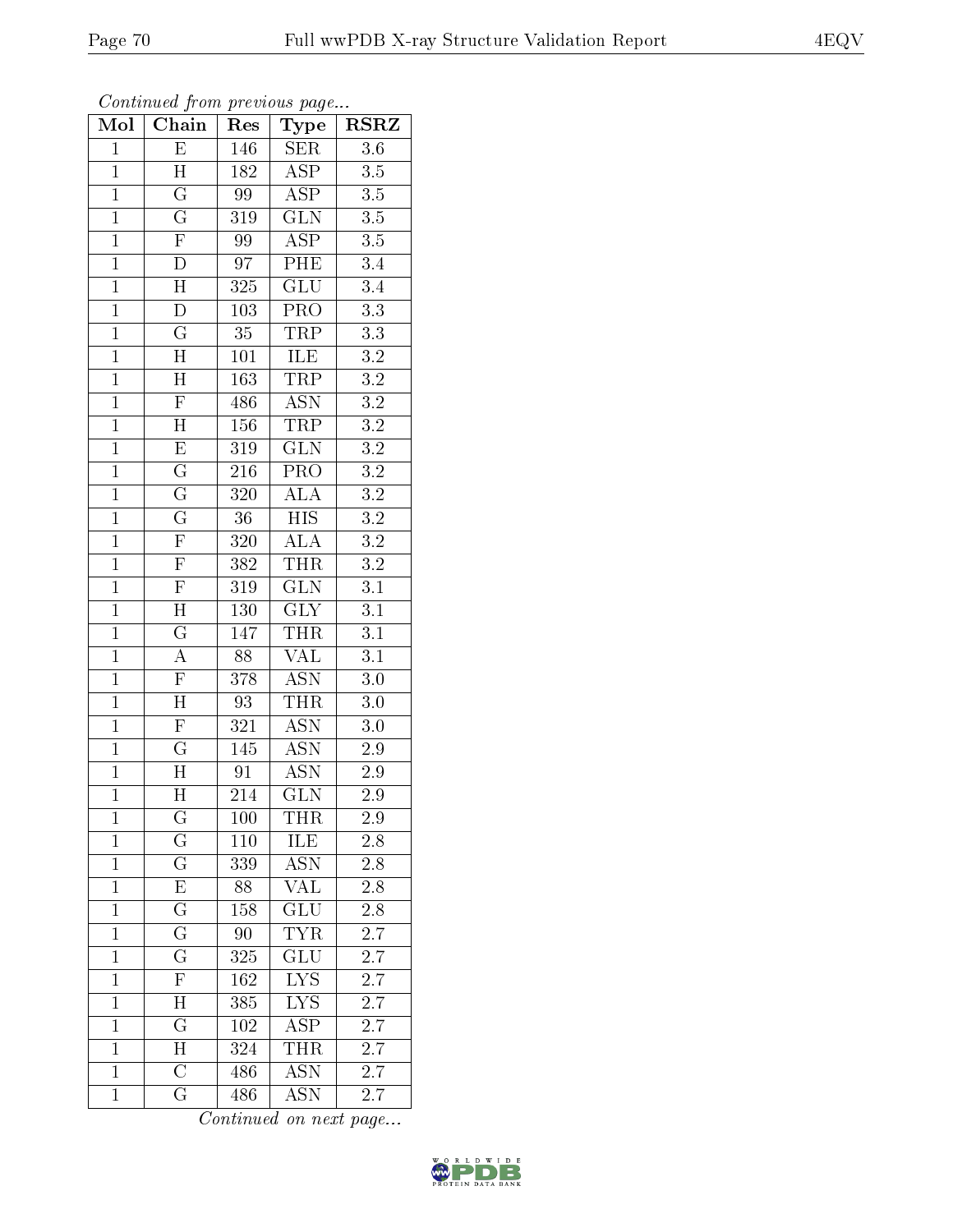| Mol            | Chain                     | Res             | Type                      | <b>RSRZ</b>      |
|----------------|---------------------------|-----------------|---------------------------|------------------|
| $\mathbf{1}$   | $\overline{F}$            | 380             | THR                       | 2.7              |
| $\mathbf{1}$   | D                         | 136             | <b>TYR</b>                | 2.7              |
| $\mathbf{1}$   | $\overline{\mathrm{H}}$   | 89              | $\overline{\text{ASP}}$   | 2.7              |
| $\overline{1}$ | $\overline{\mathrm{G}}$   | 89              | <b>ASP</b>                | $\overline{2.7}$ |
| $\overline{1}$ | $\overline{\rm H}$        | 147             | <b>THR</b>                | $\overline{2.7}$ |
| $\mathbf{1}$   | $\overline{\rm H}$        | 179             | <b>SER</b>                | 2.6              |
| $\mathbf{1}$   | $\mathbf H$               | 340             | ALA                       | $2.\overline{6}$ |
| $\overline{1}$ | $\overline{\mathrm{G}}$   | 321             | <b>ASN</b>                | 2.6              |
| $\overline{1}$ | $\boldsymbol{\mathrm{H}}$ | 181             | <b>ASP</b>                | 2.6              |
| $\overline{1}$ | $\overline{H}$            | $\overline{97}$ | PHE                       | $\overline{2.6}$ |
| $\mathbf{1}$   | $\overline{C}$            | 91              | <b>ASN</b>                | 2.6              |
| $\mathbf{1}$   | $\overline{\rm C}$        | 97              | $\overline{\rm PHE}$      | $2.\overline{6}$ |
| $\overline{1}$ | $\overline{\mathrm{F}}$   | 214             | GLN                       | 2.6              |
| $\overline{1}$ | $\overline{H}$            | 380             | <b>THR</b>                | $2.\overline{6}$ |
| $\overline{1}$ | $\overline{\mathrm{G}}$   | 214             | $\overline{\text{GLN}}$   | $\overline{2.5}$ |
| $\mathbf{1}$   | D                         | 141             | <b>VAL</b>                | $2.5\,$          |
| $\overline{1}$ | $\overline{\mathrm{G}}$   | 183             | <b>LEU</b>                | $\overline{2.5}$ |
| $\overline{1}$ | ${\bf G}$                 | 142             | <b>LEU</b>                | $2.\overline{5}$ |
| $\overline{1}$ | $\overline{\mathrm{G}}$   | 109             | $\overline{\rm ALA}$      | $2.5\,$          |
| $\overline{1}$ | $\overline{\mathrm{H}}$   | 322             | $\overline{\text{PRO}}$   | $\overline{2.5}$ |
| $\overline{1}$ | $\overline{\mathrm{E}}$   | 144             | <b>ALA</b>                | $2.5\,$          |
| $\overline{1}$ | $\overline{\mathrm{G}}$   | 327             | <b>ILE</b>                | $\overline{2.5}$ |
| $\overline{1}$ | $\overline{\mathrm{E}}$   | 90              | $\overline{\text{TYR}}$   | 2.5              |
| $\overline{1}$ | $\overline{\mathrm{G}}$   | 182             | $A\overline{SP}$          | 2.5              |
| $\mathbf{1}$   | $\overline{\rm C}$        | 128             | $\overline{\text{ASP}}$   | $2.5\,$          |
| $\mathbf{1}$   | $\overline{\mathrm{E}}$   | 91              | <b>ASN</b>                | 2.4              |
| $\mathbf{1}$   | $\overline{\mathrm{G}}$   | 322             | $\overline{\text{PRO}}$   | 2.4              |
| $\overline{1}$ | $\mathbf F$               | 182             | <b>ASP</b>                | 2.4              |
| $\overline{1}$ | $\overline{\rm H}$        | $\overline{92}$ | $\overline{\mathrm{ASN}}$ | 2.4              |
| $\mathbf{1}$   | Η                         | 134             | THR                       | $2.4\,$          |
| $\mathbf{1}$   | $\boldsymbol{\mathrm{H}}$ | 381             | <b>GLN</b>                | 2.4              |
| $\mathbf{1}$   | $\overline{\mathrm{E}}$   | 324             | THR                       | 2.4              |
| $\mathbf{1}$   | $\overline{C}$            | 448             | <b>GLU</b>                | 2.4              |
| $\mathbf{1}$   | $\overline{\mathrm{G}}$   | 126             | $\overline{\text{SER}}$   | $\overline{2.4}$ |
| $\mathbf{1}$   | $\boldsymbol{\mathrm{H}}$ | 158             | $\overline{\text{GLU}}$   | 2.4              |
| $\mathbf{1}$   | $\mathbf D$               | 181             | $\overline{\text{ASP}}$   | 2.4              |
| $\mathbf{1}$   | $\mathbf G$               | 104             | $\rm{ARG}$                | 2.4              |
| $\overline{1}$ | $\overline{\mathrm{H}}$   | 320             | $\overline{\rm ALA}$      | $2.\overline{4}$ |
| $\mathbf{1}$   | E                         | 397             | <b>GLY</b>                | 2.4              |
| $\mathbf{1}$   | $\overline{C}$            | 99              | ASP                       | 2.4              |
| $\mathbf{1}$   | $\mathbf H$               | 180             | $\overline{\text{SER}}$   | 2.4              |
| $\mathbf{1}$   | $\boldsymbol{\mathrm{H}}$ | 90              | <b>TYR</b>                | 2.4              |

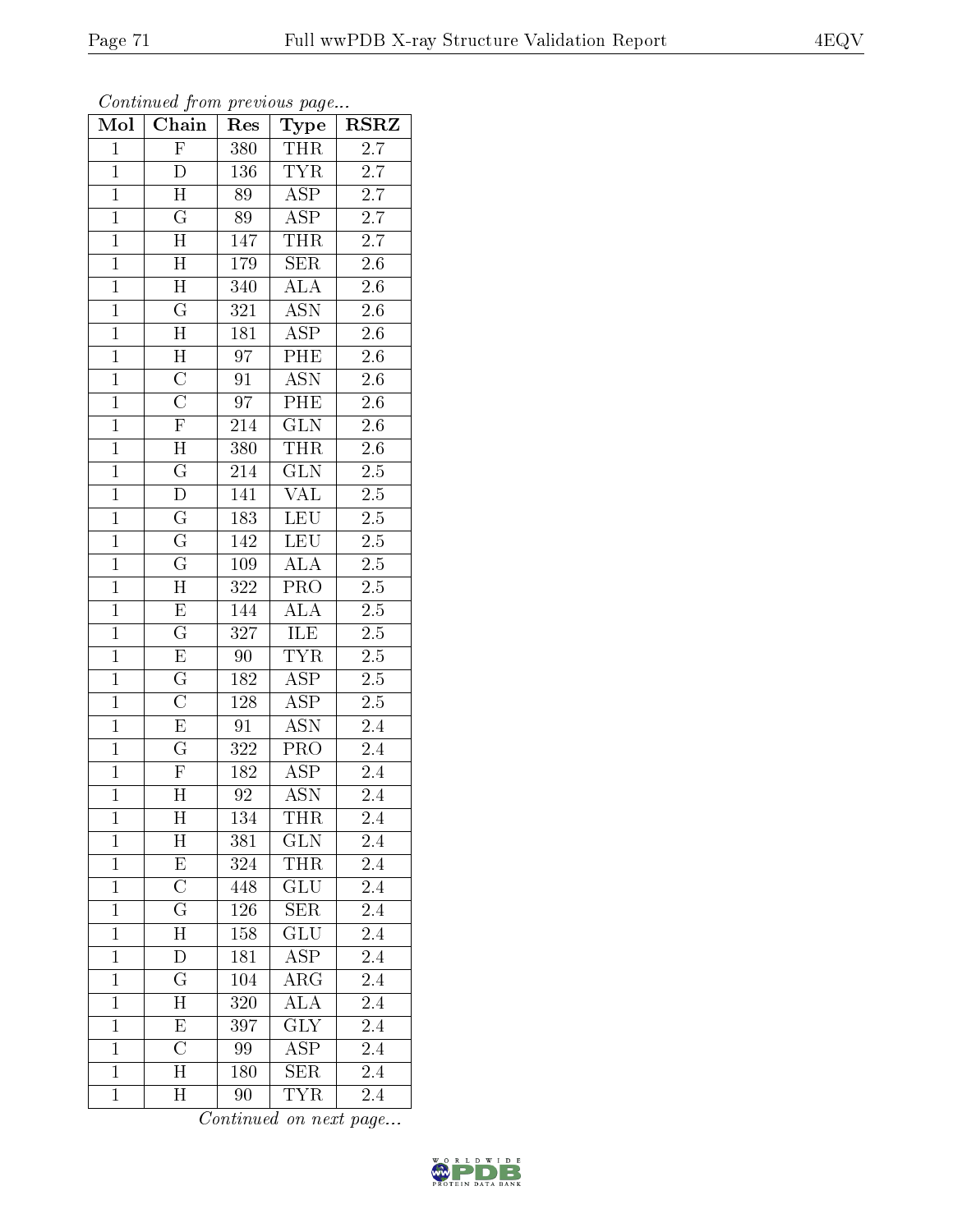| Mol            | Chain                     | Res              | Type                    | <b>RSRZ</b>      |
|----------------|---------------------------|------------------|-------------------------|------------------|
| $\mathbf 1$    | Η                         | 382              | <b>THR</b>              | 2.4              |
| $\mathbf 1$    | H                         | 106              | $\rm{ARG}$              | $\overline{2.3}$ |
| $\mathbf{1}$   | E                         | 115              | <b>THR</b>              | 2.3              |
| $\overline{1}$ | E                         | 147              | <b>THR</b>              | 2.3              |
| $\overline{1}$ | $\overline{\rm H}$        | 278              | <b>THR</b>              | $\overline{2.3}$ |
| $\mathbf{1}$   | $\mathbf{D}$              | 277              | PRO                     | 2.3              |
| $\mathbf{1}$   | $\overline{\rm D}$        | 160              | <b>SER</b>              | $\overline{2.3}$ |
| $\mathbf{1}$   | $\overline{\mathrm{F}}$   | 143              | <b>ALA</b>              | $\overline{2.3}$ |
| $\overline{1}$ | $\mathbf H$               | 245              | PHE                     | $\overline{2.3}$ |
| $\overline{1}$ | $\overline{\rm D}$        | 486              | <b>ASN</b>              | $\overline{2.3}$ |
| $\mathbf{1}$   | ${\rm D}$                 | 88               | VAL                     | $2.3\,$          |
| $\mathbf{1}$   | $\overline{\mathrm{G}}$   | 148              | $\overline{\text{GLN}}$ | 2.3              |
| $\overline{1}$ | $\overline{\mathrm{G}}$   | 186              | TRP                     | $\overline{2.2}$ |
| $\overline{1}$ | $\overline{H}$            | 185              | <b>SER</b>              | $2.\overline{2}$ |
| $\overline{1}$ | $\overline{\mathrm{G}}$   | 276              | $\overline{\rm ASP}$    | $\overline{2.2}$ |
| $\mathbf{1}$   | D                         | 91               | <b>ASN</b>              | $2.2\,$          |
| $\overline{1}$ | $\overline{A}$            | 349              | <b>ASN</b>              | $\overline{2.2}$ |
| $\mathbf{1}$   | $\mathbf G$               | 79               | <b>SER</b>              | 2.2              |
| $\overline{1}$ | $\overline{\mathrm{G}}$   | $\overline{136}$ | <b>TYR</b>              | $\overline{2.2}$ |
| $\overline{1}$ | $\overline{\mathrm{H}}$   | 317              | GLU                     | $\overline{2.2}$ |
| $\overline{1}$ | $\overline{\mathrm{G}}$   | 273              | PHE                     | 2.2              |
| $\overline{1}$ | $\overline{\rm H}$        | 88               | <b>VAL</b>              | $\overline{2.2}$ |
| $\overline{1}$ | $\overline{\rm C}$        | 107              | <b>CYS</b>              | $2.2\,$          |
| $\overline{1}$ | $\overline{\mathrm{E}}$   | 108              | $\overline{\text{VAL}}$ | 2.1              |
| $\mathbf{1}$   | $\overline{\rm D}$        | 107              | <b>CYS</b>              | 2.1              |
| $\mathbf{1}$   | $\mathbf E$               | 380              | <b>THR</b>              | 2.1              |
| $\mathbf{1}$   | $\overline{\mathrm{F}}$   | 161              | $\overline{\text{GLN}}$ | 2.1              |
| $\overline{1}$ | $\overline{\rm D}$        | 248              | <b>THR</b>              | 2.1              |
| $\overline{1}$ | $\overline{\rm H}$        | 485              | $\overline{\text{GLY}}$ | $\overline{2.1}$ |
| $\mathbf 1$    | Η                         | 133              | PHE                     | $2.1\,$          |
| $\mathbf{1}$   | $\boldsymbol{\mathrm{H}}$ | 139              | ASN                     | 2.1              |
| $\mathbf{1}$   | $\boldsymbol{\mathrm{H}}$ | 498              | $\overline{\text{ASP}}$ | 2.1              |
| $\mathbf{1}$   | Η                         | 105              | <b>GLN</b>              | 2.1              |
| $\overline{1}$ | $\overline{\mathrm{F}}$   | $\overline{323}$ | $\overline{\text{GLU}}$ | $\overline{2.1}$ |
| $\mathbf 1$    | $\mathbf G$               | 218              | <b>LYS</b>              | 2.0              |
| $\mathbf{1}$   | $\overline{\mathrm{E}}$   | 125              | TYR                     | 2.0              |
| $\mathbf{1}$   | $\overline{\rm C}$        | 98               | <b>ASN</b>              | 2.0              |
| $\overline{1}$ | $\overline{\mathrm{G}}$   | 103              | $\overline{\text{PRO}}$ | 2.0              |
| $\mathbf{1}$   | Η                         | 186              | TRP                     | 2.0              |
| $\overline{1}$ | H                         | 219              | <b>SER</b>              | 2.0              |
| $\mathbf{1}$   | $\mathbf H$               | 177              | ILE                     | 2.0              |
| $\mathbf{1}$   | Η                         | 160              | <b>SER</b>              | 2.0              |